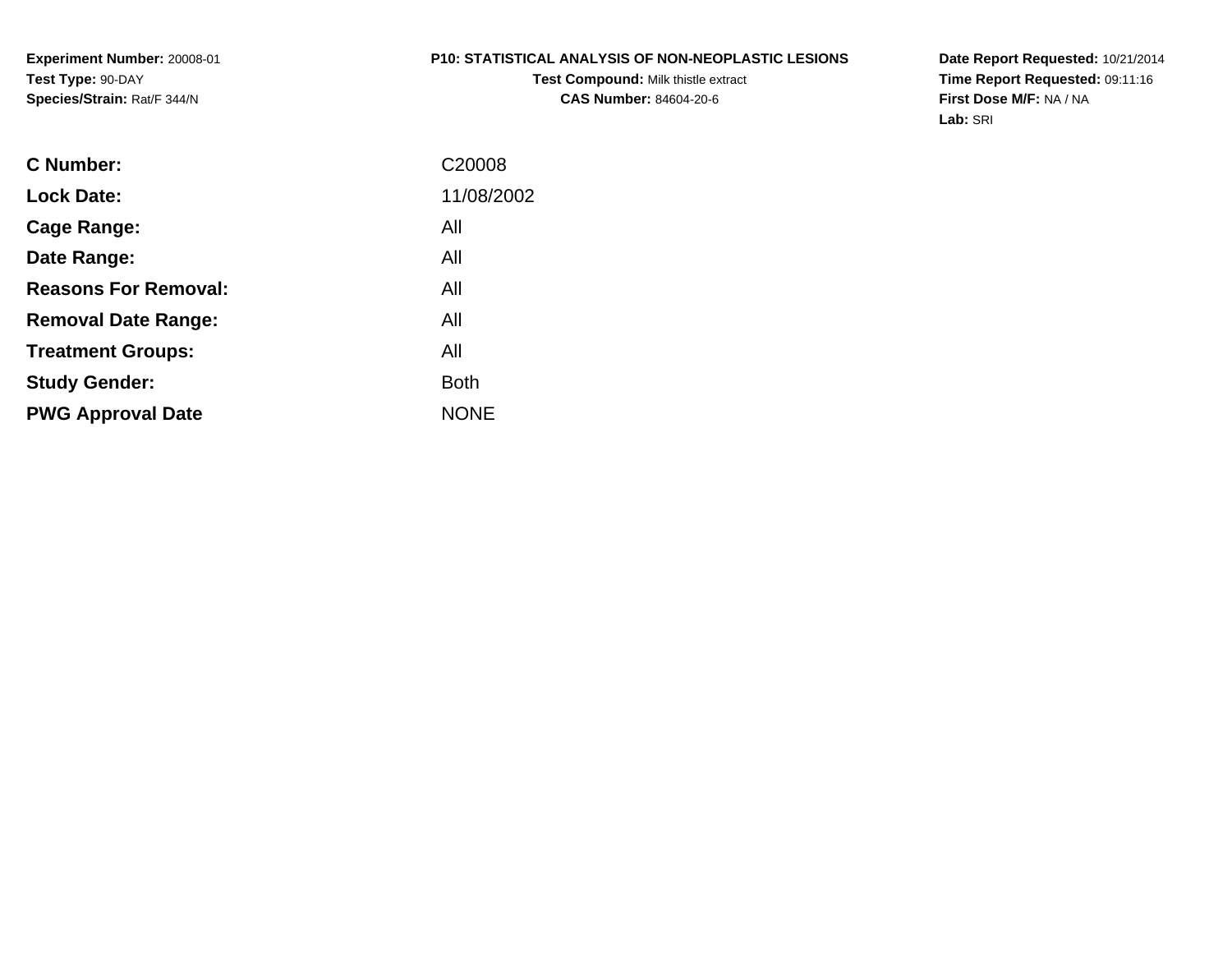#### **P10: STATISTICAL ANALYSIS OF NON-NEOPLASTIC LESIONS**

**Test Compound:** Milk thistle extract**CAS Number:** 84604-20-6

**Date Report Requested:** 10/21/2014 **Time Report Requested:** 09:11:16**First Dose M/F:** NA / NA**Lab:** SRI

# **SUMMARY OF STATISTICALLY SIGNIFICANT (P<=.05) RESULTS IN THE ANALYSIS OF MILK THISTLE EXTRACT**

| <b>Morphology</b>          |
|----------------------------|
| Hepatodiaphragmatic Nodule |
| Inflammation Chronic Focal |
| Hemorrhage Focal           |
|                            |
| <b>Morphology</b>          |
| Cyst                       |
| Inflammation Chronic Focal |
| <b>Basophilic Focus</b>    |
| Hydrometra                 |
|                            |
|                            |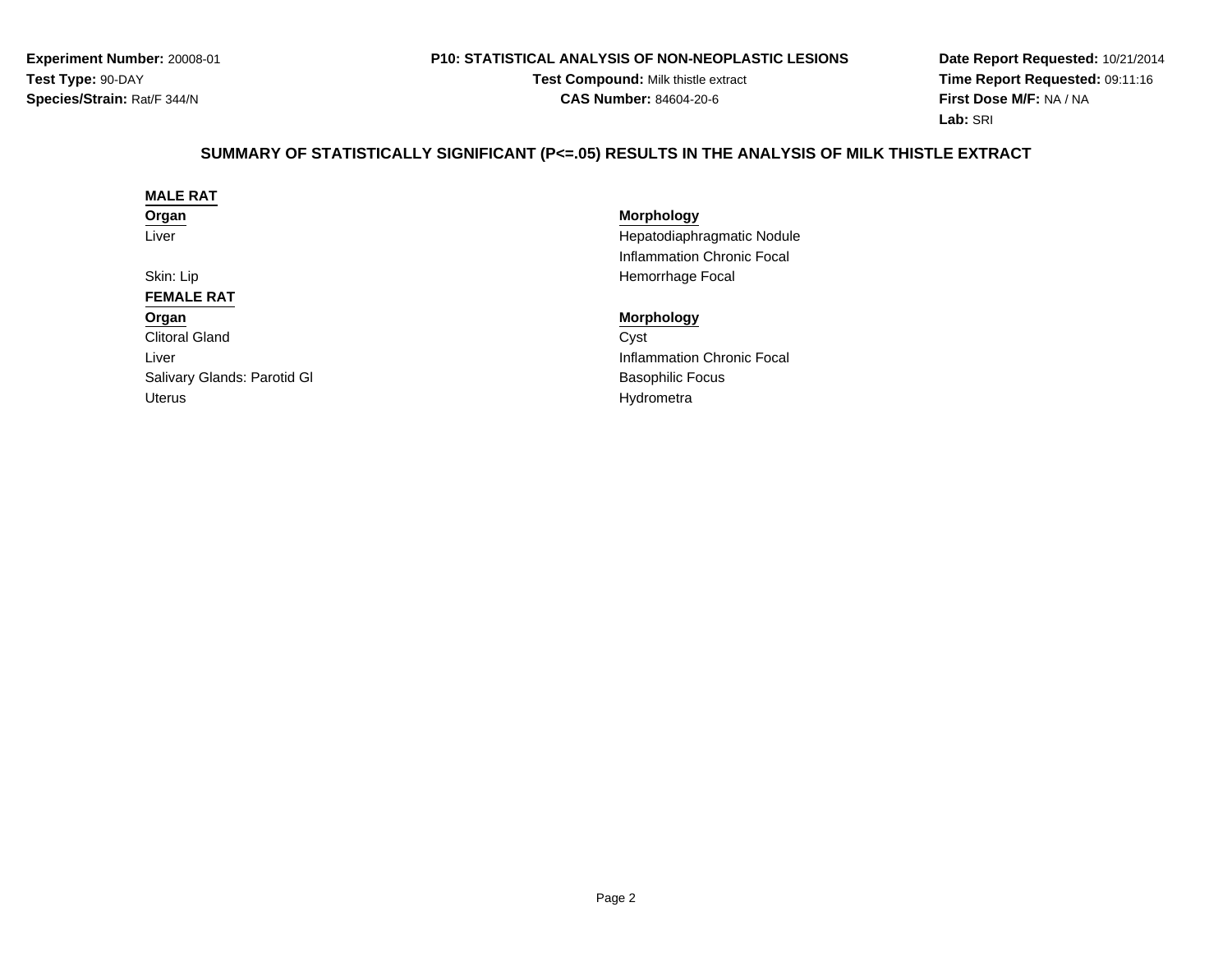**Test Compound:** Milk thistle extract

**CAS Number:** 84604-20-6

**Date Report Requested:** 10/21/2014 **Time Report Requested:** 09:11:16**First Dose M/F:** NA / NA**Lab:** SRI

| <b>MALE</b>                              |                 |                    |                    |                     |             |              |  |  |
|------------------------------------------|-----------------|--------------------|--------------------|---------------------|-------------|--------------|--|--|
| <b>DOSE</b>                              | <b>PPM</b><br>0 | 3125<br><b>PPM</b> | <b>PPM</b><br>6250 | <b>PPM</b><br>12500 | 25000 PPM   | 50000 PPM    |  |  |
| <b>Adrenal Cortex</b>                    |                 |                    |                    |                     |             |              |  |  |
| <b>Accessory Adrenal Cortical Nodule</b> |                 |                    |                    |                     |             |              |  |  |
| <b>LESION RATES</b>                      |                 |                    |                    |                     |             |              |  |  |
| <b>OVERALL(a)</b>                        | 2/10(20%)       | $0/0 (0\%)$        | $0/0 (0\%)$        | $0/0 (0\%)$         | $0/0(0\%)$  | 2/10 (20%)   |  |  |
| POLY-3 RATE (b)                          | 2/10.00         | 0/0.00             | 0/0.00             | 0/0.00              | 0/0.00      | 2/10.00      |  |  |
| POLY-3 PERCENT (g)                       | 20%             | $0\%$              | 0%                 | 0%                  | 0%          | 20%          |  |  |
| <b>TERMINAL (d)</b>                      | 2/10(20%)       | $0/0 (0\%)$        | $0/0 (0\%)$        | $0/0 (0\%)$         | $0/0 (0\%)$ | 2/10(20%)    |  |  |
| <b>FIRST INCIDENCE</b>                   | 93(T)           | $---$              | ---                | ---                 | $---$       | 93(T)        |  |  |
| <b>STATISTICAL TESTS</b>                 |                 |                    |                    |                     |             |              |  |  |
| POLY <sub>3</sub>                        | (e)             | (e)                | (e)                | (e)                 | (e)         | $P=0.702$    |  |  |
| <b>POLY 1.5</b>                          | (e)             | (e)                | (e)                | (e)                 | (e)         | $P=0.702$    |  |  |
| POLY <sub>6</sub>                        | (e)             | (e)                | (e)                | (e)                 | (e)         | $P=0.702$    |  |  |
| <b>COCH-ARM / FISHERS</b>                | $P = 0.610$     | (e)                | (e)                | (e)                 | (e)         | $P = 0.709N$ |  |  |
| <b>MAX-ISO-POLY-3</b>                    | (e)             | (e)                | (e)                | (e)                 | (e)         | $P = 1.000$  |  |  |
| <b>HISTCONT SAME RTE</b>                 |                 |                    |                    |                     |             |              |  |  |
| <b>HISTCONT ALL RTES</b>                 |                 |                    |                    |                     |             |              |  |  |
| <b>CURR VS HC SAME RTE</b>               |                 |                    |                    |                     |             |              |  |  |
| <b>CURR VS HC ALL RTES</b>               |                 |                    |                    |                     |             |              |  |  |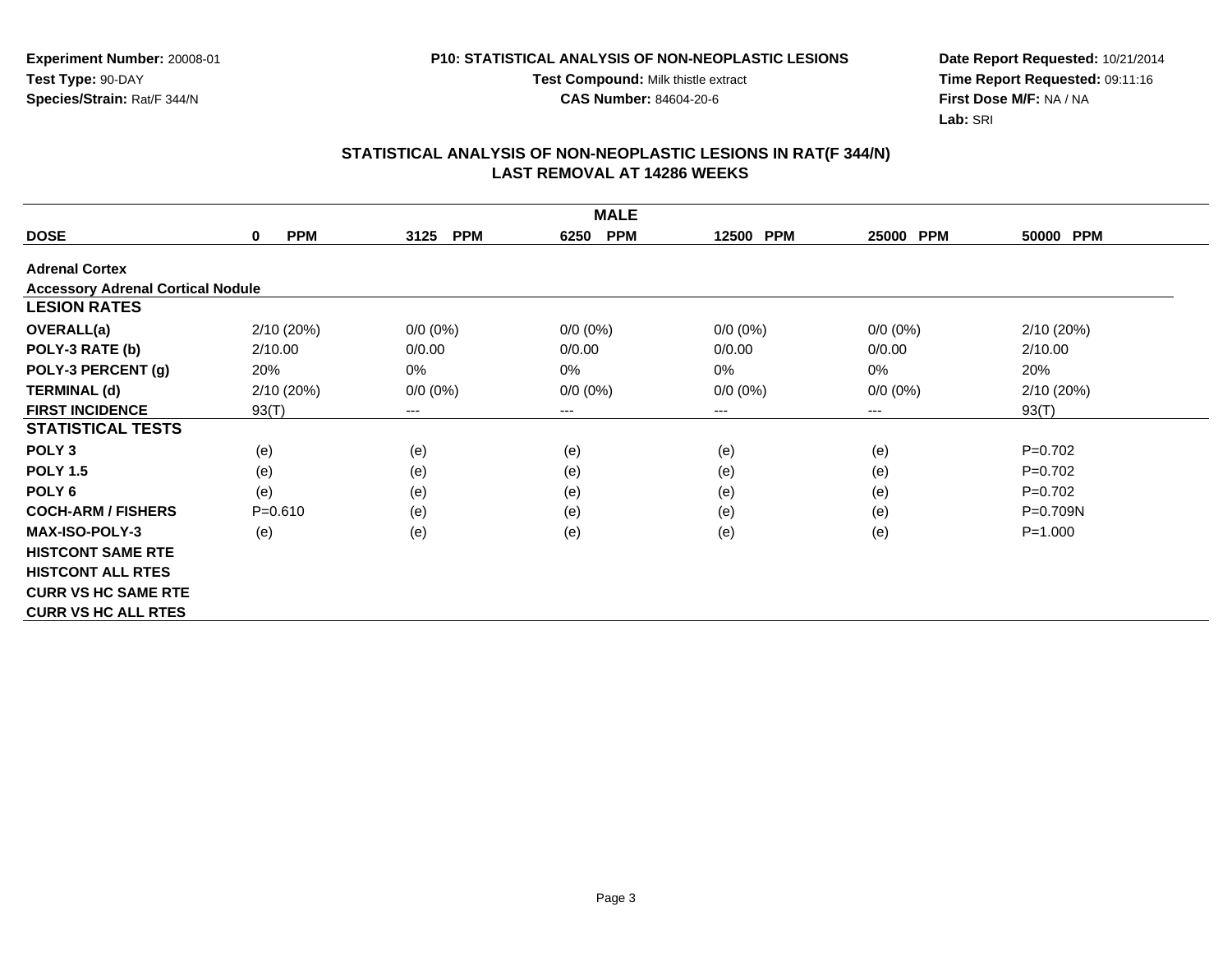#### **P10: STATISTICAL ANALYSIS OF NON-NEOPLASTIC LESIONS**

**Test Compound:** Milk thistle extract

**CAS Number:** 84604-20-6

**Date Report Requested:** 10/21/2014 **Time Report Requested:** 09:11:16**First Dose M/F:** NA / NA**Lab:** SRI

| <b>MALE</b>                      |                            |                    |                    |             |             |             |  |  |
|----------------------------------|----------------------------|--------------------|--------------------|-------------|-------------|-------------|--|--|
| <b>DOSE</b>                      | <b>PPM</b><br>$\mathbf{0}$ | <b>PPM</b><br>3125 | <b>PPM</b><br>6250 | 12500 PPM   | 25000 PPM   | 50000 PPM   |  |  |
| <b>Bone Marrow: Myeloid Cell</b> |                            |                    |                    |             |             |             |  |  |
| <b>Hyperplasia Focal</b>         |                            |                    |                    |             |             |             |  |  |
| <b>LESION RATES</b>              |                            |                    |                    |             |             |             |  |  |
| <b>OVERALL(a)</b>                | $0/10(0\%)$                | $0/0 (0\%)$        | $0/0 (0\%)$        | $0/0 (0\%)$ | $0/0(0\%)$  | 1/10 (10%)  |  |  |
| POLY-3 RATE (b)                  | 0/10.00                    | 0/0.00             | 0/0.00             | 0/0.00      | 0/0.00      | 1/10.00     |  |  |
| POLY-3 PERCENT (g)               | 0%                         | 0%                 | $0\%$              | 0%          | 0%          | 10%         |  |  |
| <b>TERMINAL (d)</b>              | $0/10(0\%)$                | $0/0 (0\%)$        | $0/0 (0\%)$        | $0/0 (0\%)$ | $0/0 (0\%)$ | 1/10 (10%)  |  |  |
| <b>FIRST INCIDENCE</b>           | $---$                      | $--$               | ---                | ---         | $---$       | 93(T)       |  |  |
| <b>STATISTICAL TESTS</b>         |                            |                    |                    |             |             |             |  |  |
| POLY <sub>3</sub>                | (e)                        | (e)                | (e)                | (e)         | (e)         | $P = 0.500$ |  |  |
| <b>POLY 1.5</b>                  | (e)                        | (e)                | (e)                | (e)         | (e)         | $P = 0.500$ |  |  |
| POLY <sub>6</sub>                | (e)                        | (e)                | (e)                | (e)         | (e)         | $P = 0.500$ |  |  |
| <b>COCH-ARM / FISHERS</b>        | $P = 0.304$                | (e)                | (e)                | (e)         | (e)         | $P = 0.500$ |  |  |
| <b>MAX-ISO-POLY-3</b>            | (e)                        | (e)                | (e)                | (e)         | (e)         | $P = 0.159$ |  |  |
| <b>HISTCONT SAME RTE</b>         |                            |                    |                    |             |             |             |  |  |
| <b>HISTCONT ALL RTES</b>         |                            |                    |                    |             |             |             |  |  |
| <b>CURR VS HC SAME RTE</b>       |                            |                    |                    |             |             |             |  |  |
| <b>CURR VS HC ALL RTES</b>       |                            |                    |                    |             |             |             |  |  |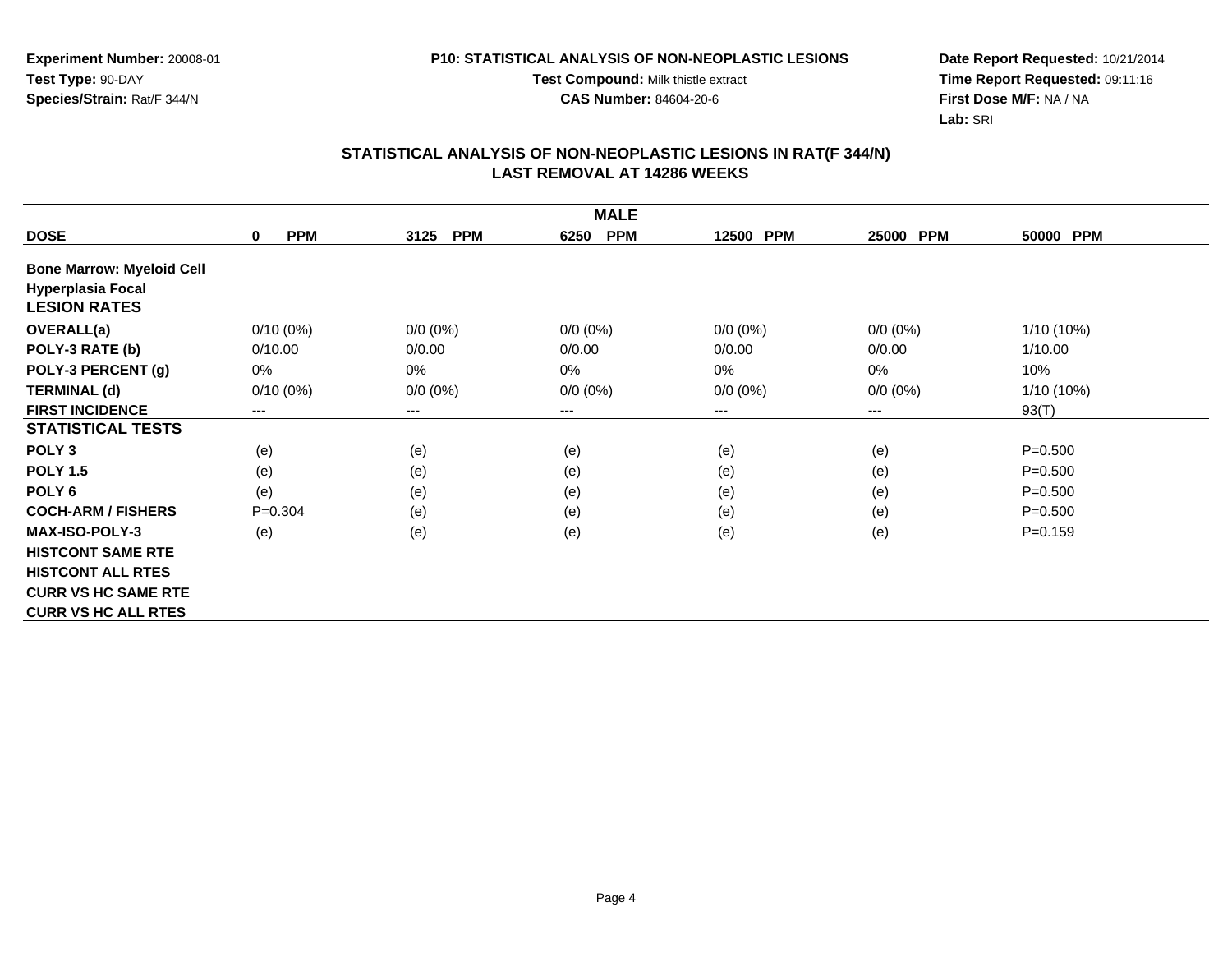#### **P10: STATISTICAL ANALYSIS OF NON-NEOPLASTIC LESIONS**

**Test Compound:** Milk thistle extract

**CAS Number:** 84604-20-6

**Date Report Requested:** 10/21/2014 **Time Report Requested:** 09:11:16**First Dose M/F:** NA / NA**Lab:** SRI

| <b>MALE</b>                 |                           |                    |                    |              |                     |              |  |  |
|-----------------------------|---------------------------|--------------------|--------------------|--------------|---------------------|--------------|--|--|
| <b>DOSE</b>                 | <b>PPM</b><br>$\mathbf 0$ | <b>PPM</b><br>3125 | <b>PPM</b><br>6250 | 12500 PPM    | <b>PPM</b><br>25000 | 50000 PPM    |  |  |
| Heart                       |                           |                    |                    |              |                     |              |  |  |
| <b>Cardiomyopathy Focal</b> |                           |                    |                    |              |                     |              |  |  |
| <b>LESION RATES</b>         |                           |                    |                    |              |                     |              |  |  |
| <b>OVERALL(a)</b>           | 10/10 (100%)              | 10/10 (100%)       | 10/10 (100%)       | 10/10 (100%) | 9/10(90%)           | 10/10 (100%) |  |  |
| POLY-3 RATE (b)             | 10/10.00                  | 10/10.00           | 10/10.00           | 10/10.00     | 9/10.00             | 10/10.00     |  |  |
| POLY-3 PERCENT (g)          | 100%                      | 100%               | 100%               | 100%         | 90%                 | 100%         |  |  |
| <b>TERMINAL (d)</b>         | 10/10 (100%)              | 10/10 (100%)       | 10/10 (100%)       | 10/10 (100%) | 9/10 (90%)          | 10/10 (100%) |  |  |
| <b>FIRST INCIDENCE</b>      | 93(T)                     | 93(T)              | 93(T)              | 93(T)        | 93(T)               | 93(T)        |  |  |
| <b>STATISTICAL TESTS</b>    |                           |                    |                    |              |                     |              |  |  |
| POLY <sub>3</sub>           | P=0.584N                  | (e)                | (e)                | (e)          | $P = 0.500N$        | (e)          |  |  |
| <b>POLY 1.5</b>             | P=0.584N                  | (e)                | (e)                | (e)          | $P = 0.500N$        | (e)          |  |  |
| POLY <sub>6</sub>           | P=0.584N                  | (e)                | (e)                | (e)          | $P = 0.500N$        | (e)          |  |  |
| <b>COCH-ARM / FISHERS</b>   | $P = 0.585N$              | (e)                | (e)                | (e)          | $P = 0.500N$        | (e)          |  |  |
| <b>MAX-ISO-POLY-3</b>       | $P = 0.356N$              | (e)                | (e)                | (e)          | $P = 0.159N$        | (e)          |  |  |
| <b>HISTCONT SAME RTE</b>    |                           |                    |                    |              |                     |              |  |  |
| <b>HISTCONT ALL RTES</b>    |                           |                    |                    |              |                     |              |  |  |
| <b>CURR VS HC SAME RTE</b>  |                           |                    |                    |              |                     |              |  |  |
| <b>CURR VS HC ALL RTES</b>  |                           |                    |                    |              |                     |              |  |  |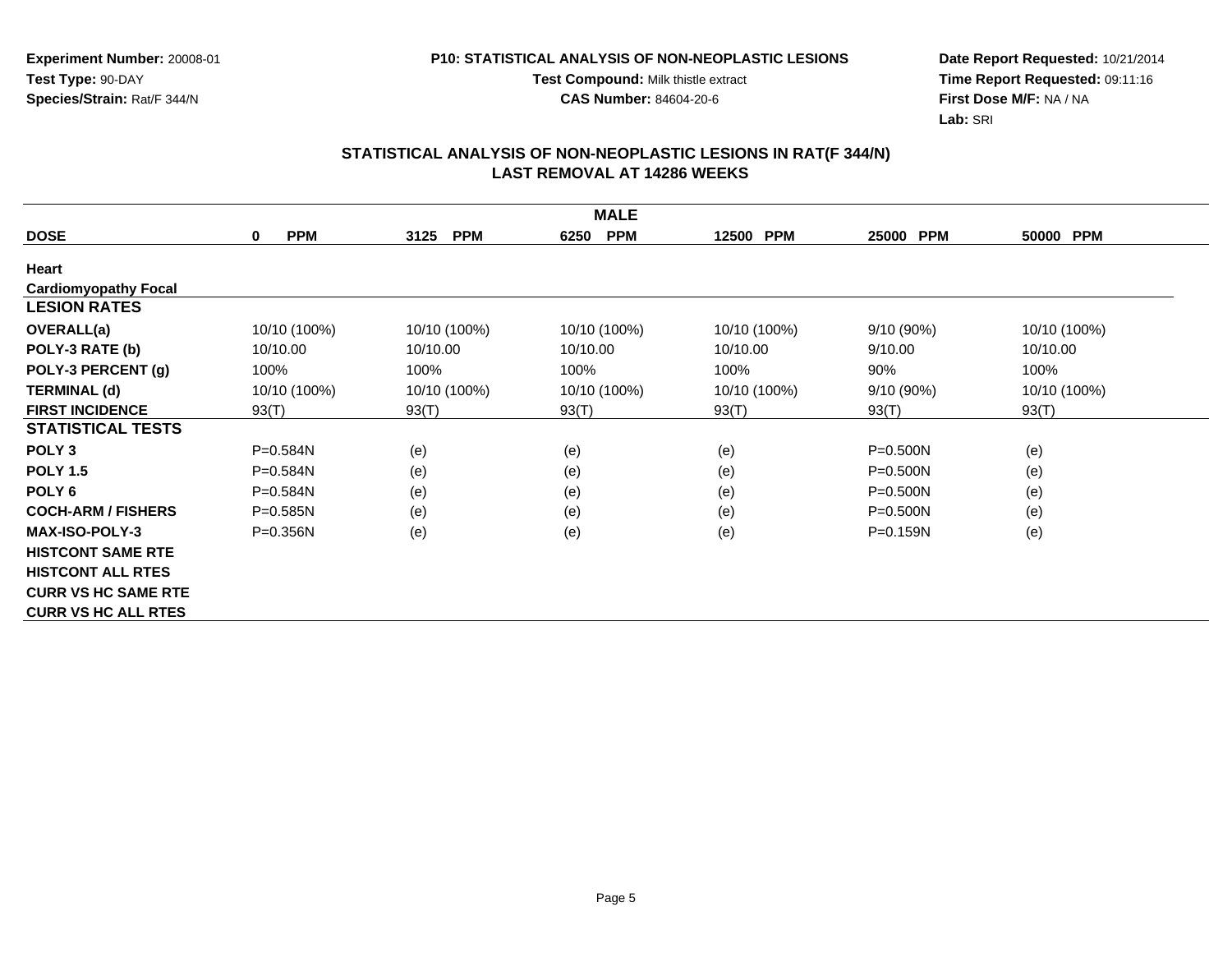**Test Type:** 90-DAY**Species/Strain:** Rat/F 344/N

#### **P10: STATISTICAL ANALYSIS OF NON-NEOPLASTIC LESIONS**

**Test Compound:** Milk thistle extract

**CAS Number:** 84604-20-6

**Date Report Requested:** 10/21/2014 **Time Report Requested:** 09:11:16**First Dose M/F:** NA / NA**Lab:** SRI

| <b>MALE</b>                   |                        |                        |                    |             |                     |             |  |  |
|-------------------------------|------------------------|------------------------|--------------------|-------------|---------------------|-------------|--|--|
| <b>DOSE</b>                   | <b>PPM</b><br>$\bf{0}$ | <b>PPM</b><br>3125     | <b>PPM</b><br>6250 | 12500 PPM   | <b>PPM</b><br>25000 | 50000 PPM   |  |  |
| <b>Intestine Large, Colon</b> |                        |                        |                    |             |                     |             |  |  |
| <b>Intussusception</b>        |                        |                        |                    |             |                     |             |  |  |
| <b>LESION RATES</b>           |                        |                        |                    |             |                     |             |  |  |
| <b>OVERALL(a)</b>             | $0/10(0\%)$            | $0/0 (0\%)$            | $0/0 (0\%)$        | $0/0 (0\%)$ | $0/0 (0\%)$         | 1/10 (10%)  |  |  |
| POLY-3 RATE (b)               | 0/10.00                | 0/0.00                 | 0/0.00             | 0/0.00      | 0/0.00              | 1/10.00     |  |  |
| POLY-3 PERCENT (g)            | 0%                     | $0\%$                  | $0\%$              | 0%          | 0%                  | 10%         |  |  |
| <b>TERMINAL (d)</b>           | $0/10(0\%)$            | $0/0 (0\%)$            | $0/0 (0\%)$        | $0/0 (0\%)$ | $0/0 (0\%)$         | 1/10 (10%)  |  |  |
| <b>FIRST INCIDENCE</b>        | ---                    | $\qquad \qquad \cdots$ | ---                | ---         | $---$               | 93(T)       |  |  |
| <b>STATISTICAL TESTS</b>      |                        |                        |                    |             |                     |             |  |  |
| POLY <sub>3</sub>             | (e)                    | (e)                    | (e)                | (e)         | (e)                 | $P = 0.500$ |  |  |
| <b>POLY 1.5</b>               | (e)                    | (e)                    | (e)                | (e)         | (e)                 | $P = 0.500$ |  |  |
| POLY <sub>6</sub>             | (e)                    | (e)                    | (e)                | (e)         | (e)                 | $P = 0.500$ |  |  |
| <b>COCH-ARM / FISHERS</b>     | $P = 0.304$            | (e)                    | (e)                | (e)         | (e)                 | $P = 0.500$ |  |  |
| <b>MAX-ISO-POLY-3</b>         | (e)                    | (e)                    | (e)                | (e)         | (e)                 | $P = 0.159$ |  |  |
| <b>HISTCONT SAME RTE</b>      |                        |                        |                    |             |                     |             |  |  |
| <b>HISTCONT ALL RTES</b>      |                        |                        |                    |             |                     |             |  |  |
| <b>CURR VS HC SAME RTE</b>    |                        |                        |                    |             |                     |             |  |  |
| <b>CURR VS HC ALL RTES</b>    |                        |                        |                    |             |                     |             |  |  |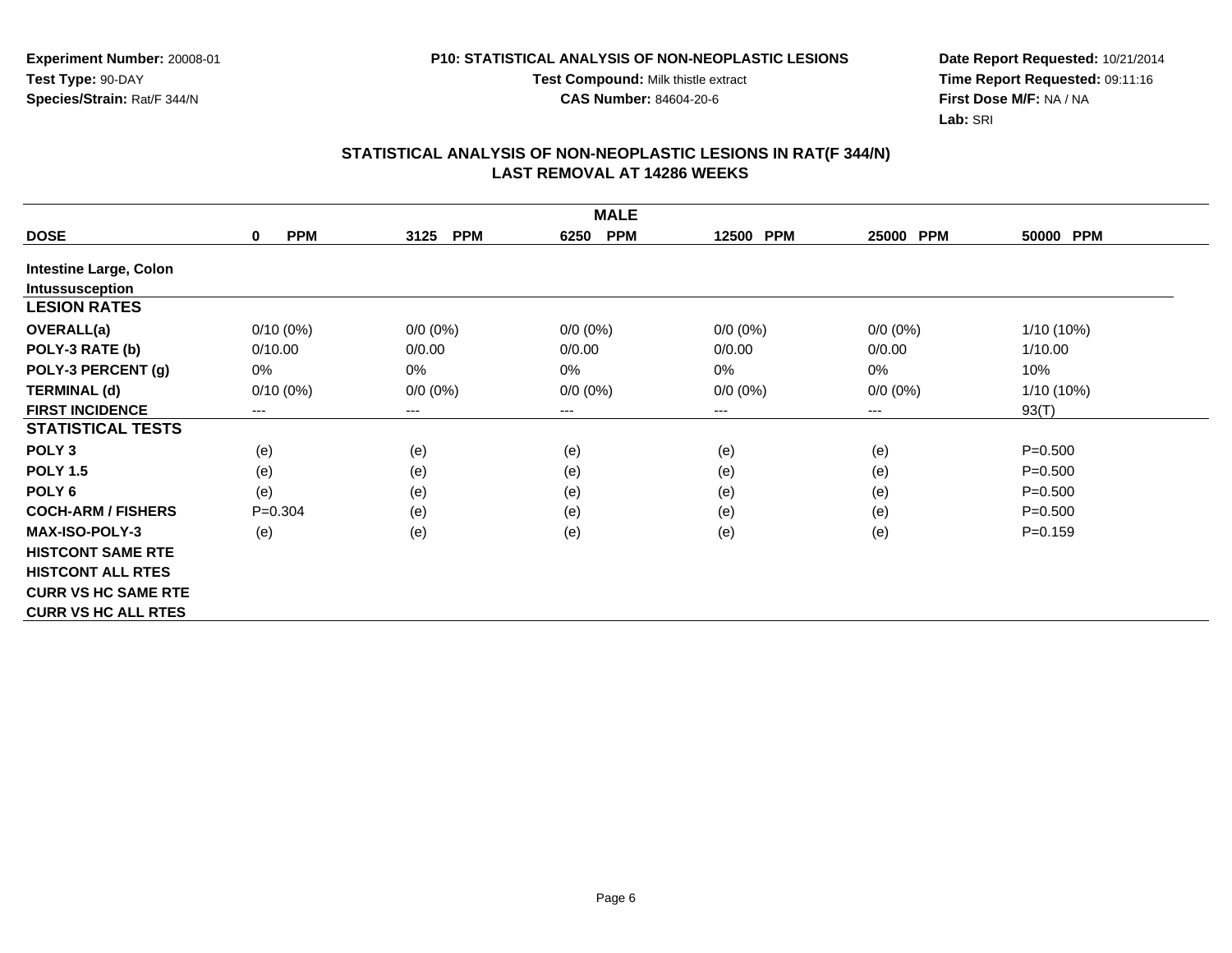#### **P10: STATISTICAL ANALYSIS OF NON-NEOPLASTIC LESIONS**

**Test Compound:** Milk thistle extract

**CAS Number:** 84604-20-6

**Date Report Requested:** 10/21/2014 **Time Report Requested:** 09:11:16**First Dose M/F:** NA / NA**Lab:** SRI

| <b>MALE</b>                    |                            |                    |                    |             |                     |             |  |  |
|--------------------------------|----------------------------|--------------------|--------------------|-------------|---------------------|-------------|--|--|
| <b>DOSE</b>                    | <b>PPM</b><br>$\mathbf{0}$ | <b>PPM</b><br>3125 | <b>PPM</b><br>6250 | 12500 PPM   | 25000<br><b>PPM</b> | 50000 PPM   |  |  |
| <b>Intestine Large, Rectum</b> |                            |                    |                    |             |                     |             |  |  |
| Intussusception                |                            |                    |                    |             |                     |             |  |  |
| <b>LESION RATES</b>            |                            |                    |                    |             |                     |             |  |  |
| <b>OVERALL(a)</b>              | $0/10(0\%)$                | $0/0 (0\%)$        | $0/0 (0\%)$        | $0/0 (0\%)$ | $0/0(0\%)$          | 1/10 (10%)  |  |  |
| POLY-3 RATE (b)                | 0/10.00                    | 0/0.00             | 0/0.00             | 0/0.00      | 0/0.00              | 1/10.00     |  |  |
| POLY-3 PERCENT (g)             | 0%                         | 0%                 | $0\%$              | 0%          | 0%                  | 10%         |  |  |
| <b>TERMINAL (d)</b>            | $0/10(0\%)$                | $0/0 (0\%)$        | $0/0 (0\%)$        | $0/0 (0\%)$ | $0/0 (0\%)$         | 1/10 (10%)  |  |  |
| <b>FIRST INCIDENCE</b>         | $---$                      | $--$               | ---                | ---         | $---$               | 93(T)       |  |  |
| <b>STATISTICAL TESTS</b>       |                            |                    |                    |             |                     |             |  |  |
| POLY <sub>3</sub>              | (e)                        | (e)                | (e)                | (e)         | (e)                 | $P = 0.500$ |  |  |
| <b>POLY 1.5</b>                | (e)                        | (e)                | (e)                | (e)         | (e)                 | $P = 0.500$ |  |  |
| POLY <sub>6</sub>              | (e)                        | (e)                | (e)                | (e)         | (e)                 | $P = 0.500$ |  |  |
| <b>COCH-ARM / FISHERS</b>      | $P = 0.304$                | (e)                | (e)                | (e)         | (e)                 | $P = 0.500$ |  |  |
| <b>MAX-ISO-POLY-3</b>          | (e)                        | (e)                | (e)                | (e)         | (e)                 | $P = 0.159$ |  |  |
| <b>HISTCONT SAME RTE</b>       |                            |                    |                    |             |                     |             |  |  |
| <b>HISTCONT ALL RTES</b>       |                            |                    |                    |             |                     |             |  |  |
| <b>CURR VS HC SAME RTE</b>     |                            |                    |                    |             |                     |             |  |  |
| <b>CURR VS HC ALL RTES</b>     |                            |                    |                    |             |                     |             |  |  |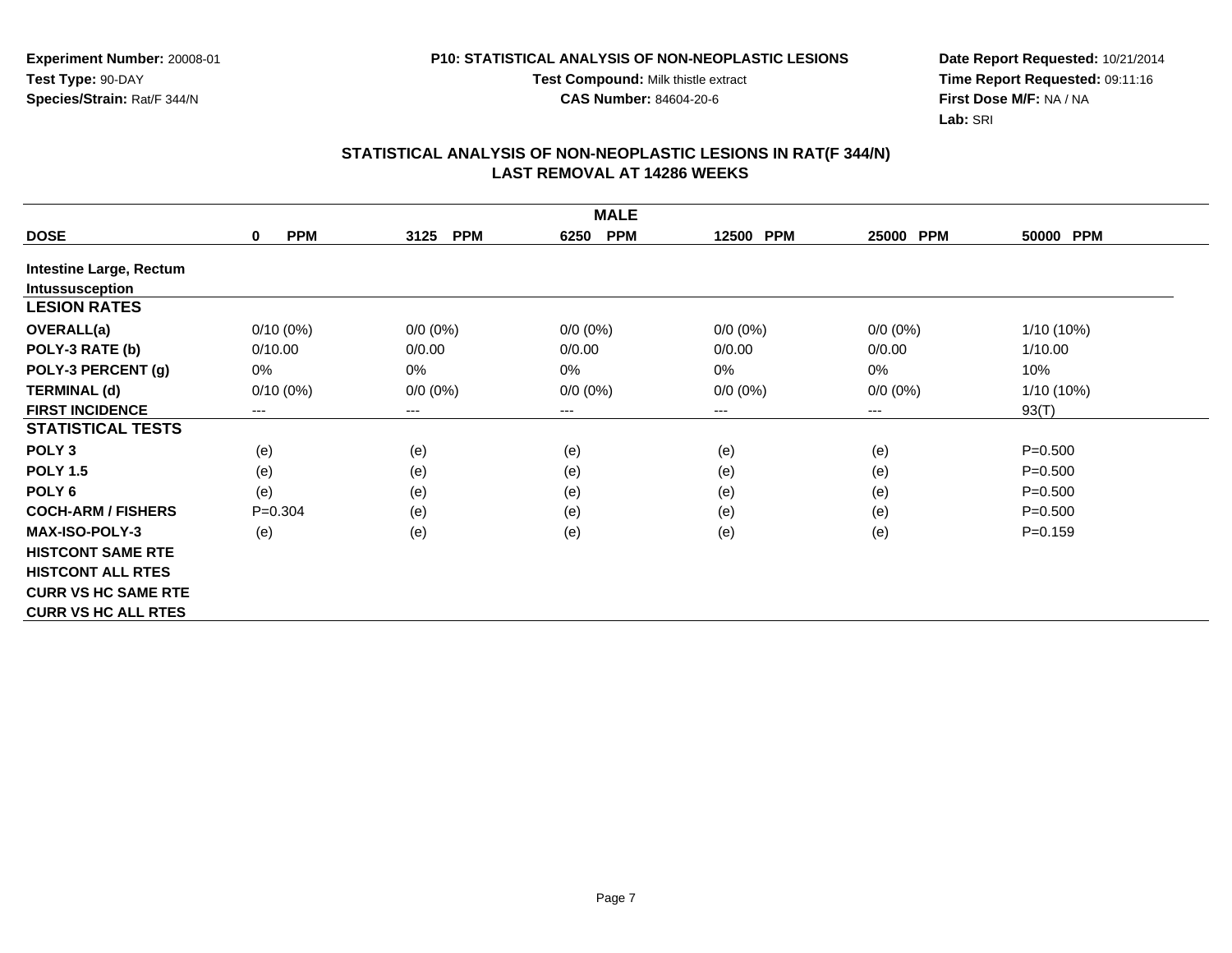**Experiment Number:** 20008-01**Test Type:** 90-DAY**Species/Strain:** Rat/F 344/N

**Test Compound:** Milk thistle extract

**CAS Number:** 84604-20-6

**Date Report Requested:** 10/21/2014 **Time Report Requested:** 09:11:16**First Dose M/F:** NA / NA**Lab:** SRI

| <b>MALE</b>                |                        |                            |                    |                     |             |             |  |
|----------------------------|------------------------|----------------------------|--------------------|---------------------|-------------|-------------|--|
| <b>DOSE</b>                | <b>PPM</b><br>$\bf{0}$ | <b>PPM</b><br>3125         | <b>PPM</b><br>6250 | <b>PPM</b><br>12500 | 25000 PPM   | 50000 PPM   |  |
| Kidney                     |                        |                            |                    |                     |             |             |  |
| <b>Nephropathy</b>         |                        |                            |                    |                     |             |             |  |
| <b>LESION RATES</b>        |                        |                            |                    |                     |             |             |  |
| <b>OVERALL(a)</b>          | 4/10 (40%)             | $0/0 (0\%)$                | $3/10(30\%)$       | $3/10(30\%)$        | 5/10 (50%)  | 5/10 (50%)  |  |
| POLY-3 RATE (b)            | 4/10.00                | 0/0.00                     | 3/10.00            | 3/10.00             | 5/10.00     | 5/10.00     |  |
| POLY-3 PERCENT (g)         | 40%                    | 0%                         | 30%                | 30%                 | 50%         | 50%         |  |
| <b>TERMINAL (d)</b>        | 4/10 (40%)             | $0/0 (0\%)$                | 3/10 (30%)         | 3/10 (30%)          | 5/10 (50%)  | 5/10 (50%)  |  |
| <b>FIRST INCIDENCE</b>     | 93(T)                  | $\qquad \qquad - \qquad -$ | 93(T)              | 93(T)               | 93(T)       | 93(T)       |  |
| <b>STATISTICAL TESTS</b>   |                        |                            |                    |                     |             |             |  |
| POLY <sub>3</sub>          | (e)                    | (e)                        | P=0.500N           | $P = 0.500N$        | $P = 0.500$ | $P = 0.500$ |  |
| <b>POLY 1.5</b>            | (e)                    | (e)                        | $P = 0.500N$       | $P = 0.500N$        | $P = 0.500$ | $P = 0.500$ |  |
| POLY <sub>6</sub>          | (e)                    | (e)                        | $P = 0.500N$       | P=0.500N            | $P = 0.500$ | $P = 0.500$ |  |
| <b>COCH-ARM / FISHERS</b>  | $P=0.237$              | (e)                        | $P = 0.500N$       | $P = 0.500N$        | $P = 0.500$ | $P = 0.500$ |  |
| <b>MAX-ISO-POLY-3</b>      | (e)                    | (e)                        | $P = 0.327N$       | $P = 0.327N$        | $P = 0.334$ | $P=0.334$   |  |
| <b>HISTCONT SAME RTE</b>   |                        |                            |                    |                     |             |             |  |
| <b>HISTCONT ALL RTES</b>   |                        |                            |                    |                     |             |             |  |
| <b>CURR VS HC SAME RTE</b> |                        |                            |                    |                     |             |             |  |
| <b>CURR VS HC ALL RTES</b> |                        |                            |                    |                     |             |             |  |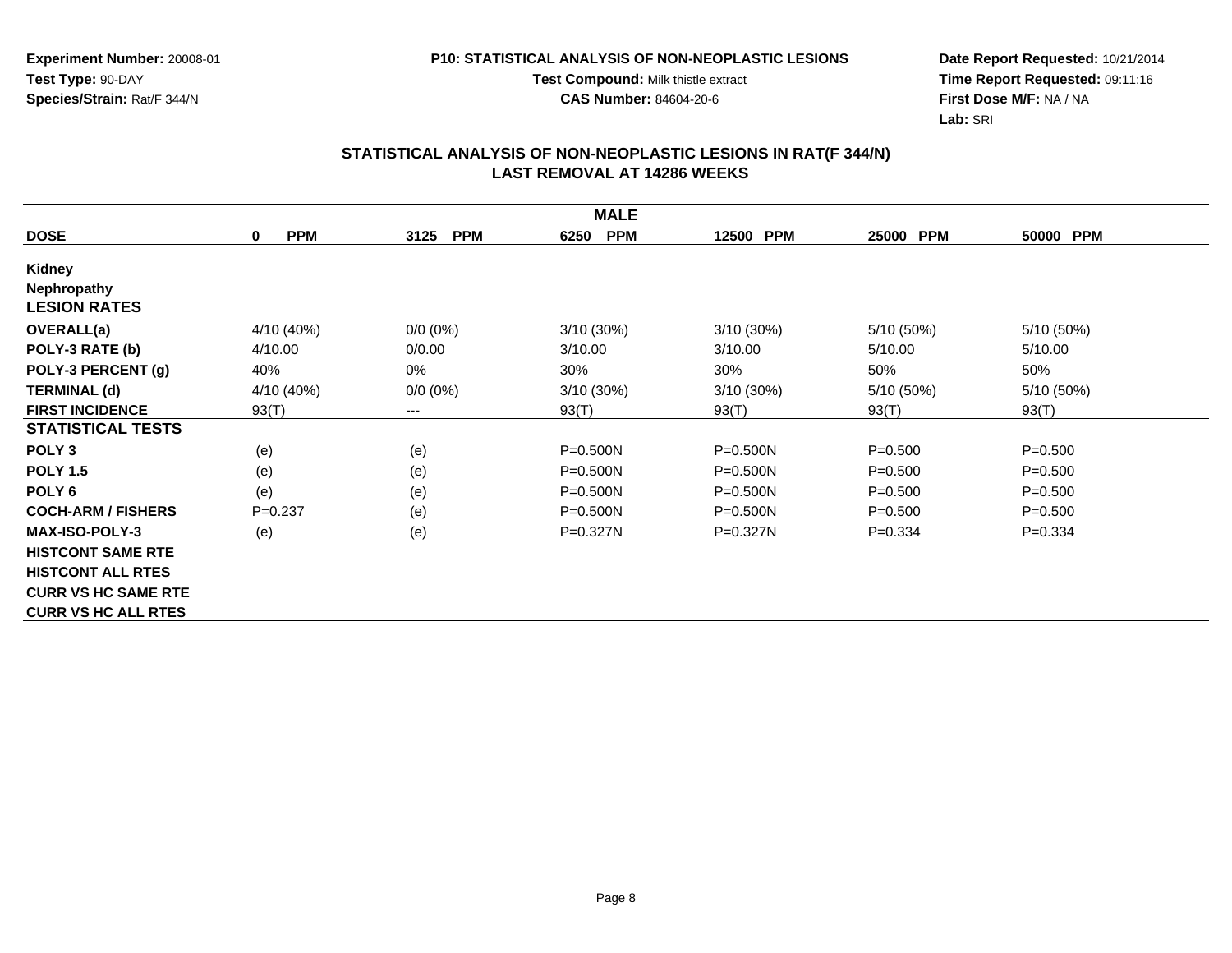**Experiment Number:** 20008-01**Test Type:** 90-DAY**Species/Strain:** Rat/F 344/N

**Test Compound:** Milk thistle extract

**CAS Number:** 84604-20-6

**Date Report Requested:** 10/21/2014 **Time Report Requested:** 09:11:16**First Dose M/F:** NA / NA**Lab:** SRI

| <b>MALE</b>                |                           |                        |                    |                     |                        |             |  |  |
|----------------------------|---------------------------|------------------------|--------------------|---------------------|------------------------|-------------|--|--|
| <b>DOSE</b>                | <b>PPM</b><br>$\mathbf 0$ | <b>PPM</b><br>3125     | <b>PPM</b><br>6250 | <b>PPM</b><br>12500 | 25000 PPM              | 50000 PPM   |  |  |
| Kidney                     |                           |                        |                    |                     |                        |             |  |  |
| <b>Nephropathy Focal</b>   |                           |                        |                    |                     |                        |             |  |  |
| <b>LESION RATES</b>        |                           |                        |                    |                     |                        |             |  |  |
| <b>OVERALL(a)</b>          | $0/10(0\%)$               | $0/0 (0\%)$            | $0/10(0\%)$        | $0/10(0\%)$         | $0/10(0\%)$            | 1/10 (10%)  |  |  |
| POLY-3 RATE (b)            | 0/10.00                   | 0/0.00                 | 0/10.00            | 0/10.00             | 0/10.00                | 1/10.00     |  |  |
| POLY-3 PERCENT (g)         | 0%                        | 0%                     | 0%                 | $0\%$               | 0%                     | 10%         |  |  |
| <b>TERMINAL (d)</b>        | $0/10(0\%)$               | $0/0 (0\%)$            | $0/10(0\%)$        | $0/10(0\%)$         | $0/10(0\%)$            | 1/10 (10%)  |  |  |
| <b>FIRST INCIDENCE</b>     | $\qquad \qquad \cdots$    | $\qquad \qquad \cdots$ | ---                | ---                 | $\qquad \qquad \cdots$ | 93(T)       |  |  |
| <b>STATISTICAL TESTS</b>   |                           |                        |                    |                     |                        |             |  |  |
| POLY <sub>3</sub>          | (e)                       | (e)                    | (e)                | (e)                 | (e)                    | $P = 0.500$ |  |  |
| <b>POLY 1.5</b>            | (e)                       | (e)                    | (e)                | (e)                 | (e)                    | $P = 0.500$ |  |  |
| POLY <sub>6</sub>          | (e)                       | (e)                    | (e)                | (e)                 | (e)                    | $P = 0.500$ |  |  |
| <b>COCH-ARM / FISHERS</b>  | $P=0.142$                 | (e)                    | (e)                | (e)                 | (e)                    | $P = 0.500$ |  |  |
| <b>MAX-ISO-POLY-3</b>      | (e)                       | (e)                    | (e)                | (e)                 | (e)                    | $P = 0.159$ |  |  |
| <b>HISTCONT SAME RTE</b>   |                           |                        |                    |                     |                        |             |  |  |
| <b>HISTCONT ALL RTES</b>   |                           |                        |                    |                     |                        |             |  |  |
| <b>CURR VS HC SAME RTE</b> |                           |                        |                    |                     |                        |             |  |  |
| <b>CURR VS HC ALL RTES</b> |                           |                        |                    |                     |                        |             |  |  |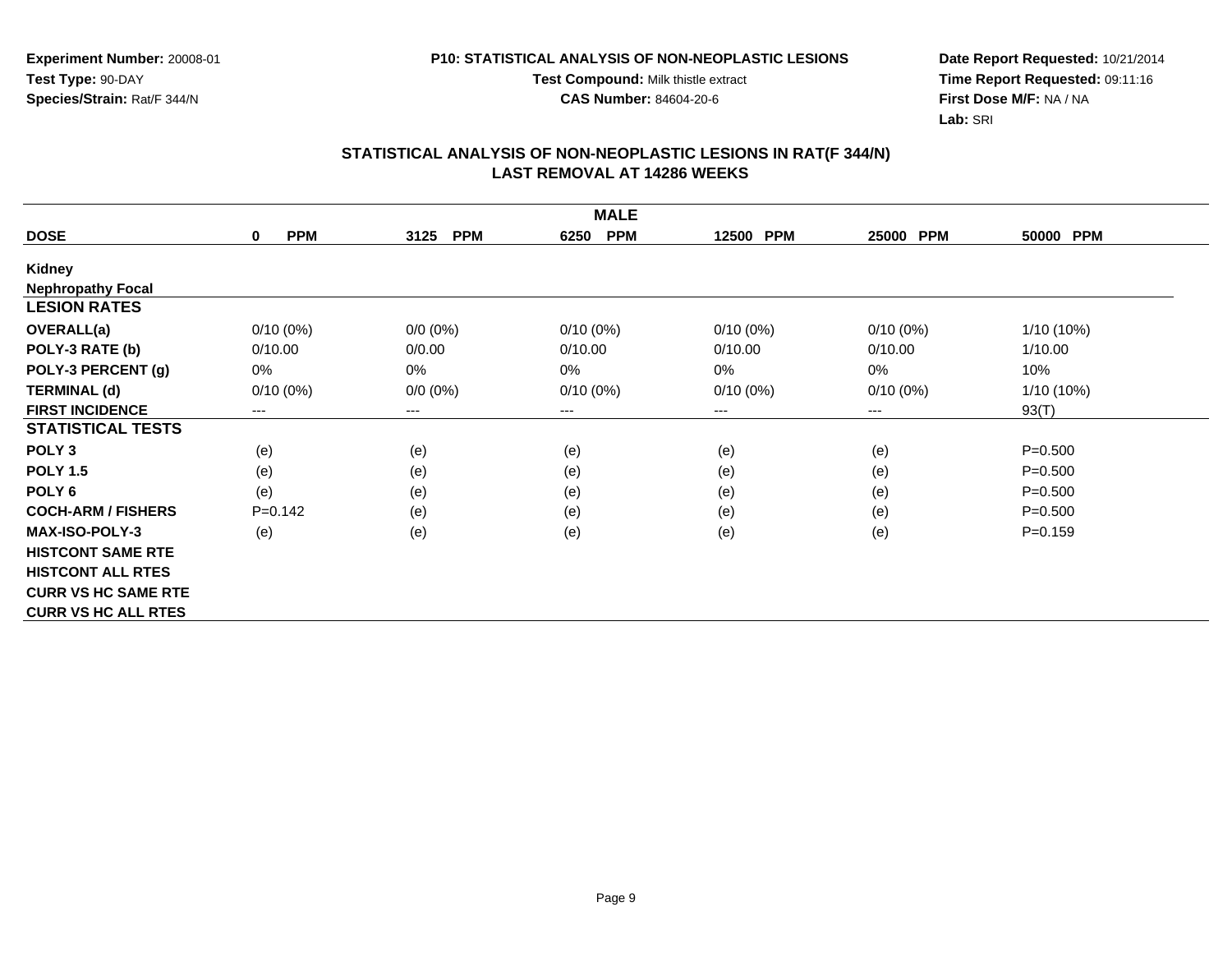**Test Compound:** Milk thistle extract

**CAS Number:** 84604-20-6

**Date Report Requested:** 10/21/2014 **Time Report Requested:** 09:11:16**First Dose M/F:** NA / NA**Lab:** SRI

| <b>MALE</b>                |                           |                    |                    |             |             |             |  |  |
|----------------------------|---------------------------|--------------------|--------------------|-------------|-------------|-------------|--|--|
| <b>DOSE</b>                | <b>PPM</b><br>$\mathbf 0$ | <b>PPM</b><br>3125 | <b>PPM</b><br>6250 | 12500 PPM   | 25000 PPM   | 50000 PPM   |  |  |
| <b>Kidney: Pelvis</b>      |                           |                    |                    |             |             |             |  |  |
| <b>Inflammation</b>        |                           |                    |                    |             |             |             |  |  |
| <b>LESION RATES</b>        |                           |                    |                    |             |             |             |  |  |
| <b>OVERALL(a)</b>          | $0/10(0\%)$               | $0/0 (0\%)$        | $0/10(0\%)$        | $0/10(0\%)$ | $0/10(0\%)$ | $0/10(0\%)$ |  |  |
| POLY-3 RATE (b)            | 0/10.00                   | 0/0.00             | 0/10.00            | 0/10.00     | 0/10.00     | 0/10.00     |  |  |
| POLY-3 PERCENT (g)         | 0%                        | 0%                 | 0%                 | 0%          | 0%          | 0%          |  |  |
| <b>TERMINAL (d)</b>        | $0/10(0\%)$               | $0/0 (0\%)$        | $0/10(0\%)$        | $0/10(0\%)$ | $0/10(0\%)$ | $0/10(0\%)$ |  |  |
| <b>FIRST INCIDENCE</b>     | $---$                     | $---$              | $--$               | ---         | $---$       | $---$       |  |  |
| <b>STATISTICAL TESTS</b>   |                           |                    |                    |             |             |             |  |  |
| POLY <sub>3</sub>          | (n)                       | (n)                | (n)                | (n)         | (n)         | (n)         |  |  |
| <b>POLY 1.5</b>            | (n)                       | (n)                | (n)                | (n)         | (n)         | (n)         |  |  |
| POLY <sub>6</sub>          | (n)                       | (n)                | (n)                | (n)         | (n)         | (n)         |  |  |
| <b>COCH-ARM / FISHERS</b>  | (n)                       | (n)                | (n)                | (n)         | (n)         | (n)         |  |  |
| <b>MAX-ISO-POLY-3</b>      | (n)                       | (n)                | (n)                | (n)         | (n)         | (n)         |  |  |
| <b>HISTCONT SAME RTE</b>   |                           |                    |                    |             |             |             |  |  |
| <b>HISTCONT ALL RTES</b>   |                           |                    |                    |             |             |             |  |  |
| <b>CURR VS HC SAME RTE</b> |                           |                    |                    |             |             |             |  |  |
| <b>CURR VS HC ALL RTES</b> |                           |                    |                    |             |             |             |  |  |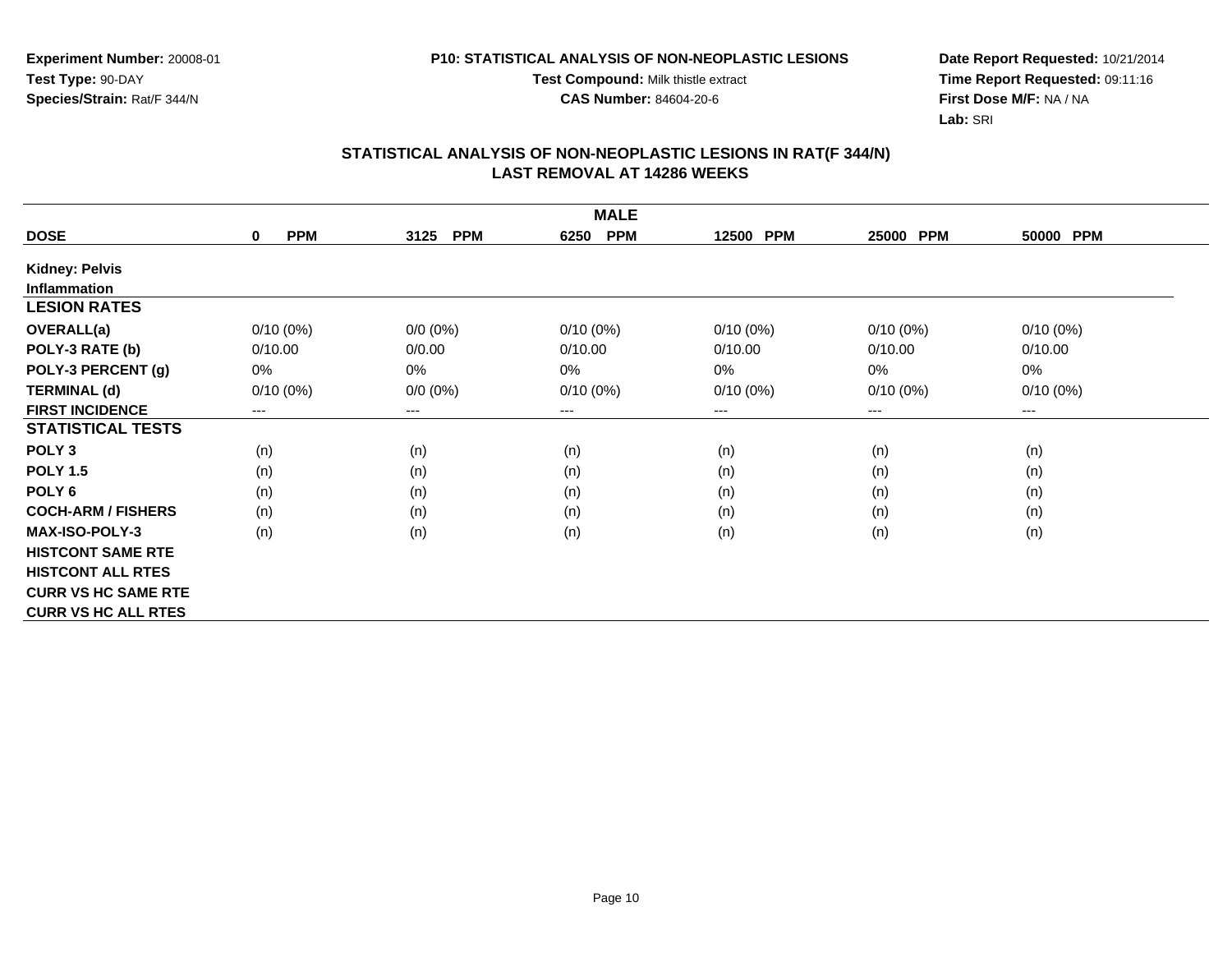**Test Compound:** Milk thistle extract

**CAS Number:** 84604-20-6

**Date Report Requested:** 10/21/2014 **Time Report Requested:** 09:11:16**First Dose M/F:** NA / NA**Lab:** SRI

|                                   | <b>MALE</b>               |                    |                    |             |                     |             |  |  |  |
|-----------------------------------|---------------------------|--------------------|--------------------|-------------|---------------------|-------------|--|--|--|
| <b>DOSE</b>                       | <b>PPM</b><br>$\mathbf 0$ | <b>PPM</b><br>3125 | <b>PPM</b><br>6250 | 12500 PPM   | <b>PPM</b><br>25000 | 50000 PPM   |  |  |  |
| Liver                             |                           |                    |                    |             |                     |             |  |  |  |
| <b>Hepatodiaphragmatic Nodule</b> |                           |                    |                    |             |                     |             |  |  |  |
| <b>LESION RATES</b>               |                           |                    |                    |             |                     |             |  |  |  |
| <b>OVERALL(a)</b>                 | $0/10(0\%)$               | 1/1 (100%)         | $1/10(10\%)$       | 1/10 (10%)  | $0/10(0\%)$         | 1/10 (10%)  |  |  |  |
| POLY-3 RATE (b)                   | 0/10.00                   | 1/1.00             | 1/10.00            | 1/10.00     | 0/10.00             | 1/10.00     |  |  |  |
| POLY-3 PERCENT (g)                | 0%                        | 100%               | 10%                | 10%         | 0%                  | 10%         |  |  |  |
| <b>TERMINAL (d)</b>               | $0/10(0\%)$               | $1/1(100\%)$       | 1/10 (10%)         | 1/10 (10%)  | $0/10(0\%)$         | 1/10 (10%)  |  |  |  |
| <b>FIRST INCIDENCE</b>            | ---                       | 93(T)              | 93(T)              | 93(T)       | $---$               | 93(T)       |  |  |  |
| <b>STATISTICAL TESTS</b>          |                           |                    |                    |             |                     |             |  |  |  |
| POLY <sub>3</sub>                 | P=0.634N                  | $P = 0.091$        | $P = 0.500$        | $P = 0.500$ | (e)                 | $P = 0.500$ |  |  |  |
| <b>POLY 1.5</b>                   | $P = 0.634N$              | $P = 0.091$        | $P = 0.500$        | $P = 0.500$ | (e)                 | $P = 0.500$ |  |  |  |
| POLY <sub>6</sub>                 | P=0.634N                  | $P = 0.091$        | $P = 0.500$        | $P = 0.500$ | (e)                 | $P = 0.500$ |  |  |  |
| <b>COCH-ARM / FISHERS</b>         | $P = 0.623N$              | $P = 0.091$        | $P = 0.500$        | $P = 0.500$ | (e)                 | $P = 0.500$ |  |  |  |
| <b>MAX-ISO-POLY-3</b>             | $P = 0.333$               | $P=0.000**$        | $P = 0.159$        | $P = 0.159$ | (e)                 | $P = 0.159$ |  |  |  |
| <b>HISTCONT SAME RTE</b>          |                           |                    |                    |             |                     |             |  |  |  |
| <b>HISTCONT ALL RTES</b>          |                           |                    |                    |             |                     |             |  |  |  |
| <b>CURR VS HC SAME RTE</b>        |                           |                    |                    |             |                     |             |  |  |  |
| <b>CURR VS HC ALL RTES</b>        |                           |                    |                    |             |                     |             |  |  |  |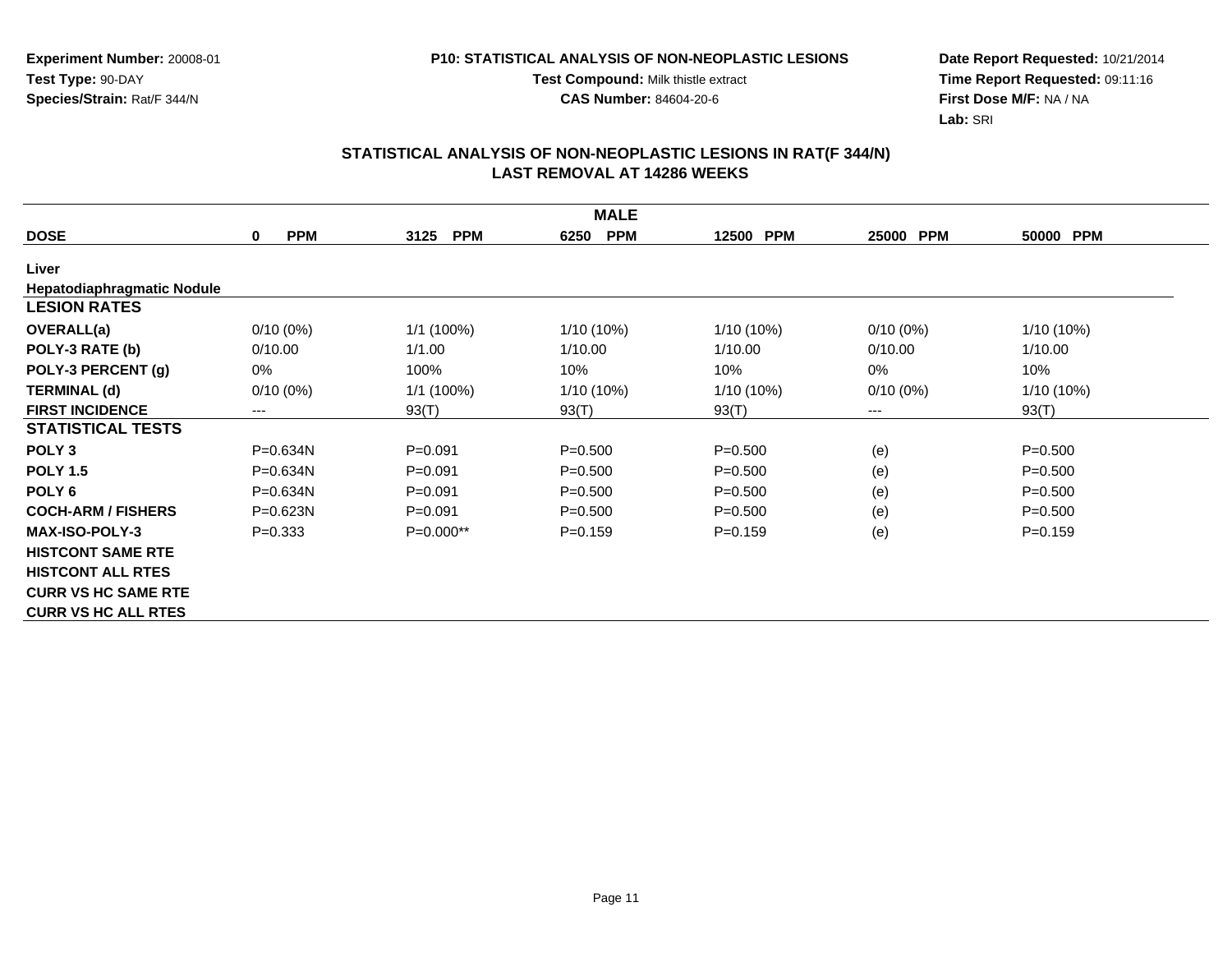**Test Compound:** Milk thistle extract

**CAS Number:** 84604-20-6

**Date Report Requested:** 10/21/2014 **Time Report Requested:** 09:11:16**First Dose M/F:** NA / NA**Lab:** SRI

| <b>MALE</b>                       |                           |                    |                    |              |                     |              |  |  |
|-----------------------------------|---------------------------|--------------------|--------------------|--------------|---------------------|--------------|--|--|
| <b>DOSE</b>                       | <b>PPM</b><br>$\mathbf 0$ | 3125<br><b>PPM</b> | <b>PPM</b><br>6250 | 12500 PPM    | <b>PPM</b><br>25000 | 50000 PPM    |  |  |
| Liver                             |                           |                    |                    |              |                     |              |  |  |
| <b>Inflammation Chronic Focal</b> |                           |                    |                    |              |                     |              |  |  |
| <b>LESION RATES</b>               |                           |                    |                    |              |                     |              |  |  |
| <b>OVERALL(a)</b>                 | 6/10(60%)                 | $0/1$ (0%)         | 9/10(90%)          | 10/10 (100%) | 2/10(20%)           | $3/10(30\%)$ |  |  |
| POLY-3 RATE (b)                   | 6/10.00                   | 0/1.00             | 9/10.00            | 10/10.00     | 2/10.00             | 3/10.00      |  |  |
| POLY-3 PERCENT (g)                | 60%                       | $0\%$              | 90%                | 100%         | 20%                 | 30%          |  |  |
| <b>TERMINAL (d)</b>               | 6/10(60%)                 | $0/1$ $(0%)$       | 9/10 (90%)         | 10/10 (100%) | 2/10(20%)           | 3/10(30%)    |  |  |
| <b>FIRST INCIDENCE</b>            | 93(T)                     | $---$              | 93(T)              | 93(T)        | 93(T)               | 93(T)        |  |  |
| <b>STATISTICAL TESTS</b>          |                           |                    |                    |              |                     |              |  |  |
| POLY <sub>3</sub>                 | P=0.001N**                | $P = 0.463N$       | $P=0.148$          | $P=0.033*$   | $P = 0.077N$        | $P = 0.186N$ |  |  |
| <b>POLY 1.5</b>                   | $P=0.001N^{**}$           | $P = 0.463N$       | $P = 0.148$        | $P=0.033*$   | $P=0.077N$          | $P = 0.186N$ |  |  |
| POLY <sub>6</sub>                 | P=0.001N**                | $P = 0.463N$       | $P = 0.148$        | $P=0.033*$   | P=0.077N            | $P = 0.186N$ |  |  |
| <b>COCH-ARM / FISHERS</b>         | P=0.005N**                | $P = 0.455N$       | $P=0.152$          | $P=0.043*$   | $P = 0.085N$        | $P = 0.185N$ |  |  |
| <b>MAX-ISO-POLY-3</b>             | P=0.001N**                | $P = 0.206N$       | $P=0.059$          | $P=0.007**$  | $P=0.029N^*$        | $P = 0.090N$ |  |  |
| <b>HISTCONT SAME RTE</b>          |                           |                    |                    |              |                     |              |  |  |
| <b>HISTCONT ALL RTES</b>          |                           |                    |                    |              |                     |              |  |  |
| <b>CURR VS HC SAME RTE</b>        |                           |                    |                    |              |                     |              |  |  |
| <b>CURR VS HC ALL RTES</b>        |                           |                    |                    |              |                     |              |  |  |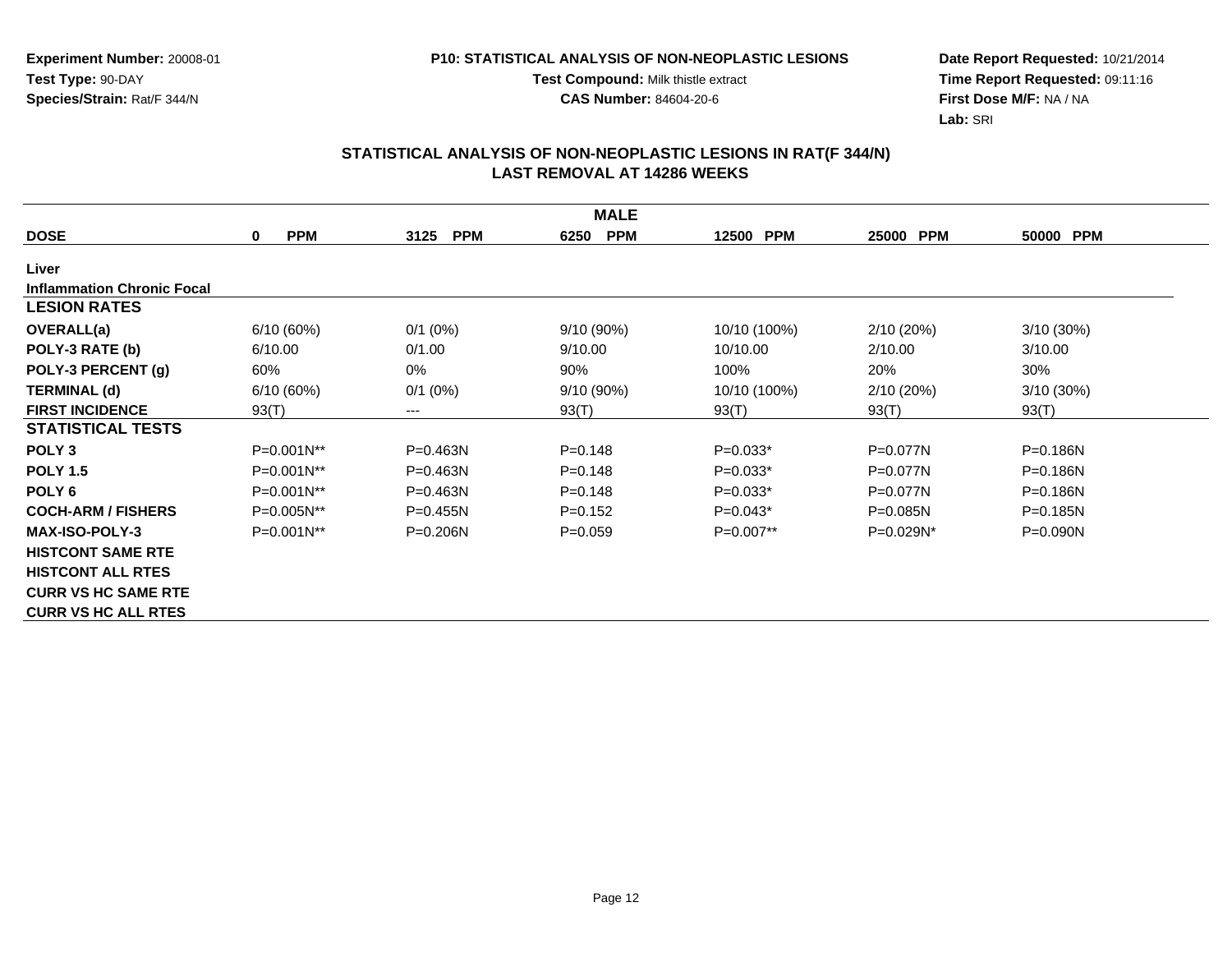**Test Compound:** Milk thistle extract

**CAS Number:** 84604-20-6

**Date Report Requested:** 10/21/2014 **Time Report Requested:** 09:11:16**First Dose M/F:** NA / NA**Lab:** SRI

|                                        | <b>MALE</b>     |                    |                    |                     |                     |              |  |  |  |
|----------------------------------------|-----------------|--------------------|--------------------|---------------------|---------------------|--------------|--|--|--|
| <b>DOSE</b>                            | <b>PPM</b><br>0 | 3125<br><b>PPM</b> | <b>PPM</b><br>6250 | 12500<br><b>PPM</b> | <b>PPM</b><br>25000 | 50000 PPM    |  |  |  |
| Liver                                  |                 |                    |                    |                     |                     |              |  |  |  |
| <b>Vacuolization Cytoplasmic Focal</b> |                 |                    |                    |                     |                     |              |  |  |  |
| <b>LESION RATES</b>                    |                 |                    |                    |                     |                     |              |  |  |  |
| <b>OVERALL(a)</b>                      | 2/10 (20%)      | $0/1$ (0%)         | $0/10(0\%)$        | $0/10(0\%)$         | $0/10(0\%)$         | 1/10 (10%)   |  |  |  |
| POLY-3 RATE (b)                        | 2/10.00         | 0/1.00             | 0/10.00            | 0/10.00             | 0/10.00             | 1/10.00      |  |  |  |
| POLY-3 PERCENT (g)                     | 20%             | $0\%$              | 0%                 | 0%                  | 0%                  | 10%          |  |  |  |
| <b>TERMINAL (d)</b>                    | 2/10 (20%)      | $0/1$ (0%)         | $0/10(0\%)$        | $0/10(0\%)$         | $0/10(0\%)$         | $1/10(10\%)$ |  |  |  |
| <b>FIRST INCIDENCE</b>                 | 93(T)           | ---                | ---                | ---                 | ---                 | 93(T)        |  |  |  |
| <b>STATISTICAL TESTS</b>               |                 |                    |                    |                     |                     |              |  |  |  |
| POLY <sub>3</sub>                      | $P = 0.595N$    | P=0.786N           | $P=0.227N$         | $P=0.227N$          | $P=0.227N$          | $P = 0.500N$ |  |  |  |
| <b>POLY 1.5</b>                        | $P=0.595N$      | $P=0.786N$         | P=0.227N           | $P=0.227N$          | $P=0.227N$          | $P = 0.500N$ |  |  |  |
| POLY <sub>6</sub>                      | $P = 0.595N$    | P=0.786N           | P=0.227N           | $P=0.227N$          | $P = 0.227N$        | $P = 0.500N$ |  |  |  |
| <b>COCH-ARM / FISHERS</b>              | $P = 0.596N$    | $P = 0.818N$       | $P = 0.237N$       | $P=0.237N$          | $P = 0.237N$        | $P = 0.500N$ |  |  |  |
| MAX-ISO-POLY-3                         | $P = 0.086N$    | $P = 0.369N$       | $P = 0.067N$       | $P = 0.067N$        | $P = 0.067N$        | $P = 0.274N$ |  |  |  |
| <b>HISTCONT SAME RTE</b>               |                 |                    |                    |                     |                     |              |  |  |  |
| <b>HISTCONT ALL RTES</b>               |                 |                    |                    |                     |                     |              |  |  |  |
| <b>CURR VS HC SAME RTE</b>             |                 |                    |                    |                     |                     |              |  |  |  |
| <b>CURR VS HC ALL RTES</b>             |                 |                    |                    |                     |                     |              |  |  |  |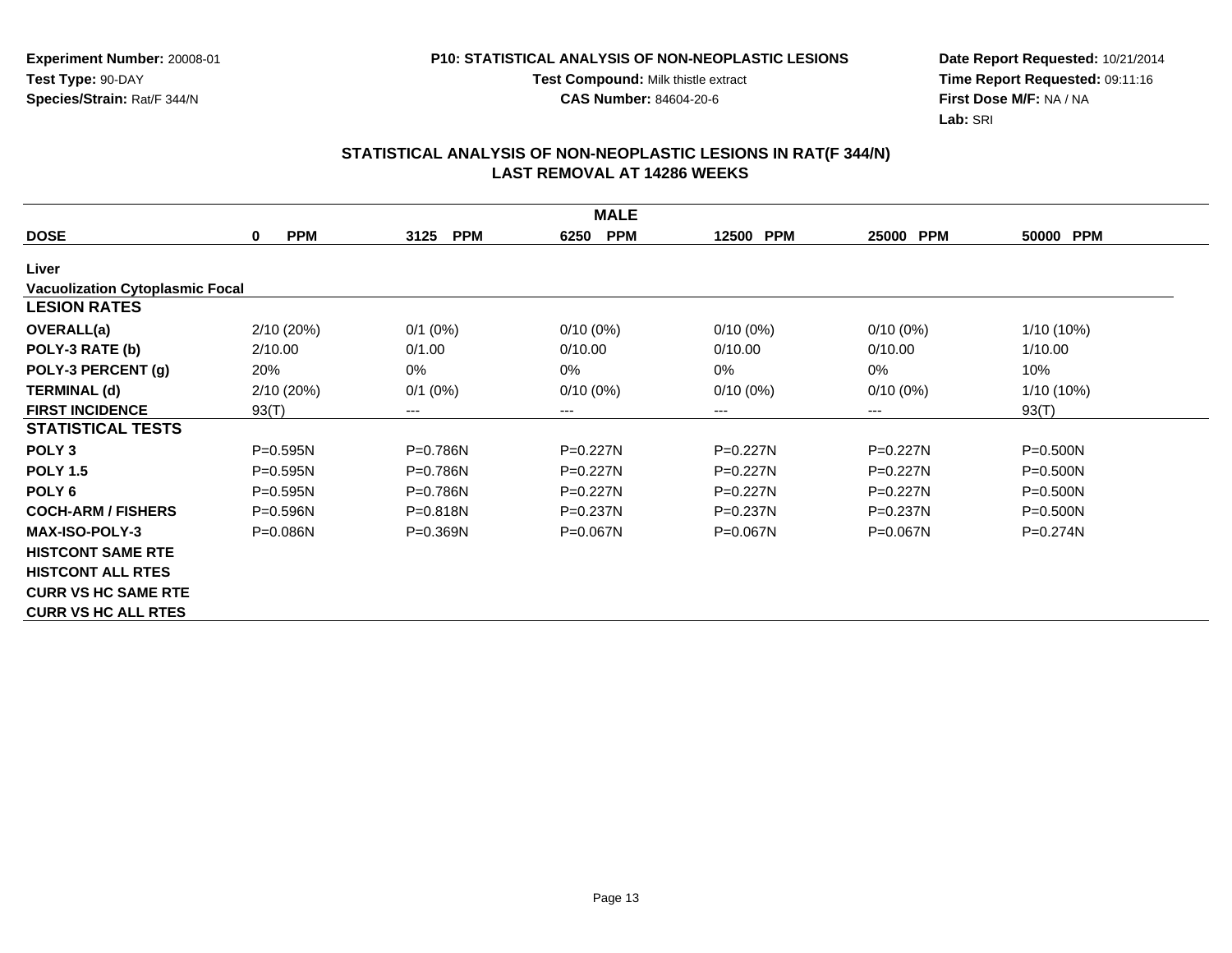**Test Compound:** Milk thistle extract

**CAS Number:** 84604-20-6

**Date Report Requested:** 10/21/2014 **Time Report Requested:** 09:11:16**First Dose M/F:** NA / NA**Lab:** SRI

|                                   | <b>MALE</b>                |                    |                    |             |                            |              |  |  |  |
|-----------------------------------|----------------------------|--------------------|--------------------|-------------|----------------------------|--------------|--|--|--|
| <b>DOSE</b>                       | <b>PPM</b><br>$\mathbf{0}$ | <b>PPM</b><br>3125 | <b>PPM</b><br>6250 | 12500 PPM   | <b>PPM</b><br>25000        | 50000 PPM    |  |  |  |
| Lung                              |                            |                    |                    |             |                            |              |  |  |  |
| <b>Inflammation Chronic Focal</b> |                            |                    |                    |             |                            |              |  |  |  |
| <b>LESION RATES</b>               |                            |                    |                    |             |                            |              |  |  |  |
| OVERALL(a)                        | 2/10(20%)                  | $0/0 (0\%)$        | $0/0 (0\%)$        | $0/0 (0\%)$ | $0/0 (0\%)$                | 2/10(20%)    |  |  |  |
| POLY-3 RATE (b)                   | 2/10.00                    | 0/0.00             | 0/0.00             | 0/0.00      | 0/0.00                     | 2/10.00      |  |  |  |
| POLY-3 PERCENT (g)                | 20%                        | 0%                 | 0%                 | 0%          | 0%                         | 20%          |  |  |  |
| <b>TERMINAL (d)</b>               | 2/10(20%)                  | $0/0 (0\%)$        | $0/0 (0\%)$        | $0/0 (0\%)$ | $0/0 (0\%)$                | 2/10 (20%)   |  |  |  |
| <b>FIRST INCIDENCE</b>            | 93(T)                      | ---                | $---$              | ---         | $\qquad \qquad - \qquad -$ | 93(T)        |  |  |  |
| <b>STATISTICAL TESTS</b>          |                            |                    |                    |             |                            |              |  |  |  |
| POLY <sub>3</sub>                 | (e)                        | (e)                | (e)                | (e)         | (e)                        | $P=0.702$    |  |  |  |
| <b>POLY 1.5</b>                   | (e)                        | (e)                | (e)                | (e)         | (e)                        | $P=0.702$    |  |  |  |
| POLY <sub>6</sub>                 | (e)                        | (e)                | (e)                | (e)         | (e)                        | $P=0.702$    |  |  |  |
| <b>COCH-ARM / FISHERS</b>         | $P = 0.610$                | (e)                | (e)                | (e)         | (e)                        | $P = 0.709N$ |  |  |  |
| <b>MAX-ISO-POLY-3</b>             | (e)                        | (e)                | (e)                | (e)         | (e)                        | $P = 1.000$  |  |  |  |
| <b>HISTCONT SAME RTE</b>          |                            |                    |                    |             |                            |              |  |  |  |
| <b>HISTCONT ALL RTES</b>          |                            |                    |                    |             |                            |              |  |  |  |
| <b>CURR VS HC SAME RTE</b>        |                            |                    |                    |             |                            |              |  |  |  |
| <b>CURR VS HC ALL RTES</b>        |                            |                    |                    |             |                            |              |  |  |  |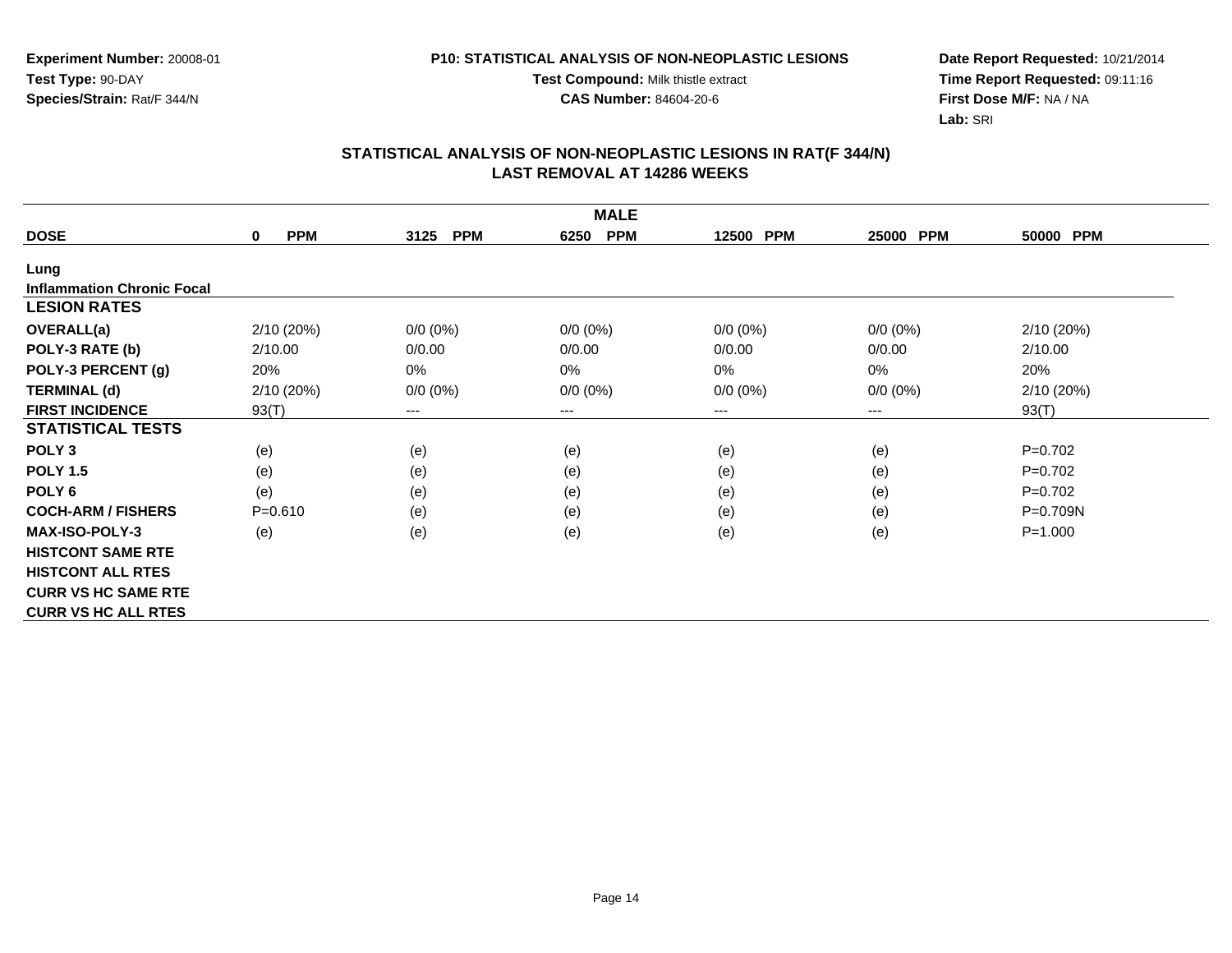**Test Compound:** Milk thistle extract

**CAS Number:** 84604-20-6

**Date Report Requested:** 10/21/2014 **Time Report Requested:** 09:11:16**First Dose M/F:** NA / NA**Lab:** SRI

|                               | <b>MALE</b>               |                        |                    |                     |                     |             |  |  |  |
|-------------------------------|---------------------------|------------------------|--------------------|---------------------|---------------------|-------------|--|--|--|
| <b>DOSE</b>                   | <b>PPM</b><br>$\mathbf 0$ | 3125<br><b>PPM</b>     | <b>PPM</b><br>6250 | <b>PPM</b><br>12500 | <b>PPM</b><br>25000 | 50000 PPM   |  |  |  |
| <b>Lymph Node, Mesenteric</b> |                           |                        |                    |                     |                     |             |  |  |  |
| Hyperplasia                   |                           |                        |                    |                     |                     |             |  |  |  |
| <b>LESION RATES</b>           |                           |                        |                    |                     |                     |             |  |  |  |
| OVERALL(a)                    | $0/10(0\%)$               | $0/0 (0\%)$            | $0/0 (0\%)$        | $0/0 (0\%)$         | $0/0 (0\%)$         | $0/10(0\%)$ |  |  |  |
| POLY-3 RATE (b)               | 0/10.00                   | 0/0.00                 | 0/0.00             | 0/0.00              | 0/0.00              | 0/10.00     |  |  |  |
| POLY-3 PERCENT (g)            | 0%                        | 0%                     | $0\%$              | 0%                  | 0%                  | 0%          |  |  |  |
| <b>TERMINAL (d)</b>           | $0/10(0\%)$               | $0/0 (0\%)$            | $0/0 (0\%)$        | $0/0 (0\%)$         | $0/0 (0\%)$         | $0/10(0\%)$ |  |  |  |
| <b>FIRST INCIDENCE</b>        | $---$                     | $\qquad \qquad \cdots$ | $--$               | ---                 | ---                 | ---         |  |  |  |
| <b>STATISTICAL TESTS</b>      |                           |                        |                    |                     |                     |             |  |  |  |
| POLY <sub>3</sub>             | (n)                       | (n)                    | (n)                | (n)                 | (n)                 | (n)         |  |  |  |
| <b>POLY 1.5</b>               | (n)                       | (n)                    | (n)                | (n)                 | (n)                 | (n)         |  |  |  |
| POLY <sub>6</sub>             | (n)                       | (n)                    | (n)                | (n)                 | (n)                 | (n)         |  |  |  |
| <b>COCH-ARM / FISHERS</b>     | (n)                       | (n)                    | (n)                | (n)                 | (n)                 | (n)         |  |  |  |
| <b>MAX-ISO-POLY-3</b>         | (n)                       | (n)                    | (n)                | (n)                 | (n)                 | (n)         |  |  |  |
| <b>HISTCONT SAME RTE</b>      |                           |                        |                    |                     |                     |             |  |  |  |
| <b>HISTCONT ALL RTES</b>      |                           |                        |                    |                     |                     |             |  |  |  |
| <b>CURR VS HC SAME RTE</b>    |                           |                        |                    |                     |                     |             |  |  |  |
| <b>CURR VS HC ALL RTES</b>    |                           |                        |                    |                     |                     |             |  |  |  |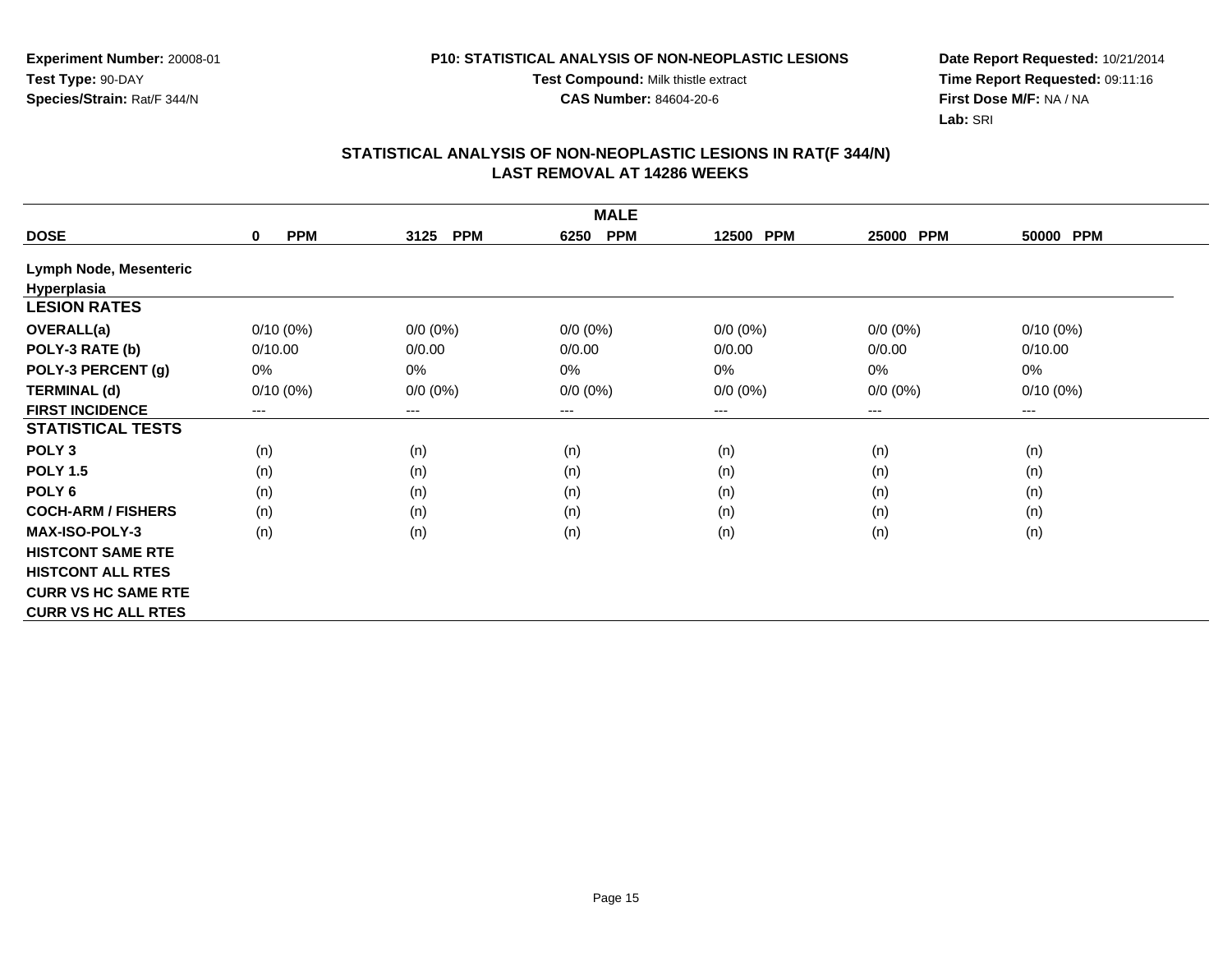**Test Compound:** Milk thistle extract

**CAS Number:** 84604-20-6

**Date Report Requested:** 10/21/2014 **Time Report Requested:** 09:11:16**First Dose M/F:** NA / NA**Lab:** SRI

|                               | <b>MALE</b>                |                        |                    |             |                     |              |  |  |  |
|-------------------------------|----------------------------|------------------------|--------------------|-------------|---------------------|--------------|--|--|--|
| <b>DOSE</b>                   | <b>PPM</b><br>$\mathbf{0}$ | <b>PPM</b><br>3125     | <b>PPM</b><br>6250 | 12500 PPM   | <b>PPM</b><br>25000 | 50000 PPM    |  |  |  |
| <b>Lymph Node, Mesenteric</b> |                            |                        |                    |             |                     |              |  |  |  |
| <b>Inflammation Focal</b>     |                            |                        |                    |             |                     |              |  |  |  |
| <b>LESION RATES</b>           |                            |                        |                    |             |                     |              |  |  |  |
| OVERALL(a)                    | 1/10 (10%)                 | $0/0 (0\%)$            | $0/0 (0\%)$        | $0/0 (0\%)$ | $0/0 (0\%)$         | 1/10 (10%)   |  |  |  |
| POLY-3 RATE (b)               | 1/10.00                    | 0/0.00                 | 0/0.00             | 0/0.00      | 0/0.00              | 1/10.00      |  |  |  |
| POLY-3 PERCENT (g)            | 10%                        | 0%                     | 0%                 | 0%          | 0%                  | 10%          |  |  |  |
| <b>TERMINAL (d)</b>           | 1/10 (10%)                 | $0/0 (0\%)$            | $0/0 (0\%)$        | $0/0 (0\%)$ | $0/0 (0\%)$         | 1/10 (10%)   |  |  |  |
| <b>FIRST INCIDENCE</b>        | 93(T)                      | $\qquad \qquad \cdots$ | $--$               | ---         | ---                 | 93(T)        |  |  |  |
| <b>STATISTICAL TESTS</b>      |                            |                        |                    |             |                     |              |  |  |  |
| POLY <sub>3</sub>             | (e)                        | (e)                    | (e)                | (e)         | (e)                 | $P = 0.760$  |  |  |  |
| <b>POLY 1.5</b>               | (e)                        | (e)                    | (e)                | (e)         | (e)                 | $P = 0.760$  |  |  |  |
| POLY <sub>6</sub>             | (e)                        | (e)                    | (e)                | (e)         | (e)                 | $P = 0.760$  |  |  |  |
| <b>COCH-ARM / FISHERS</b>     | $P = 0.645$                | (e)                    | (e)                | (e)         | (e)                 | $P = 0.763N$ |  |  |  |
| <b>MAX-ISO-POLY-3</b>         | (e)                        | (e)                    | (e)                | (e)         | (e)                 | $P = 1.000$  |  |  |  |
| <b>HISTCONT SAME RTE</b>      |                            |                        |                    |             |                     |              |  |  |  |
| <b>HISTCONT ALL RTES</b>      |                            |                        |                    |             |                     |              |  |  |  |
| <b>CURR VS HC SAME RTE</b>    |                            |                        |                    |             |                     |              |  |  |  |
| <b>CURR VS HC ALL RTES</b>    |                            |                        |                    |             |                     |              |  |  |  |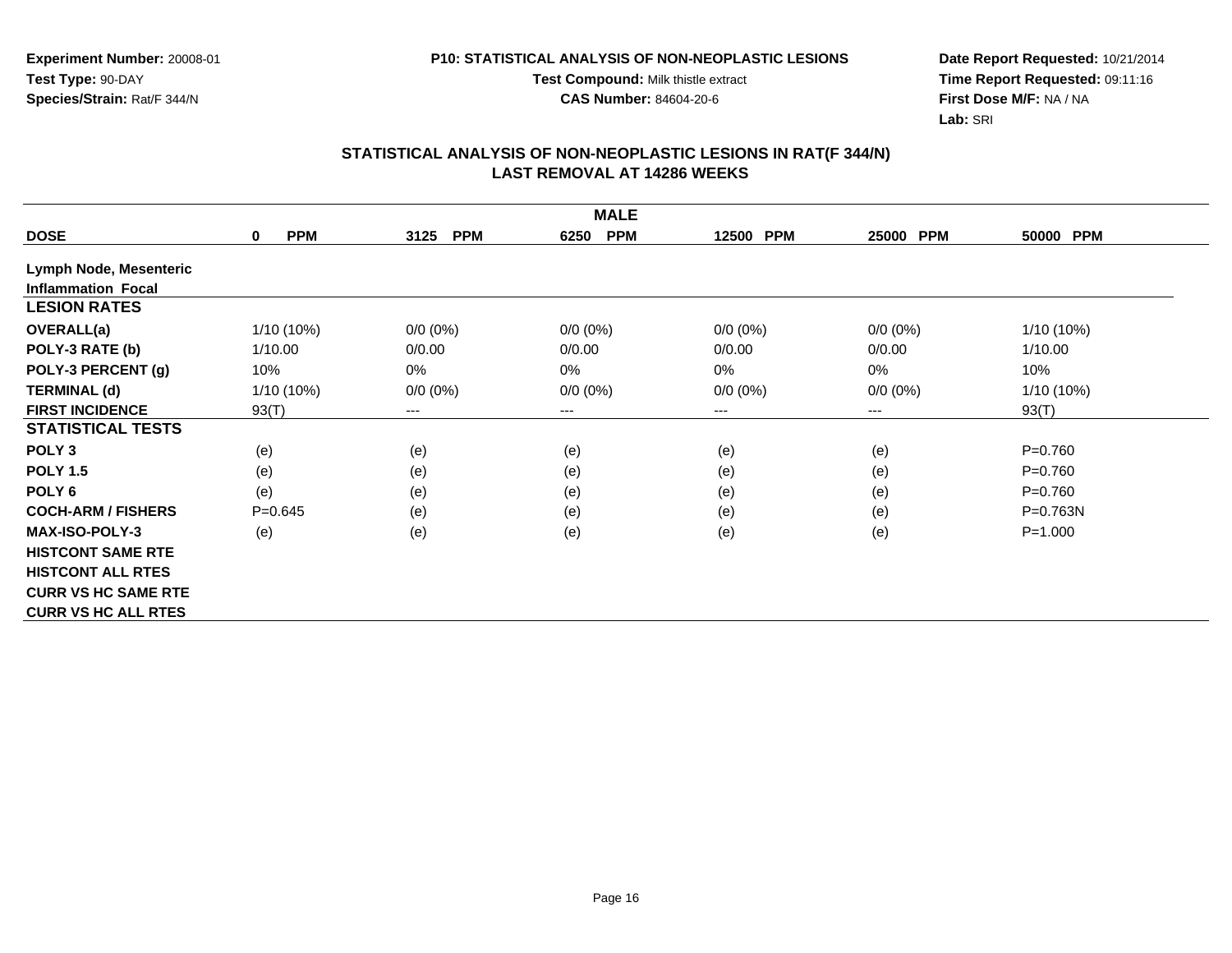**Test Compound:** Milk thistle extract

**CAS Number:** 84604-20-6

**Date Report Requested:** 10/21/2014 **Time Report Requested:** 09:11:16**First Dose M/F:** NA / NA**Lab:** SRI

| <b>MALE</b>                    |                           |                    |                    |             |             |              |  |  |
|--------------------------------|---------------------------|--------------------|--------------------|-------------|-------------|--------------|--|--|
| <b>DOSE</b>                    | <b>PPM</b><br>$\mathbf 0$ | <b>PPM</b><br>3125 | <b>PPM</b><br>6250 | 12500 PPM   | 25000 PPM   | 50000 PPM    |  |  |
| <b>Lymph Node: Mediastinal</b> |                           |                    |                    |             |             |              |  |  |
| Hemorrhage                     |                           |                    |                    |             |             |              |  |  |
| <b>LESION RATES</b>            |                           |                    |                    |             |             |              |  |  |
| OVERALL(a)                     | $0/1$ (0%)                | $0/0 (0\%)$        | $0/0 (0\%)$        | $0/0 (0\%)$ | $0/0(0\%)$  | $0/1$ (0%)   |  |  |
| POLY-3 RATE (b)                | 0/1.00                    | 0/0.00             | 0/0.00             | 0/0.00      | 0/0.00      | 0/1.00       |  |  |
| POLY-3 PERCENT (g)             | 0%                        | 0%                 | $0\%$              | 0%          | 0%          | 0%           |  |  |
| <b>TERMINAL (d)</b>            | $0/1$ (0%)                | $0/0 (0\%)$        | $0/0 (0\%)$        | $0/0 (0\%)$ | $0/0 (0\%)$ | $0/1$ $(0%)$ |  |  |
| <b>FIRST INCIDENCE</b>         | $---$                     | $--$               | ---                | ---         | $---$       | ---          |  |  |
| <b>STATISTICAL TESTS</b>       |                           |                    |                    |             |             |              |  |  |
| POLY <sub>3</sub>              | (n)                       | (n)                | (n)                | (n)         | (n)         | (n)          |  |  |
| <b>POLY 1.5</b>                | (n)                       | (n)                | (n)                | (n)         | (n)         | (n)          |  |  |
| POLY <sub>6</sub>              | (n)                       | (n)                | (n)                | (n)         | (n)         | (n)          |  |  |
| <b>COCH-ARM / FISHERS</b>      | (n)                       | (n)                | (n)                | (n)         | (n)         | (n)          |  |  |
| <b>MAX-ISO-POLY-3</b>          | (n)                       | (n)                | (n)                | (n)         | (n)         | (n)          |  |  |
| <b>HISTCONT SAME RTE</b>       |                           |                    |                    |             |             |              |  |  |
| <b>HISTCONT ALL RTES</b>       |                           |                    |                    |             |             |              |  |  |
| <b>CURR VS HC SAME RTE</b>     |                           |                    |                    |             |             |              |  |  |
| <b>CURR VS HC ALL RTES</b>     |                           |                    |                    |             |             |              |  |  |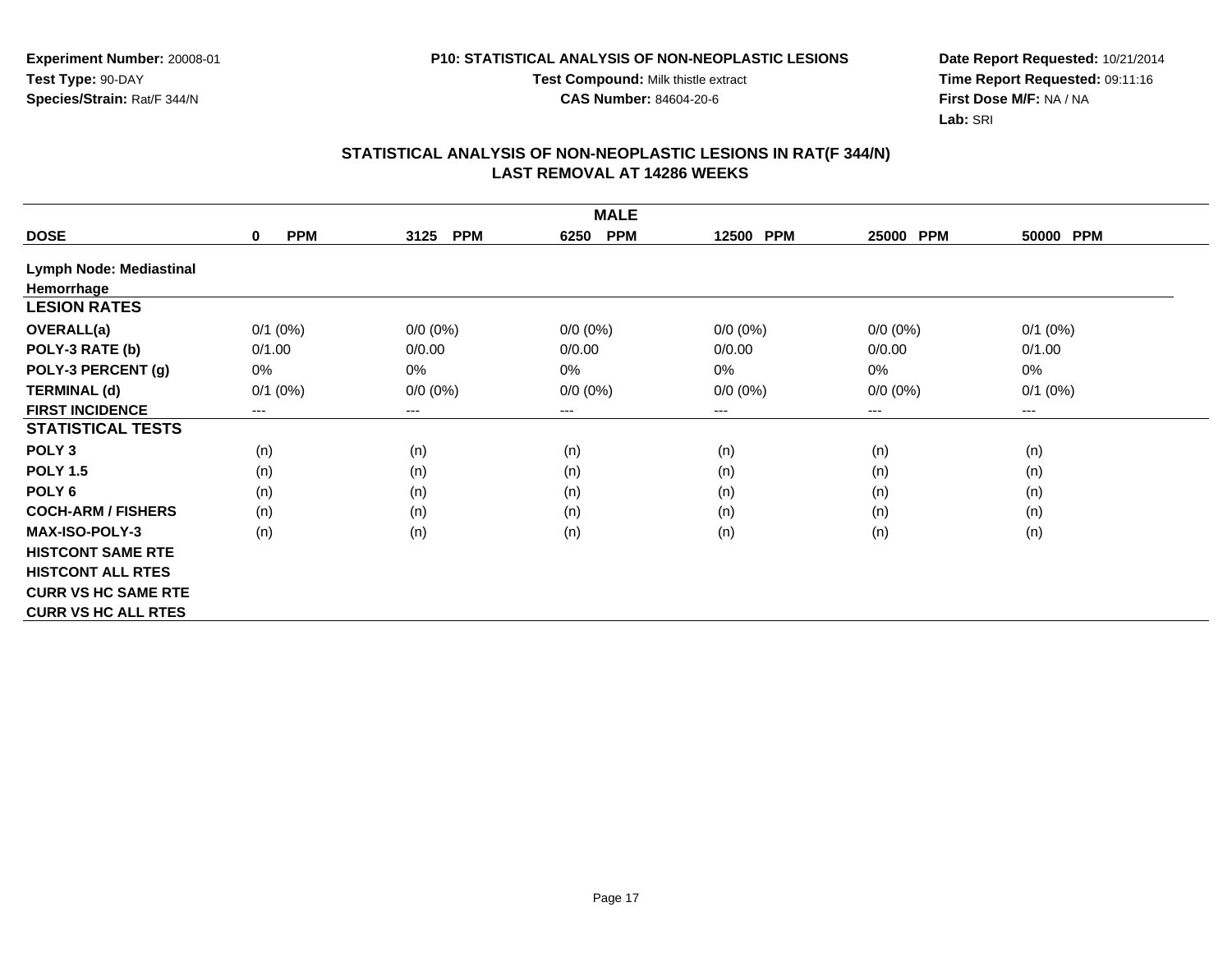**Test Compound:** Milk thistle extract

**CAS Number:** 84604-20-6

**Date Report Requested:** 10/21/2014 **Time Report Requested:** 09:11:16**First Dose M/F:** NA / NA**Lab:** SRI

|                               | <b>MALE</b>               |                        |                    |             |                     |            |  |  |  |
|-------------------------------|---------------------------|------------------------|--------------------|-------------|---------------------|------------|--|--|--|
| <b>DOSE</b>                   | <b>PPM</b><br>$\mathbf 0$ | <b>PPM</b><br>3125     | <b>PPM</b><br>6250 | 12500 PPM   | 25000<br><b>PPM</b> | 50000 PPM  |  |  |  |
| <b>Lymph Node: Pancreatic</b> |                           |                        |                    |             |                     |            |  |  |  |
| Hemorrhage                    |                           |                        |                    |             |                     |            |  |  |  |
| <b>LESION RATES</b>           |                           |                        |                    |             |                     |            |  |  |  |
| OVERALL(a)                    | 1/1 (100%)                | $0/0 (0\%)$            | $0/0 (0\%)$        | $0/0 (0\%)$ | $0/0 (0\%)$         | 1/1 (100%) |  |  |  |
| POLY-3 RATE (b)               | 1/1.00                    | 0/0.00                 | 0/0.00             | 0/0.00      | 0/0.00              | 1/1.00     |  |  |  |
| POLY-3 PERCENT (g)            | 100%                      | 0%                     | 0%                 | 0%          | 0%                  | 100%       |  |  |  |
| <b>TERMINAL (d)</b>           | $1/1$ (100%)              | $0/0 (0\%)$            | $0/0 (0\%)$        | $0/0 (0\%)$ | $0/0 (0\%)$         | 1/1 (100%) |  |  |  |
| <b>FIRST INCIDENCE</b>        | 93(T)                     | $\qquad \qquad \cdots$ | ---                | ---         | ---                 | 93(T)      |  |  |  |
| <b>STATISTICAL TESTS</b>      |                           |                        |                    |             |                     |            |  |  |  |
| POLY <sub>3</sub>             | (e)                       | (e)                    | (e)                | (e)         | (e)                 | (e)        |  |  |  |
| <b>POLY 1.5</b>               | (e)                       | (e)                    | (e)                | (e)         | (e)                 | (e)        |  |  |  |
| POLY <sub>6</sub>             | (e)                       | (e)                    | (e)                | (e)         | (e)                 | (e)        |  |  |  |
| <b>COCH-ARM / FISHERS</b>     | (e)                       | (e)                    | (e)                | (e)         | (e)                 | (e)        |  |  |  |
| <b>MAX-ISO-POLY-3</b>         | (e)                       | (e)                    | (e)                | (e)         | (e)                 | (e)        |  |  |  |
| <b>HISTCONT SAME RTE</b>      |                           |                        |                    |             |                     |            |  |  |  |
| <b>HISTCONT ALL RTES</b>      |                           |                        |                    |             |                     |            |  |  |  |
| <b>CURR VS HC SAME RTE</b>    |                           |                        |                    |             |                     |            |  |  |  |
| <b>CURR VS HC ALL RTES</b>    |                           |                        |                    |             |                     |            |  |  |  |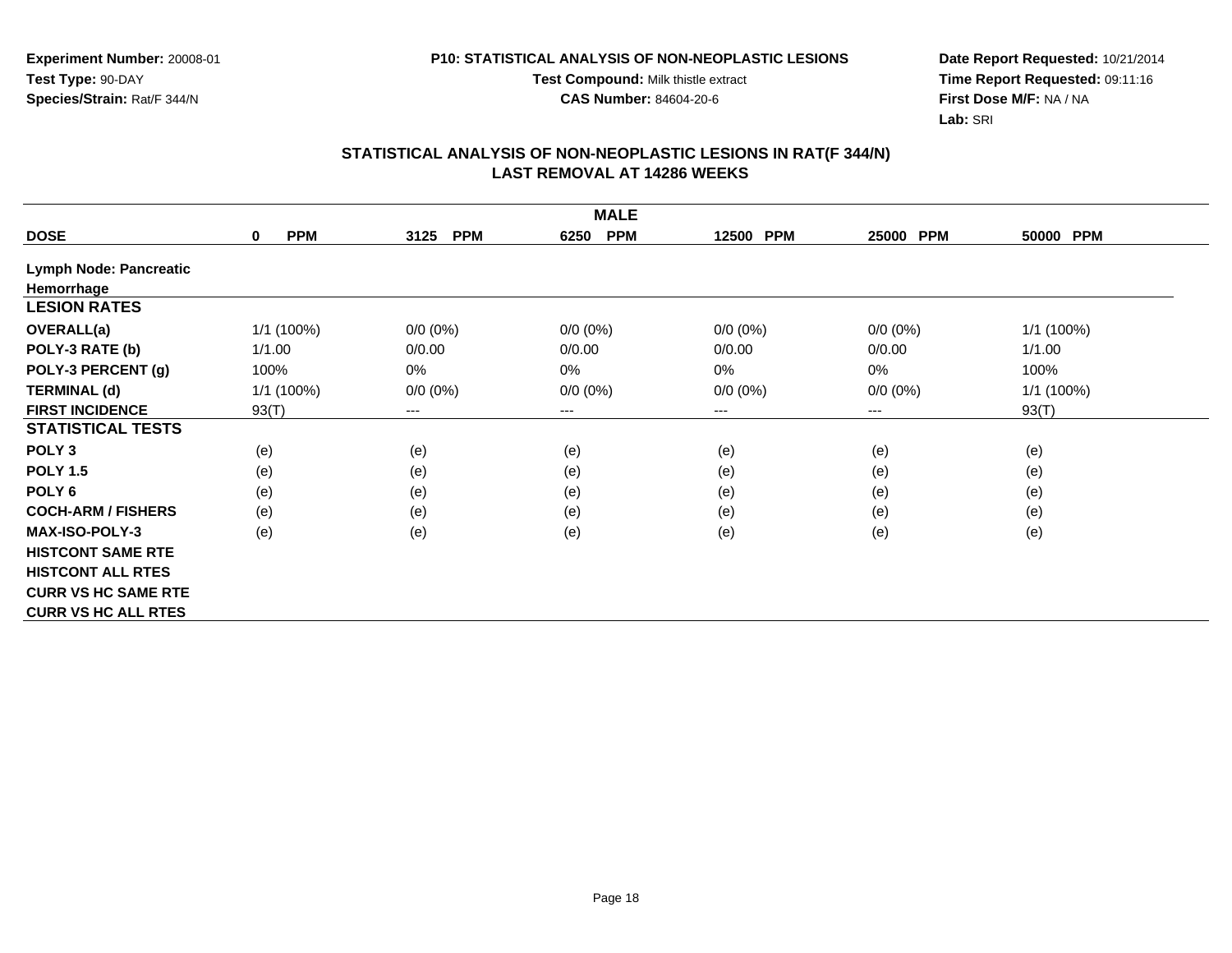**Test Compound:** Milk thistle extract

**CAS Number:** 84604-20-6

**Date Report Requested:** 10/21/2014 **Time Report Requested:** 09:11:16**First Dose M/F:** NA / NA**Lab:** SRI

| <b>MALE</b>                   |                           |                        |                    |             |                     |              |  |  |
|-------------------------------|---------------------------|------------------------|--------------------|-------------|---------------------|--------------|--|--|
| <b>DOSE</b>                   | <b>PPM</b><br>$\mathbf 0$ | <b>PPM</b><br>3125     | <b>PPM</b><br>6250 | 12500 PPM   | <b>PPM</b><br>25000 | 50000 PPM    |  |  |
| <b>Lymph Node: Pancreatic</b> |                           |                        |                    |             |                     |              |  |  |
| Hyperplasia Lymphoid          |                           |                        |                    |             |                     |              |  |  |
| <b>LESION RATES</b>           |                           |                        |                    |             |                     |              |  |  |
| OVERALL(a)                    | $0/1$ $(0%)$              | $0/0 (0\%)$            | $0/0 (0\%)$        | $0/0 (0\%)$ | $0/0 (0\%)$         | $0/1$ (0%)   |  |  |
| POLY-3 RATE (b)               | 0/1.00                    | 0/0.00                 | 0/0.00             | 0/0.00      | 0/0.00              | 0/1.00       |  |  |
| POLY-3 PERCENT (g)            | 0%                        | 0%                     | 0%                 | 0%          | 0%                  | $0\%$        |  |  |
| <b>TERMINAL (d)</b>           | $0/1$ $(0%)$              | $0/0 (0\%)$            | $0/0 (0\%)$        | $0/0 (0\%)$ | $0/0 (0\%)$         | $0/1$ $(0%)$ |  |  |
| <b>FIRST INCIDENCE</b>        | ---                       | $\qquad \qquad \cdots$ | ---                | ---         | $---$               | $--$         |  |  |
| <b>STATISTICAL TESTS</b>      |                           |                        |                    |             |                     |              |  |  |
| POLY <sub>3</sub>             | (n)                       | (n)                    | (n)                | (n)         | (n)                 | (n)          |  |  |
| <b>POLY 1.5</b>               | (n)                       | (n)                    | (n)                | (n)         | (n)                 | (n)          |  |  |
| POLY <sub>6</sub>             | (n)                       | (n)                    | (n)                | (n)         | (n)                 | (n)          |  |  |
| <b>COCH-ARM / FISHERS</b>     | (n)                       | (n)                    | (n)                | (n)         | (n)                 | (n)          |  |  |
| <b>MAX-ISO-POLY-3</b>         | (n)                       | (n)                    | (n)                | (n)         | (n)                 | (n)          |  |  |
| <b>HISTCONT SAME RTE</b>      |                           |                        |                    |             |                     |              |  |  |
| <b>HISTCONT ALL RTES</b>      |                           |                        |                    |             |                     |              |  |  |
| <b>CURR VS HC SAME RTE</b>    |                           |                        |                    |             |                     |              |  |  |
| <b>CURR VS HC ALL RTES</b>    |                           |                        |                    |             |                     |              |  |  |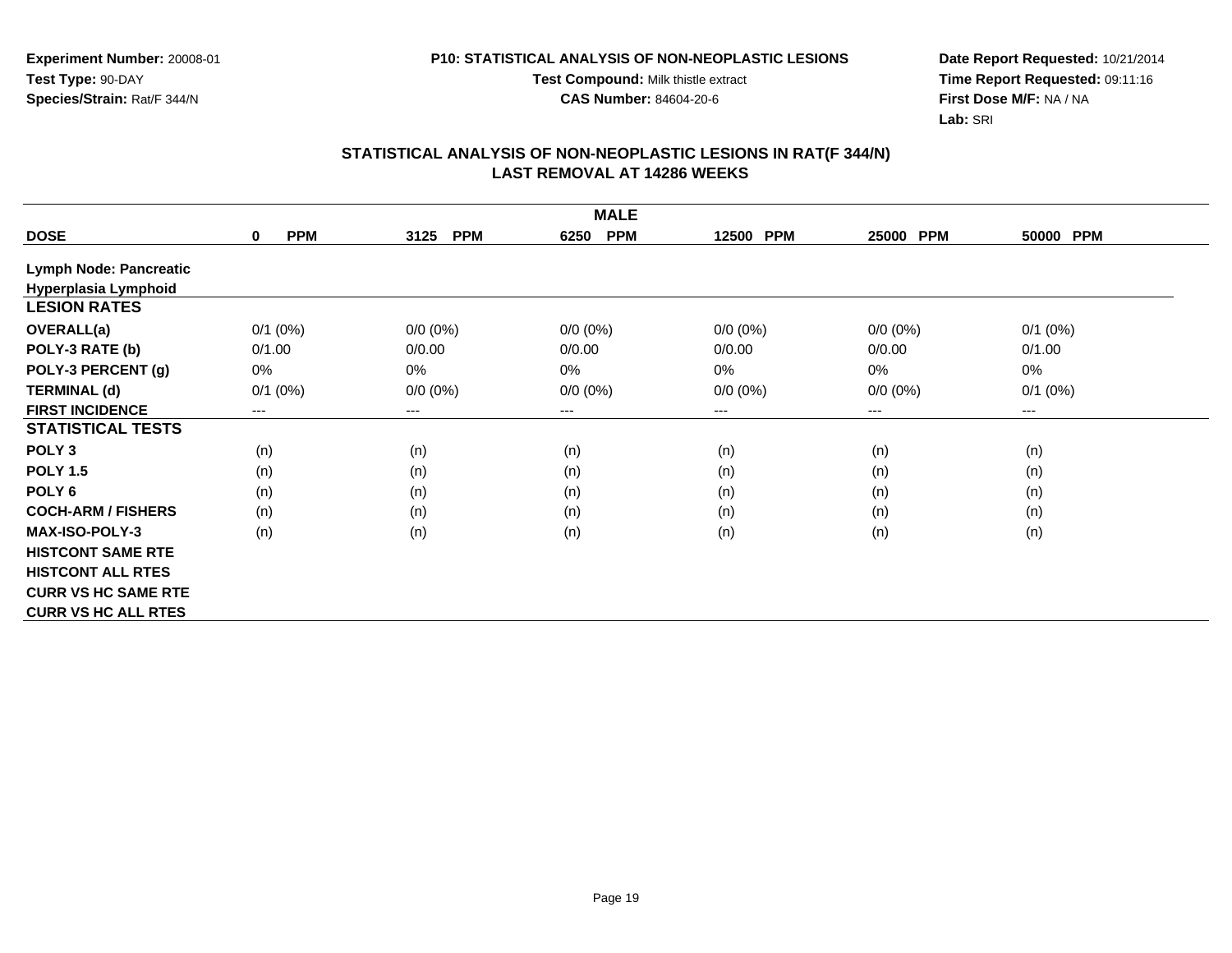**Experiment Number:** 20008-01**Test Type:** 90-DAY**Species/Strain:** Rat/F 344/N

**Test Compound:** Milk thistle extract

**CAS Number:** 84604-20-6

**Date Report Requested:** 10/21/2014 **Time Report Requested:** 09:11:16**First Dose M/F:** NA / NA**Lab:** SRI

| <b>MALE</b>                |                           |                        |                     |                     |                        |              |  |
|----------------------------|---------------------------|------------------------|---------------------|---------------------|------------------------|--------------|--|
| <b>DOSE</b>                | <b>PPM</b><br>$\mathbf 0$ | <b>PPM</b><br>3125     | <b>PPM</b><br>6250  | <b>PPM</b><br>12500 | 25000 PPM              | 50000 PPM    |  |
| <b>Pancreas</b>            |                           |                        |                     |                     |                        |              |  |
| <b>Basophilic Focus</b>    |                           |                        |                     |                     |                        |              |  |
| <b>LESION RATES</b>        |                           |                        |                     |                     |                        |              |  |
| <b>OVERALL(a)</b>          | $0/10(0\%)$               | $0/0 (0\%)$            | $0/0 (0\%)$         | $0/0 (0\%)$         | $0/0 (0\%)$            | $1/10(10\%)$ |  |
| POLY-3 RATE (b)            | 0/10.00                   | 0/0.00                 | 0/0.00              | 0/0.00              | 0/0.00                 | 1/10.00      |  |
| POLY-3 PERCENT (g)         | 0%                        | 0%                     | $0\%$               | 0%                  | 0%                     | 10%          |  |
| <b>TERMINAL (d)</b>        | $0/10(0\%)$               | $0/0 (0\%)$            | $0/0 (0\%)$         | $0/0 (0\%)$         | $0/0 (0\%)$            | $1/10(10\%)$ |  |
| <b>FIRST INCIDENCE</b>     | ---                       | $\qquad \qquad \cdots$ | $\qquad \qquad - -$ | ---                 | $\qquad \qquad \cdots$ | 93(T)        |  |
| <b>STATISTICAL TESTS</b>   |                           |                        |                     |                     |                        |              |  |
| POLY <sub>3</sub>          | (e)                       | (e)                    | (e)                 | (e)                 | (e)                    | $P = 0.500$  |  |
| <b>POLY 1.5</b>            | (e)                       | (e)                    | (e)                 | (e)                 | (e)                    | $P = 0.500$  |  |
| POLY 6                     | (e)                       | (e)                    | (e)                 | (e)                 | (e)                    | $P = 0.500$  |  |
| <b>COCH-ARM / FISHERS</b>  | $P = 0.304$               | (e)                    | (e)                 | (e)                 | (e)                    | $P = 0.500$  |  |
| <b>MAX-ISO-POLY-3</b>      | (e)                       | (e)                    | (e)                 | (e)                 | (e)                    | $P = 0.159$  |  |
| <b>HISTCONT SAME RTE</b>   |                           |                        |                     |                     |                        |              |  |
| <b>HISTCONT ALL RTES</b>   |                           |                        |                     |                     |                        |              |  |
| <b>CURR VS HC SAME RTE</b> |                           |                        |                     |                     |                        |              |  |
| <b>CURR VS HC ALL RTES</b> |                           |                        |                     |                     |                        |              |  |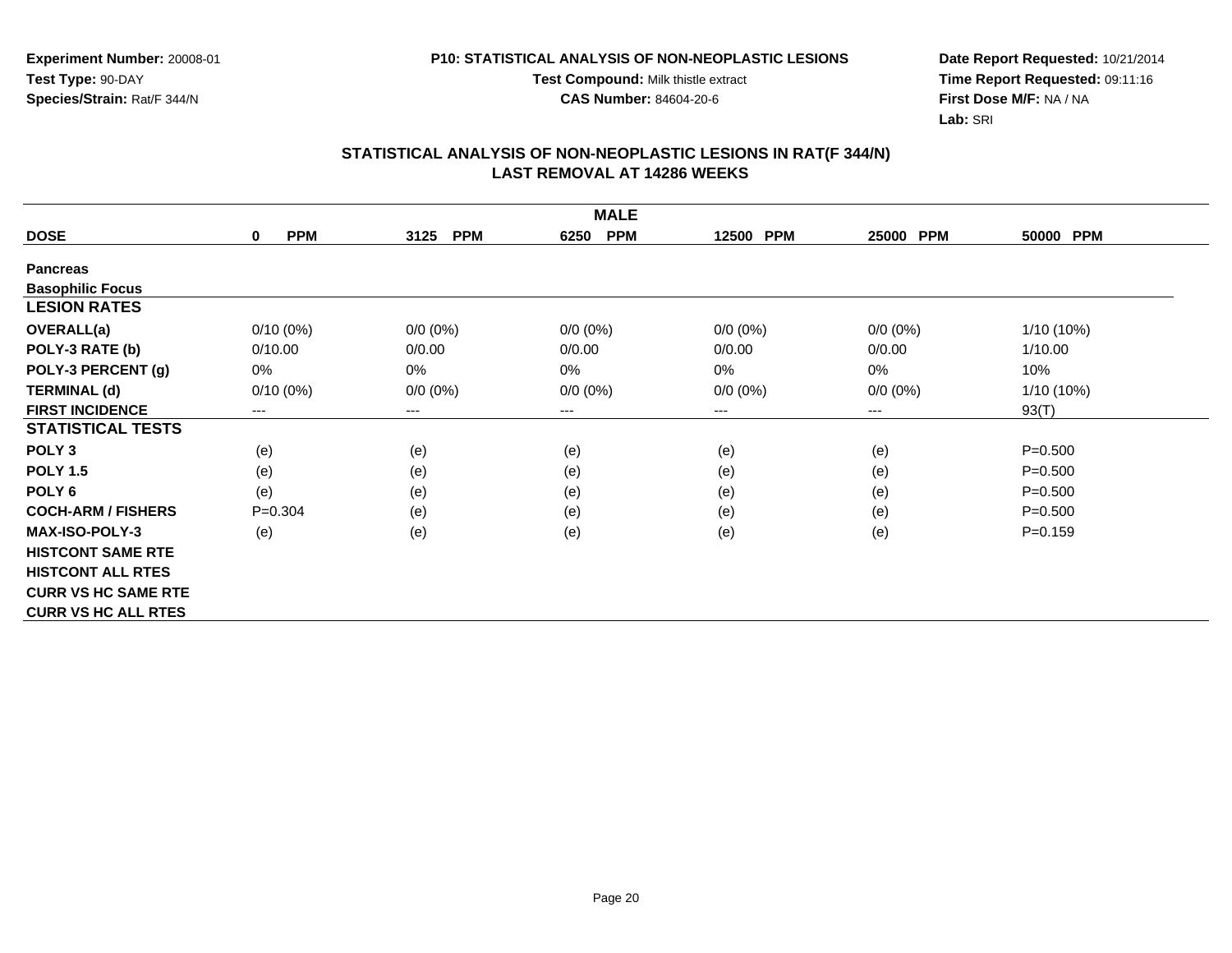**Experiment Number:** 20008-01**Test Type:** 90-DAY**Species/Strain:** Rat/F 344/N

**Test Compound:** Milk thistle extract

**CAS Number:** 84604-20-6

**Date Report Requested:** 10/21/2014 **Time Report Requested:** 09:11:16**First Dose M/F:** NA / NA**Lab:** SRI

| <b>MALE</b>                |                        |                    |                    |             |                        |              |  |  |
|----------------------------|------------------------|--------------------|--------------------|-------------|------------------------|--------------|--|--|
| <b>DOSE</b>                | <b>PPM</b><br>$\bf{0}$ | <b>PPM</b><br>3125 | <b>PPM</b><br>6250 | 12500 PPM   | 25000<br><b>PPM</b>    | 50000 PPM    |  |  |
| <b>Pancreas</b>            |                        |                    |                    |             |                        |              |  |  |
| <b>Fibrosis</b>            |                        |                    |                    |             |                        |              |  |  |
| <b>LESION RATES</b>        |                        |                    |                    |             |                        |              |  |  |
| OVERALL(a)                 | 1/10 (10%)             | $0/0 (0\%)$        | $0/0 (0\%)$        | $0/0 (0\%)$ | $0/0 (0\%)$            | $0/10(0\%)$  |  |  |
| POLY-3 RATE (b)            | 1/10.00                | 0/0.00             | 0/0.00             | 0/0.00      | 0/0.00                 | 0/10.00      |  |  |
| POLY-3 PERCENT (g)         | 10%                    | 0%                 | 0%                 | 0%          | 0%                     | 0%           |  |  |
| <b>TERMINAL (d)</b>        | $1/10(10\%)$           | $0/0 (0\%)$        | $0/0 (0\%)$        | $0/0 (0\%)$ | $0/0 (0\%)$            | $0/10(0\%)$  |  |  |
| <b>FIRST INCIDENCE</b>     | 93(T)                  | ---                | $---$              | ---         | $\qquad \qquad \cdots$ | ---          |  |  |
| <b>STATISTICAL TESTS</b>   |                        |                    |                    |             |                        |              |  |  |
| POLY <sub>3</sub>          | (e)                    | (e)                | (e)                | (e)         | (e)                    | $P = 0.500N$ |  |  |
| <b>POLY 1.5</b>            | (e)                    | (e)                | (e)                | (e)         | (e)                    | $P = 0.500N$ |  |  |
| POLY 6                     | (e)                    | (e)                | (e)                | (e)         | (e)                    | $P = 0.500N$ |  |  |
| <b>COCH-ARM / FISHERS</b>  | P=0.304N               | (e)                | (e)                | (e)         | (e)                    | $P = 0.500N$ |  |  |
| <b>MAX-ISO-POLY-3</b>      | (e)                    | (e)                | (e)                | (e)         | (e)                    | P=0.159N     |  |  |
| <b>HISTCONT SAME RTE</b>   |                        |                    |                    |             |                        |              |  |  |
| <b>HISTCONT ALL RTES</b>   |                        |                    |                    |             |                        |              |  |  |
| <b>CURR VS HC SAME RTE</b> |                        |                    |                    |             |                        |              |  |  |
| <b>CURR VS HC ALL RTES</b> |                        |                    |                    |             |                        |              |  |  |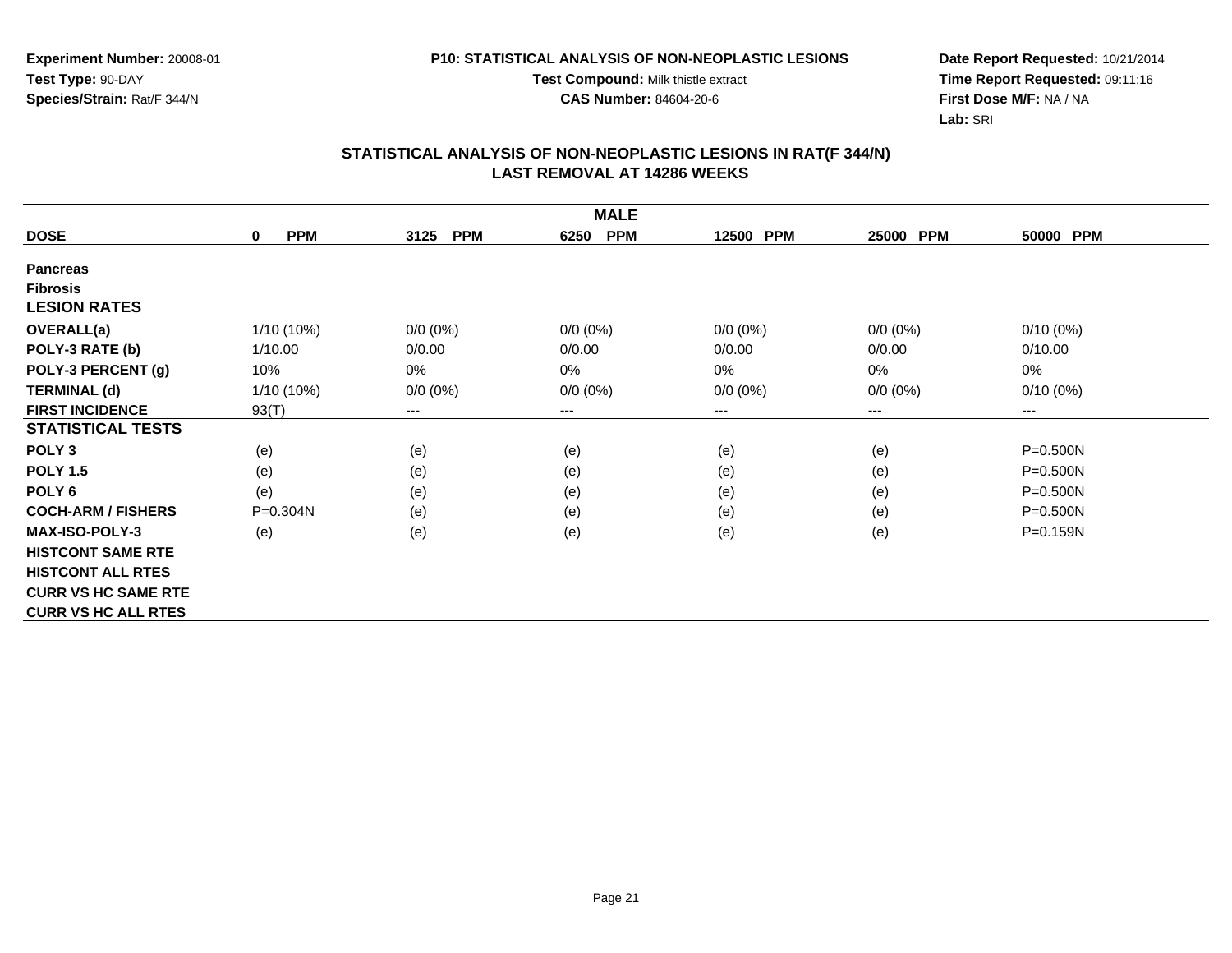**Test Compound:** Milk thistle extract

**CAS Number:** 84604-20-6

**Date Report Requested:** 10/21/2014 **Time Report Requested:** 09:11:16**First Dose M/F:** NA / NA**Lab:** SRI

| <b>MALE</b>                |                           |                    |                    |             |                        |                        |  |  |
|----------------------------|---------------------------|--------------------|--------------------|-------------|------------------------|------------------------|--|--|
| <b>DOSE</b>                | <b>PPM</b><br>$\mathbf 0$ | <b>PPM</b><br>3125 | <b>PPM</b><br>6250 | 12500 PPM   | 25000<br><b>PPM</b>    | 50000 PPM              |  |  |
| <b>Pancreas: Acinus</b>    |                           |                    |                    |             |                        |                        |  |  |
| <b>Atrophy Focal</b>       |                           |                    |                    |             |                        |                        |  |  |
| <b>LESION RATES</b>        |                           |                    |                    |             |                        |                        |  |  |
| <b>OVERALL(a)</b>          | $0/10(0\%)$               | $0/0 (0\%)$        | $0/0 (0\%)$        | $0/0 (0\%)$ | $0/0 (0\%)$            | $0/10(0\%)$            |  |  |
| POLY-3 RATE (b)            | 0/10.00                   | 0/0.00             | 0/0.00             | 0/0.00      | 0/0.00                 | 0/10.00                |  |  |
| POLY-3 PERCENT (g)         | 0%                        | 0%                 | 0%                 | 0%          | 0%                     | 0%                     |  |  |
| <b>TERMINAL (d)</b>        | $0/10(0\%)$               | $0/0 (0\%)$        | $0/0 (0\%)$        | $0/0 (0\%)$ | $0/0 (0\%)$            | $0/10(0\%)$            |  |  |
| <b>FIRST INCIDENCE</b>     | $---$                     | ---                | $--$               | ---         | $\qquad \qquad \cdots$ | $\qquad \qquad \cdots$ |  |  |
| <b>STATISTICAL TESTS</b>   |                           |                    |                    |             |                        |                        |  |  |
| POLY <sub>3</sub>          | (n)                       | (n)                | (n)                | (n)         | (n)                    | (n)                    |  |  |
| <b>POLY 1.5</b>            | (n)                       | (n)                | (n)                | (n)         | (n)                    | (n)                    |  |  |
| POLY 6                     | (n)                       | (n)                | (n)                | (n)         | (n)                    | (n)                    |  |  |
| <b>COCH-ARM / FISHERS</b>  | (n)                       | (n)                | (n)                | (n)         | (n)                    | (n)                    |  |  |
| <b>MAX-ISO-POLY-3</b>      | (n)                       | (n)                | (n)                | (n)         | (n)                    | (n)                    |  |  |
| <b>HISTCONT SAME RTE</b>   |                           |                    |                    |             |                        |                        |  |  |
| <b>HISTCONT ALL RTES</b>   |                           |                    |                    |             |                        |                        |  |  |
| <b>CURR VS HC SAME RTE</b> |                           |                    |                    |             |                        |                        |  |  |
| <b>CURR VS HC ALL RTES</b> |                           |                    |                    |             |                        |                        |  |  |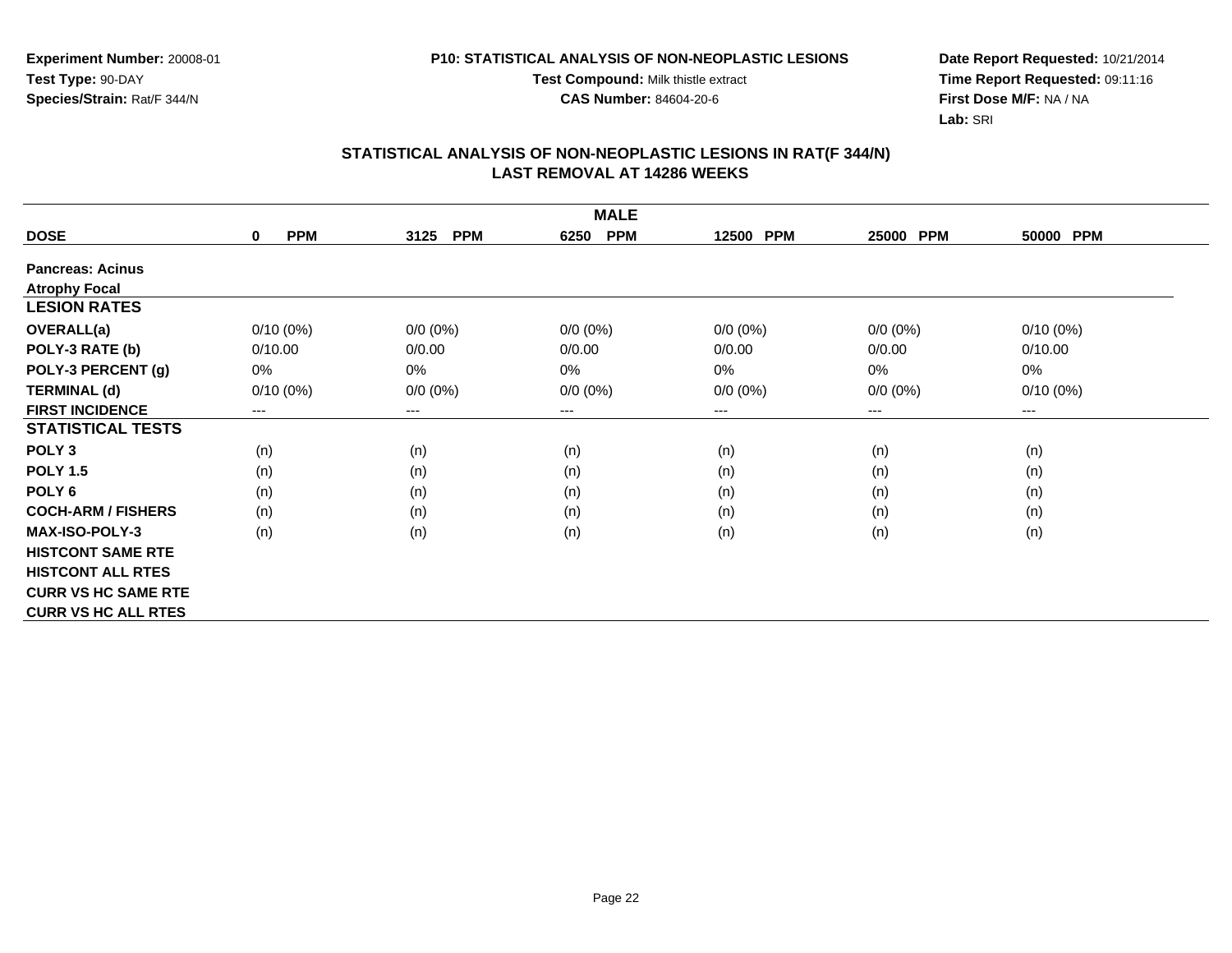**Experiment Number:** 20008-01**Test Type:** 90-DAY**Species/Strain:** Rat/F 344/N

**Test Compound:** Milk thistle extract

**CAS Number:** 84604-20-6

**Date Report Requested:** 10/21/2014 **Time Report Requested:** 09:11:16**First Dose M/F:** NA / NA**Lab:** SRI

| <b>MALE</b>                |                            |                        |                    |             |                     |                        |  |  |
|----------------------------|----------------------------|------------------------|--------------------|-------------|---------------------|------------------------|--|--|
| <b>DOSE</b>                | <b>PPM</b><br>$\mathbf{0}$ | <b>PPM</b><br>3125     | <b>PPM</b><br>6250 | 12500 PPM   | <b>PPM</b><br>25000 | 50000 PPM              |  |  |
| <b>Pancreas: Acinus</b>    |                            |                        |                    |             |                     |                        |  |  |
| <b>Basophilic Focus</b>    |                            |                        |                    |             |                     |                        |  |  |
| <b>LESION RATES</b>        |                            |                        |                    |             |                     |                        |  |  |
| <b>OVERALL(a)</b>          | 1/10 (10%)                 | $0/0 (0\%)$            | $0/0 (0\%)$        | $0/0 (0\%)$ | $0/0 (0\%)$         | $0/10(0\%)$            |  |  |
| POLY-3 RATE (b)            | 1/10.00                    | 0/0.00                 | 0/0.00             | 0/0.00      | 0/0.00              | 0/10.00                |  |  |
| POLY-3 PERCENT (g)         | 10%                        | $0\%$                  | $0\%$              | $0\%$       | 0%                  | $0\%$                  |  |  |
| <b>TERMINAL (d)</b>        | 1/10 (10%)                 | $0/0 (0\%)$            | $0/0 (0\%)$        | $0/0 (0\%)$ | $0/0 (0\%)$         | $0/10(0\%)$            |  |  |
| <b>FIRST INCIDENCE</b>     | 93(T)                      | $\qquad \qquad \cdots$ | ---                | ---         | ---                 | $\qquad \qquad \cdots$ |  |  |
| <b>STATISTICAL TESTS</b>   |                            |                        |                    |             |                     |                        |  |  |
| POLY <sub>3</sub>          | (e)                        | (e)                    | (e)                | (e)         | (e)                 | $P = 0.500N$           |  |  |
| <b>POLY 1.5</b>            | (e)                        | (e)                    | (e)                | (e)         | (e)                 | $P = 0.500N$           |  |  |
| POLY <sub>6</sub>          | (e)                        | (e)                    | (e)                | (e)         | (e)                 | P=0.500N               |  |  |
| <b>COCH-ARM / FISHERS</b>  | P=0.304N                   | (e)                    | (e)                | (e)         | (e)                 | $P = 0.500N$           |  |  |
| <b>MAX-ISO-POLY-3</b>      | (e)                        | (e)                    | (e)                | (e)         | (e)                 | P=0.159N               |  |  |
| <b>HISTCONT SAME RTE</b>   |                            |                        |                    |             |                     |                        |  |  |
| <b>HISTCONT ALL RTES</b>   |                            |                        |                    |             |                     |                        |  |  |
| <b>CURR VS HC SAME RTE</b> |                            |                        |                    |             |                     |                        |  |  |
| <b>CURR VS HC ALL RTES</b> |                            |                        |                    |             |                     |                        |  |  |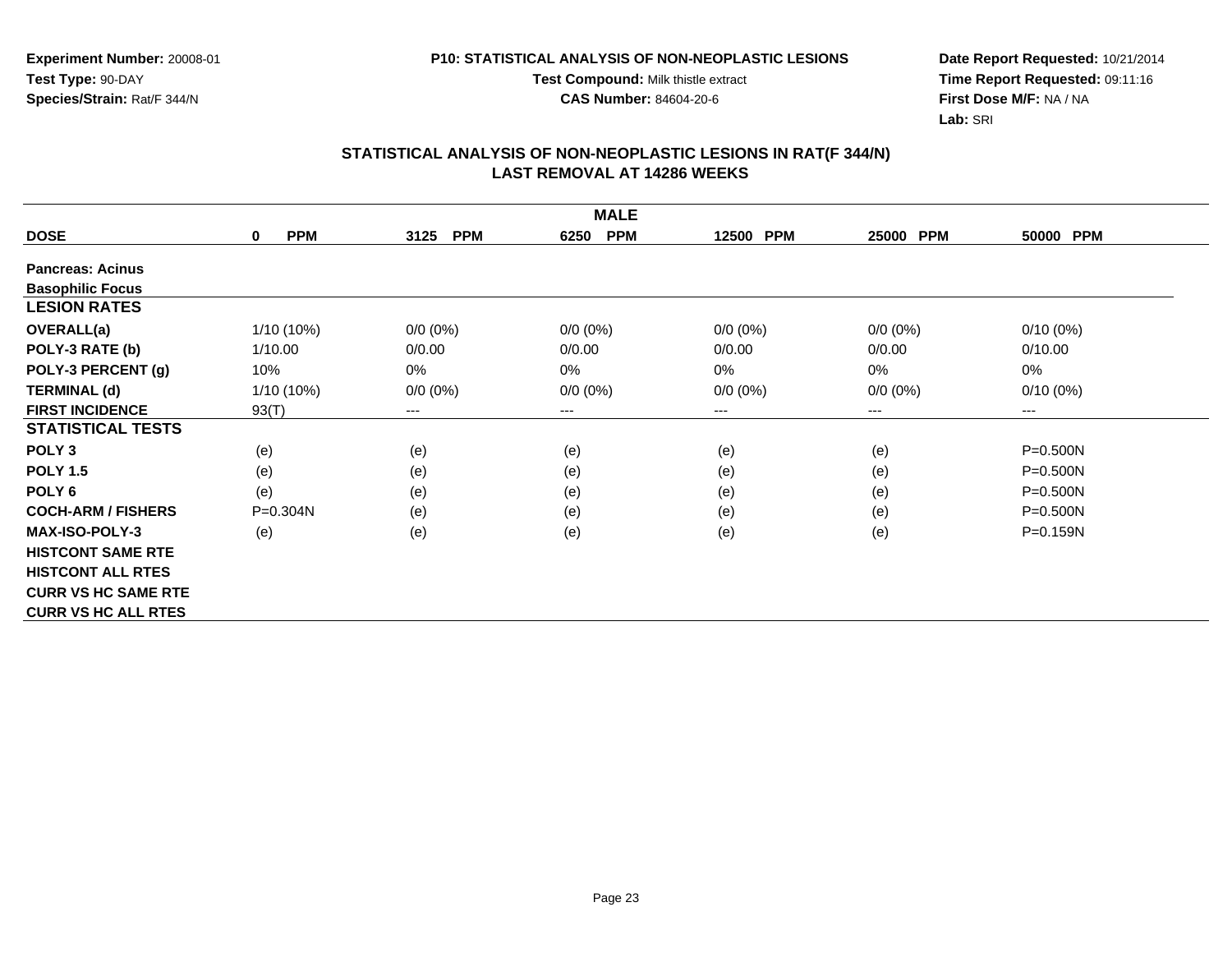**Test Compound:** Milk thistle extract

**CAS Number:** 84604-20-6

**Date Report Requested:** 10/21/2014 **Time Report Requested:** 09:11:16**First Dose M/F:** NA / NA**Lab:** SRI

|                               | <b>MALE</b>            |                                          |                    |             |             |                        |  |  |  |
|-------------------------------|------------------------|------------------------------------------|--------------------|-------------|-------------|------------------------|--|--|--|
| <b>DOSE</b>                   | <b>PPM</b><br>$\bf{0}$ | <b>PPM</b><br>3125                       | <b>PPM</b><br>6250 | 12500 PPM   | 25000 PPM   | 50000 PPM              |  |  |  |
| <b>Pancreas: Interstitium</b> |                        |                                          |                    |             |             |                        |  |  |  |
| <b>Fibrosis Focal</b>         |                        |                                          |                    |             |             |                        |  |  |  |
| <b>LESION RATES</b>           |                        |                                          |                    |             |             |                        |  |  |  |
| OVERALL(a)                    | 1/10 (10%)             | $0/0 (0\%)$                              | $0/0 (0\%)$        | $0/0 (0\%)$ | $0/0 (0\%)$ | $0/10(0\%)$            |  |  |  |
| POLY-3 RATE (b)               | 1/10.00                | 0/0.00                                   | 0/0.00             | 0/0.00      | 0/0.00      | 0/10.00                |  |  |  |
| POLY-3 PERCENT (g)            | 10%                    | 0%                                       | 0%                 | 0%          | $0\%$       | 0%                     |  |  |  |
| <b>TERMINAL (d)</b>           | 1/10 (10%)             | $0/0 (0\%)$                              | $0/0 (0\%)$        | $0/0 (0\%)$ | $0/0 (0\%)$ | $0/10(0\%)$            |  |  |  |
| <b>FIRST INCIDENCE</b>        | 93(T)                  | $\hspace{0.05cm} \ldots \hspace{0.05cm}$ | $--$               | ---         | $---$       | $\qquad \qquad \cdots$ |  |  |  |
| <b>STATISTICAL TESTS</b>      |                        |                                          |                    |             |             |                        |  |  |  |
| POLY <sub>3</sub>             | (e)                    | (e)                                      | (e)                | (e)         | (e)         | $P = 0.500N$           |  |  |  |
| <b>POLY 1.5</b>               | (e)                    | (e)                                      | (e)                | (e)         | (e)         | $P = 0.500N$           |  |  |  |
| POLY <sub>6</sub>             | (e)                    | (e)                                      | (e)                | (e)         | (e)         | $P = 0.500N$           |  |  |  |
| <b>COCH-ARM / FISHERS</b>     | $P = 0.304N$           | (e)                                      | (e)                | (e)         | (e)         | $P = 0.500N$           |  |  |  |
| <b>MAX-ISO-POLY-3</b>         | (e)                    | (e)                                      | (e)                | (e)         | (e)         | P=0.159N               |  |  |  |
| <b>HISTCONT SAME RTE</b>      |                        |                                          |                    |             |             |                        |  |  |  |
| <b>HISTCONT ALL RTES</b>      |                        |                                          |                    |             |             |                        |  |  |  |
| <b>CURR VS HC SAME RTE</b>    |                        |                                          |                    |             |             |                        |  |  |  |
| <b>CURR VS HC ALL RTES</b>    |                        |                                          |                    |             |             |                        |  |  |  |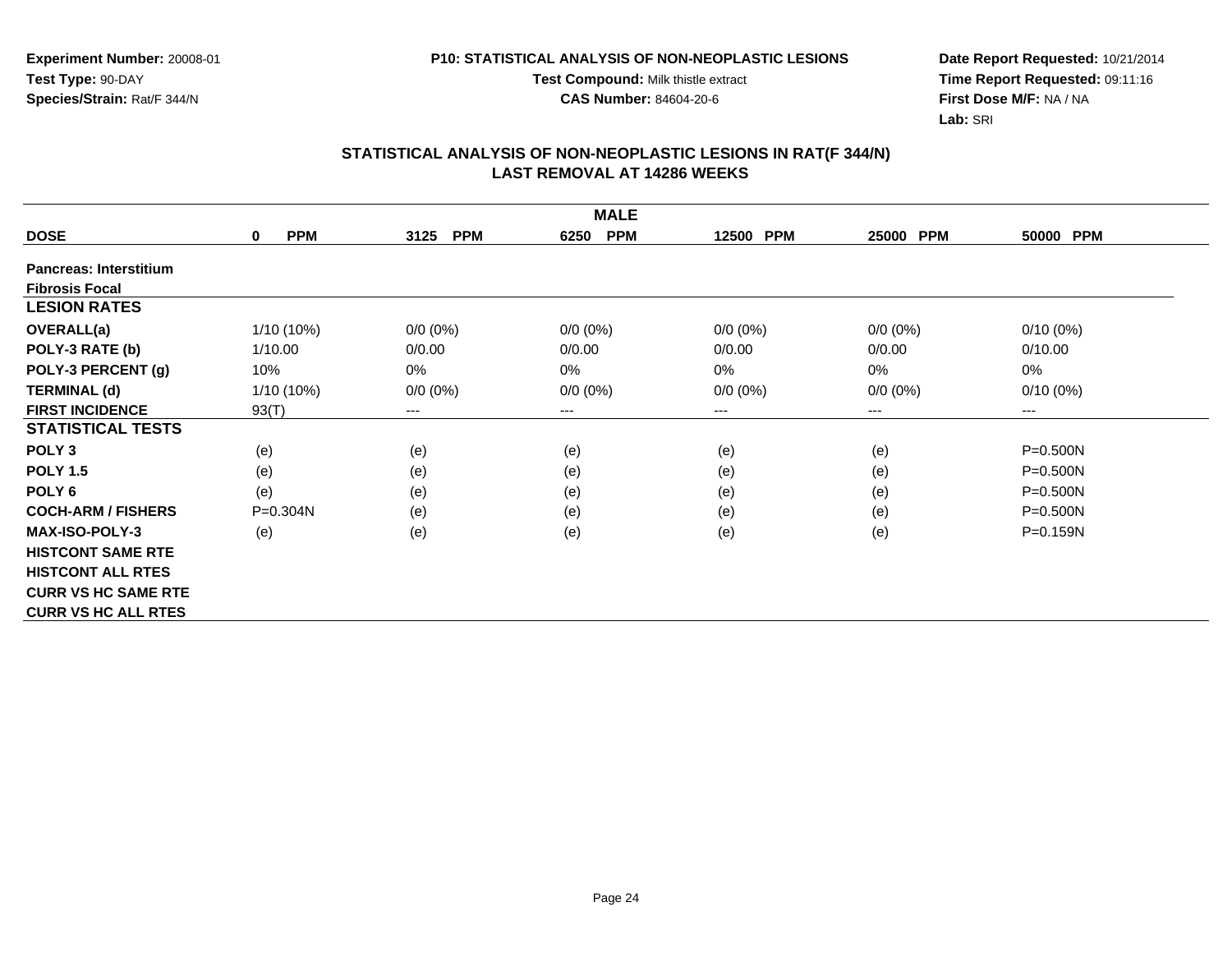**Test Compound:** Milk thistle extract

**CAS Number:** 84604-20-6

**Date Report Requested:** 10/21/2014 **Time Report Requested:** 09:11:16**First Dose M/F:** NA / NA**Lab:** SRI

| <b>MALE</b>                           |                           |                    |                    |                     |             |                        |  |
|---------------------------------------|---------------------------|--------------------|--------------------|---------------------|-------------|------------------------|--|
| <b>DOSE</b>                           | <b>PPM</b><br>$\mathbf 0$ | <b>PPM</b><br>3125 | <b>PPM</b><br>6250 | <b>PPM</b><br>12500 | 25000 PPM   | 50000 PPM              |  |
| <b>Pituitary Gland: Pars Distalis</b> |                           |                    |                    |                     |             |                        |  |
| Cyst                                  |                           |                    |                    |                     |             |                        |  |
| <b>LESION RATES</b>                   |                           |                    |                    |                     |             |                        |  |
| <b>OVERALL(a)</b>                     | $1/10(10\%)$              | $0/0 (0\%)$        | $0/0 (0\%)$        | $0/0 (0\%)$         | $0/0 (0\%)$ | $0/10(0\%)$            |  |
| POLY-3 RATE (b)                       | 1/10.00                   | 0/0.00             | 0/0.00             | 0/0.00              | 0/0.00      | 0/10.00                |  |
| POLY-3 PERCENT (g)                    | 10%                       | 0%                 | 0%                 | 0%                  | $0\%$       | 0%                     |  |
| <b>TERMINAL (d)</b>                   | $1/10(10\%)$              | $0/0 (0\%)$        | $0/0 (0\%)$        | $0/0 (0\%)$         | $0/0 (0\%)$ | $0/10(0\%)$            |  |
| <b>FIRST INCIDENCE</b>                | 93(T)                     | $---$              | ---                | $---$               | $---$       | $\qquad \qquad \cdots$ |  |
| <b>STATISTICAL TESTS</b>              |                           |                    |                    |                     |             |                        |  |
| POLY <sub>3</sub>                     | (e)                       | (e)                | (e)                | (e)                 | (e)         | P=0.500N               |  |
| <b>POLY 1.5</b>                       | (e)                       | (e)                | (e)                | (e)                 | (e)         | P=0.500N               |  |
| POLY <sub>6</sub>                     | (e)                       | (e)                | (e)                | (e)                 | (e)         | P=0.500N               |  |
| <b>COCH-ARM / FISHERS</b>             | $P = 0.304N$              | (e)                | (e)                | (e)                 | (e)         | P=0.500N               |  |
| <b>MAX-ISO-POLY-3</b>                 | (e)                       | (e)                | (e)                | (e)                 | (e)         | $P = 0.159N$           |  |
| <b>HISTCONT SAME RTE</b>              |                           |                    |                    |                     |             |                        |  |
| <b>HISTCONT ALL RTES</b>              |                           |                    |                    |                     |             |                        |  |
| <b>CURR VS HC SAME RTE</b>            |                           |                    |                    |                     |             |                        |  |
| <b>CURR VS HC ALL RTES</b>            |                           |                    |                    |                     |             |                        |  |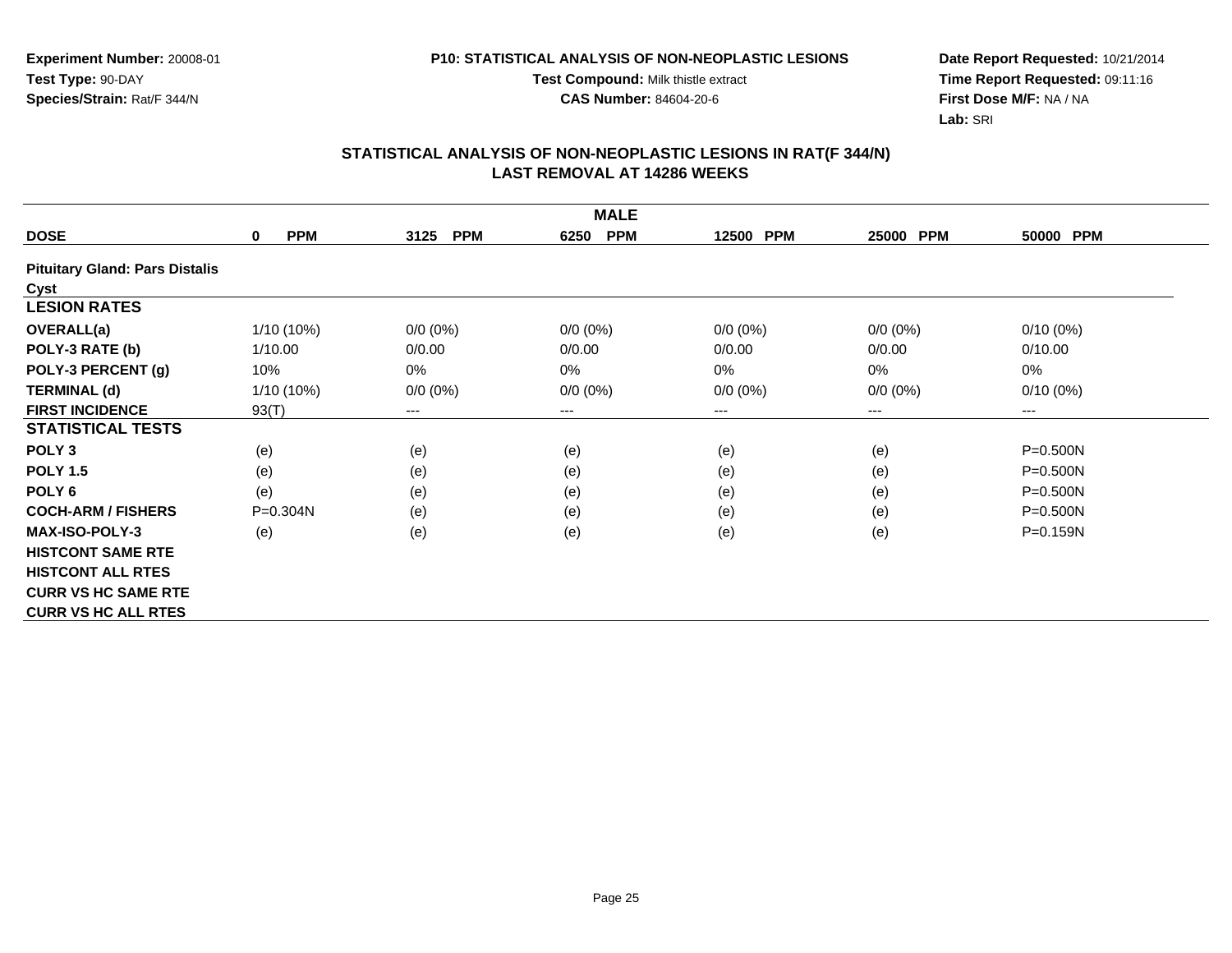**Test Compound:** Milk thistle extract

**CAS Number:** 84604-20-6

**Date Report Requested:** 10/21/2014 **Time Report Requested:** 09:11:16**First Dose M/F:** NA / NA**Lab:** SRI

| <b>MALE</b>                          |                        |                    |                    |                     |                     |             |  |
|--------------------------------------|------------------------|--------------------|--------------------|---------------------|---------------------|-------------|--|
| <b>DOSE</b>                          | <b>PPM</b><br>0        | <b>PPM</b><br>3125 | <b>PPM</b><br>6250 | <b>PPM</b><br>12500 | <b>PPM</b><br>25000 | 50000 PPM   |  |
| <b>Pituitary Gland: Pars Nervosa</b> |                        |                    |                    |                     |                     |             |  |
| Cyst                                 |                        |                    |                    |                     |                     |             |  |
| <b>LESION RATES</b>                  |                        |                    |                    |                     |                     |             |  |
| <b>OVERALL(a)</b>                    | $0/10(0\%)$            | $0/0 (0\%)$        | $0/0 (0\%)$        | $0/0 (0\%)$         | $0/0 (0\%)$         | 1/10 (10%)  |  |
| POLY-3 RATE (b)                      | 0/10.00                | 0/0.00             | 0/0.00             | 0/0.00              | 0/0.00              | 1/10.00     |  |
| POLY-3 PERCENT (g)                   | 0%                     | 0%                 | 0%                 | 0%                  | 0%                  | 10%         |  |
| <b>TERMINAL (d)</b>                  | $0/10(0\%)$            | $0/0 (0\%)$        | $0/0 (0\%)$        | $0/0 (0\%)$         | $0/0 (0\%)$         | 1/10 (10%)  |  |
| <b>FIRST INCIDENCE</b>               | $\qquad \qquad \cdots$ | $---$              | ---                | ---                 | $---$               | 93(T)       |  |
| <b>STATISTICAL TESTS</b>             |                        |                    |                    |                     |                     |             |  |
| POLY <sub>3</sub>                    | (e)                    | (e)                | (e)                | (e)                 | (e)                 | $P = 0.500$ |  |
| <b>POLY 1.5</b>                      | (e)                    | (e)                | (e)                | (e)                 | (e)                 | $P = 0.500$ |  |
| POLY <sub>6</sub>                    | (e)                    | (e)                | (e)                | (e)                 | (e)                 | $P = 0.500$ |  |
| <b>COCH-ARM / FISHERS</b>            | $P=0.304$              | (e)                | (e)                | (e)                 | (e)                 | $P = 0.500$ |  |
| <b>MAX-ISO-POLY-3</b>                | (e)                    | (e)                | (e)                | (e)                 | (e)                 | $P = 0.159$ |  |
| <b>HISTCONT SAME RTE</b>             |                        |                    |                    |                     |                     |             |  |
| <b>HISTCONT ALL RTES</b>             |                        |                    |                    |                     |                     |             |  |
| <b>CURR VS HC SAME RTE</b>           |                        |                    |                    |                     |                     |             |  |
| <b>CURR VS HC ALL RTES</b>           |                        |                    |                    |                     |                     |             |  |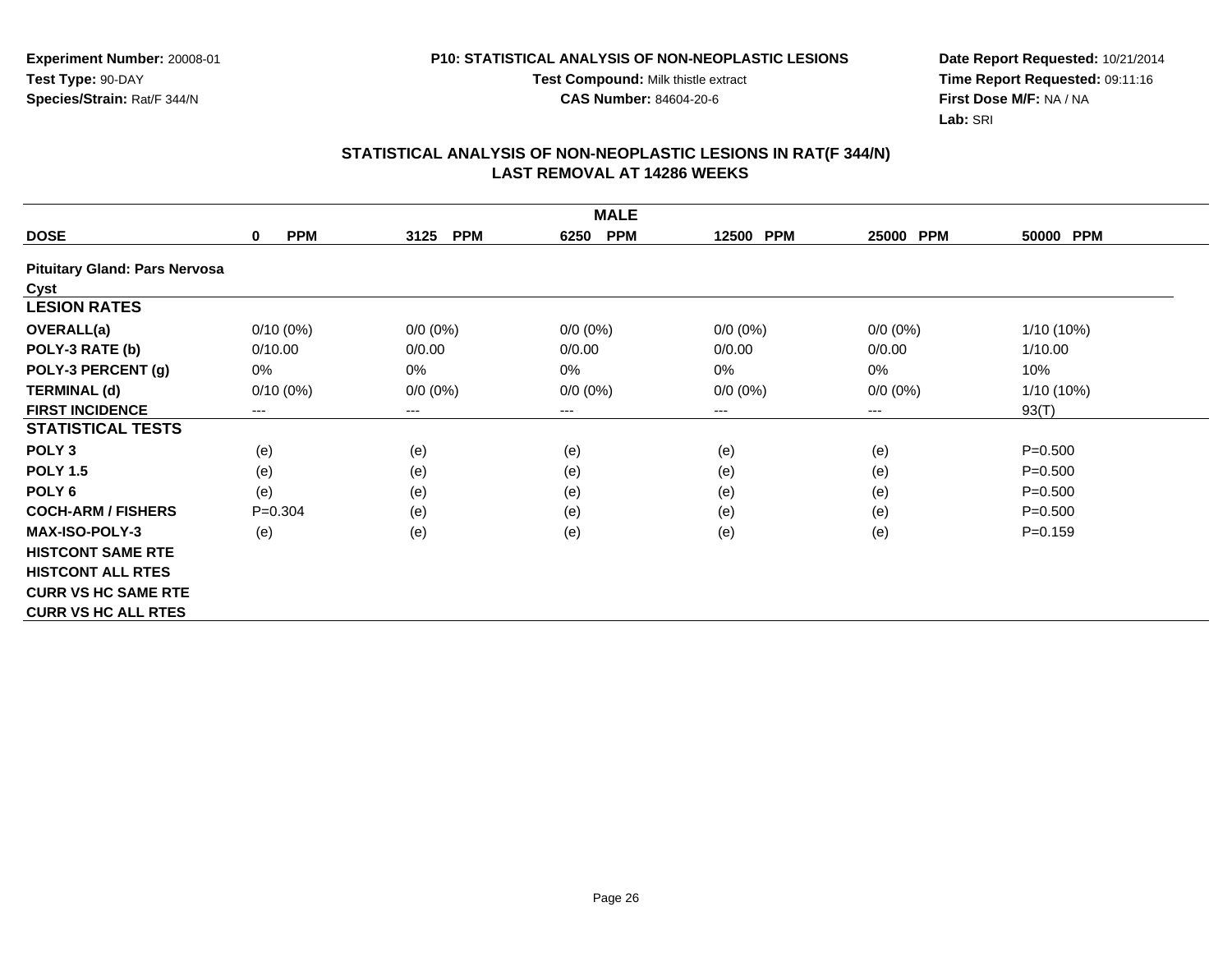**Test Compound:** Milk thistle extract

**CAS Number:** 84604-20-6

**Date Report Requested:** 10/21/2014 **Time Report Requested:** 09:11:16**First Dose M/F:** NA / NA**Lab:** SRI

|                                   | <b>MALE</b>            |                    |                    |                     |                     |             |  |  |  |
|-----------------------------------|------------------------|--------------------|--------------------|---------------------|---------------------|-------------|--|--|--|
| <b>DOSE</b>                       | <b>PPM</b><br>0        | <b>PPM</b><br>3125 | <b>PPM</b><br>6250 | <b>PPM</b><br>12500 | <b>PPM</b><br>25000 | 50000 PPM   |  |  |  |
| Salivary Glands: Duct, Parotid Gl |                        |                    |                    |                     |                     |             |  |  |  |
| <b>Inflammation Chronic Focal</b> |                        |                    |                    |                     |                     |             |  |  |  |
| <b>LESION RATES</b>               |                        |                    |                    |                     |                     |             |  |  |  |
| <b>OVERALL(a)</b>                 | $0/10(0\%)$            | $0/0 (0\%)$        | $0/0 (0\%)$        | $0/0 (0\%)$         | $0/0 (0\%)$         | $0/10(0\%)$ |  |  |  |
| POLY-3 RATE (b)                   | 0/10.00                | 0/0.00             | 0/0.00             | 0/0.00              | 0/0.00              | 0/10.00     |  |  |  |
| POLY-3 PERCENT (g)                | 0%                     | 0%                 | 0%                 | 0%                  | $0\%$               | 0%          |  |  |  |
| <b>TERMINAL (d)</b>               | $0/10(0\%)$            | $0/0 (0\%)$        | $0/0 (0\%)$        | $0/0 (0\%)$         | $0/0 (0\%)$         | $0/10(0\%)$ |  |  |  |
| <b>FIRST INCIDENCE</b>            | $\qquad \qquad \cdots$ | $---$              | $--$               | ---                 | ---                 | ---         |  |  |  |
| <b>STATISTICAL TESTS</b>          |                        |                    |                    |                     |                     |             |  |  |  |
| POLY <sub>3</sub>                 | (n)                    | (n)                | (n)                | (n)                 | (n)                 | (n)         |  |  |  |
| <b>POLY 1.5</b>                   | (n)                    | (n)                | (n)                | (n)                 | (n)                 | (n)         |  |  |  |
| POLY <sub>6</sub>                 | (n)                    | (n)                | (n)                | (n)                 | (n)                 | (n)         |  |  |  |
| <b>COCH-ARM / FISHERS</b>         | (n)                    | (n)                | (n)                | (n)                 | (n)                 | (n)         |  |  |  |
| <b>MAX-ISO-POLY-3</b>             | (n)                    | (n)                | (n)                | (n)                 | (n)                 | (n)         |  |  |  |
| <b>HISTCONT SAME RTE</b>          |                        |                    |                    |                     |                     |             |  |  |  |
| <b>HISTCONT ALL RTES</b>          |                        |                    |                    |                     |                     |             |  |  |  |
| <b>CURR VS HC SAME RTE</b>        |                        |                    |                    |                     |                     |             |  |  |  |
| <b>CURR VS HC ALL RTES</b>        |                        |                    |                    |                     |                     |             |  |  |  |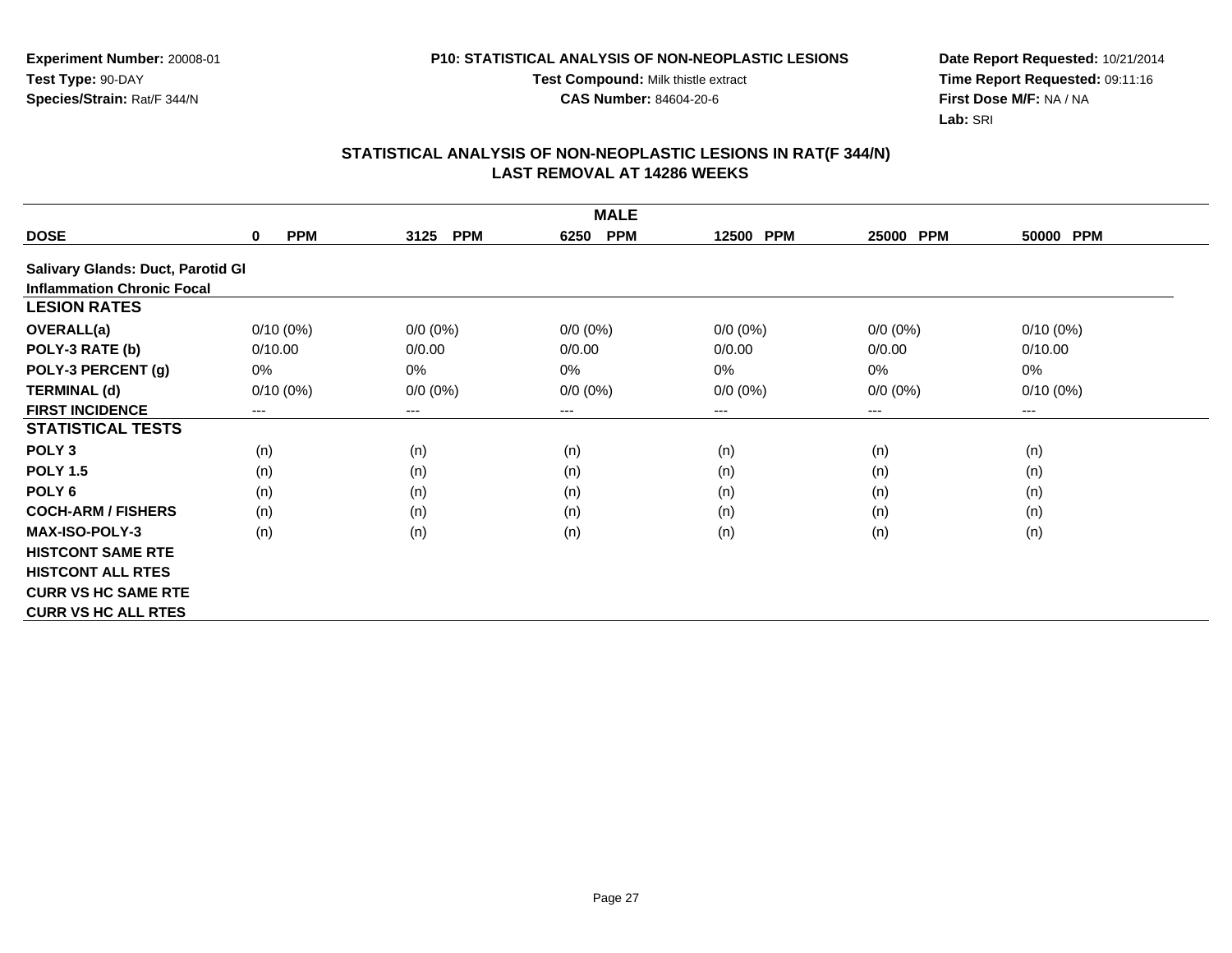**Test Compound:** Milk thistle extract

**CAS Number:** 84604-20-6

**Date Report Requested:** 10/21/2014 **Time Report Requested:** 09:11:16**First Dose M/F:** NA / NA**Lab:** SRI

|                                   | <b>MALE</b>               |                        |                    |                     |                        |             |  |  |  |
|-----------------------------------|---------------------------|------------------------|--------------------|---------------------|------------------------|-------------|--|--|--|
| <b>DOSE</b>                       | <b>PPM</b><br>$\mathbf 0$ | 3125<br><b>PPM</b>     | <b>PPM</b><br>6250 | <b>PPM</b><br>12500 | <b>PPM</b><br>25000    | 50000 PPM   |  |  |  |
| Salivary Glands: Duct, Parotid Gl |                           |                        |                    |                     |                        |             |  |  |  |
| <b>Proliferation Focal</b>        |                           |                        |                    |                     |                        |             |  |  |  |
| <b>LESION RATES</b>               |                           |                        |                    |                     |                        |             |  |  |  |
| OVERALL(a)                        | $0/10(0\%)$               | $0/0 (0\%)$            | $0/0 (0\%)$        | $0/0 (0\%)$         | $0/0 (0\%)$            | $0/10(0\%)$ |  |  |  |
| POLY-3 RATE (b)                   | 0/10.00                   | 0/0.00                 | 0/0.00             | 0/0.00              | 0/0.00                 | 0/10.00     |  |  |  |
| POLY-3 PERCENT (g)                | 0%                        | 0%                     | 0%                 | 0%                  | 0%                     | 0%          |  |  |  |
| <b>TERMINAL (d)</b>               | $0/10(0\%)$               | $0/0 (0\%)$            | $0/0 (0\%)$        | $0/0 (0\%)$         | $0/0 (0\%)$            | $0/10(0\%)$ |  |  |  |
| <b>FIRST INCIDENCE</b>            | ---                       | $\qquad \qquad \cdots$ | ---                | ---                 | $\qquad \qquad \cdots$ | ---         |  |  |  |
| <b>STATISTICAL TESTS</b>          |                           |                        |                    |                     |                        |             |  |  |  |
| POLY <sub>3</sub>                 | (n)                       | (n)                    | (n)                | (n)                 | (n)                    | (n)         |  |  |  |
| <b>POLY 1.5</b>                   | (n)                       | (n)                    | (n)                | (n)                 | (n)                    | (n)         |  |  |  |
| POLY <sub>6</sub>                 | (n)                       | (n)                    | (n)                | (n)                 | (n)                    | (n)         |  |  |  |
| <b>COCH-ARM / FISHERS</b>         | (n)                       | (n)                    | (n)                | (n)                 | (n)                    | (n)         |  |  |  |
| <b>MAX-ISO-POLY-3</b>             | (n)                       | (n)                    | (n)                | (n)                 | (n)                    | (n)         |  |  |  |
| <b>HISTCONT SAME RTE</b>          |                           |                        |                    |                     |                        |             |  |  |  |
| <b>HISTCONT ALL RTES</b>          |                           |                        |                    |                     |                        |             |  |  |  |
| <b>CURR VS HC SAME RTE</b>        |                           |                        |                    |                     |                        |             |  |  |  |
| <b>CURR VS HC ALL RTES</b>        |                           |                        |                    |                     |                        |             |  |  |  |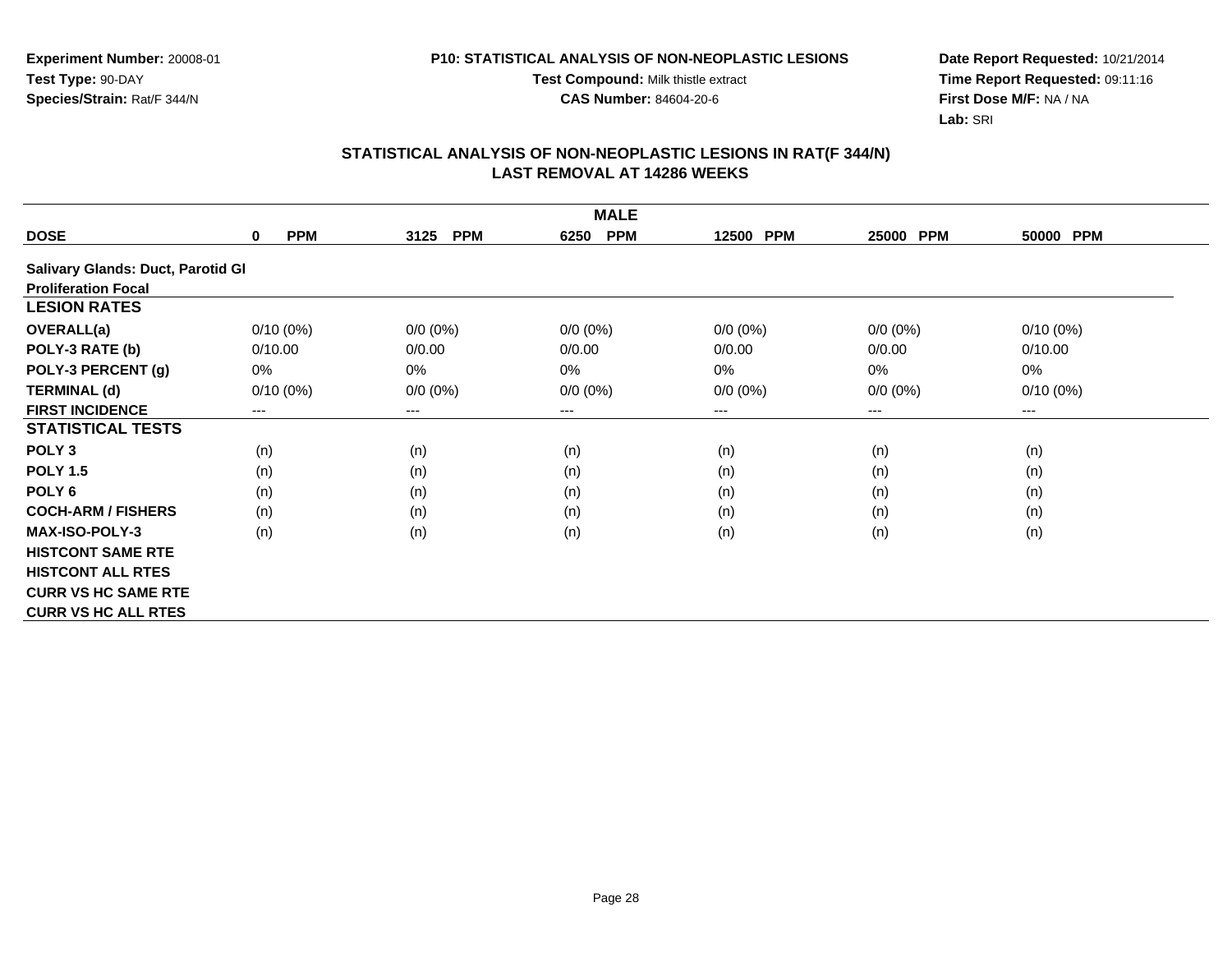**Test Compound:** Milk thistle extract

**CAS Number:** 84604-20-6

**Date Report Requested:** 10/21/2014 **Time Report Requested:** 09:11:16**First Dose M/F:** NA / NA**Lab:** SRI

|                                      | <b>MALE</b>            |                    |                    |                     |             |             |  |  |  |
|--------------------------------------|------------------------|--------------------|--------------------|---------------------|-------------|-------------|--|--|--|
| <b>DOSE</b>                          | <b>PPM</b><br>0        | <b>PPM</b><br>3125 | <b>PPM</b><br>6250 | <b>PPM</b><br>12500 | 25000 PPM   | 50000 PPM   |  |  |  |
| <b>Salivary Glands: Interstitium</b> |                        |                    |                    |                     |             |             |  |  |  |
| <b>Fibrosis Focal</b>                |                        |                    |                    |                     |             |             |  |  |  |
| <b>LESION RATES</b>                  |                        |                    |                    |                     |             |             |  |  |  |
| <b>OVERALL(a)</b>                    | $0/10(0\%)$            | $0/0 (0\%)$        | $0/0 (0\%)$        | $0/0 (0\%)$         | $0/0 (0\%)$ | $0/10(0\%)$ |  |  |  |
| POLY-3 RATE (b)                      | 0/10.00                | 0/0.00             | 0/0.00             | 0/0.00              | 0/0.00      | 0/10.00     |  |  |  |
| POLY-3 PERCENT (g)                   | 0%                     | 0%                 | 0%                 | 0%                  | 0%          | 0%          |  |  |  |
| <b>TERMINAL (d)</b>                  | $0/10(0\%)$            | $0/0 (0\%)$        | $0/0 (0\%)$        | $0/0 (0\%)$         | $0/0 (0\%)$ | $0/10(0\%)$ |  |  |  |
| <b>FIRST INCIDENCE</b>               | $\qquad \qquad \cdots$ | $---$              | ---                | $---$               | $---$       | $--$        |  |  |  |
| <b>STATISTICAL TESTS</b>             |                        |                    |                    |                     |             |             |  |  |  |
| POLY <sub>3</sub>                    | (n)                    | (n)                | (n)                | (n)                 | (n)         | (n)         |  |  |  |
| <b>POLY 1.5</b>                      | (n)                    | (n)                | (n)                | (n)                 | (n)         | (n)         |  |  |  |
| POLY <sub>6</sub>                    | (n)                    | (n)                | (n)                | (n)                 | (n)         | (n)         |  |  |  |
| <b>COCH-ARM / FISHERS</b>            | (n)                    | (n)                | (n)                | (n)                 | (n)         | (n)         |  |  |  |
| <b>MAX-ISO-POLY-3</b>                | (n)                    | (n)                | (n)                | (n)                 | (n)         | (n)         |  |  |  |
| <b>HISTCONT SAME RTE</b>             |                        |                    |                    |                     |             |             |  |  |  |
| <b>HISTCONT ALL RTES</b>             |                        |                    |                    |                     |             |             |  |  |  |
| <b>CURR VS HC SAME RTE</b>           |                        |                    |                    |                     |             |             |  |  |  |
| <b>CURR VS HC ALL RTES</b>           |                        |                    |                    |                     |             |             |  |  |  |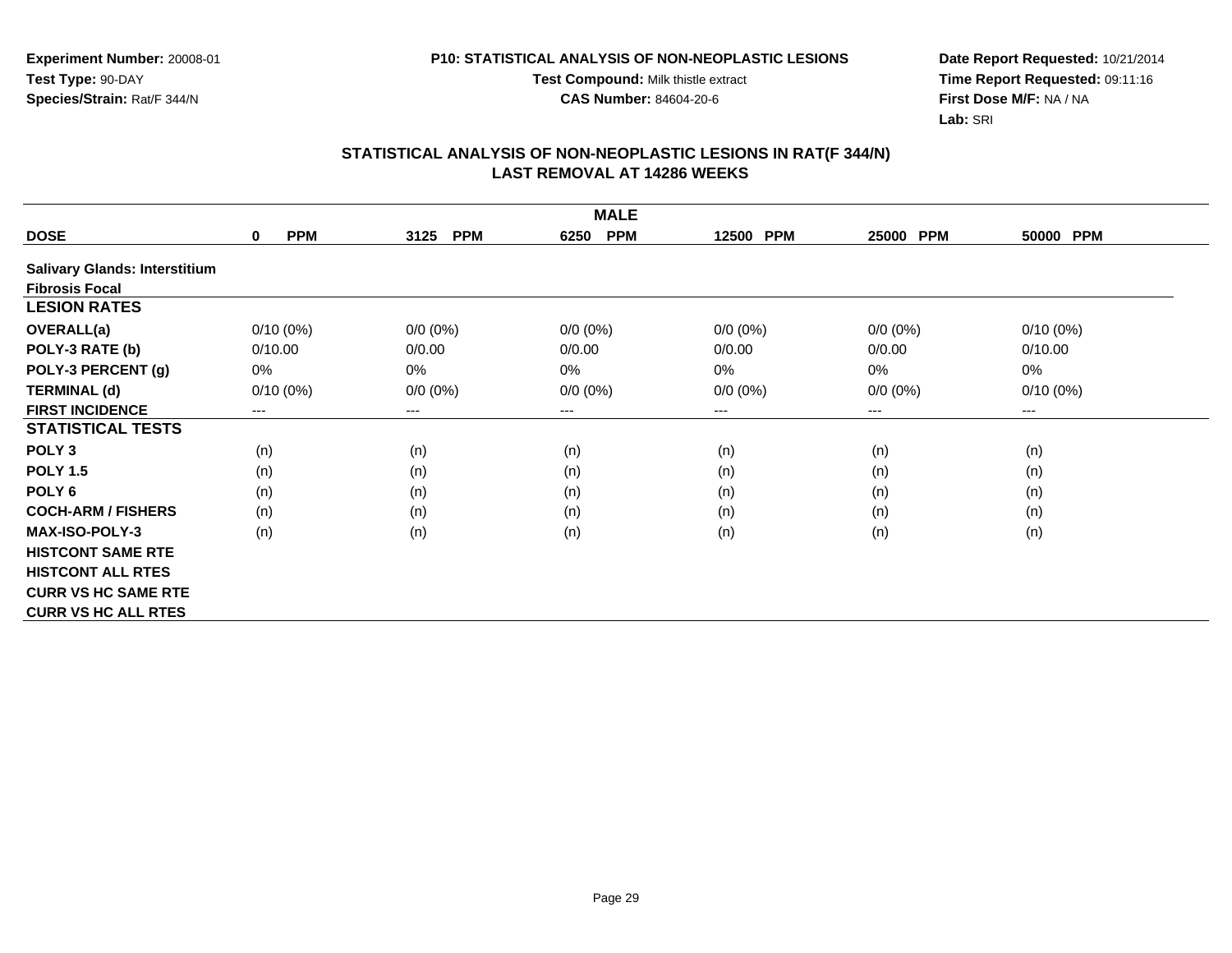**Test Compound:** Milk thistle extract

**CAS Number:** 84604-20-6

**Date Report Requested:** 10/21/2014 **Time Report Requested:** 09:11:16**First Dose M/F:** NA / NA**Lab:** SRI

| <b>MALE</b>                        |                        |                    |                    |                     |                     |              |  |  |
|------------------------------------|------------------------|--------------------|--------------------|---------------------|---------------------|--------------|--|--|
| <b>DOSE</b>                        | <b>PPM</b><br>$\bf{0}$ | <b>PPM</b><br>3125 | <b>PPM</b><br>6250 | 12500<br><b>PPM</b> | <b>PPM</b><br>25000 | 50000 PPM    |  |  |
| <b>Salivary Glands: Parotid Gl</b> |                        |                    |                    |                     |                     |              |  |  |
| <b>Basophilic Focus</b>            |                        |                    |                    |                     |                     |              |  |  |
| <b>LESION RATES</b>                |                        |                    |                    |                     |                     |              |  |  |
| OVERALL(a)                         | 8/10 (80%)             | $0/0 (0\%)$        | $0/0 (0\%)$        | $0/0 (0\%)$         | $0/0 (0\%)$         | 8/10 (80%)   |  |  |
| POLY-3 RATE (b)                    | 8/10.00                | 0/0.00             | 0/0.00             | 0/0.00              | 0/0.00              | 8/10.00      |  |  |
| POLY-3 PERCENT (g)                 | 80%                    | 0%                 | 0%                 | $0\%$               | 0%                  | 80%          |  |  |
| <b>TERMINAL (d)</b>                | 8/10 (80%)             | $0/0 (0\%)$        | $0/0 (0\%)$        | $0/0 (0\%)$         | $0/0 (0\%)$         | 8/10 (80%)   |  |  |
| <b>FIRST INCIDENCE</b>             | 93(T)                  | $---$              | ---                | ---                 | ---                 | 93(T)        |  |  |
| <b>STATISTICAL TESTS</b>           |                        |                    |                    |                     |                     |              |  |  |
| POLY <sub>3</sub>                  | (e)                    | (e)                | (e)                | (e)                 | (e)                 | $P=0.702$    |  |  |
| <b>POLY 1.5</b>                    | (e)                    | (e)                | (e)                | (e)                 | (e)                 | $P=0.702$    |  |  |
| POLY <sub>6</sub>                  | (e)                    | (e)                | (e)                | (e)                 | (e)                 | $P=0.702$    |  |  |
| <b>COCH-ARM / FISHERS</b>          | $P = 0.610$            | (e)                | (e)                | (e)                 | (e)                 | $P = 0.709N$ |  |  |
| <b>MAX-ISO-POLY-3</b>              | (e)                    | (e)                | (e)                | (e)                 | (e)                 | $P = 1.000$  |  |  |
| <b>HISTCONT SAME RTE</b>           |                        |                    |                    |                     |                     |              |  |  |
| <b>HISTCONT ALL RTES</b>           |                        |                    |                    |                     |                     |              |  |  |
| <b>CURR VS HC SAME RTE</b>         |                        |                    |                    |                     |                     |              |  |  |
| <b>CURR VS HC ALL RTES</b>         |                        |                    |                    |                     |                     |              |  |  |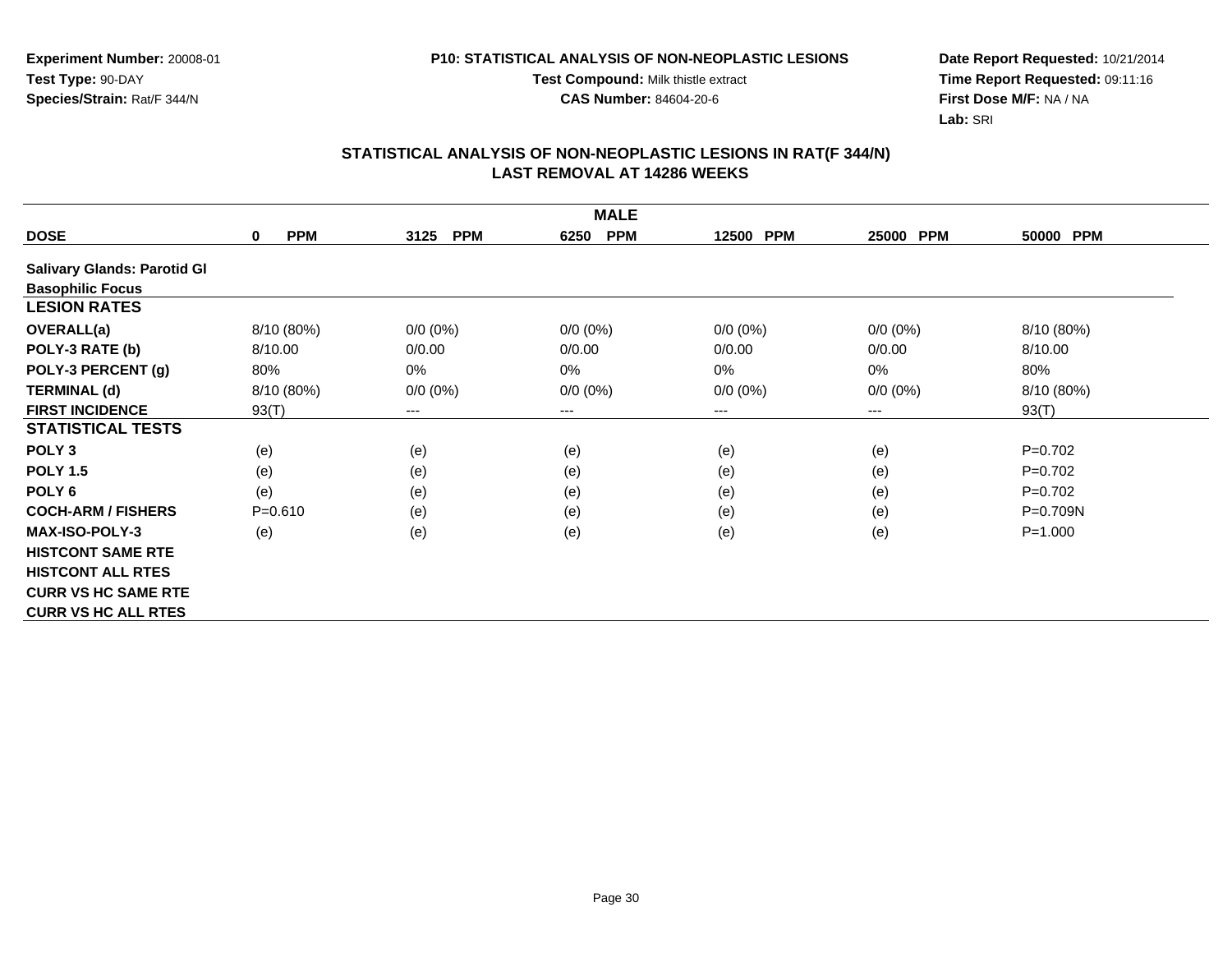**Test Compound:** Milk thistle extract

**CAS Number:** 84604-20-6

**Date Report Requested:** 10/21/2014 **Time Report Requested:** 09:11:16**First Dose M/F:** NA / NA**Lab:** SRI

| <b>MALE</b>                |                        |                        |                    |             |             |             |  |
|----------------------------|------------------------|------------------------|--------------------|-------------|-------------|-------------|--|
| <b>DOSE</b>                | <b>PPM</b><br>$\bf{0}$ | <b>PPM</b><br>3125     | <b>PPM</b><br>6250 | 12500 PPM   | 25000 PPM   | 50000 PPM   |  |
| <b>Skin: Lip</b>           |                        |                        |                    |             |             |             |  |
| <b>Hemorrhage Focal</b>    |                        |                        |                    |             |             |             |  |
| <b>LESION RATES</b>        |                        |                        |                    |             |             |             |  |
| <b>OVERALL(a)</b>          | $0/10(0\%)$            | $0/0 (0\%)$            | 1/1 (100%)         | $0/0 (0\%)$ | $0/0 (0\%)$ | $0/10(0\%)$ |  |
| POLY-3 RATE (b)            | 0/10.00                | 0/0.00                 | 1/1.00             | 0/0.00      | 0/0.00      | 0/10.00     |  |
| POLY-3 PERCENT (g)         | 0%                     | 0%                     | 100%               | 0%          | 0%          | 0%          |  |
| <b>TERMINAL (d)</b>        | $0/10(0\%)$            | $0/0 (0\%)$            | 1/1 (100%)         | $0/0 (0\%)$ | $0/0 (0\%)$ | $0/10(0\%)$ |  |
| <b>FIRST INCIDENCE</b>     | $---$                  | $\qquad \qquad \cdots$ | 93(T)              | ---         | $---$       | ---         |  |
| <b>STATISTICAL TESTS</b>   |                        |                        |                    |             |             |             |  |
| POLY <sub>3</sub>          | (e)                    | (e)                    | $P = 0.091$        | (e)         | (e)         | (e)         |  |
| <b>POLY 1.5</b>            | (e)                    | (e)                    | $P = 0.091$        | (e)         | (e)         | (e)         |  |
| POLY <sub>6</sub>          | (e)                    | (e)                    | $P = 0.091$        | (e)         | (e)         | (e)         |  |
| <b>COCH-ARM / FISHERS</b>  | P=0.412N               | (e)                    | $P = 0.091$        | (e)         | (e)         | (e)         |  |
| <b>MAX-ISO-POLY-3</b>      | (e)                    | (e)                    | P=0.000**          | (e)         | (e)         | (e)         |  |
| <b>HISTCONT SAME RTE</b>   |                        |                        |                    |             |             |             |  |
| <b>HISTCONT ALL RTES</b>   |                        |                        |                    |             |             |             |  |
| <b>CURR VS HC SAME RTE</b> |                        |                        |                    |             |             |             |  |
| <b>CURR VS HC ALL RTES</b> |                        |                        |                    |             |             |             |  |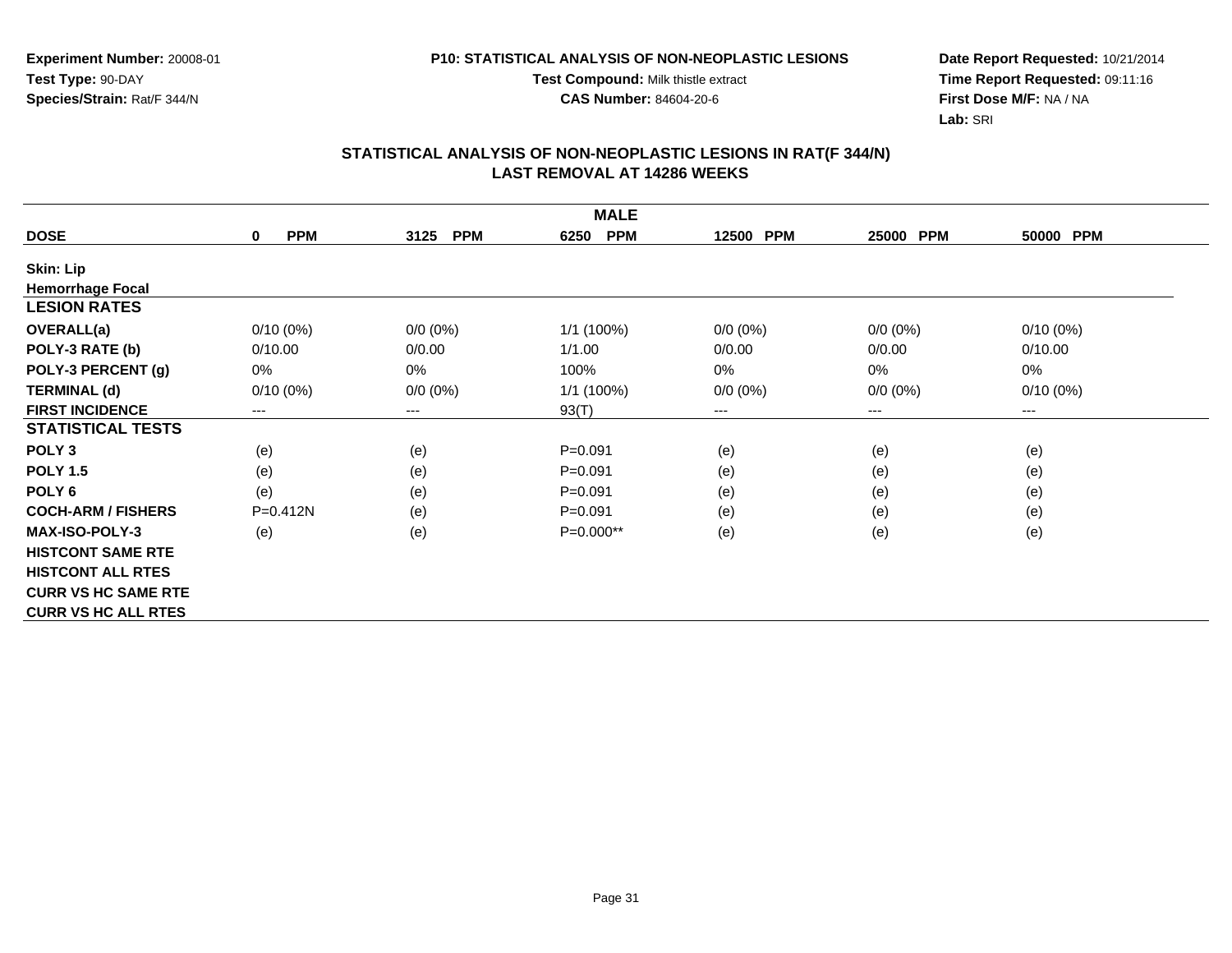**Experiment Number:** 20008-01**Test Type:** 90-DAY**Species/Strain:** Rat/F 344/N

**Test Compound:** Milk thistle extract

**CAS Number:** 84604-20-6

**Date Report Requested:** 10/21/2014 **Time Report Requested:** 09:11:16**First Dose M/F:** NA / NA**Lab:** SRI

| <b>MALE</b>                |                           |                    |                    |             |             |              |  |
|----------------------------|---------------------------|--------------------|--------------------|-------------|-------------|--------------|--|
| <b>DOSE</b>                | <b>PPM</b><br>$\mathbf 0$ | <b>PPM</b><br>3125 | <b>PPM</b><br>6250 | 12500 PPM   | 25000 PPM   | 50000 PPM    |  |
| Thymus                     |                           |                    |                    |             |             |              |  |
| Hemorrhage                 |                           |                    |                    |             |             |              |  |
| <b>LESION RATES</b>        |                           |                    |                    |             |             |              |  |
| <b>OVERALL(a)</b>          | $0/10(0\%)$               | $0/0 (0\%)$        | $0/0 (0\%)$        | $0/0 (0\%)$ | $0/0 (0\%)$ | $1/10(10\%)$ |  |
| POLY-3 RATE (b)            | 0/10.00                   | 0/0.00             | 0/0.00             | 0/0.00      | 0/0.00      | 1/10.00      |  |
| POLY-3 PERCENT (g)         | 0%                        | 0%                 | $0\%$              | 0%          | 0%          | 10%          |  |
| <b>TERMINAL (d)</b>        | $0/10(0\%)$               | $0/0 (0\%)$        | $0/0 (0\%)$        | $0/0 (0\%)$ | $0/0 (0\%)$ | $1/10(10\%)$ |  |
| <b>FIRST INCIDENCE</b>     | $\qquad \qquad \cdots$    | ---                | $--$               | ---         | ---         | 93(T)        |  |
| <b>STATISTICAL TESTS</b>   |                           |                    |                    |             |             |              |  |
| POLY <sub>3</sub>          | (e)                       | (e)                | (e)                | (e)         | (e)         | $P = 0.500$  |  |
| <b>POLY 1.5</b>            | (e)                       | (e)                | (e)                | (e)         | (e)         | $P = 0.500$  |  |
| POLY <sub>6</sub>          | (e)                       | (e)                | (e)                | (e)         | (e)         | $P = 0.500$  |  |
| <b>COCH-ARM / FISHERS</b>  | $P=0.304$                 | (e)                | (e)                | (e)         | (e)         | $P = 0.500$  |  |
| <b>MAX-ISO-POLY-3</b>      | (e)                       | (e)                | (e)                | (e)         | (e)         | $P = 0.159$  |  |
| <b>HISTCONT SAME RTE</b>   |                           |                    |                    |             |             |              |  |
| <b>HISTCONT ALL RTES</b>   |                           |                    |                    |             |             |              |  |
| <b>CURR VS HC SAME RTE</b> |                           |                    |                    |             |             |              |  |
| <b>CURR VS HC ALL RTES</b> |                           |                    |                    |             |             |              |  |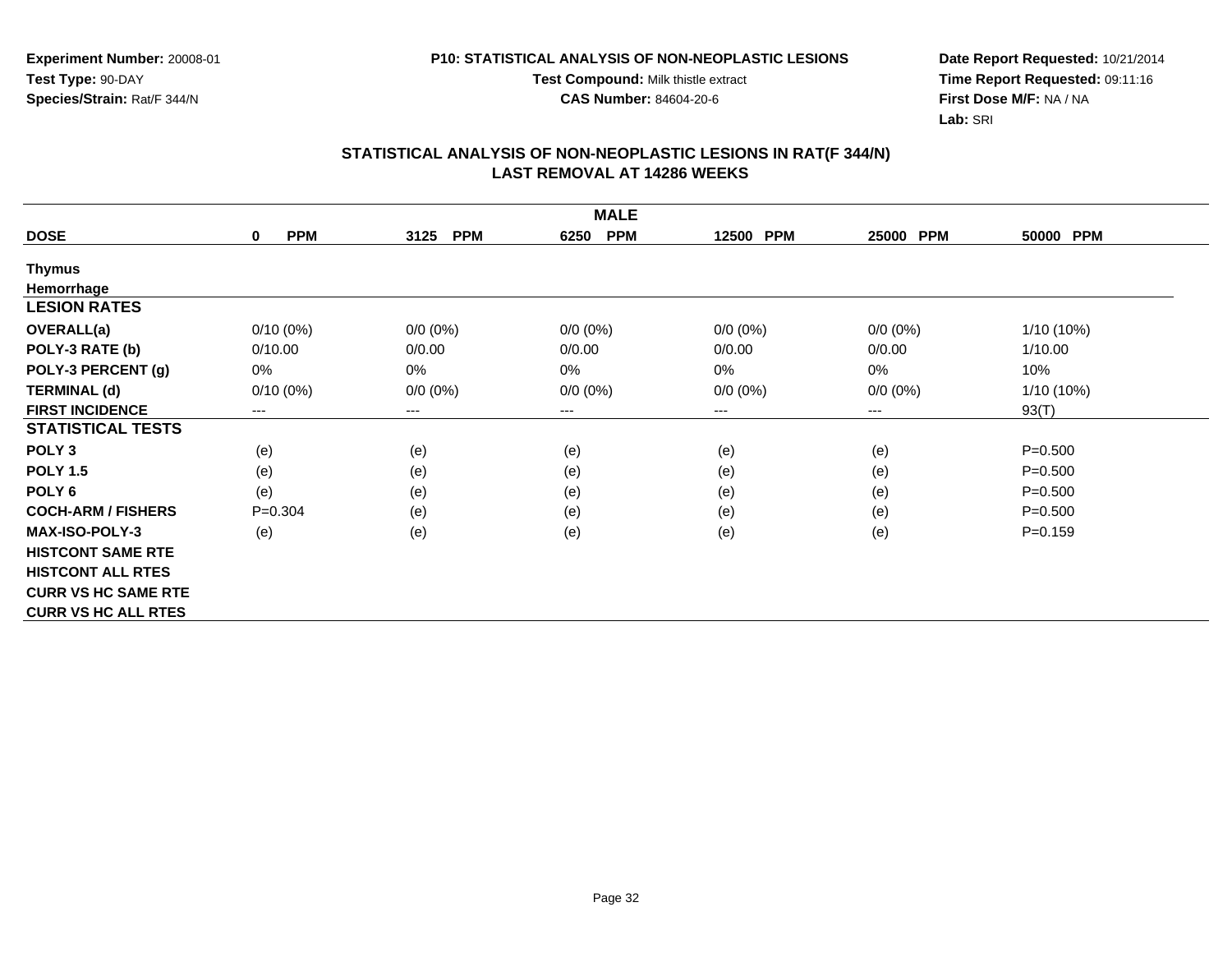**Test Compound:** Milk thistle extract

**CAS Number:** 84604-20-6

**Date Report Requested:** 10/21/2014 **Time Report Requested:** 09:11:16**First Dose M/F:** NA / NA**Lab:** SRI

|                             | <b>MALE</b>               |                    |                    |             |             |              |  |  |
|-----------------------------|---------------------------|--------------------|--------------------|-------------|-------------|--------------|--|--|
| <b>DOSE</b>                 | <b>PPM</b><br>$\mathbf 0$ | <b>PPM</b><br>3125 | <b>PPM</b><br>6250 | 12500 PPM   | 25000 PPM   | 50000 PPM    |  |  |
| <b>Thyroid Gland</b>        |                           |                    |                    |             |             |              |  |  |
| <b>Ultimobranchial Cyst</b> |                           |                    |                    |             |             |              |  |  |
| <b>LESION RATES</b>         |                           |                    |                    |             |             |              |  |  |
| <b>OVERALL(a)</b>           | $0/10(0\%)$               | $0/0 (0\%)$        | $0/0 (0\%)$        | $0/0 (0\%)$ | $0/0 (0\%)$ | $1/10(10\%)$ |  |  |
| POLY-3 RATE (b)             | 0/10.00                   | 0/0.00             | 0/0.00             | 0/0.00      | 0/0.00      | 1/10.00      |  |  |
| POLY-3 PERCENT (g)          | 0%                        | 0%                 | $0\%$              | 0%          | 0%          | 10%          |  |  |
| <b>TERMINAL (d)</b>         | $0/10(0\%)$               | $0/0 (0\%)$        | $0/0 (0\%)$        | $0/0 (0\%)$ | $0/0 (0\%)$ | $1/10(10\%)$ |  |  |
| <b>FIRST INCIDENCE</b>      | ---                       | ---                | $--$               | ---         | ---         | 93(T)        |  |  |
| <b>STATISTICAL TESTS</b>    |                           |                    |                    |             |             |              |  |  |
| POLY <sub>3</sub>           | (e)                       | (e)                | (e)                | (e)         | (e)         | $P = 0.500$  |  |  |
| <b>POLY 1.5</b>             | (e)                       | (e)                | (e)                | (e)         | (e)         | $P = 0.500$  |  |  |
| POLY <sub>6</sub>           | (e)                       | (e)                | (e)                | (e)         | (e)         | $P = 0.500$  |  |  |
| <b>COCH-ARM / FISHERS</b>   | $P=0.304$                 | (e)                | (e)                | (e)         | (e)         | $P = 0.500$  |  |  |
| <b>MAX-ISO-POLY-3</b>       | (e)                       | (e)                | (e)                | (e)         | (e)         | $P = 0.159$  |  |  |
| <b>HISTCONT SAME RTE</b>    |                           |                    |                    |             |             |              |  |  |
| <b>HISTCONT ALL RTES</b>    |                           |                    |                    |             |             |              |  |  |
| <b>CURR VS HC SAME RTE</b>  |                           |                    |                    |             |             |              |  |  |
| <b>CURR VS HC ALL RTES</b>  |                           |                    |                    |             |             |              |  |  |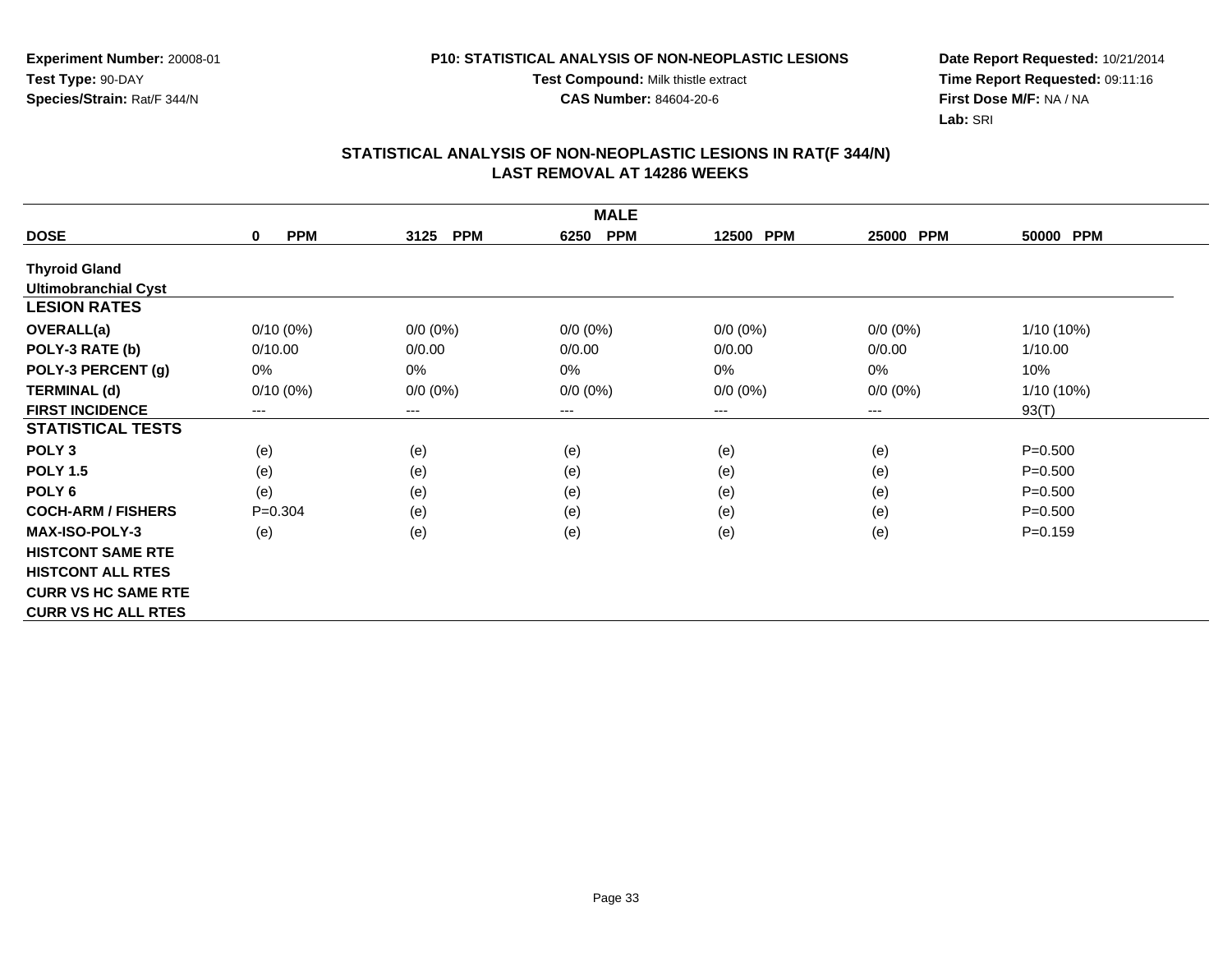**Experiment Number:** 20008-01**Test Type:** 90-DAY**Species/Strain:** Rat/F 344/N

**Test Compound:** Milk thistle extract

**CAS Number:** 84604-20-6

**Date Report Requested:** 10/21/2014 **Time Report Requested:** 09:11:16**First Dose M/F:** NA / NA**Lab:** SRI

| <b>MALE</b>                |                           |                    |                        |             |                        |                        |  |  |
|----------------------------|---------------------------|--------------------|------------------------|-------------|------------------------|------------------------|--|--|
| <b>DOSE</b>                | <b>PPM</b><br>$\mathbf 0$ | 3125<br><b>PPM</b> | <b>PPM</b><br>6250     | 12500 PPM   | <b>PPM</b><br>25000    | 50000 PPM              |  |  |
| <b>Tooth: Pulp</b>         |                           |                    |                        |             |                        |                        |  |  |
| <b>Dysplasia</b>           |                           |                    |                        |             |                        |                        |  |  |
| <b>LESION RATES</b>        |                           |                    |                        |             |                        |                        |  |  |
| <b>OVERALL(a)</b>          | $0/0 (0\%)$               | $0/0 (0\%)$        | $0/0 (0\%)$            | $0/0 (0\%)$ | $0/0 (0\%)$            | $0/0 (0\%)$            |  |  |
| POLY-3 RATE (b)            | 0/0.00                    | 0/0.00             | 0/0.00                 | 0/0.00      | 0/0.00                 | 0/0.00                 |  |  |
| POLY-3 PERCENT (g)         | 0%                        | 0%                 | 0%                     | 0%          | 0%                     | 0%                     |  |  |
| <b>TERMINAL (d)</b>        | $0/0 (0\%)$               | $0/0 (0\%)$        | $0/0 (0\%)$            | $0/0 (0\%)$ | $0/0 (0\%)$            | $0/0 (0\%)$            |  |  |
| <b>FIRST INCIDENCE</b>     | ---                       | ---                | $\qquad \qquad \cdots$ | ---         | $\qquad \qquad \cdots$ | $\qquad \qquad \cdots$ |  |  |
| <b>STATISTICAL TESTS</b>   |                           |                    |                        |             |                        |                        |  |  |
| POLY <sub>3</sub>          | (n)                       | (n)                | (n)                    | (n)         | (n)                    | (n)                    |  |  |
| <b>POLY 1.5</b>            | (n)                       | (n)                | (n)                    | (n)         | (n)                    | (n)                    |  |  |
| POLY <sub>6</sub>          | (n)                       | (n)                | (n)                    | (n)         | (n)                    | (n)                    |  |  |
| <b>COCH-ARM / FISHERS</b>  | (n)                       | (n)                | (n)                    | (n)         | (n)                    | (n)                    |  |  |
| <b>MAX-ISO-POLY-3</b>      | (n)                       | (n)                | (n)                    | (n)         | (n)                    | (n)                    |  |  |
| <b>HISTCONT SAME RTE</b>   |                           |                    |                        |             |                        |                        |  |  |
| <b>HISTCONT ALL RTES</b>   |                           |                    |                        |             |                        |                        |  |  |
| <b>CURR VS HC SAME RTE</b> |                           |                    |                        |             |                        |                        |  |  |
| <b>CURR VS HC ALL RTES</b> |                           |                    |                        |             |                        |                        |  |  |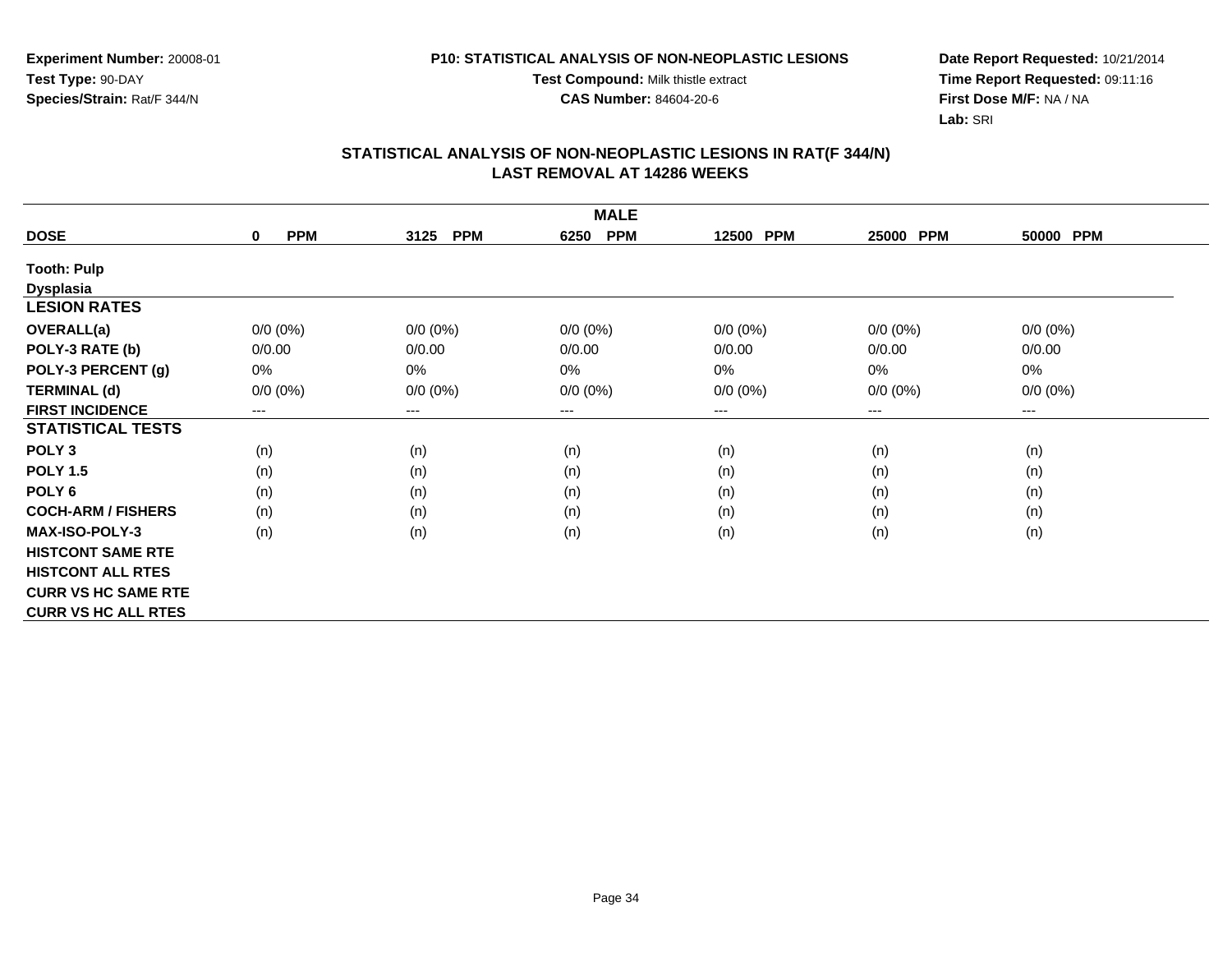**Test Compound:** Milk thistle extract

**CAS Number:** 84604-20-6

**Date Report Requested:** 10/21/2014 **Time Report Requested:** 09:11:16**First Dose M/F:** NA / NA**Lab:** SRI

|                                          | <b>FEMALE</b>             |                    |                    |                     |             |              |  |  |  |
|------------------------------------------|---------------------------|--------------------|--------------------|---------------------|-------------|--------------|--|--|--|
| <b>DOSE</b>                              | <b>PPM</b><br>$\mathbf 0$ | <b>PPM</b><br>3125 | <b>PPM</b><br>6250 | <b>PPM</b><br>12500 | 25000 PPM   | 50000 PPM    |  |  |  |
| <b>Adrenal Cortex</b>                    |                           |                    |                    |                     |             |              |  |  |  |
| <b>Accessory Adrenal Cortical Nodule</b> |                           |                    |                    |                     |             |              |  |  |  |
| <b>LESION RATES</b>                      |                           |                    |                    |                     |             |              |  |  |  |
| <b>OVERALL(a)</b>                        | 1/10 (10%)                | $0/0 (0\%)$        | $0/0 (0\%)$        | $0/0 (0\%)$         | $0/0(0\%)$  | $0/10(0\%)$  |  |  |  |
| POLY-3 RATE (b)                          | 1/10.00                   | 0/0.00             | 0/0.00             | 0/0.00              | 0/0.00      | 0/10.00      |  |  |  |
| POLY-3 PERCENT (g)                       | 10%                       | $0\%$              | 0%                 | 0%                  | $0\%$       | 0%           |  |  |  |
| <b>TERMINAL (d)</b>                      | $1/10(10\%)$              | $0/0 (0\%)$        | $0/0 (0\%)$        | $0/0 (0\%)$         | $0/0 (0\%)$ | $0/10(0\%)$  |  |  |  |
| <b>FIRST INCIDENCE</b>                   | 93(T)                     | $---$              | ---                | ---                 | ---         | $--$         |  |  |  |
| <b>STATISTICAL TESTS</b>                 |                           |                    |                    |                     |             |              |  |  |  |
| POLY <sub>3</sub>                        | (e)                       | (e)                | (e)                | (e)                 | (e)         | P=0.500N     |  |  |  |
| <b>POLY 1.5</b>                          | (e)                       | (e)                | (e)                | (e)                 | (e)         | P=0.500N     |  |  |  |
| POLY <sub>6</sub>                        | (e)                       | (e)                | (e)                | (e)                 | (e)         | P=0.500N     |  |  |  |
| <b>COCH-ARM / FISHERS</b>                | $P = 0.304N$              | (e)                | (e)                | (e)                 | (e)         | P=0.500N     |  |  |  |
| <b>MAX-ISO-POLY-3</b>                    | (e)                       | (e)                | (e)                | (e)                 | (e)         | $P = 0.159N$ |  |  |  |
| <b>HISTCONT SAME RTE</b>                 |                           |                    |                    |                     |             |              |  |  |  |
| <b>HISTCONT ALL RTES</b>                 |                           |                    |                    |                     |             |              |  |  |  |
| <b>CURR VS HC SAME RTE</b>               |                           |                    |                    |                     |             |              |  |  |  |
| <b>CURR VS HC ALL RTES</b>               |                           |                    |                    |                     |             |              |  |  |  |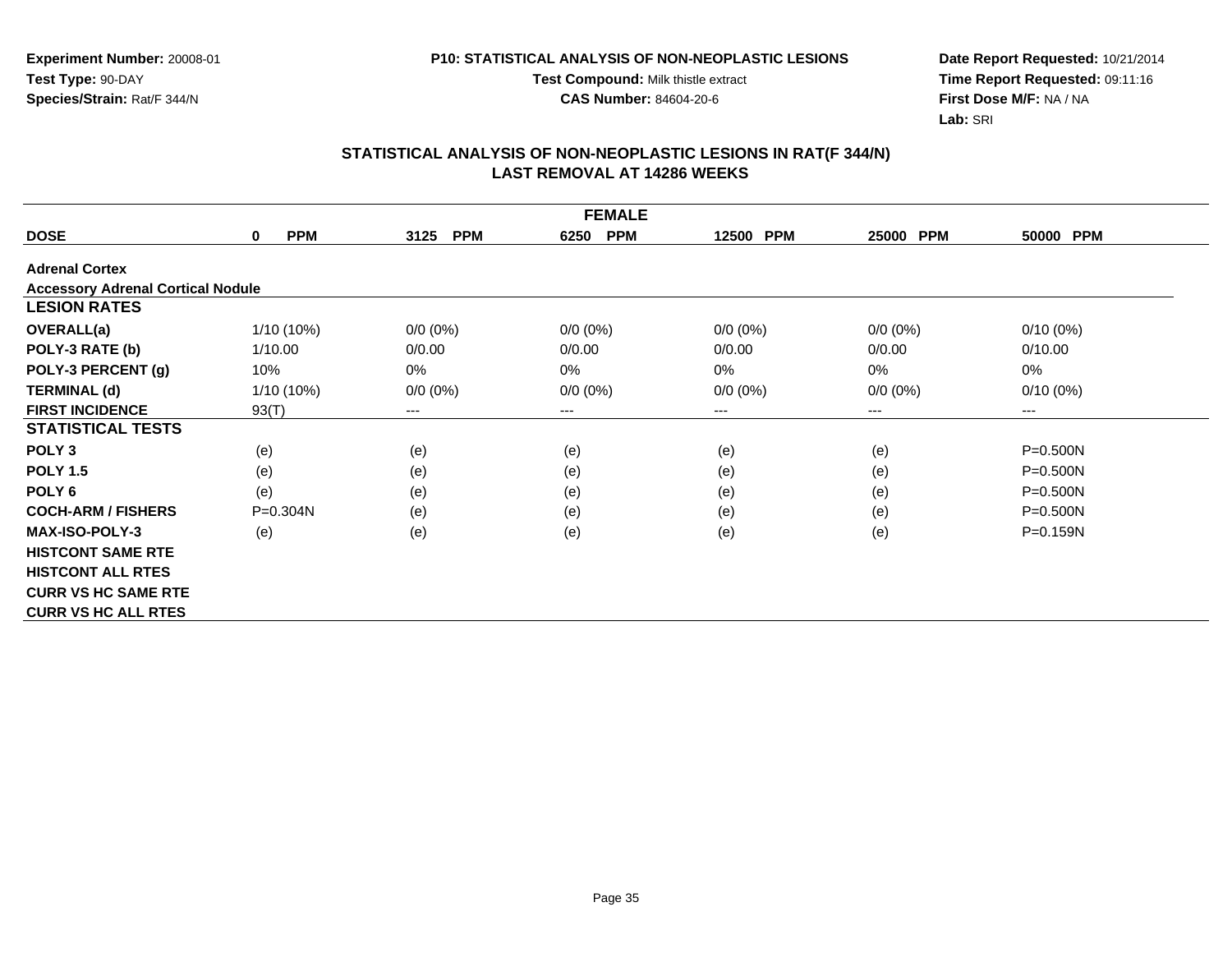**Test Compound:** Milk thistle extract

**CAS Number:** 84604-20-6

**Date Report Requested:** 10/21/2014 **Time Report Requested:** 09:11:16**First Dose M/F:** NA / NA**Lab:** SRI

|                                  | <b>FEMALE</b>             |                    |                    |                     |                     |             |  |  |  |
|----------------------------------|---------------------------|--------------------|--------------------|---------------------|---------------------|-------------|--|--|--|
| <b>DOSE</b>                      | <b>PPM</b><br>$\mathbf 0$ | 3125<br><b>PPM</b> | <b>PPM</b><br>6250 | <b>PPM</b><br>12500 | <b>PPM</b><br>25000 | 50000 PPM   |  |  |  |
| <b>Bone Marrow: Myeloid Cell</b> |                           |                    |                    |                     |                     |             |  |  |  |
| <b>Hyperplasia Focal</b>         |                           |                    |                    |                     |                     |             |  |  |  |
| <b>LESION RATES</b>              |                           |                    |                    |                     |                     |             |  |  |  |
| <b>OVERALL(a)</b>                | $0/10(0\%)$               | $0/0 (0\%)$        | $0/0 (0\%)$        | $0/0 (0\%)$         | $0/0 (0\%)$         | $0/10(0\%)$ |  |  |  |
| POLY-3 RATE (b)                  | 0/10.00                   | 0/0.00             | 0/0.00             | 0/0.00              | 0/0.00              | 0/10.00     |  |  |  |
| POLY-3 PERCENT (g)               | 0%                        | 0%                 | 0%                 | 0%                  | $0\%$               | 0%          |  |  |  |
| <b>TERMINAL (d)</b>              | $0/10(0\%)$               | $0/0 (0\%)$        | $0/0 (0\%)$        | $0/0 (0\%)$         | $0/0 (0\%)$         | $0/10(0\%)$ |  |  |  |
| <b>FIRST INCIDENCE</b>           | ---                       | $---$              | $---$              | ---                 | $---$               | ---         |  |  |  |
| <b>STATISTICAL TESTS</b>         |                           |                    |                    |                     |                     |             |  |  |  |
| POLY <sub>3</sub>                | (n)                       | (n)                | (n)                | (n)                 | (n)                 | (n)         |  |  |  |
| <b>POLY 1.5</b>                  | (n)                       | (n)                | (n)                | (n)                 | (n)                 | (n)         |  |  |  |
| POLY <sub>6</sub>                | (n)                       | (n)                | (n)                | (n)                 | (n)                 | (n)         |  |  |  |
| <b>COCH-ARM / FISHERS</b>        | (n)                       | (n)                | (n)                | (n)                 | (n)                 | (n)         |  |  |  |
| <b>MAX-ISO-POLY-3</b>            | (n)                       | (n)                | (n)                | (n)                 | (n)                 | (n)         |  |  |  |
| <b>HISTCONT SAME RTE</b>         |                           |                    |                    |                     |                     |             |  |  |  |
| <b>HISTCONT ALL RTES</b>         |                           |                    |                    |                     |                     |             |  |  |  |
| <b>CURR VS HC SAME RTE</b>       |                           |                    |                    |                     |                     |             |  |  |  |
| <b>CURR VS HC ALL RTES</b>       |                           |                    |                    |                     |                     |             |  |  |  |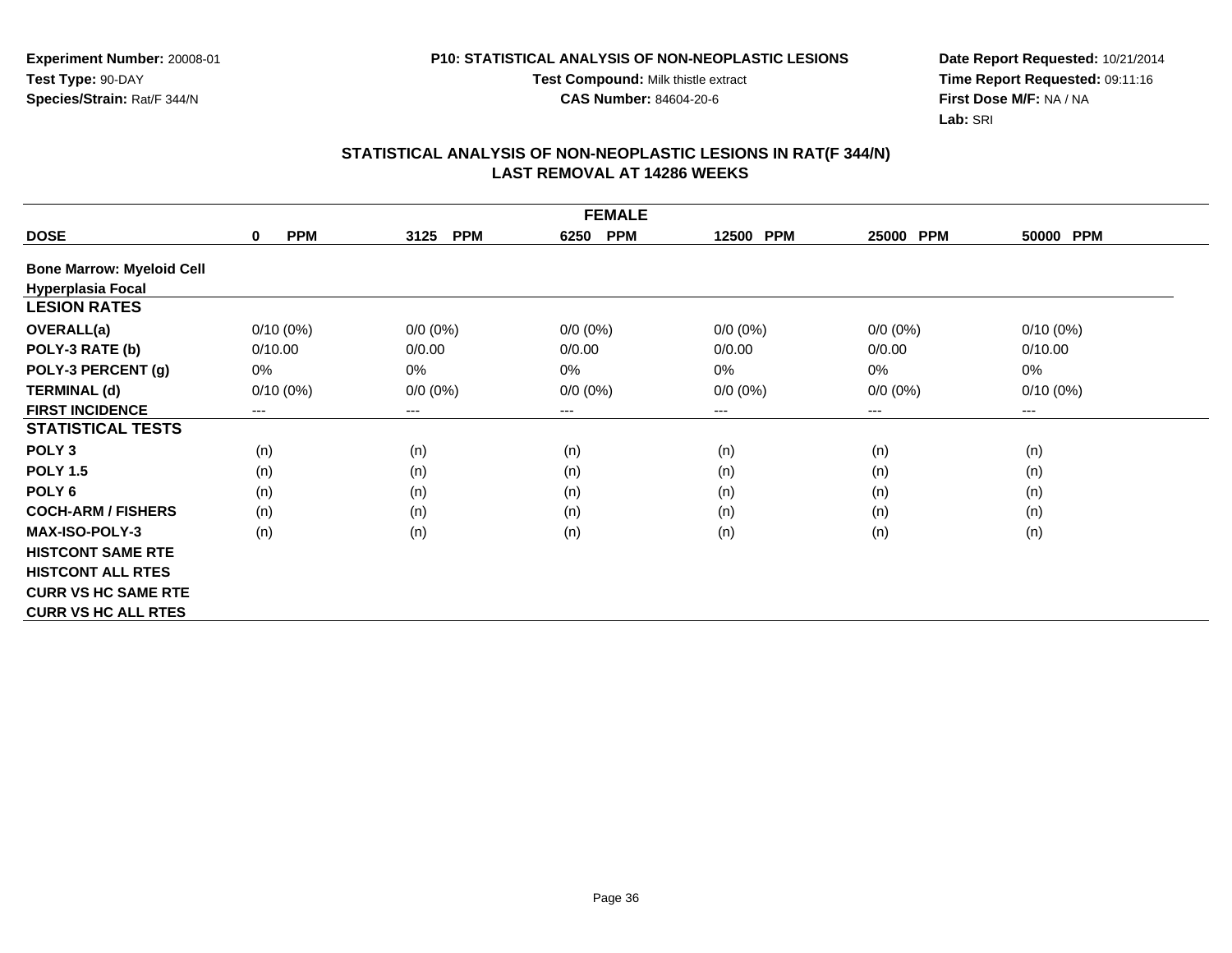#### **P10: STATISTICAL ANALYSIS OF NON-NEOPLASTIC LESIONS**

**Test Compound:** Milk thistle extract

**CAS Number:** 84604-20-6

**Date Report Requested:** 10/21/2014 **Time Report Requested:** 09:11:16**First Dose M/F:** NA / NA**Lab:** SRI

|                            | <b>FEMALE</b>             |                        |                    |                     |                     |             |  |  |  |
|----------------------------|---------------------------|------------------------|--------------------|---------------------|---------------------|-------------|--|--|--|
| <b>DOSE</b>                | <b>PPM</b><br>$\mathbf 0$ | 3125<br><b>PPM</b>     | <b>PPM</b><br>6250 | <b>PPM</b><br>12500 | <b>PPM</b><br>25000 | 50000 PPM   |  |  |  |
| <b>Clitoral Gland</b>      |                           |                        |                    |                     |                     |             |  |  |  |
| Cyst                       |                           |                        |                    |                     |                     |             |  |  |  |
| <b>LESION RATES</b>        |                           |                        |                    |                     |                     |             |  |  |  |
| OVERALL(a)                 | $0/10(0\%)$               | $0/1$ (0%)             | $0/1$ $(0%)$       | 1/1 (100%)          | $0/0 (0\%)$         | $0/10(0\%)$ |  |  |  |
| POLY-3 RATE (b)            | 0/10.00                   | 0/1.00                 | 0/1.00             | 1/1.00              | 0/0.00              | 0/10.00     |  |  |  |
| POLY-3 PERCENT (g)         | $0\%$                     | $0\%$                  | $0\%$              | 100%                | 0%                  | 0%          |  |  |  |
| <b>TERMINAL (d)</b>        | $0/10(0\%)$               | $0/1$ (0%)             | $0/1$ $(0%)$       | $1/1$ (100%)        | $0/0 (0\%)$         | $0/10(0\%)$ |  |  |  |
| <b>FIRST INCIDENCE</b>     | $---$                     | $\qquad \qquad \cdots$ | $--$               | 93(T)               | ---                 | $--$        |  |  |  |
| <b>STATISTICAL TESTS</b>   |                           |                        |                    |                     |                     |             |  |  |  |
| POLY <sub>3</sub>          | (e)                       | (e)                    | (e)                | $P = 0.091$         | (e)                 | (e)         |  |  |  |
| <b>POLY 1.5</b>            | (e)                       | (e)                    | (e)                | $P = 0.091$         | (e)                 | (e)         |  |  |  |
| POLY 6                     | (e)                       | (e)                    | (e)                | $P = 0.091$         | (e)                 | (e)         |  |  |  |
| <b>COCH-ARM / FISHERS</b>  | $P = 0.539N$              | (e)                    | (e)                | $P = 0.091$         | (e)                 | (e)         |  |  |  |
| <b>MAX-ISO-POLY-3</b>      | (e)                       | (e)                    | (e)                | $P=0.000**$         | (e)                 | (e)         |  |  |  |
| <b>HISTCONT SAME RTE</b>   |                           |                        |                    |                     |                     |             |  |  |  |
| <b>HISTCONT ALL RTES</b>   |                           |                        |                    |                     |                     |             |  |  |  |
| <b>CURR VS HC SAME RTE</b> |                           |                        |                    |                     |                     |             |  |  |  |
| <b>CURR VS HC ALL RTES</b> |                           |                        |                    |                     |                     |             |  |  |  |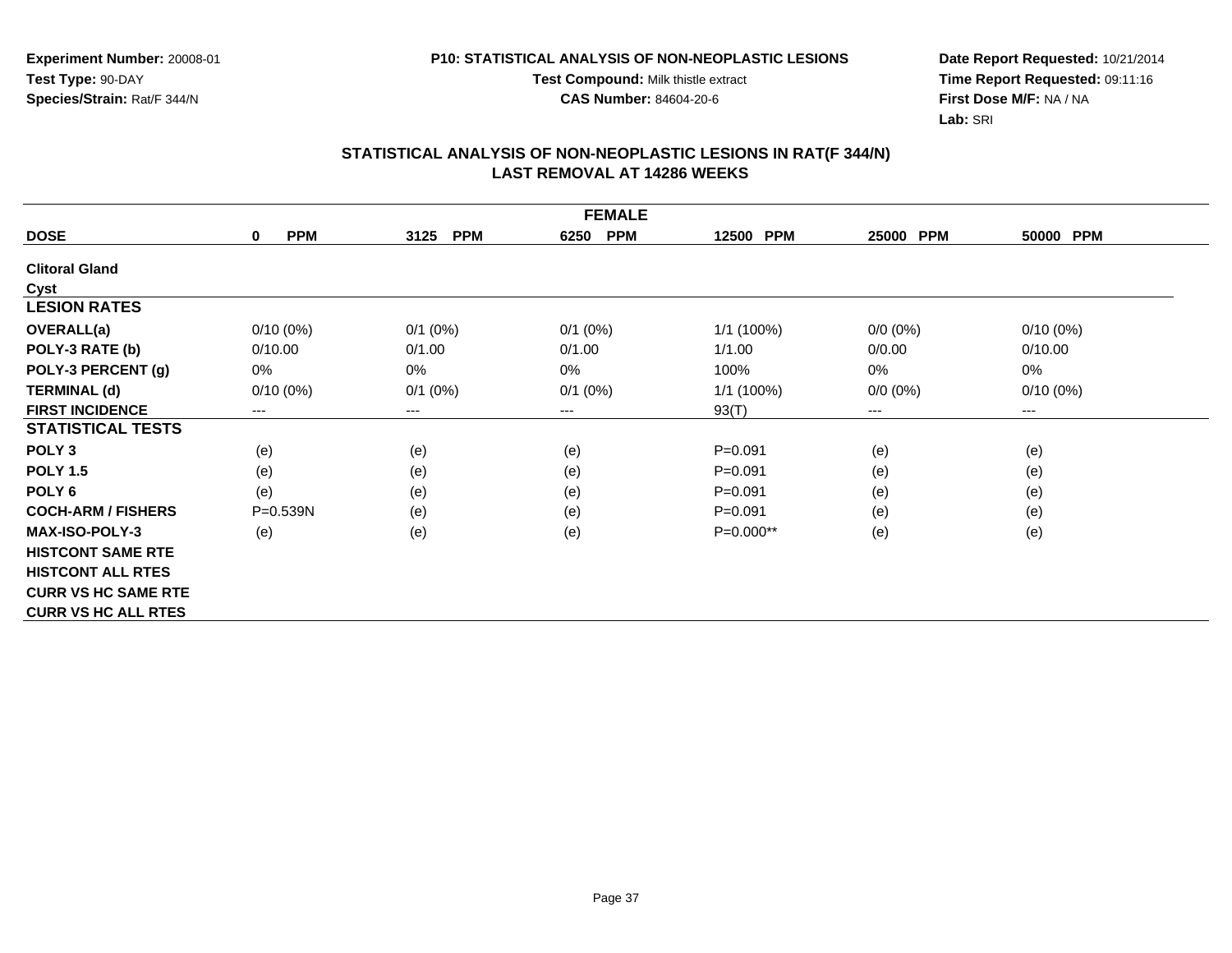#### **P10: STATISTICAL ANALYSIS OF NON-NEOPLASTIC LESIONS**

**Test Compound:** Milk thistle extract

**CAS Number:** 84604-20-6

**Date Report Requested:** 10/21/2014 **Time Report Requested:** 09:11:16**First Dose M/F:** NA / NA**Lab:** SRI

| <b>FEMALE</b>               |                 |                    |                    |                     |             |              |  |  |
|-----------------------------|-----------------|--------------------|--------------------|---------------------|-------------|--------------|--|--|
| <b>DOSE</b>                 | <b>PPM</b><br>0 | 3125<br><b>PPM</b> | <b>PPM</b><br>6250 | <b>PPM</b><br>12500 | 25000 PPM   | 50000 PPM    |  |  |
| Heart                       |                 |                    |                    |                     |             |              |  |  |
| <b>Cardiomyopathy Focal</b> |                 |                    |                    |                     |             |              |  |  |
| <b>LESION RATES</b>         |                 |                    |                    |                     |             |              |  |  |
| <b>OVERALL(a)</b>           | 2/10(20%)       | $0/0 (0\%)$        | $0/0 (0\%)$        | $0/0 (0\%)$         | $0/0(0\%)$  | 2/10 (20%)   |  |  |
| POLY-3 RATE (b)             | 2/10.00         | 0/0.00             | 0/0.00             | 0/0.00              | 0/0.00      | 2/10.00      |  |  |
| POLY-3 PERCENT (g)          | 20%             | 0%                 | 0%                 | 0%                  | 0%          | 20%          |  |  |
| <b>TERMINAL (d)</b>         | 2/10(20%)       | $0/0 (0\%)$        | $0/0 (0\%)$        | $0/0 (0\%)$         | $0/0 (0\%)$ | 2/10(20%)    |  |  |
| <b>FIRST INCIDENCE</b>      | 93(T)           | $---$              | ---                | ---                 | $---$       | 93(T)        |  |  |
| <b>STATISTICAL TESTS</b>    |                 |                    |                    |                     |             |              |  |  |
| POLY <sub>3</sub>           | (e)             | (e)                | (e)                | (e)                 | (e)         | $P=0.702$    |  |  |
| <b>POLY 1.5</b>             | (e)             | (e)                | (e)                | (e)                 | (e)         | $P=0.702$    |  |  |
| POLY <sub>6</sub>           | (e)             | (e)                | (e)                | (e)                 | (e)         | $P=0.702$    |  |  |
| <b>COCH-ARM / FISHERS</b>   | $P = 0.610$     | (e)                | (e)                | (e)                 | (e)         | $P = 0.709N$ |  |  |
| <b>MAX-ISO-POLY-3</b>       | (e)             | (e)                | (e)                | (e)                 | (e)         | $P = 1.000$  |  |  |
| <b>HISTCONT SAME RTE</b>    |                 |                    |                    |                     |             |              |  |  |
| <b>HISTCONT ALL RTES</b>    |                 |                    |                    |                     |             |              |  |  |
| <b>CURR VS HC SAME RTE</b>  |                 |                    |                    |                     |             |              |  |  |
| <b>CURR VS HC ALL RTES</b>  |                 |                    |                    |                     |             |              |  |  |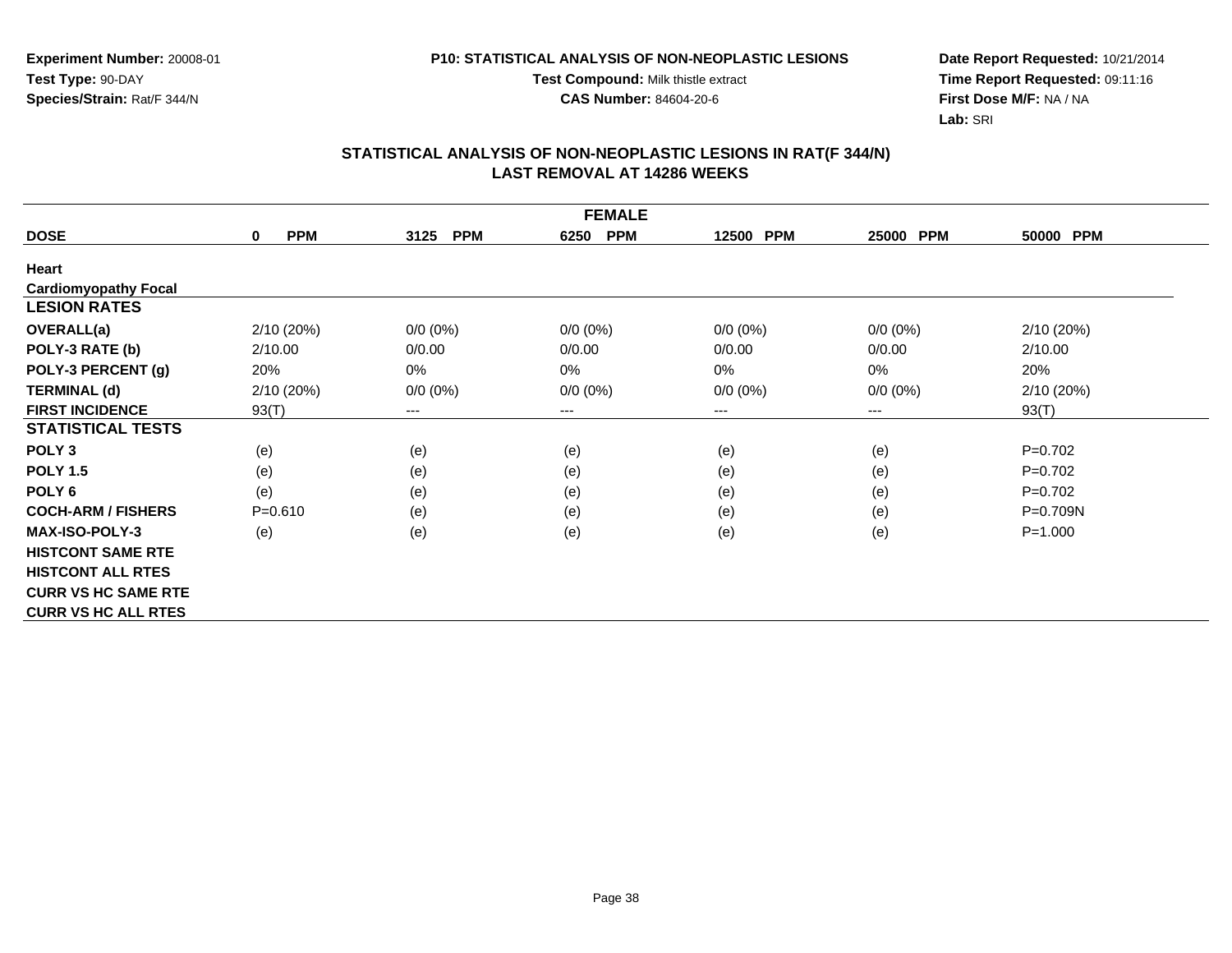#### **P10: STATISTICAL ANALYSIS OF NON-NEOPLASTIC LESIONS**

**Test Compound:** Milk thistle extract

**CAS Number:** 84604-20-6

**Date Report Requested:** 10/21/2014 **Time Report Requested:** 09:11:16**First Dose M/F:** NA / NA**Lab:** SRI

|                               | <b>FEMALE</b>              |                        |                    |                     |                     |             |  |  |  |
|-------------------------------|----------------------------|------------------------|--------------------|---------------------|---------------------|-------------|--|--|--|
| <b>DOSE</b>                   | <b>PPM</b><br>$\mathbf{0}$ | <b>PPM</b><br>3125     | <b>PPM</b><br>6250 | 12500<br><b>PPM</b> | <b>PPM</b><br>25000 | 50000 PPM   |  |  |  |
| <b>Intestine Large, Colon</b> |                            |                        |                    |                     |                     |             |  |  |  |
| Intussusception               |                            |                        |                    |                     |                     |             |  |  |  |
| <b>LESION RATES</b>           |                            |                        |                    |                     |                     |             |  |  |  |
| OVERALL(a)                    | $0/10(0\%)$                | $0/0 (0\%)$            | $0/0 (0\%)$        | $0/0 (0\%)$         | $0/0(0\%)$          | 1/10 (10%)  |  |  |  |
| POLY-3 RATE (b)               | 0/10.00                    | 0/0.00                 | 0/0.00             | 0/0.00              | 0/0.00              | 1/10.00     |  |  |  |
| POLY-3 PERCENT (g)            | 0%                         | 0%                     | 0%                 | 0%                  | 0%                  | 10%         |  |  |  |
| <b>TERMINAL (d)</b>           | $0/10(0\%)$                | $0/0 (0\%)$            | $0/0 (0\%)$        | $0/0 (0\%)$         | $0/0 (0\%)$         | 1/10 (10%)  |  |  |  |
| <b>FIRST INCIDENCE</b>        | ---                        | $\qquad \qquad \cdots$ | $--$               | ---                 | ---                 | 93(T)       |  |  |  |
| <b>STATISTICAL TESTS</b>      |                            |                        |                    |                     |                     |             |  |  |  |
| POLY <sub>3</sub>             | (e)                        | (e)                    | (e)                | (e)                 | (e)                 | $P = 0.500$ |  |  |  |
| <b>POLY 1.5</b>               | (e)                        | (e)                    | (e)                | (e)                 | (e)                 | $P = 0.500$ |  |  |  |
| POLY <sub>6</sub>             | (e)                        | (e)                    | (e)                | (e)                 | (e)                 | $P = 0.500$ |  |  |  |
| <b>COCH-ARM / FISHERS</b>     | $P = 0.304$                | (e)                    | (e)                | (e)                 | (e)                 | $P = 0.500$ |  |  |  |
| <b>MAX-ISO-POLY-3</b>         | (e)                        | (e)                    | (e)                | (e)                 | (e)                 | $P = 0.159$ |  |  |  |
| <b>HISTCONT SAME RTE</b>      |                            |                        |                    |                     |                     |             |  |  |  |
| <b>HISTCONT ALL RTES</b>      |                            |                        |                    |                     |                     |             |  |  |  |
| <b>CURR VS HC SAME RTE</b>    |                            |                        |                    |                     |                     |             |  |  |  |
| <b>CURR VS HC ALL RTES</b>    |                            |                        |                    |                     |                     |             |  |  |  |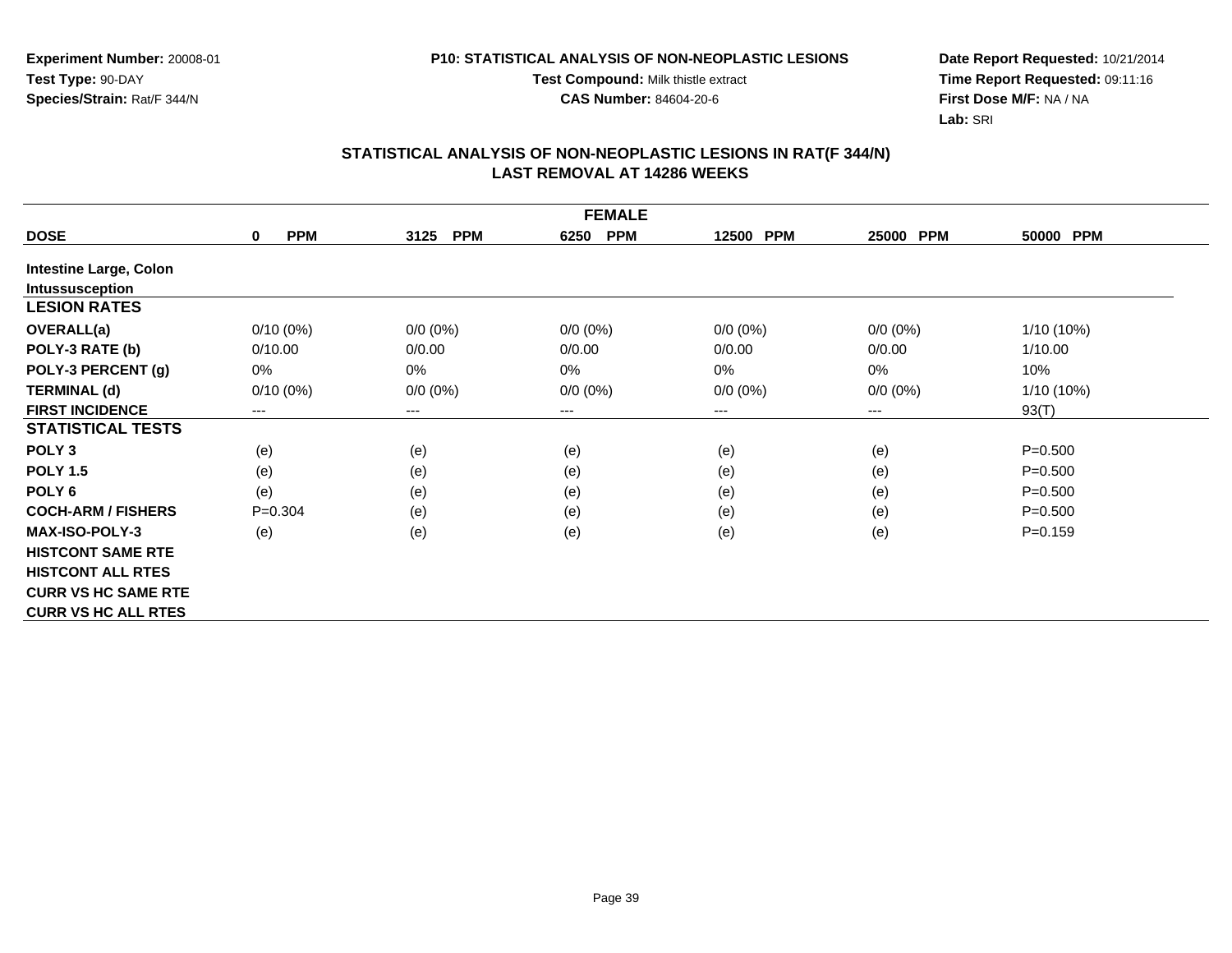**Test Compound:** Milk thistle extract

**CAS Number:** 84604-20-6

**Date Report Requested:** 10/21/2014 **Time Report Requested:** 09:11:16**First Dose M/F:** NA / NA**Lab:** SRI

|                                | <b>FEMALE</b>              |                        |                    |                     |                     |             |  |  |  |
|--------------------------------|----------------------------|------------------------|--------------------|---------------------|---------------------|-------------|--|--|--|
| <b>DOSE</b>                    | <b>PPM</b><br>$\mathbf{0}$ | <b>PPM</b><br>3125     | <b>PPM</b><br>6250 | 12500<br><b>PPM</b> | <b>PPM</b><br>25000 | 50000 PPM   |  |  |  |
| <b>Intestine Large, Rectum</b> |                            |                        |                    |                     |                     |             |  |  |  |
| Intussusception                |                            |                        |                    |                     |                     |             |  |  |  |
| <b>LESION RATES</b>            |                            |                        |                    |                     |                     |             |  |  |  |
| OVERALL(a)                     | $0/10(0\%)$                | $0/0 (0\%)$            | $0/0 (0\%)$        | $0/0 (0\%)$         | $0/0(0\%)$          | 1/10 (10%)  |  |  |  |
| POLY-3 RATE (b)                | 0/10.00                    | 0/0.00                 | 0/0.00             | 0/0.00              | 0/0.00              | 1/10.00     |  |  |  |
| POLY-3 PERCENT (g)             | 0%                         | 0%                     | 0%                 | 0%                  | 0%                  | 10%         |  |  |  |
| <b>TERMINAL (d)</b>            | $0/10(0\%)$                | $0/0 (0\%)$            | $0/0 (0\%)$        | $0/0 (0\%)$         | $0/0 (0\%)$         | 1/10 (10%)  |  |  |  |
| <b>FIRST INCIDENCE</b>         | ---                        | $\qquad \qquad \cdots$ | $--$               | ---                 | ---                 | 93(T)       |  |  |  |
| <b>STATISTICAL TESTS</b>       |                            |                        |                    |                     |                     |             |  |  |  |
| POLY <sub>3</sub>              | (e)                        | (e)                    | (e)                | (e)                 | (e)                 | $P = 0.500$ |  |  |  |
| <b>POLY 1.5</b>                | (e)                        | (e)                    | (e)                | (e)                 | (e)                 | $P = 0.500$ |  |  |  |
| POLY <sub>6</sub>              | (e)                        | (e)                    | (e)                | (e)                 | (e)                 | $P = 0.500$ |  |  |  |
| <b>COCH-ARM / FISHERS</b>      | $P = 0.304$                | (e)                    | (e)                | (e)                 | (e)                 | $P = 0.500$ |  |  |  |
| <b>MAX-ISO-POLY-3</b>          | (e)                        | (e)                    | (e)                | (e)                 | (e)                 | $P = 0.159$ |  |  |  |
| <b>HISTCONT SAME RTE</b>       |                            |                        |                    |                     |                     |             |  |  |  |
| <b>HISTCONT ALL RTES</b>       |                            |                        |                    |                     |                     |             |  |  |  |
| <b>CURR VS HC SAME RTE</b>     |                            |                        |                    |                     |                     |             |  |  |  |
| <b>CURR VS HC ALL RTES</b>     |                            |                        |                    |                     |                     |             |  |  |  |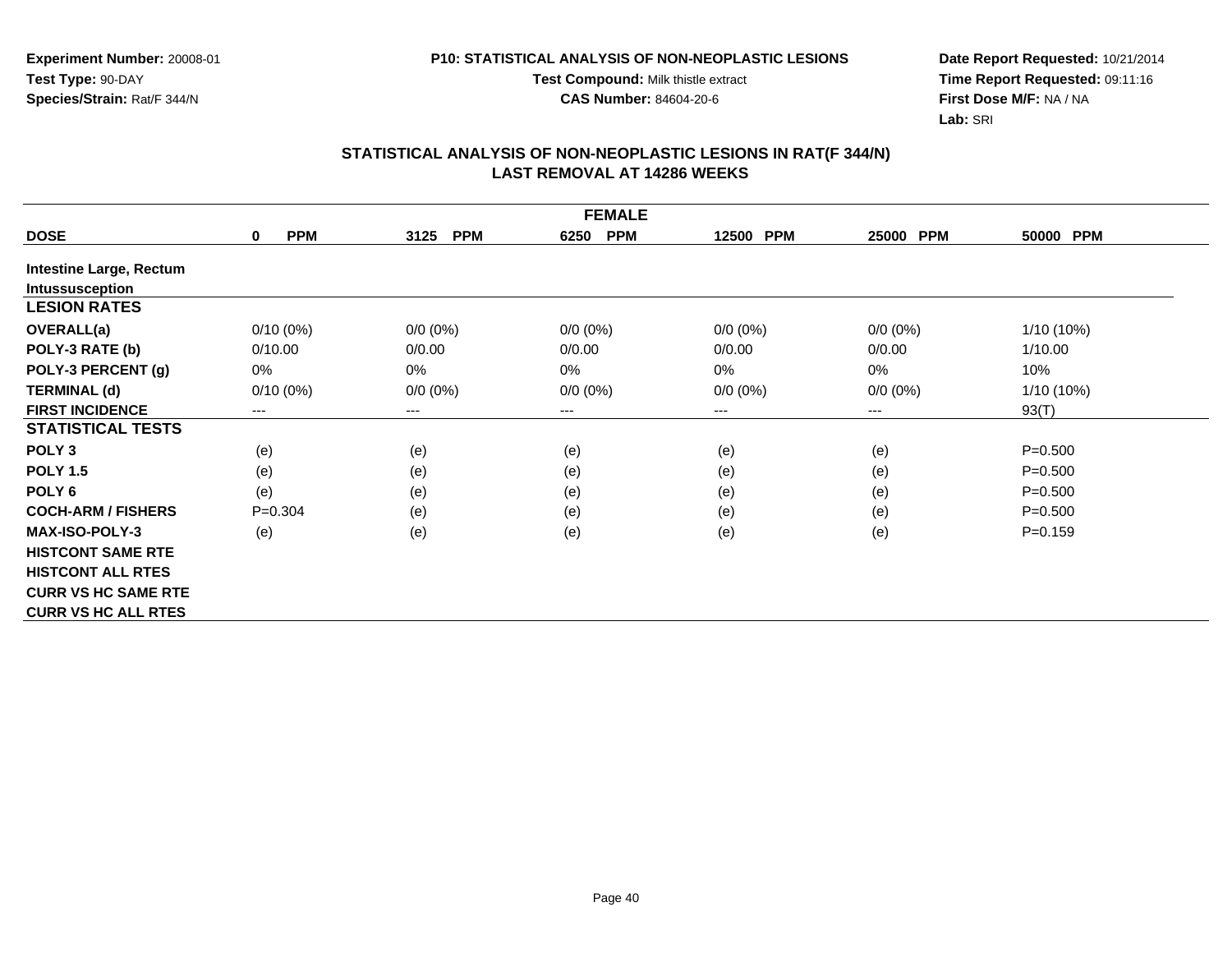**Experiment Number:** 20008-01**Test Type:** 90-DAY**Species/Strain:** Rat/F 344/N

**Test Compound:** Milk thistle extract

**CAS Number:** 84604-20-6

**Date Report Requested:** 10/21/2014 **Time Report Requested:** 09:11:16**First Dose M/F:** NA / NA**Lab:** SRI

|                            | <b>FEMALE</b>             |                    |                    |             |                        |              |  |  |  |
|----------------------------|---------------------------|--------------------|--------------------|-------------|------------------------|--------------|--|--|--|
| <b>DOSE</b>                | <b>PPM</b><br>$\mathbf 0$ | <b>PPM</b><br>3125 | <b>PPM</b><br>6250 | 12500 PPM   | <b>PPM</b><br>25000    | 50000 PPM    |  |  |  |
| <b>Kidney</b>              |                           |                    |                    |             |                        |              |  |  |  |
| <b>Nephropathy</b>         |                           |                    |                    |             |                        |              |  |  |  |
| <b>LESION RATES</b>        |                           |                    |                    |             |                        |              |  |  |  |
| <b>OVERALL(a)</b>          | 2/10 (20%)                | $0/0 (0\%)$        | $0/0 (0\%)$        | $0/0 (0\%)$ | $0/0 (0\%)$            | 2/10(20%)    |  |  |  |
| POLY-3 RATE (b)            | 2/10.00                   | 0/0.00             | 0/0.00             | 0/0.00      | 0/0.00                 | 2/10.00      |  |  |  |
| POLY-3 PERCENT (g)         | 20%                       | 0%                 | 0%                 | 0%          | 0%                     | 20%          |  |  |  |
| <b>TERMINAL (d)</b>        | 2/10 (20%)                | $0/0 (0\%)$        | $0/0 (0\%)$        | $0/0 (0\%)$ | $0/0 (0\%)$            | 2/10(20%)    |  |  |  |
| <b>FIRST INCIDENCE</b>     | 93(T)                     | $---$              | $---$              | ---         | $\qquad \qquad \cdots$ | 93(T)        |  |  |  |
| <b>STATISTICAL TESTS</b>   |                           |                    |                    |             |                        |              |  |  |  |
| POLY <sub>3</sub>          | (e)                       | (e)                | (e)                | (e)         | (e)                    | $P=0.702$    |  |  |  |
| <b>POLY 1.5</b>            | (e)                       | (e)                | (e)                | (e)         | (e)                    | $P=0.702$    |  |  |  |
| POLY <sub>6</sub>          | (e)                       | (e)                | (e)                | (e)         | (e)                    | $P=0.702$    |  |  |  |
| <b>COCH-ARM / FISHERS</b>  | $P = 0.610$               | (e)                | (e)                | (e)         | (e)                    | $P = 0.709N$ |  |  |  |
| <b>MAX-ISO-POLY-3</b>      | (e)                       | (e)                | (e)                | (e)         | (e)                    | $P = 1.000$  |  |  |  |
| <b>HISTCONT SAME RTE</b>   |                           |                    |                    |             |                        |              |  |  |  |
| <b>HISTCONT ALL RTES</b>   |                           |                    |                    |             |                        |              |  |  |  |
| <b>CURR VS HC SAME RTE</b> |                           |                    |                    |             |                        |              |  |  |  |
| <b>CURR VS HC ALL RTES</b> |                           |                    |                    |             |                        |              |  |  |  |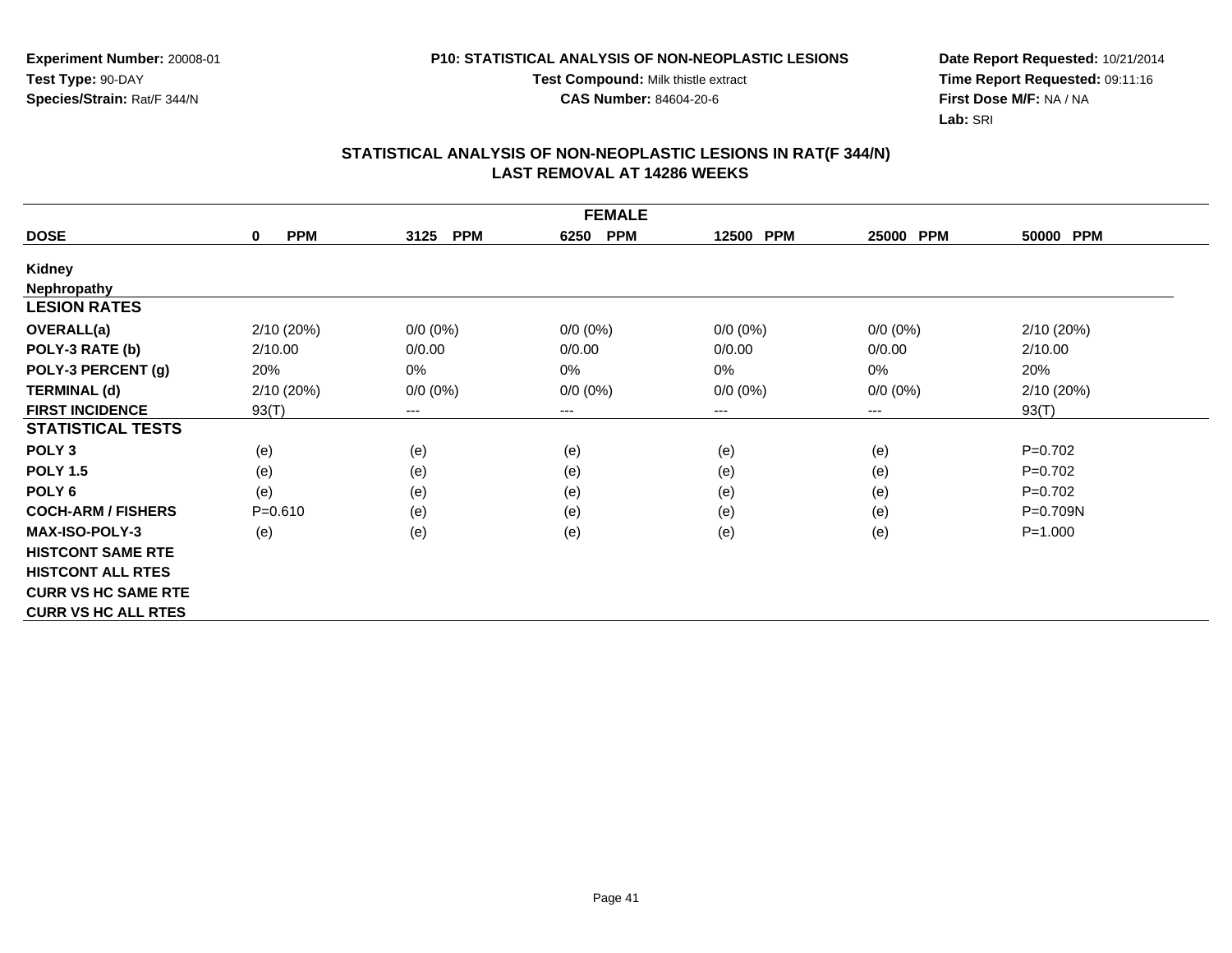#### **P10: STATISTICAL ANALYSIS OF NON-NEOPLASTIC LESIONS**

**Test Compound:** Milk thistle extract

**CAS Number:** 84604-20-6

**Date Report Requested:** 10/21/2014 **Time Report Requested:** 09:11:16**First Dose M/F:** NA / NA**Lab:** SRI

| <b>FEMALE</b>              |                        |                        |                    |             |             |                        |  |  |
|----------------------------|------------------------|------------------------|--------------------|-------------|-------------|------------------------|--|--|
| <b>DOSE</b>                | <b>PPM</b><br>$\bf{0}$ | <b>PPM</b><br>3125     | <b>PPM</b><br>6250 | 12500 PPM   | 25000 PPM   | 50000 PPM              |  |  |
| <b>Kidney</b>              |                        |                        |                    |             |             |                        |  |  |
| <b>Nephropathy Focal</b>   |                        |                        |                    |             |             |                        |  |  |
| <b>LESION RATES</b>        |                        |                        |                    |             |             |                        |  |  |
| OVERALL(a)                 | $0/10(0\%)$            | $0/0 (0\%)$            | $0/0 (0\%)$        | $0/0 (0\%)$ | $0/0(0\%)$  | $0/10(0\%)$            |  |  |
| POLY-3 RATE (b)            | 0/10.00                | 0/0.00                 | 0/0.00             | 0/0.00      | 0/0.00      | 0/10.00                |  |  |
| POLY-3 PERCENT (g)         | 0%                     | 0%                     | 0%                 | 0%          | 0%          | 0%                     |  |  |
| <b>TERMINAL (d)</b>        | $0/10(0\%)$            | $0/0 (0\%)$            | $0/0 (0\%)$        | $0/0 (0\%)$ | $0/0 (0\%)$ | $0/10(0\%)$            |  |  |
| <b>FIRST INCIDENCE</b>     | ---                    | $\qquad \qquad \cdots$ | ---                | ---         | ---         | $\qquad \qquad \cdots$ |  |  |
| <b>STATISTICAL TESTS</b>   |                        |                        |                    |             |             |                        |  |  |
| POLY <sub>3</sub>          | (n)                    | (n)                    | (n)                | (n)         | (n)         | (n)                    |  |  |
| <b>POLY 1.5</b>            | (n)                    | (n)                    | (n)                | (n)         | (n)         | (n)                    |  |  |
| POLY <sub>6</sub>          | (n)                    | (n)                    | (n)                | (n)         | (n)         | (n)                    |  |  |
| <b>COCH-ARM / FISHERS</b>  | (n)                    | (n)                    | (n)                | (n)         | (n)         | (n)                    |  |  |
| <b>MAX-ISO-POLY-3</b>      | (n)                    | (n)                    | (n)                | (n)         | (n)         | (n)                    |  |  |
| <b>HISTCONT SAME RTE</b>   |                        |                        |                    |             |             |                        |  |  |
| <b>HISTCONT ALL RTES</b>   |                        |                        |                    |             |             |                        |  |  |
| <b>CURR VS HC SAME RTE</b> |                        |                        |                    |             |             |                        |  |  |
| <b>CURR VS HC ALL RTES</b> |                        |                        |                    |             |             |                        |  |  |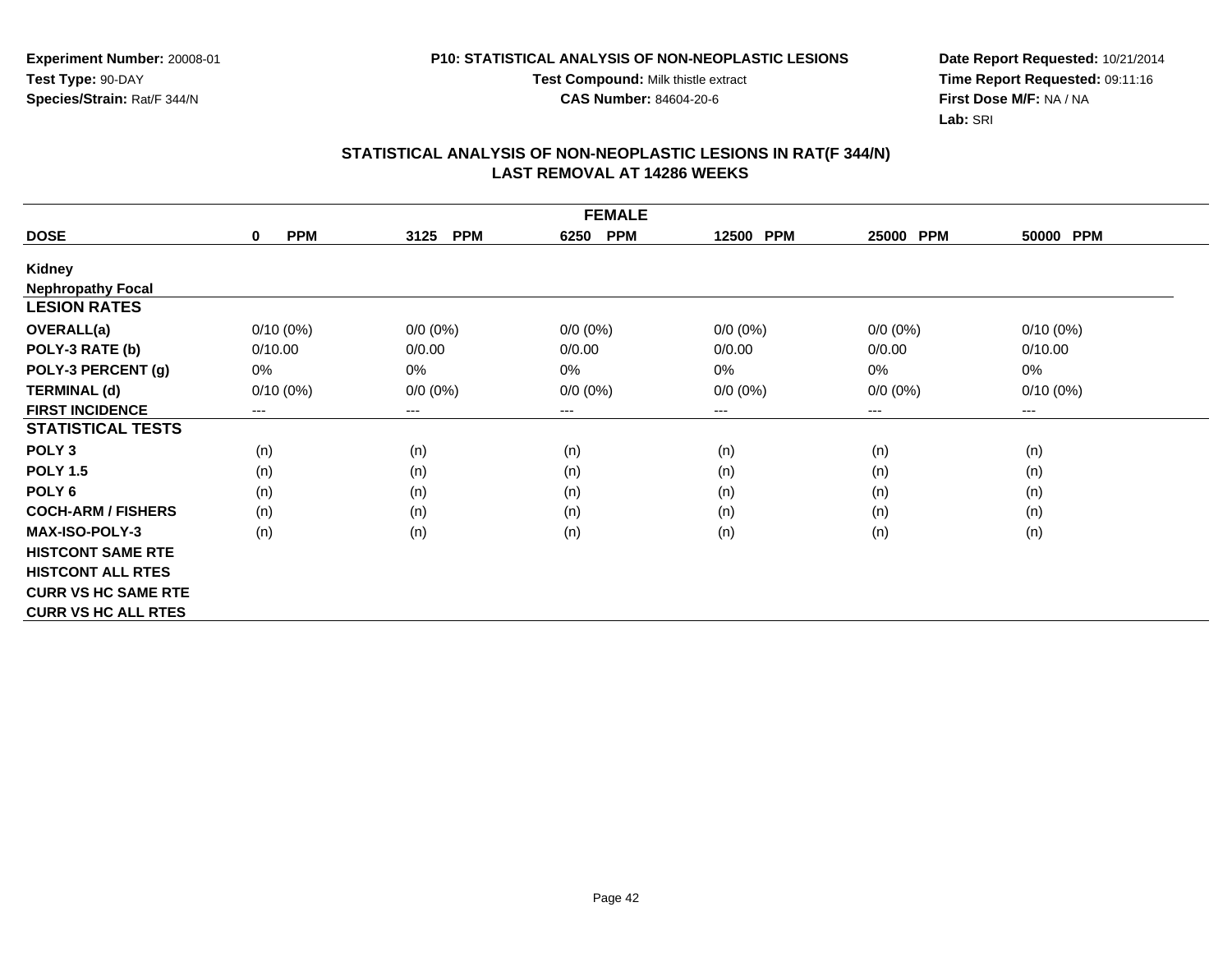#### **P10: STATISTICAL ANALYSIS OF NON-NEOPLASTIC LESIONS**

**Test Compound:** Milk thistle extract

**CAS Number:** 84604-20-6

**Date Report Requested:** 10/21/2014 **Time Report Requested:** 09:11:16**First Dose M/F:** NA / NA**Lab:** SRI

| <b>FEMALE</b>              |                        |                    |                    |             |                        |              |  |  |
|----------------------------|------------------------|--------------------|--------------------|-------------|------------------------|--------------|--|--|
| <b>DOSE</b>                | <b>PPM</b><br>$\bf{0}$ | <b>PPM</b><br>3125 | <b>PPM</b><br>6250 | 12500 PPM   | 25000<br><b>PPM</b>    | 50000 PPM    |  |  |
| <b>Kidney: Pelvis</b>      |                        |                    |                    |             |                        |              |  |  |
| <b>Inflammation</b>        |                        |                    |                    |             |                        |              |  |  |
| <b>LESION RATES</b>        |                        |                    |                    |             |                        |              |  |  |
| OVERALL(a)                 | $0/10(0\%)$            | $0/0 (0\%)$        | $0/0 (0\%)$        | $0/0 (0\%)$ | $0/0 (0\%)$            | $1/10(10\%)$ |  |  |
| POLY-3 RATE (b)            | 0/10.00                | 0/0.00             | 0/0.00             | 0/0.00      | 0/0.00                 | 1/10.00      |  |  |
| POLY-3 PERCENT (g)         | 0%                     | 0%                 | 0%                 | 0%          | 0%                     | 10%          |  |  |
| <b>TERMINAL (d)</b>        | $0/10(0\%)$            | $0/0 (0\%)$        | $0/0 (0\%)$        | $0/0 (0\%)$ | $0/0 (0\%)$            | 1/10 (10%)   |  |  |
| <b>FIRST INCIDENCE</b>     | $---$                  | ---                | $---$              | ---         | $\qquad \qquad \cdots$ | 93(T)        |  |  |
| <b>STATISTICAL TESTS</b>   |                        |                    |                    |             |                        |              |  |  |
| POLY <sub>3</sub>          | (e)                    | (e)                | (e)                | (e)         | (e)                    | $P = 0.500$  |  |  |
| <b>POLY 1.5</b>            | (e)                    | (e)                | (e)                | (e)         | (e)                    | $P = 0.500$  |  |  |
| POLY 6                     | (e)                    | (e)                | (e)                | (e)         | (e)                    | $P = 0.500$  |  |  |
| <b>COCH-ARM / FISHERS</b>  | $P=0.304$              | (e)                | (e)                | (e)         | (e)                    | $P = 0.500$  |  |  |
| <b>MAX-ISO-POLY-3</b>      | (e)                    | (e)                | (e)                | (e)         | (e)                    | $P = 0.159$  |  |  |
| <b>HISTCONT SAME RTE</b>   |                        |                    |                    |             |                        |              |  |  |
| <b>HISTCONT ALL RTES</b>   |                        |                    |                    |             |                        |              |  |  |
| <b>CURR VS HC SAME RTE</b> |                        |                    |                    |             |                        |              |  |  |
| <b>CURR VS HC ALL RTES</b> |                        |                    |                    |             |                        |              |  |  |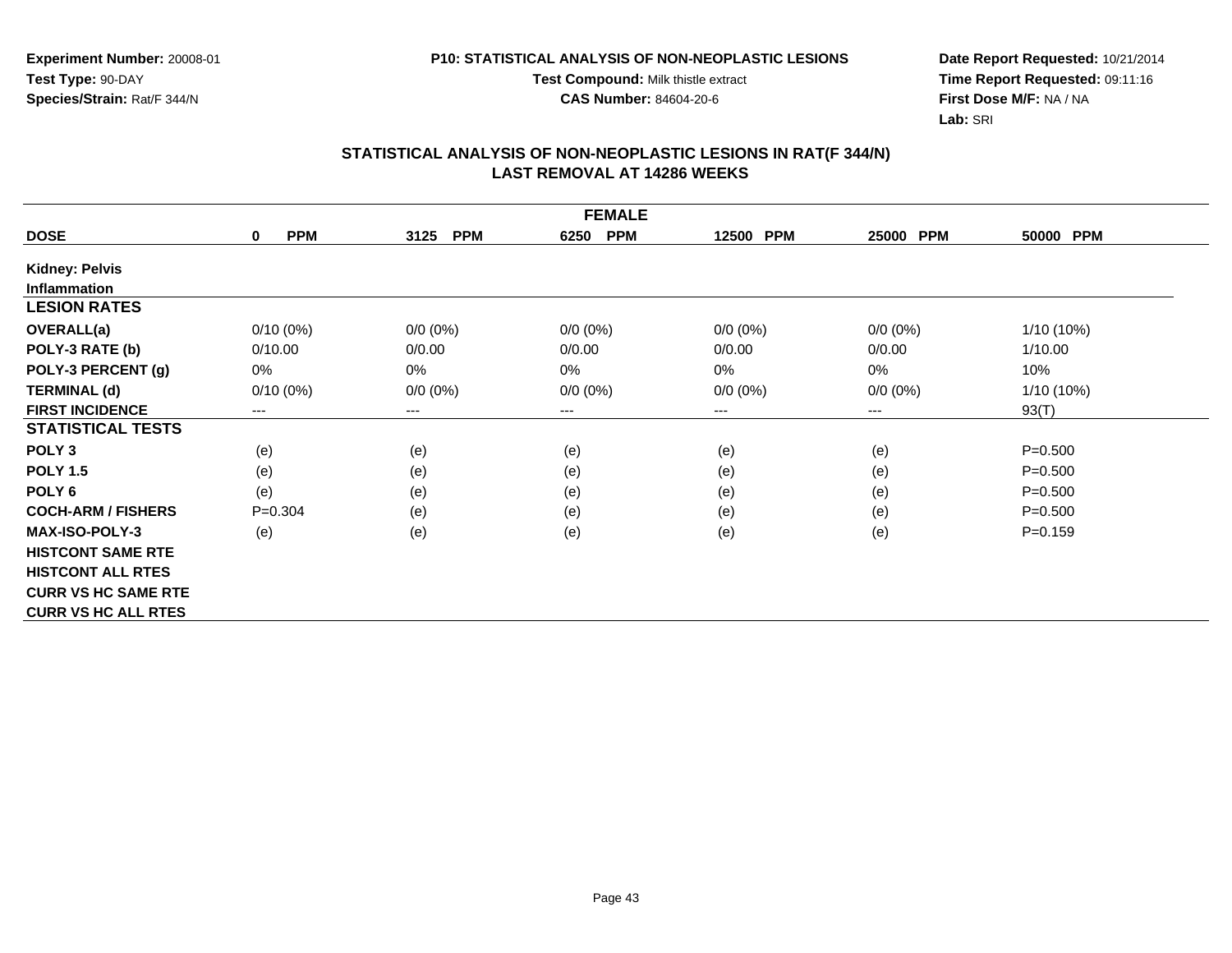**Test Compound:** Milk thistle extract

**CAS Number:** 84604-20-6

**Date Report Requested:** 10/21/2014 **Time Report Requested:** 09:11:16**First Dose M/F:** NA / NA**Lab:** SRI

| <b>FEMALE</b>                     |                 |                    |                    |              |              |              |  |  |
|-----------------------------------|-----------------|--------------------|--------------------|--------------|--------------|--------------|--|--|
| <b>DOSE</b>                       | <b>PPM</b><br>0 | <b>PPM</b><br>3125 | <b>PPM</b><br>6250 | 12500 PPM    | 25000 PPM    | 50000 PPM    |  |  |
| Liver                             |                 |                    |                    |              |              |              |  |  |
| <b>Hepatodiaphragmatic Nodule</b> |                 |                    |                    |              |              |              |  |  |
| <b>LESION RATES</b>               |                 |                    |                    |              |              |              |  |  |
| <b>OVERALL(a)</b>                 | $1/10(10\%)$    | 2/10 (20%)         | 2/10(20%)          | $1/10(10\%)$ | 1/10 (10%)   | $1/10(10\%)$ |  |  |
| POLY-3 RATE (b)                   | 1/10.00         | 2/10.00            | 2/10.00            | 1/10.00      | 1/10.00      | 1/10.00      |  |  |
| POLY-3 PERCENT (g)                | 10%             | 20%                | 20%                | 10%          | 10%          | 10%          |  |  |
| <b>TERMINAL (d)</b>               | $1/10(10\%)$    | 2/10 (20%)         | 2/10 (20%)         | 1/10 (10%)   | $1/10(10\%)$ | $1/10(10\%)$ |  |  |
| <b>FIRST INCIDENCE</b>            | 93(T)           | 93(T)              | 93(T)              | 93(T)        | 93(T)        | 93(T)        |  |  |
| <b>STATISTICAL TESTS</b>          |                 |                    |                    |              |              |              |  |  |
| POLY <sub>3</sub>                 | $P = 0.413N$    | $P = 0.500$        | $P = 0.500$        | $P=0.760$    | $P = 0.760$  | $P=0.760$    |  |  |
| <b>POLY 1.5</b>                   | $P = 0.413N$    | $P = 0.500$        | $P = 0.500$        | $P = 0.760$  | $P = 0.760$  | $P=0.760$    |  |  |
| POLY <sub>6</sub>                 | $P = 0.413N$    | $P = 0.500$        | $P = 0.500$        | $P=0.760$    | $P = 0.760$  | $P=0.760$    |  |  |
| <b>COCH-ARM / FISHERS</b>         | $P = 0.409N$    | $P = 0.500$        | $P = 0.500$        | $P = 0.763N$ | $P = 0.763N$ | $P = 0.763N$ |  |  |
| <b>MAX-ISO-POLY-3</b>             | $P = 0.607N$    | $P=0.274$          | $P=0.274$          | $P = 1.000$  | $P = 1.000$  | $P = 1.000$  |  |  |
| <b>HISTCONT SAME RTE</b>          |                 |                    |                    |              |              |              |  |  |
| <b>HISTCONT ALL RTES</b>          |                 |                    |                    |              |              |              |  |  |
| <b>CURR VS HC SAME RTE</b>        |                 |                    |                    |              |              |              |  |  |
| <b>CURR VS HC ALL RTES</b>        |                 |                    |                    |              |              |              |  |  |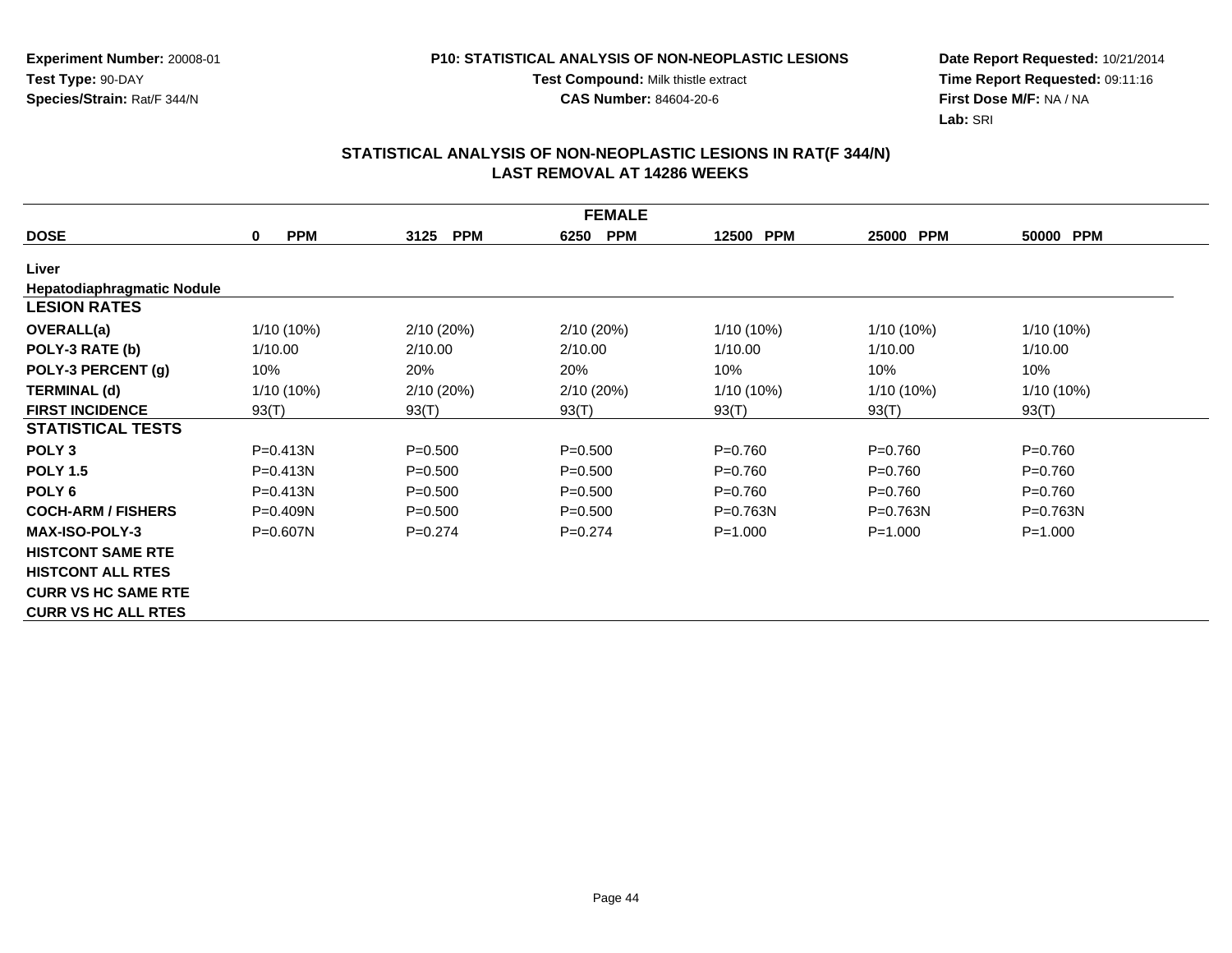**Test Compound:** Milk thistle extract

**CAS Number:** 84604-20-6

**Date Report Requested:** 10/21/2014 **Time Report Requested:** 09:11:16**First Dose M/F:** NA / NA**Lab:** SRI

|                                   | <b>FEMALE</b>   |                    |                    |                     |              |             |  |  |  |
|-----------------------------------|-----------------|--------------------|--------------------|---------------------|--------------|-------------|--|--|--|
| <b>DOSE</b>                       | <b>PPM</b><br>0 | <b>PPM</b><br>3125 | <b>PPM</b><br>6250 | <b>PPM</b><br>12500 | 25000 PPM    | 50000 PPM   |  |  |  |
| Liver                             |                 |                    |                    |                     |              |             |  |  |  |
| <b>Inflammation Chronic Focal</b> |                 |                    |                    |                     |              |             |  |  |  |
| <b>LESION RATES</b>               |                 |                    |                    |                     |              |             |  |  |  |
| <b>OVERALL(a)</b>                 | 7/10 (70%)      | 10/10 (100%)       | 8/10 (80%)         | 9/10(90%)           | 10/10 (100%) | 9/10(90%)   |  |  |  |
| POLY-3 RATE (b)                   | 7/10.00         | 10/10.00           | 8/10.00            | 9/10.00             | 10/10.00     | 9/10.00     |  |  |  |
| POLY-3 PERCENT (g)                | 70%             | 100%               | 80%                | 90%                 | 100%         | 90%         |  |  |  |
| <b>TERMINAL (d)</b>               | 7/10 (70%)      | 10/10 (100%)       | 8/10 (80%)         | $9/10(90\%)$        | 10/10 (100%) | 9/10(90%)   |  |  |  |
| <b>FIRST INCIDENCE</b>            | 93(T)           | 93(T)              | 93(T)              | 93(T)               | 93(T)        | 93(T)       |  |  |  |
| <b>STATISTICAL TESTS</b>          |                 |                    |                    |                     |              |             |  |  |  |
| POLY <sub>3</sub>                 | $P=0.274$       | $P = 0.095$        | $P = 0.500$        | $P=0.292$           | $P=0.095$    | $P=0.292$   |  |  |  |
| <b>POLY 1.5</b>                   | $P=0.274$       | $P=0.095$          | $P = 0.500$        | $P=0.292$           | $P = 0.095$  | $P=0.292$   |  |  |  |
| POLY <sub>6</sub>                 | $P=0.274$       | $P = 0.095$        | $P = 0.500$        | $P=0.292$           | $P = 0.095$  | $P=0.292$   |  |  |  |
| <b>COCH-ARM / FISHERS</b>         | $P=0.275$       | $P = 0.105$        | $P = 0.500$        | $P = 0.291$         | $P=0.105$    | $P = 0.291$ |  |  |  |
| <b>MAX-ISO-POLY-3</b>             | $P = 0.071$     | $P=0.025*$         | $P = 0.311$        | $P = 0.138$         | $P=0.025*$   | $P = 0.138$ |  |  |  |
| <b>HISTCONT SAME RTE</b>          |                 |                    |                    |                     |              |             |  |  |  |
| <b>HISTCONT ALL RTES</b>          |                 |                    |                    |                     |              |             |  |  |  |
| <b>CURR VS HC SAME RTE</b>        |                 |                    |                    |                     |              |             |  |  |  |
| <b>CURR VS HC ALL RTES</b>        |                 |                    |                    |                     |              |             |  |  |  |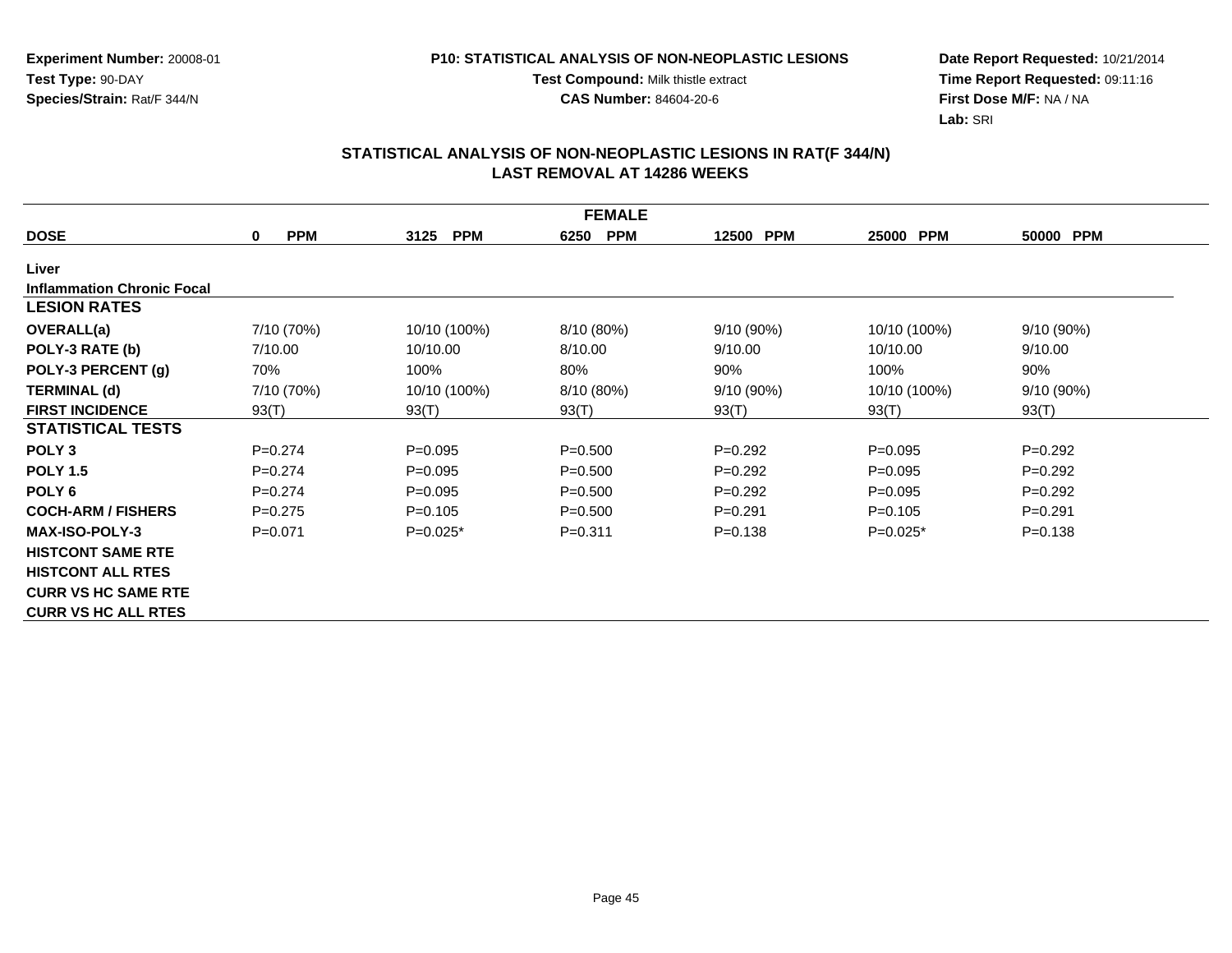**Test Compound:** Milk thistle extract

**CAS Number:** 84604-20-6

**Date Report Requested:** 10/21/2014 **Time Report Requested:** 09:11:16**First Dose M/F:** NA / NA**Lab:** SRI

|                                        | <b>FEMALE</b>          |                    |                    |                     |             |             |  |  |  |
|----------------------------------------|------------------------|--------------------|--------------------|---------------------|-------------|-------------|--|--|--|
| <b>DOSE</b>                            | <b>PPM</b><br>$\bf{0}$ | <b>PPM</b><br>3125 | <b>PPM</b><br>6250 | <b>PPM</b><br>12500 | 25000 PPM   | 50000 PPM   |  |  |  |
| Liver                                  |                        |                    |                    |                     |             |             |  |  |  |
| <b>Vacuolization Cytoplasmic Focal</b> |                        |                    |                    |                     |             |             |  |  |  |
| <b>LESION RATES</b>                    |                        |                    |                    |                     |             |             |  |  |  |
| <b>OVERALL(a)</b>                      | $0/10(0\%)$            | $0/10(0\%)$        | $0/10(0\%)$        | $0/10(0\%)$         | $0/10(0\%)$ | 0/10(0%)    |  |  |  |
| POLY-3 RATE (b)                        | 0/10.00                | 0/10.00            | 0/10.00            | 0/10.00             | 0/10.00     | 0/10.00     |  |  |  |
| POLY-3 PERCENT (g)                     | 0%                     | 0%                 | 0%                 | 0%                  | 0%          | 0%          |  |  |  |
| <b>TERMINAL (d)</b>                    | $0/10(0\%)$            | 0/10(0%)           | $0/10(0\%)$        | $0/10(0\%)$         | $0/10(0\%)$ | $0/10(0\%)$ |  |  |  |
| <b>FIRST INCIDENCE</b>                 | $---$                  | ---                | ---                | ---                 | ---         | $---$       |  |  |  |
| <b>STATISTICAL TESTS</b>               |                        |                    |                    |                     |             |             |  |  |  |
| POLY <sub>3</sub>                      | (n)                    | (n)                | (n)                | (n)                 | (n)         | (n)         |  |  |  |
| <b>POLY 1.5</b>                        | (n)                    | (n)                | (n)                | (n)                 | (n)         | (n)         |  |  |  |
| POLY <sub>6</sub>                      | (n)                    | (n)                | (n)                | (n)                 | (n)         | (n)         |  |  |  |
| <b>COCH-ARM / FISHERS</b>              | (n)                    | (n)                | (n)                | (n)                 | (n)         | (n)         |  |  |  |
| <b>MAX-ISO-POLY-3</b>                  | (n)                    | (n)                | (n)                | (n)                 | (n)         | (n)         |  |  |  |
| <b>HISTCONT SAME RTE</b>               |                        |                    |                    |                     |             |             |  |  |  |
| <b>HISTCONT ALL RTES</b>               |                        |                    |                    |                     |             |             |  |  |  |
| <b>CURR VS HC SAME RTE</b>             |                        |                    |                    |                     |             |             |  |  |  |
| <b>CURR VS HC ALL RTES</b>             |                        |                    |                    |                     |             |             |  |  |  |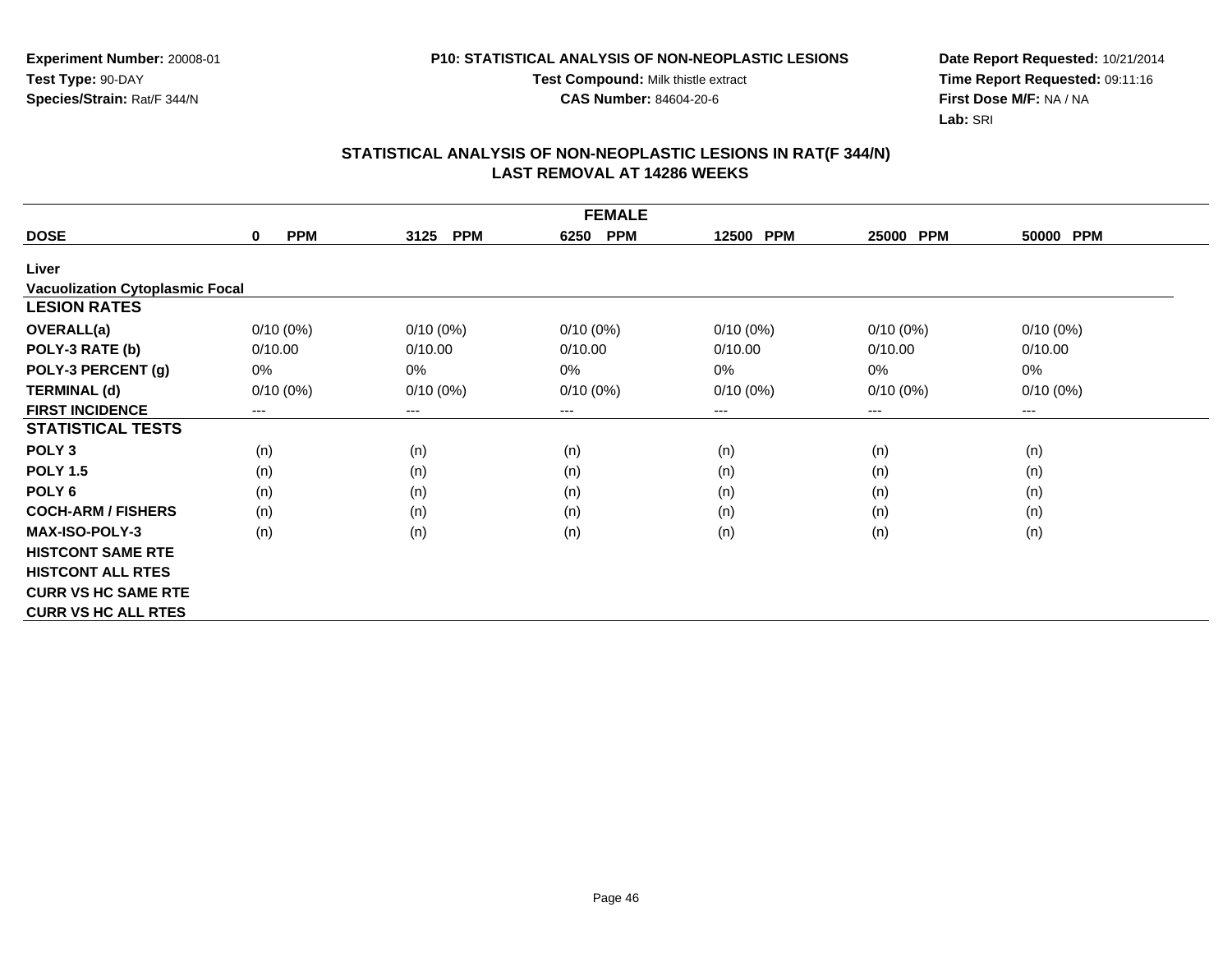**Test Compound:** Milk thistle extract

**CAS Number:** 84604-20-6

**Date Report Requested:** 10/21/2014 **Time Report Requested:** 09:11:16**First Dose M/F:** NA / NA**Lab:** SRI

|                                   | <b>FEMALE</b>              |                    |                    |                     |             |                        |  |  |  |
|-----------------------------------|----------------------------|--------------------|--------------------|---------------------|-------------|------------------------|--|--|--|
| <b>DOSE</b>                       | <b>PPM</b><br>$\mathbf{0}$ | <b>PPM</b><br>3125 | <b>PPM</b><br>6250 | <b>PPM</b><br>12500 | 25000 PPM   | 50000 PPM              |  |  |  |
| Lung                              |                            |                    |                    |                     |             |                        |  |  |  |
| <b>Inflammation Chronic Focal</b> |                            |                    |                    |                     |             |                        |  |  |  |
| <b>LESION RATES</b>               |                            |                    |                    |                     |             |                        |  |  |  |
| OVERALL(a)                        | 1/10 (10%)                 | $0/0 (0\%)$        | $0/0 (0\%)$        | $0/0(0\%)$          | $0/0(0\%)$  | $0/10(0\%)$            |  |  |  |
| POLY-3 RATE (b)                   | 1/10.00                    | 0/0.00             | 0/0.00             | 0/0.00              | 0/0.00      | 0/10.00                |  |  |  |
| POLY-3 PERCENT (g)                | 10%                        | 0%                 | 0%                 | 0%                  | $0\%$       | 0%                     |  |  |  |
| <b>TERMINAL (d)</b>               | 1/10 (10%)                 | $0/0 (0\%)$        | $0/0 (0\%)$        | $0/0 (0\%)$         | $0/0 (0\%)$ | $0/10(0\%)$            |  |  |  |
| <b>FIRST INCIDENCE</b>            | 93(T)                      | $---$              | ---                | ---                 | ---         | $\qquad \qquad \cdots$ |  |  |  |
| <b>STATISTICAL TESTS</b>          |                            |                    |                    |                     |             |                        |  |  |  |
| POLY <sub>3</sub>                 | (e)                        | (e)                | (e)                | (e)                 | (e)         | P=0.500N               |  |  |  |
| <b>POLY 1.5</b>                   | (e)                        | (e)                | (e)                | (e)                 | (e)         | P=0.500N               |  |  |  |
| POLY <sub>6</sub>                 | (e)                        | (e)                | (e)                | (e)                 | (e)         | $P = 0.500N$           |  |  |  |
| <b>COCH-ARM / FISHERS</b>         | P=0.304N                   | (e)                | (e)                | (e)                 | (e)         | P=0.500N               |  |  |  |
| <b>MAX-ISO-POLY-3</b>             | (e)                        | (e)                | (e)                | (e)                 | (e)         | P=0.159N               |  |  |  |
| <b>HISTCONT SAME RTE</b>          |                            |                    |                    |                     |             |                        |  |  |  |
| <b>HISTCONT ALL RTES</b>          |                            |                    |                    |                     |             |                        |  |  |  |
| <b>CURR VS HC SAME RTE</b>        |                            |                    |                    |                     |             |                        |  |  |  |
| <b>CURR VS HC ALL RTES</b>        |                            |                    |                    |                     |             |                        |  |  |  |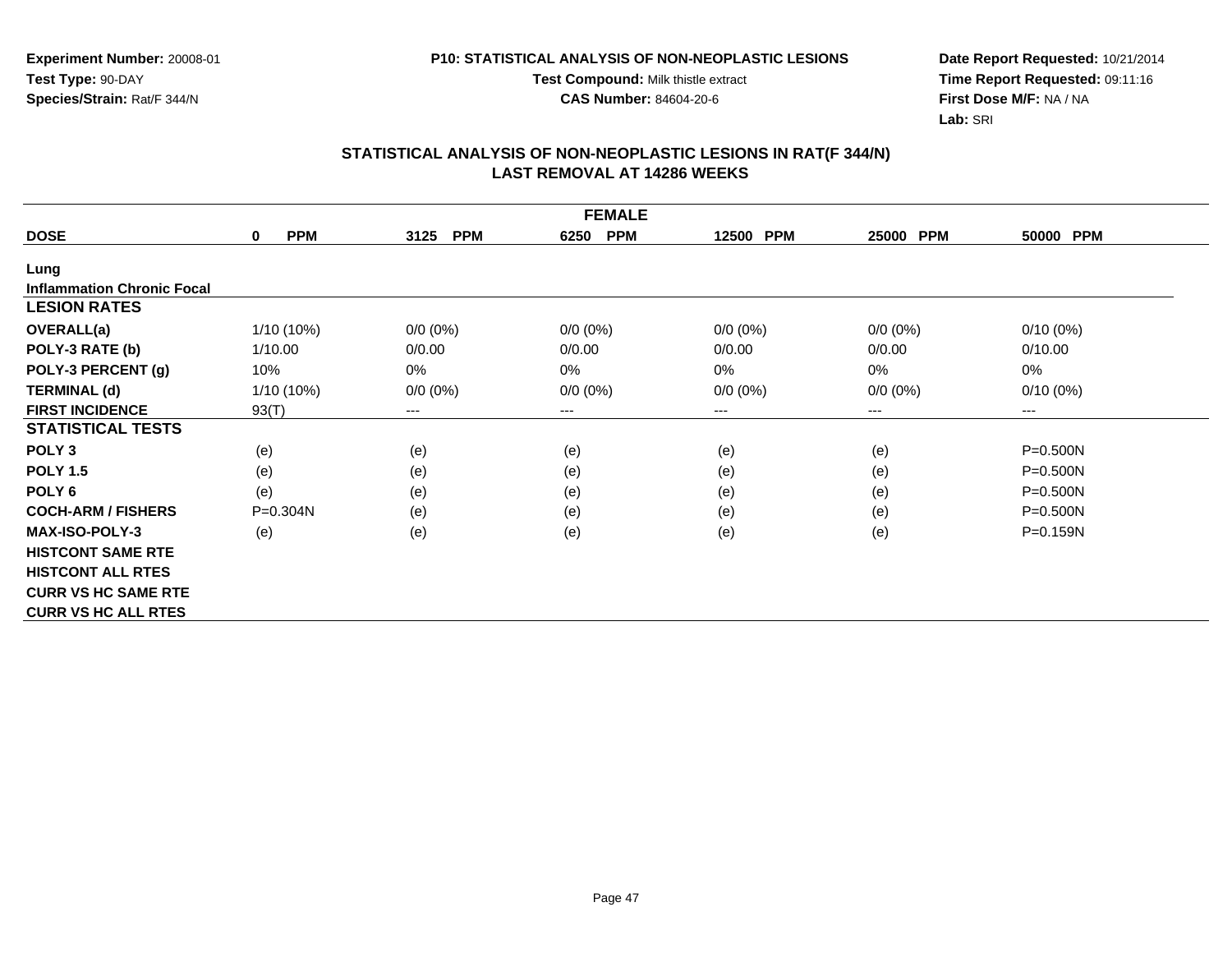**Test Compound:** Milk thistle extract

**CAS Number:** 84604-20-6

**Date Report Requested:** 10/21/2014 **Time Report Requested:** 09:11:16**First Dose M/F:** NA / NA**Lab:** SRI

| <b>FEMALE</b>                 |                            |                    |                    |                     |             |             |  |  |
|-------------------------------|----------------------------|--------------------|--------------------|---------------------|-------------|-------------|--|--|
| <b>DOSE</b>                   | <b>PPM</b><br>$\mathbf{0}$ | 3125<br><b>PPM</b> | <b>PPM</b><br>6250 | <b>PPM</b><br>12500 | 25000 PPM   | 50000 PPM   |  |  |
| <b>Lymph Node, Mesenteric</b> |                            |                    |                    |                     |             |             |  |  |
| Hyperplasia                   |                            |                    |                    |                     |             |             |  |  |
| <b>LESION RATES</b>           |                            |                    |                    |                     |             |             |  |  |
| OVERALL(a)                    | 2/10(20%)                  | $0/0 (0\%)$        | $0/0 (0\%)$        | $0/0 (0\%)$         | $0/0 (0\%)$ | 5/10 (50%)  |  |  |
| POLY-3 RATE (b)               | 2/10.00                    | 0/0.00             | 0/0.00             | 0/0.00              | 0/0.00      | 5/10.00     |  |  |
| POLY-3 PERCENT (g)            | 20%                        | 0%                 | 0%                 | 0%                  | 0%          | 50%         |  |  |
| <b>TERMINAL (d)</b>           | 2/10(20%)                  | $0/0 (0\%)$        | $0/0 (0\%)$        | $0/0 (0\%)$         | $0/0 (0\%)$ | 5/10 (50%)  |  |  |
| <b>FIRST INCIDENCE</b>        | 93(T)                      | $---$              | ---                | ---                 | $---$       | 93(T)       |  |  |
| <b>STATISTICAL TESTS</b>      |                            |                    |                    |                     |             |             |  |  |
| POLY <sub>3</sub>             | (e)                        | (e)                | (e)                | (e)                 | (e)         | $P = 0.174$ |  |  |
| <b>POLY 1.5</b>               | (e)                        | (e)                | (e)                | (e)                 | (e)         | $P = 0.174$ |  |  |
| POLY <sub>6</sub>             | (e)                        | (e)                | (e)                | (e)                 | (e)         | $P = 0.174$ |  |  |
| <b>COCH-ARM / FISHERS</b>     | $P=0.121$                  | (e)                | (e)                | (e)                 | (e)         | $P = 0.175$ |  |  |
| <b>MAX-ISO-POLY-3</b>         | (e)                        | (e)                | (e)                | (e)                 | (e)         | $P = 0.080$ |  |  |
| <b>HISTCONT SAME RTE</b>      |                            |                    |                    |                     |             |             |  |  |
| <b>HISTCONT ALL RTES</b>      |                            |                    |                    |                     |             |             |  |  |
| <b>CURR VS HC SAME RTE</b>    |                            |                    |                    |                     |             |             |  |  |
| <b>CURR VS HC ALL RTES</b>    |                            |                    |                    |                     |             |             |  |  |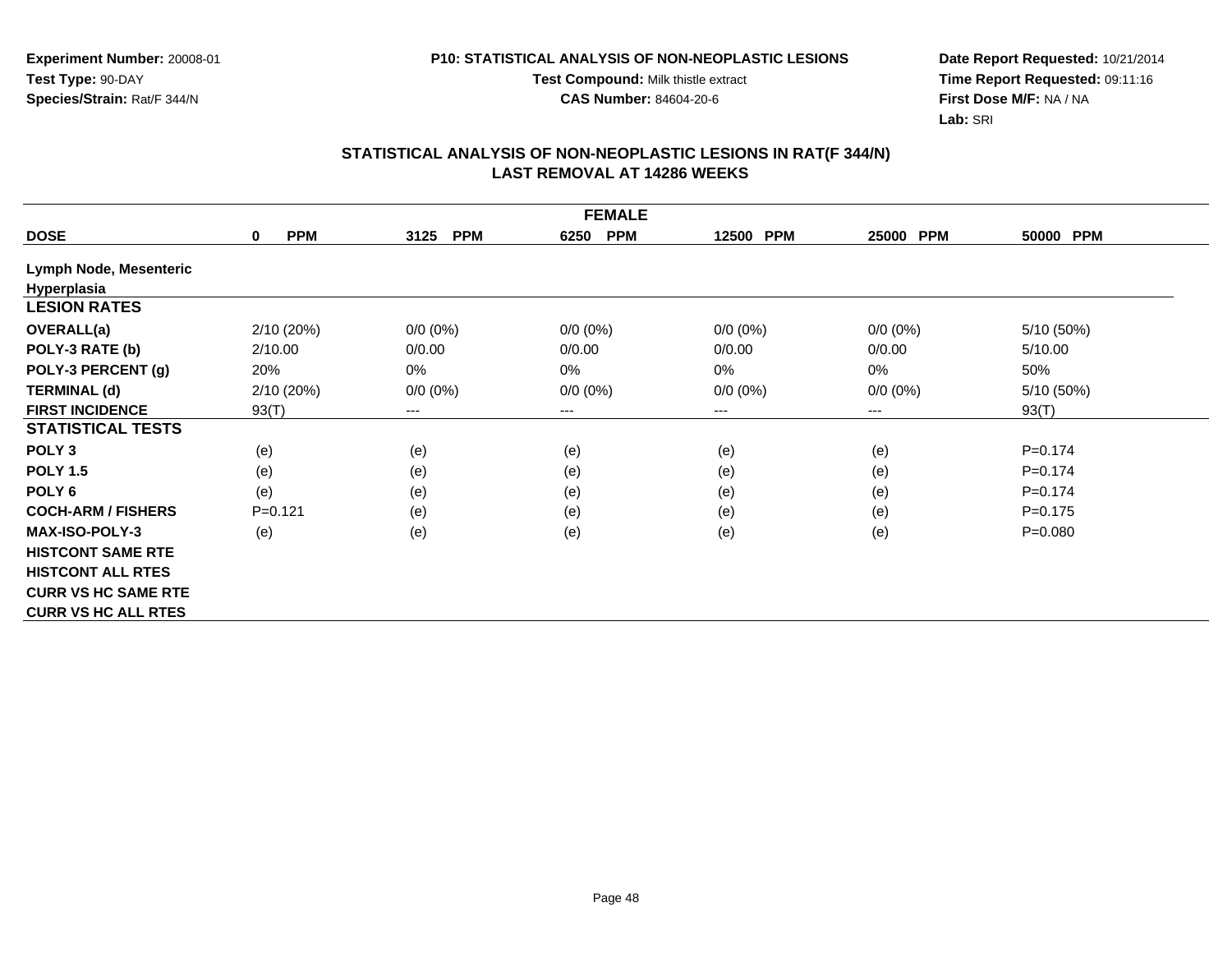**Test Compound:** Milk thistle extract

**CAS Number:** 84604-20-6

**Date Report Requested:** 10/21/2014 **Time Report Requested:** 09:11:16**First Dose M/F:** NA / NA**Lab:** SRI

|                            | <b>FEMALE</b>             |                    |                    |                     |                     |             |  |  |  |
|----------------------------|---------------------------|--------------------|--------------------|---------------------|---------------------|-------------|--|--|--|
| <b>DOSE</b>                | <b>PPM</b><br>$\mathbf 0$ | 3125<br><b>PPM</b> | <b>PPM</b><br>6250 | <b>PPM</b><br>12500 | <b>PPM</b><br>25000 | 50000 PPM   |  |  |  |
| Lymph Node, Mesenteric     |                           |                    |                    |                     |                     |             |  |  |  |
| <b>Inflammation Focal</b>  |                           |                    |                    |                     |                     |             |  |  |  |
| <b>LESION RATES</b>        |                           |                    |                    |                     |                     |             |  |  |  |
| OVERALL(a)                 | $0/10(0\%)$               | $0/0 (0\%)$        | $0/0 (0\%)$        | $0/0 (0\%)$         | $0/0 (0\%)$         | $0/10(0\%)$ |  |  |  |
| POLY-3 RATE (b)            | 0/10.00                   | 0/0.00             | 0/0.00             | 0/0.00              | 0/0.00              | 0/10.00     |  |  |  |
| POLY-3 PERCENT (g)         | 0%                        | 0%                 | 0%                 | 0%                  | $0\%$               | 0%          |  |  |  |
| <b>TERMINAL (d)</b>        | $0/10(0\%)$               | $0/0 (0\%)$        | $0/0 (0\%)$        | $0/0 (0\%)$         | $0/0 (0\%)$         | $0/10(0\%)$ |  |  |  |
| <b>FIRST INCIDENCE</b>     | ---                       | $---$              | $---$              | ---                 | $---$               | ---         |  |  |  |
| <b>STATISTICAL TESTS</b>   |                           |                    |                    |                     |                     |             |  |  |  |
| POLY <sub>3</sub>          | (n)                       | (n)                | (n)                | (n)                 | (n)                 | (n)         |  |  |  |
| <b>POLY 1.5</b>            | (n)                       | (n)                | (n)                | (n)                 | (n)                 | (n)         |  |  |  |
| POLY <sub>6</sub>          | (n)                       | (n)                | (n)                | (n)                 | (n)                 | (n)         |  |  |  |
| <b>COCH-ARM / FISHERS</b>  | (n)                       | (n)                | (n)                | (n)                 | (n)                 | (n)         |  |  |  |
| <b>MAX-ISO-POLY-3</b>      | (n)                       | (n)                | (n)                | (n)                 | (n)                 | (n)         |  |  |  |
| <b>HISTCONT SAME RTE</b>   |                           |                    |                    |                     |                     |             |  |  |  |
| <b>HISTCONT ALL RTES</b>   |                           |                    |                    |                     |                     |             |  |  |  |
| <b>CURR VS HC SAME RTE</b> |                           |                    |                    |                     |                     |             |  |  |  |
| <b>CURR VS HC ALL RTES</b> |                           |                    |                    |                     |                     |             |  |  |  |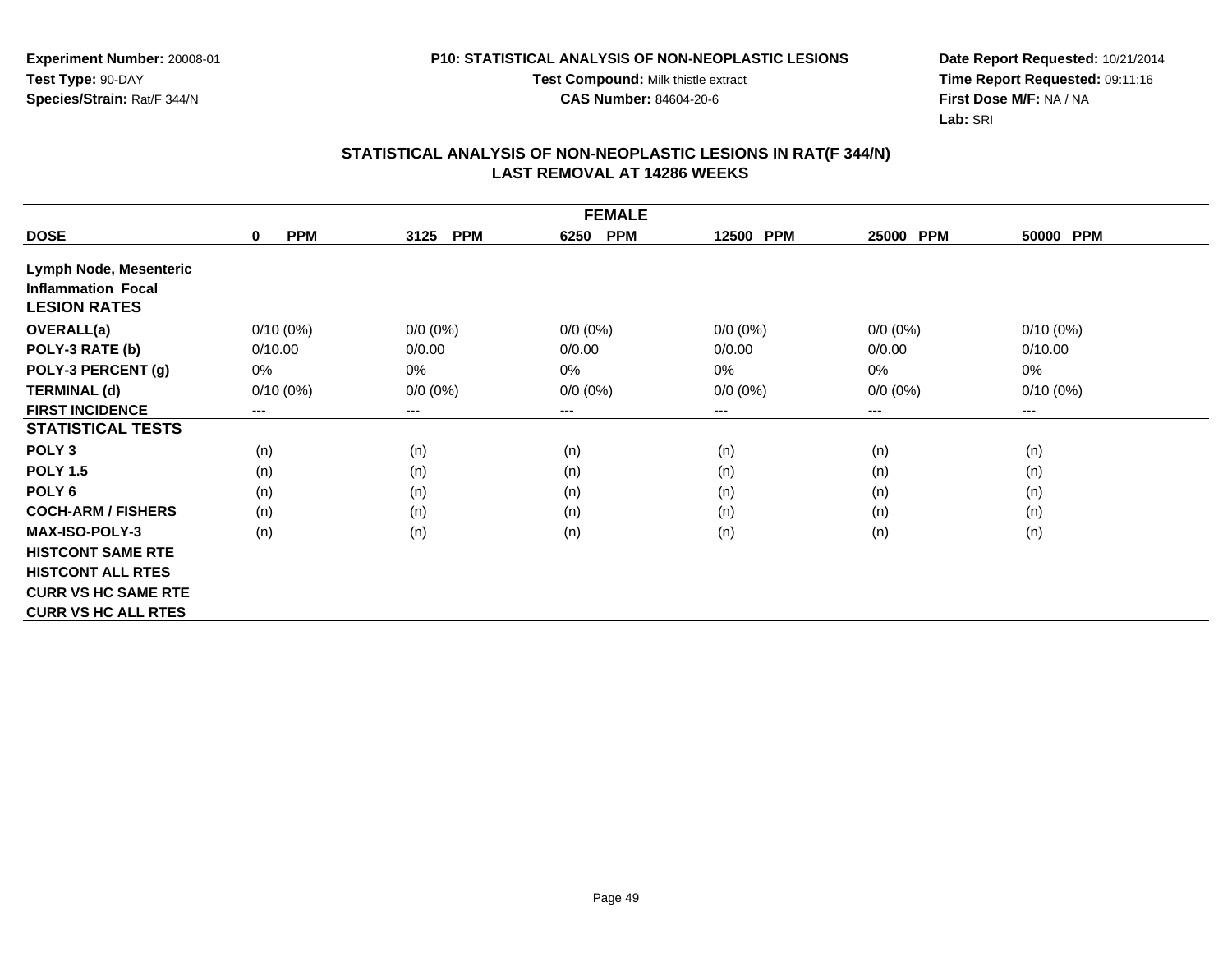**Test Compound:** Milk thistle extract

**CAS Number:** 84604-20-6

**Date Report Requested:** 10/21/2014 **Time Report Requested:** 09:11:17**First Dose M/F:** NA / NA**Lab:** SRI

|                                | <b>FEMALE</b>             |                    |                    |                     |                     |             |  |  |  |
|--------------------------------|---------------------------|--------------------|--------------------|---------------------|---------------------|-------------|--|--|--|
| <b>DOSE</b>                    | <b>PPM</b><br>$\mathbf 0$ | <b>PPM</b><br>3125 | <b>PPM</b><br>6250 | <b>PPM</b><br>12500 | <b>PPM</b><br>25000 | 50000 PPM   |  |  |  |
| <b>Lymph Node: Mediastinal</b> |                           |                    |                    |                     |                     |             |  |  |  |
| Hemorrhage                     |                           |                    |                    |                     |                     |             |  |  |  |
| <b>LESION RATES</b>            |                           |                    |                    |                     |                     |             |  |  |  |
| OVERALL(a)                     | 1/1 (100%)                | $0/0 (0\%)$        | 0/2(0%)            | $0/1$ (0%)          | $0/0 (0\%)$         | $0/0 (0\%)$ |  |  |  |
| POLY-3 RATE (b)                | 1/1.00                    | 0/0.00             | 0/2.00             | 0/1.00              | 0/0.00              | 0/0.00      |  |  |  |
| POLY-3 PERCENT (g)             | 100%                      | 0%                 | 0%                 | $0\%$               | 0%                  | 0%          |  |  |  |
| <b>TERMINAL (d)</b>            | 1/1 (100%)                | $0/0 (0\%)$        | 0/2(0%)            | $0/1$ $(0%)$        | $0/0 (0\%)$         | $0/0 (0\%)$ |  |  |  |
| <b>FIRST INCIDENCE</b>         | 93(T)                     | $\cdots$           | $---$              | ---                 | ---                 | ---         |  |  |  |
| <b>STATISTICAL TESTS</b>       |                           |                    |                    |                     |                     |             |  |  |  |
| POLY <sub>3</sub>              | (e)                       | (e)                | $P = NA$           | (e)                 | (e)                 | (e)         |  |  |  |
| <b>POLY 1.5</b>                | (e)                       | (e)                | $P = NA$           | (e)                 | (e)                 | (e)         |  |  |  |
| POLY <sub>6</sub>              | (e)                       | (e)                | $P = NA$           | (e)                 | (e)                 | (e)         |  |  |  |
| <b>COCH-ARM / FISHERS</b>      | P=0.949N                  | (e)                | $P = 0.333N$       | $P = 0.500N$        | (e)                 | (e)         |  |  |  |
| <b>MAX-ISO-POLY-3</b>          | (e)                       | (e)                | (e)                | (e)                 | (e)                 | (e)         |  |  |  |
| <b>HISTCONT SAME RTE</b>       |                           |                    |                    |                     |                     |             |  |  |  |
| <b>HISTCONT ALL RTES</b>       |                           |                    |                    |                     |                     |             |  |  |  |
| <b>CURR VS HC SAME RTE</b>     |                           |                    |                    |                     |                     |             |  |  |  |
| <b>CURR VS HC ALL RTES</b>     |                           |                    |                    |                     |                     |             |  |  |  |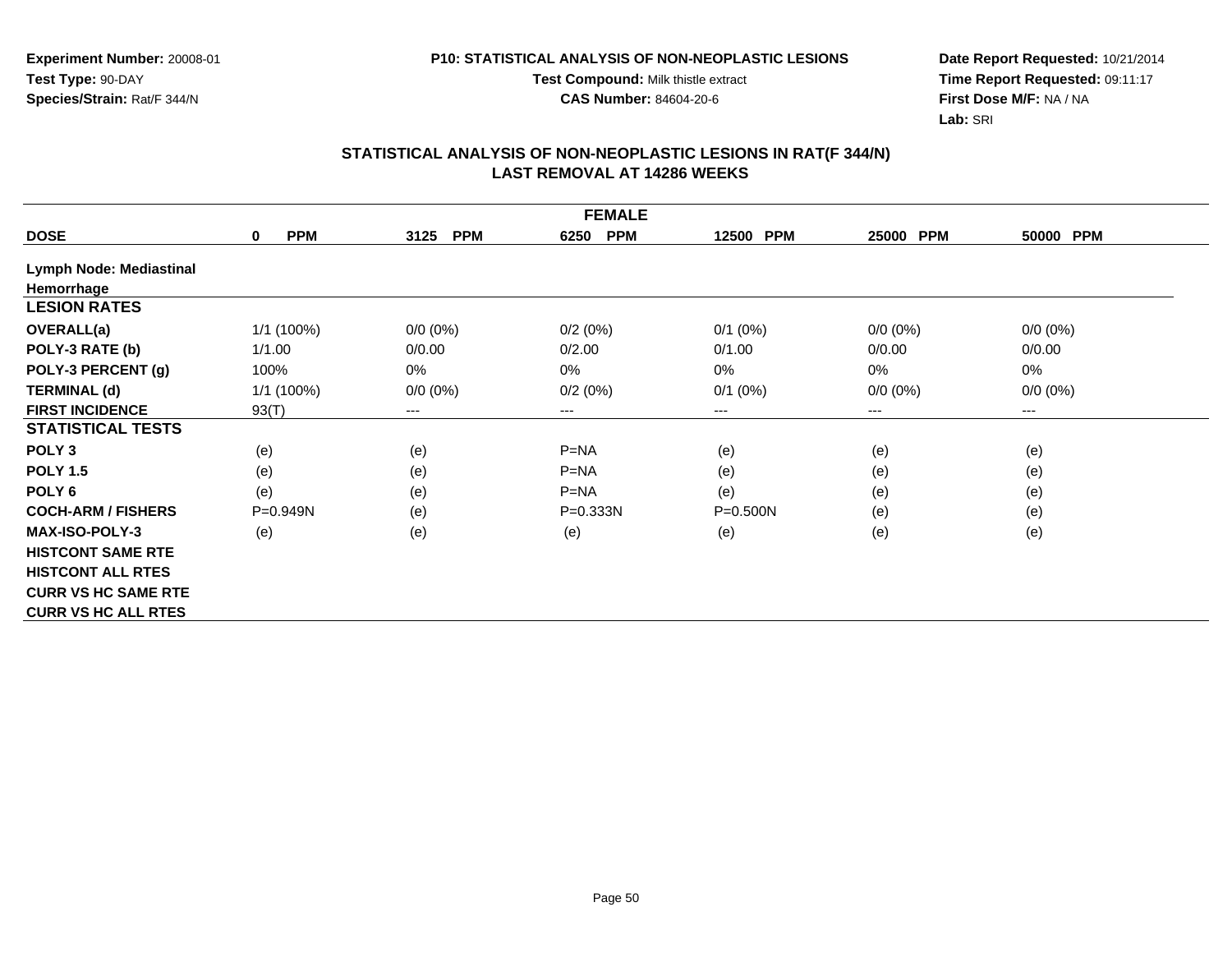**Test Compound:** Milk thistle extract

**CAS Number:** 84604-20-6

**Date Report Requested:** 10/21/2014 **Time Report Requested:** 09:11:17**First Dose M/F:** NA / NA**Lab:** SRI

| <b>FEMALE</b>                 |                           |                    |                    |              |             |             |  |  |
|-------------------------------|---------------------------|--------------------|--------------------|--------------|-------------|-------------|--|--|
| <b>DOSE</b>                   | <b>PPM</b><br>$\mathbf 0$ | <b>PPM</b><br>3125 | <b>PPM</b><br>6250 | 12500 PPM    | 25000 PPM   | 50000 PPM   |  |  |
| <b>Lymph Node: Pancreatic</b> |                           |                    |                    |              |             |             |  |  |
| Hemorrhage                    |                           |                    |                    |              |             |             |  |  |
| <b>LESION RATES</b>           |                           |                    |                    |              |             |             |  |  |
| OVERALL(a)                    | $0/1$ (0%)                | $0/0 (0\%)$        | 0/2(0%)            | $0/1$ (0%)   | $0/0 (0\%)$ | $0/0 (0\%)$ |  |  |
| POLY-3 RATE (b)               | 0/1.00                    | 0/0.00             | 0/2.00             | 0/1.00       | 0/0.00      | 0/0.00      |  |  |
| POLY-3 PERCENT (g)            | 0%                        | 0%                 | $0\%$              | 0%           | 0%          | 0%          |  |  |
| <b>TERMINAL (d)</b>           | $0/1$ (0%)                | $0/0 (0\%)$        | 0/2(0%)            | $0/1$ $(0%)$ | $0/0 (0\%)$ | $0/0 (0\%)$ |  |  |
| <b>FIRST INCIDENCE</b>        | $--$                      | $--$               | ---                | ---          | $---$       | ---         |  |  |
| <b>STATISTICAL TESTS</b>      |                           |                    |                    |              |             |             |  |  |
| POLY <sub>3</sub>             | (n)                       | (n)                | (n)                | (n)          | (n)         | (n)         |  |  |
| <b>POLY 1.5</b>               | (n)                       | (n)                | (n)                | (n)          | (n)         | (n)         |  |  |
| POLY <sub>6</sub>             | (n)                       | (n)                | (n)                | (n)          | (n)         | (n)         |  |  |
| <b>COCH-ARM / FISHERS</b>     | (n)                       | (n)                | (n)                | (n)          | (n)         | (n)         |  |  |
| <b>MAX-ISO-POLY-3</b>         | (n)                       | (n)                | (n)                | (n)          | (n)         | (n)         |  |  |
| <b>HISTCONT SAME RTE</b>      |                           |                    |                    |              |             |             |  |  |
| <b>HISTCONT ALL RTES</b>      |                           |                    |                    |              |             |             |  |  |
| <b>CURR VS HC SAME RTE</b>    |                           |                    |                    |              |             |             |  |  |
| <b>CURR VS HC ALL RTES</b>    |                           |                    |                    |              |             |             |  |  |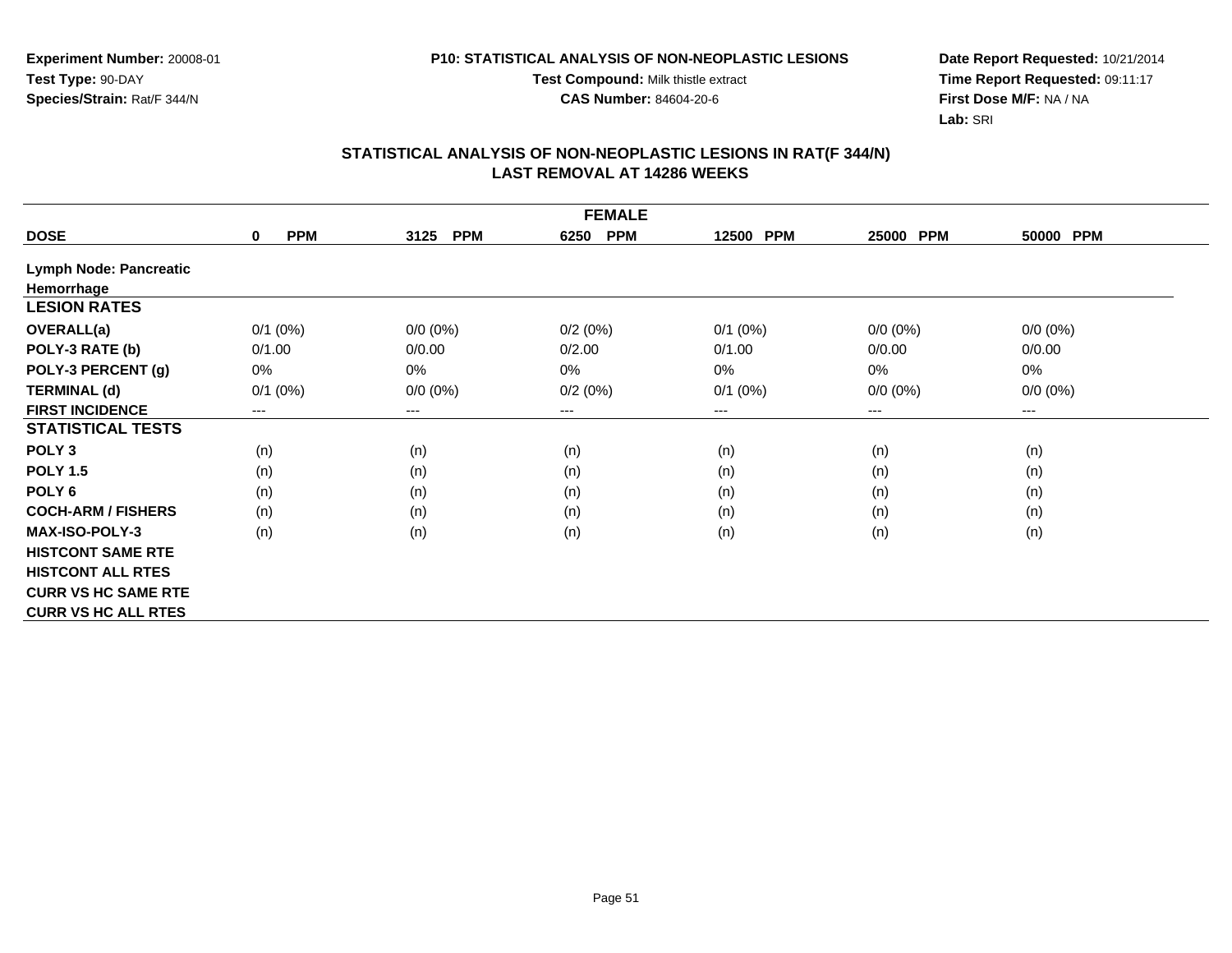**Test Compound:** Milk thistle extract

**CAS Number:** 84604-20-6

**Date Report Requested:** 10/21/2014 **Time Report Requested:** 09:11:17**First Dose M/F:** NA / NA**Lab:** SRI

|                               | <b>FEMALE</b>             |                        |                    |                     |                     |             |  |  |  |
|-------------------------------|---------------------------|------------------------|--------------------|---------------------|---------------------|-------------|--|--|--|
| <b>DOSE</b>                   | <b>PPM</b><br>$\mathbf 0$ | <b>PPM</b><br>3125     | <b>PPM</b><br>6250 | <b>PPM</b><br>12500 | <b>PPM</b><br>25000 | 50000 PPM   |  |  |  |
| <b>Lymph Node: Pancreatic</b> |                           |                        |                    |                     |                     |             |  |  |  |
| Hyperplasia Lymphoid          |                           |                        |                    |                     |                     |             |  |  |  |
| <b>LESION RATES</b>           |                           |                        |                    |                     |                     |             |  |  |  |
| <b>OVERALL(a)</b>             | $0/1$ $(0%)$              | $0/0 (0\%)$            | 2/2(100%)          | 1/1 (100%)          | $0/0 (0\%)$         | $0/0 (0\%)$ |  |  |  |
| POLY-3 RATE (b)               | 0/1.00                    | 0/0.00                 | 2/2.00             | 1/1.00              | 0/0.00              | 0/0.00      |  |  |  |
| POLY-3 PERCENT (g)            | 0%                        | 0%                     | 100%               | 100%                | $0\%$               | 0%          |  |  |  |
| <b>TERMINAL (d)</b>           | $0/1$ (0%)                | $0/0 (0\%)$            | 2/2 (100%)         | 1/1 (100%)          | $0/0 (0\%)$         | $0/0 (0\%)$ |  |  |  |
| <b>FIRST INCIDENCE</b>        | ---                       | $\qquad \qquad \cdots$ | 93(T)              | 93(T)               | $--$                | ---         |  |  |  |
| <b>STATISTICAL TESTS</b>      |                           |                        |                    |                     |                     |             |  |  |  |
| POLY <sub>3</sub>             | (e)                       | (e)                    | $P = 0.333$        | (e)                 | (e)                 | (e)         |  |  |  |
| <b>POLY 1.5</b>               | (e)                       | (e)                    | $P = 0.333$        | (e)                 | (e)                 | (e)         |  |  |  |
| POLY <sub>6</sub>             | (e)                       | (e)                    | $P=0.333$          | (e)                 | (e)                 | (e)         |  |  |  |
| <b>COCH-ARM / FISHERS</b>     | $P=0.949$                 | (e)                    | $P=0.333$          | $P = 0.500$         | (e)                 | (e)         |  |  |  |
| <b>MAX-ISO-POLY-3</b>         | (e)                       | (e)                    | (e)                | (e)                 | (e)                 | (e)         |  |  |  |
| <b>HISTCONT SAME RTE</b>      |                           |                        |                    |                     |                     |             |  |  |  |
| <b>HISTCONT ALL RTES</b>      |                           |                        |                    |                     |                     |             |  |  |  |
| <b>CURR VS HC SAME RTE</b>    |                           |                        |                    |                     |                     |             |  |  |  |
| <b>CURR VS HC ALL RTES</b>    |                           |                        |                    |                     |                     |             |  |  |  |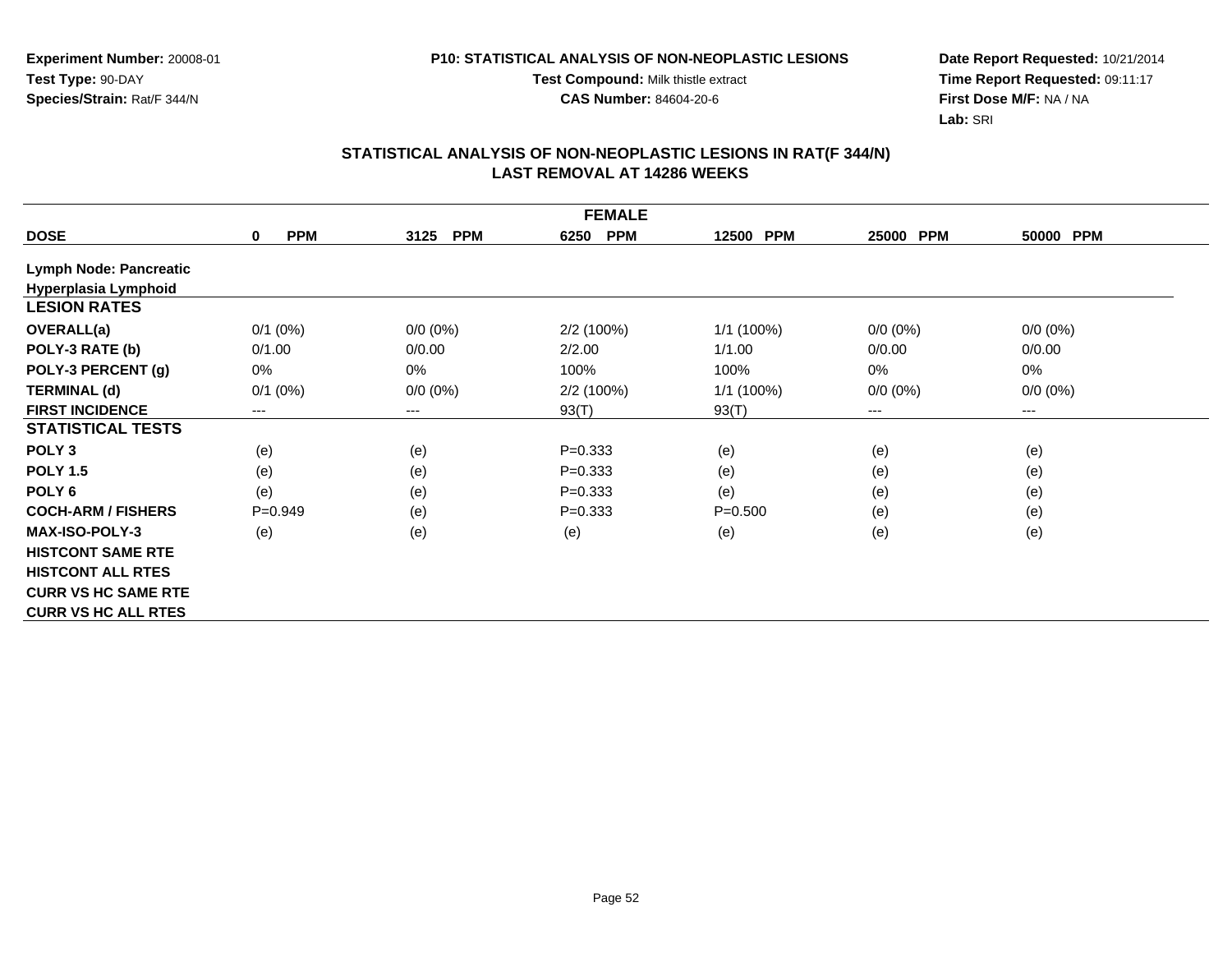#### **P10: STATISTICAL ANALYSIS OF NON-NEOPLASTIC LESIONS**

**Test Compound:** Milk thistle extract

**CAS Number:** 84604-20-6

**Date Report Requested:** 10/21/2014 **Time Report Requested:** 09:11:17**First Dose M/F:** NA / NA**Lab:** SRI

| <b>FEMALE</b>              |                           |                        |                    |             |             |                        |  |  |
|----------------------------|---------------------------|------------------------|--------------------|-------------|-------------|------------------------|--|--|
| <b>DOSE</b>                | <b>PPM</b><br>$\mathbf 0$ | <b>PPM</b><br>3125     | <b>PPM</b><br>6250 | 12500 PPM   | 25000 PPM   | 50000 PPM              |  |  |
| <b>Pancreas</b>            |                           |                        |                    |             |             |                        |  |  |
| <b>Basophilic Focus</b>    |                           |                        |                    |             |             |                        |  |  |
| <b>LESION RATES</b>        |                           |                        |                    |             |             |                        |  |  |
| <b>OVERALL(a)</b>          | $0/10(0\%)$               | $0/0 (0\%)$            | $0/0 (0\%)$        | $0/0 (0\%)$ | $0/0 (0\%)$ | $0/10(0\%)$            |  |  |
| POLY-3 RATE (b)            | 0/10.00                   | 0/0.00                 | 0/0.00             | 0/0.00      | 0/0.00      | 0/10.00                |  |  |
| POLY-3 PERCENT (g)         | 0%                        | 0%                     | 0%                 | 0%          | 0%          | 0%                     |  |  |
| <b>TERMINAL (d)</b>        | $0/10(0\%)$               | $0/0 (0\%)$            | $0/0 (0\%)$        | $0/0 (0\%)$ | $0/0 (0\%)$ | $0/10(0\%)$            |  |  |
| <b>FIRST INCIDENCE</b>     | ---                       | $\qquad \qquad \cdots$ | ---                | ---         | ---         | $\qquad \qquad \cdots$ |  |  |
| <b>STATISTICAL TESTS</b>   |                           |                        |                    |             |             |                        |  |  |
| POLY <sub>3</sub>          | (n)                       | (n)                    | (n)                | (n)         | (n)         | (n)                    |  |  |
| <b>POLY 1.5</b>            | (n)                       | (n)                    | (n)                | (n)         | (n)         | (n)                    |  |  |
| POLY <sub>6</sub>          | (n)                       | (n)                    | (n)                | (n)         | (n)         | (n)                    |  |  |
| <b>COCH-ARM / FISHERS</b>  | (n)                       | (n)                    | (n)                | (n)         | (n)         | (n)                    |  |  |
| <b>MAX-ISO-POLY-3</b>      | (n)                       | (n)                    | (n)                | (n)         | (n)         | (n)                    |  |  |
| <b>HISTCONT SAME RTE</b>   |                           |                        |                    |             |             |                        |  |  |
| <b>HISTCONT ALL RTES</b>   |                           |                        |                    |             |             |                        |  |  |
| <b>CURR VS HC SAME RTE</b> |                           |                        |                    |             |             |                        |  |  |
| <b>CURR VS HC ALL RTES</b> |                           |                        |                    |             |             |                        |  |  |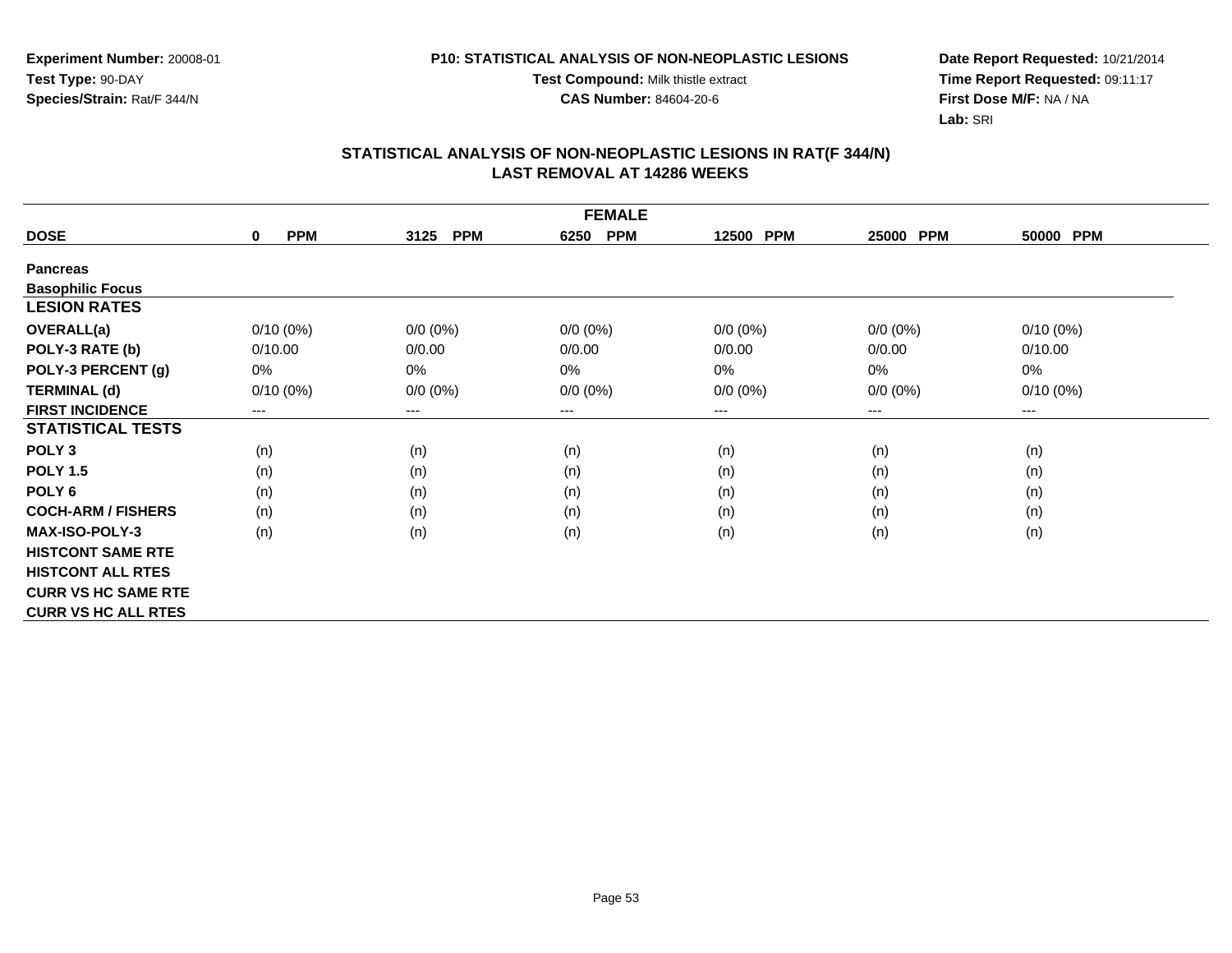#### **P10: STATISTICAL ANALYSIS OF NON-NEOPLASTIC LESIONS**

**Test Compound:** Milk thistle extract

**CAS Number:** 84604-20-6

**Date Report Requested:** 10/21/2014 **Time Report Requested:** 09:11:17**First Dose M/F:** NA / NA**Lab:** SRI

| <b>FEMALE</b>              |                           |                    |                    |             |                        |                        |  |  |
|----------------------------|---------------------------|--------------------|--------------------|-------------|------------------------|------------------------|--|--|
| <b>DOSE</b>                | <b>PPM</b><br>$\mathbf 0$ | <b>PPM</b><br>3125 | <b>PPM</b><br>6250 | 12500 PPM   | 25000 PPM              | 50000 PPM              |  |  |
| <b>Pancreas</b>            |                           |                    |                    |             |                        |                        |  |  |
| <b>Fibrosis</b>            |                           |                    |                    |             |                        |                        |  |  |
| <b>LESION RATES</b>        |                           |                    |                    |             |                        |                        |  |  |
| <b>OVERALL(a)</b>          | $0/10(0\%)$               | $0/0 (0\%)$        | $0/0 (0\%)$        | $0/0 (0\%)$ | $0/0 (0\%)$            | $0/10(0\%)$            |  |  |
| POLY-3 RATE (b)            | 0/10.00                   | 0/0.00             | 0/0.00             | 0/0.00      | 0/0.00                 | 0/10.00                |  |  |
| POLY-3 PERCENT (g)         | 0%                        | 0%                 | 0%                 | 0%          | 0%                     | 0%                     |  |  |
| <b>TERMINAL (d)</b>        | $0/10(0\%)$               | $0/0 (0\%)$        | $0/0 (0\%)$        | $0/0 (0\%)$ | $0/0 (0\%)$            | $0/10(0\%)$            |  |  |
| <b>FIRST INCIDENCE</b>     | $---$                     | ---                | $--$               | ---         | $\qquad \qquad \cdots$ | $\qquad \qquad \cdots$ |  |  |
| <b>STATISTICAL TESTS</b>   |                           |                    |                    |             |                        |                        |  |  |
| POLY <sub>3</sub>          | (n)                       | (n)                | (n)                | (n)         | (n)                    | (n)                    |  |  |
| <b>POLY 1.5</b>            | (n)                       | (n)                | (n)                | (n)         | (n)                    | (n)                    |  |  |
| POLY 6                     | (n)                       | (n)                | (n)                | (n)         | (n)                    | (n)                    |  |  |
| <b>COCH-ARM / FISHERS</b>  | (n)                       | (n)                | (n)                | (n)         | (n)                    | (n)                    |  |  |
| <b>MAX-ISO-POLY-3</b>      | (n)                       | (n)                | (n)                | (n)         | (n)                    | (n)                    |  |  |
| <b>HISTCONT SAME RTE</b>   |                           |                    |                    |             |                        |                        |  |  |
| <b>HISTCONT ALL RTES</b>   |                           |                    |                    |             |                        |                        |  |  |
| <b>CURR VS HC SAME RTE</b> |                           |                    |                    |             |                        |                        |  |  |
| <b>CURR VS HC ALL RTES</b> |                           |                    |                    |             |                        |                        |  |  |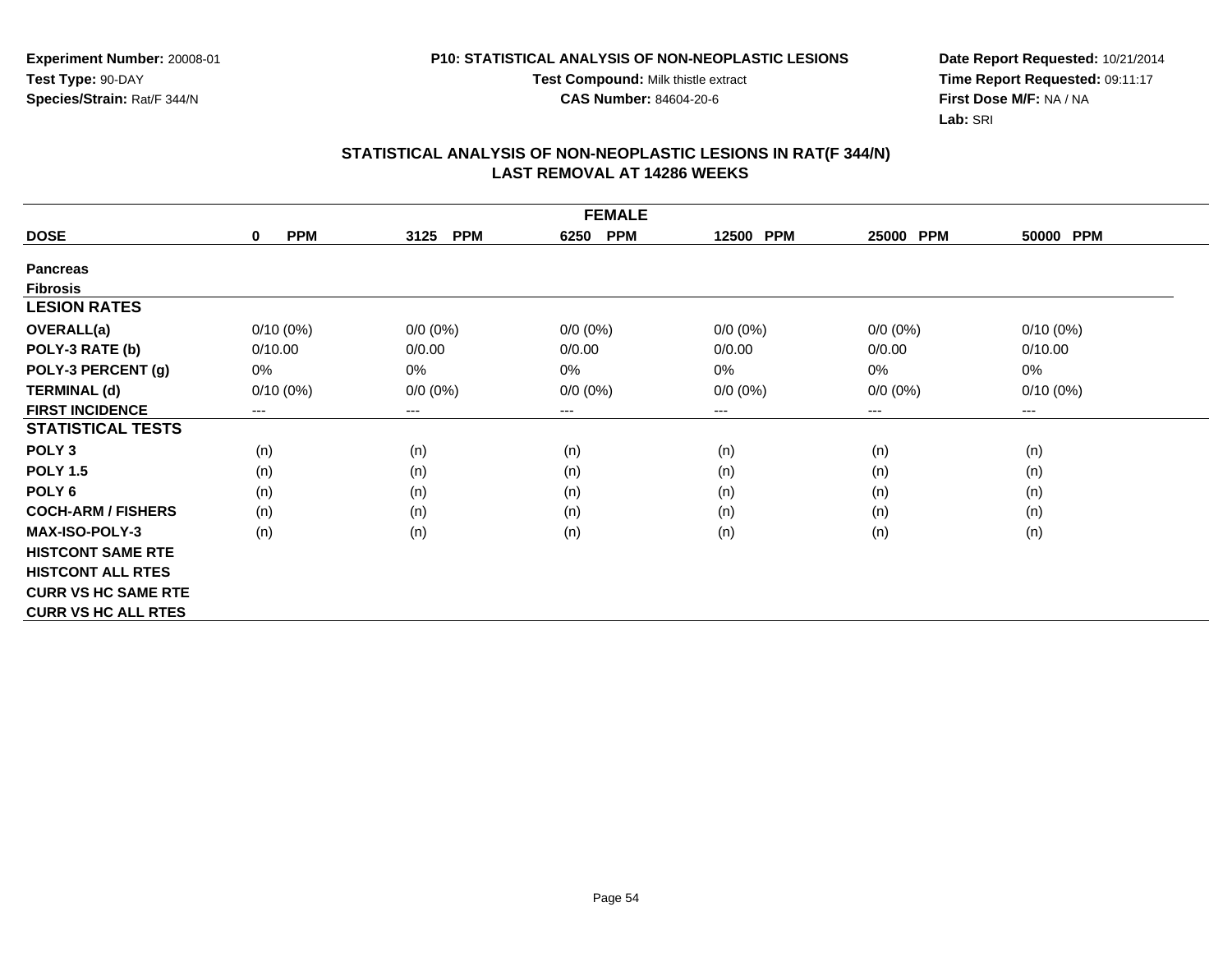#### **P10: STATISTICAL ANALYSIS OF NON-NEOPLASTIC LESIONS**

**Test Compound:** Milk thistle extract

**CAS Number:** 84604-20-6

**Date Report Requested:** 10/21/2014 **Time Report Requested:** 09:11:17**First Dose M/F:** NA / NA**Lab:** SRI

| <b>FEMALE</b>              |                           |                        |                    |             |                     |                        |  |  |
|----------------------------|---------------------------|------------------------|--------------------|-------------|---------------------|------------------------|--|--|
| <b>DOSE</b>                | <b>PPM</b><br>$\mathbf 0$ | 3125<br><b>PPM</b>     | 6250<br><b>PPM</b> | 12500 PPM   | <b>PPM</b><br>25000 | 50000 PPM              |  |  |
| <b>Pancreas: Acinus</b>    |                           |                        |                    |             |                     |                        |  |  |
| <b>Atrophy Focal</b>       |                           |                        |                    |             |                     |                        |  |  |
| <b>LESION RATES</b>        |                           |                        |                    |             |                     |                        |  |  |
| <b>OVERALL(a)</b>          | 1/10 (10%)                | $0/0 (0\%)$            | $0/0 (0\%)$        | $0/0 (0\%)$ | $0/0 (0\%)$         | $0/10(0\%)$            |  |  |
| POLY-3 RATE (b)            | 1/10.00                   | 0/0.00                 | 0/0.00             | 0/0.00      | 0/0.00              | 0/10.00                |  |  |
| POLY-3 PERCENT (g)         | 10%                       | 0%                     | $0\%$              | $0\%$       | 0%                  | $0\%$                  |  |  |
| <b>TERMINAL (d)</b>        | 1/10 (10%)                | $0/0 (0\%)$            | $0/0 (0\%)$        | $0/0 (0\%)$ | $0/0 (0\%)$         | $0/10(0\%)$            |  |  |
| <b>FIRST INCIDENCE</b>     | 93(T)                     | $\qquad \qquad \cdots$ | $---$              | ---         | ---                 | $\qquad \qquad \cdots$ |  |  |
| <b>STATISTICAL TESTS</b>   |                           |                        |                    |             |                     |                        |  |  |
| POLY <sub>3</sub>          | (e)                       | (e)                    | (e)                | (e)         | (e)                 | $P = 0.500N$           |  |  |
| <b>POLY 1.5</b>            | (e)                       | (e)                    | (e)                | (e)         | (e)                 | $P = 0.500N$           |  |  |
| POLY <sub>6</sub>          | (e)                       | (e)                    | (e)                | (e)         | (e)                 | P=0.500N               |  |  |
| <b>COCH-ARM / FISHERS</b>  | $P = 0.304N$              | (e)                    | (e)                | (e)         | (e)                 | $P = 0.500N$           |  |  |
| <b>MAX-ISO-POLY-3</b>      | (e)                       | (e)                    | (e)                | (e)         | (e)                 | P=0.159N               |  |  |
| <b>HISTCONT SAME RTE</b>   |                           |                        |                    |             |                     |                        |  |  |
| <b>HISTCONT ALL RTES</b>   |                           |                        |                    |             |                     |                        |  |  |
| <b>CURR VS HC SAME RTE</b> |                           |                        |                    |             |                     |                        |  |  |
| <b>CURR VS HC ALL RTES</b> |                           |                        |                    |             |                     |                        |  |  |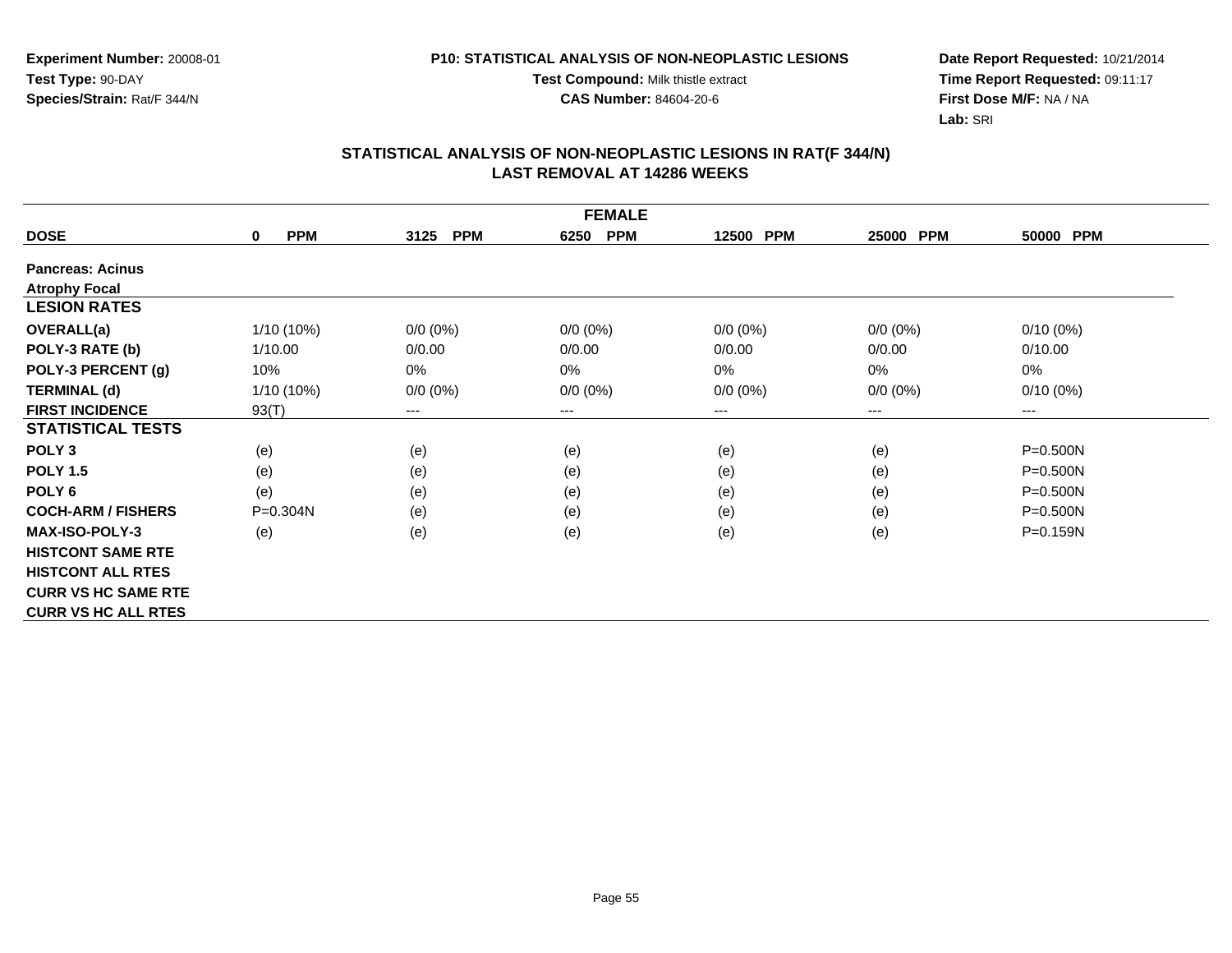#### **P10: STATISTICAL ANALYSIS OF NON-NEOPLASTIC LESIONS**

**Test Compound:** Milk thistle extract

**CAS Number:** 84604-20-6

**Date Report Requested:** 10/21/2014 **Time Report Requested:** 09:11:17**First Dose M/F:** NA / NA**Lab:** SRI

| <b>FEMALE</b>              |                           |                    |                    |             |                        |                        |  |  |
|----------------------------|---------------------------|--------------------|--------------------|-------------|------------------------|------------------------|--|--|
| <b>DOSE</b>                | <b>PPM</b><br>$\mathbf 0$ | <b>PPM</b><br>3125 | <b>PPM</b><br>6250 | 12500 PPM   | 25000<br><b>PPM</b>    | 50000 PPM              |  |  |
| <b>Pancreas: Acinus</b>    |                           |                    |                    |             |                        |                        |  |  |
| <b>Basophilic Focus</b>    |                           |                    |                    |             |                        |                        |  |  |
| <b>LESION RATES</b>        |                           |                    |                    |             |                        |                        |  |  |
| <b>OVERALL(a)</b>          | $0/10(0\%)$               | $0/0 (0\%)$        | $0/0 (0\%)$        | $0/0 (0\%)$ | $0/0 (0\%)$            | $0/10(0\%)$            |  |  |
| POLY-3 RATE (b)            | 0/10.00                   | 0/0.00             | 0/0.00             | 0/0.00      | 0/0.00                 | 0/10.00                |  |  |
| POLY-3 PERCENT (g)         | 0%                        | 0%                 | 0%                 | 0%          | 0%                     | 0%                     |  |  |
| <b>TERMINAL (d)</b>        | $0/10(0\%)$               | $0/0 (0\%)$        | $0/0 (0\%)$        | $0/0 (0\%)$ | $0/0 (0\%)$            | $0/10(0\%)$            |  |  |
| <b>FIRST INCIDENCE</b>     | $---$                     | ---                | $--$               | ---         | $\qquad \qquad \cdots$ | $\qquad \qquad \cdots$ |  |  |
| <b>STATISTICAL TESTS</b>   |                           |                    |                    |             |                        |                        |  |  |
| POLY <sub>3</sub>          | (n)                       | (n)                | (n)                | (n)         | (n)                    | (n)                    |  |  |
| <b>POLY 1.5</b>            | (n)                       | (n)                | (n)                | (n)         | (n)                    | (n)                    |  |  |
| POLY 6                     | (n)                       | (n)                | (n)                | (n)         | (n)                    | (n)                    |  |  |
| <b>COCH-ARM / FISHERS</b>  | (n)                       | (n)                | (n)                | (n)         | (n)                    | (n)                    |  |  |
| <b>MAX-ISO-POLY-3</b>      | (n)                       | (n)                | (n)                | (n)         | (n)                    | (n)                    |  |  |
| <b>HISTCONT SAME RTE</b>   |                           |                    |                    |             |                        |                        |  |  |
| <b>HISTCONT ALL RTES</b>   |                           |                    |                    |             |                        |                        |  |  |
| <b>CURR VS HC SAME RTE</b> |                           |                    |                    |             |                        |                        |  |  |
| <b>CURR VS HC ALL RTES</b> |                           |                    |                    |             |                        |                        |  |  |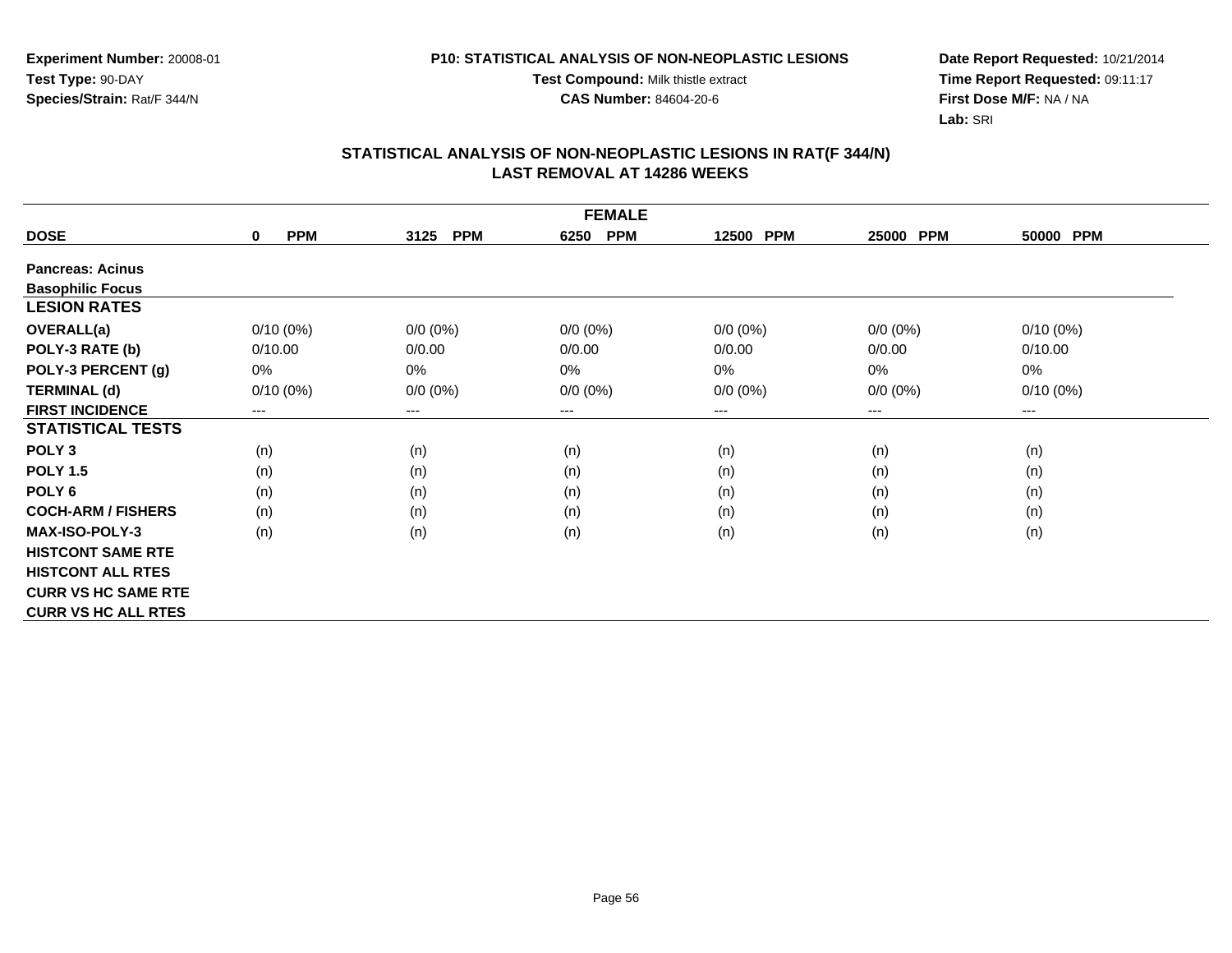**Test Compound:** Milk thistle extract

**CAS Number:** 84604-20-6

**Date Report Requested:** 10/21/2014 **Time Report Requested:** 09:11:17**First Dose M/F:** NA / NA**Lab:** SRI

| <b>FEMALE</b>                 |                            |                        |                    |             |                     |             |  |  |
|-------------------------------|----------------------------|------------------------|--------------------|-------------|---------------------|-------------|--|--|
| <b>DOSE</b>                   | <b>PPM</b><br>$\mathbf{0}$ | <b>PPM</b><br>3125     | <b>PPM</b><br>6250 | 12500 PPM   | <b>PPM</b><br>25000 | 50000 PPM   |  |  |
| <b>Pancreas: Interstitium</b> |                            |                        |                    |             |                     |             |  |  |
| <b>Fibrosis Focal</b>         |                            |                        |                    |             |                     |             |  |  |
| <b>LESION RATES</b>           |                            |                        |                    |             |                     |             |  |  |
| OVERALL(a)                    | $0/10(0\%)$                | $0/0 (0\%)$            | $0/0 (0\%)$        | $0/0 (0\%)$ | $0/0 (0\%)$         | 1/10 (10%)  |  |  |
| POLY-3 RATE (b)               | 0/10.00                    | 0/0.00                 | 0/0.00             | 0/0.00      | 0/0.00              | 1/10.00     |  |  |
| POLY-3 PERCENT (g)            | 0%                         | 0%                     | 0%                 | 0%          | 0%                  | 10%         |  |  |
| <b>TERMINAL (d)</b>           | $0/10(0\%)$                | $0/0 (0\%)$            | $0/0 (0\%)$        | $0/0 (0\%)$ | $0/0 (0\%)$         | 1/10 (10%)  |  |  |
| <b>FIRST INCIDENCE</b>        | ---                        | $\qquad \qquad \cdots$ | $--$               | ---         | ---                 | 93(T)       |  |  |
| <b>STATISTICAL TESTS</b>      |                            |                        |                    |             |                     |             |  |  |
| POLY <sub>3</sub>             | (e)                        | (e)                    | (e)                | (e)         | (e)                 | $P = 0.500$ |  |  |
| <b>POLY 1.5</b>               | (e)                        | (e)                    | (e)                | (e)         | (e)                 | $P = 0.500$ |  |  |
| POLY <sub>6</sub>             | (e)                        | (e)                    | (e)                | (e)         | (e)                 | $P = 0.500$ |  |  |
| <b>COCH-ARM / FISHERS</b>     | $P = 0.304$                | (e)                    | (e)                | (e)         | (e)                 | $P = 0.500$ |  |  |
| <b>MAX-ISO-POLY-3</b>         | (e)                        | (e)                    | (e)                | (e)         | (e)                 | $P = 0.159$ |  |  |
| <b>HISTCONT SAME RTE</b>      |                            |                        |                    |             |                     |             |  |  |
| <b>HISTCONT ALL RTES</b>      |                            |                        |                    |             |                     |             |  |  |
| <b>CURR VS HC SAME RTE</b>    |                            |                        |                    |             |                     |             |  |  |
| <b>CURR VS HC ALL RTES</b>    |                            |                        |                    |             |                     |             |  |  |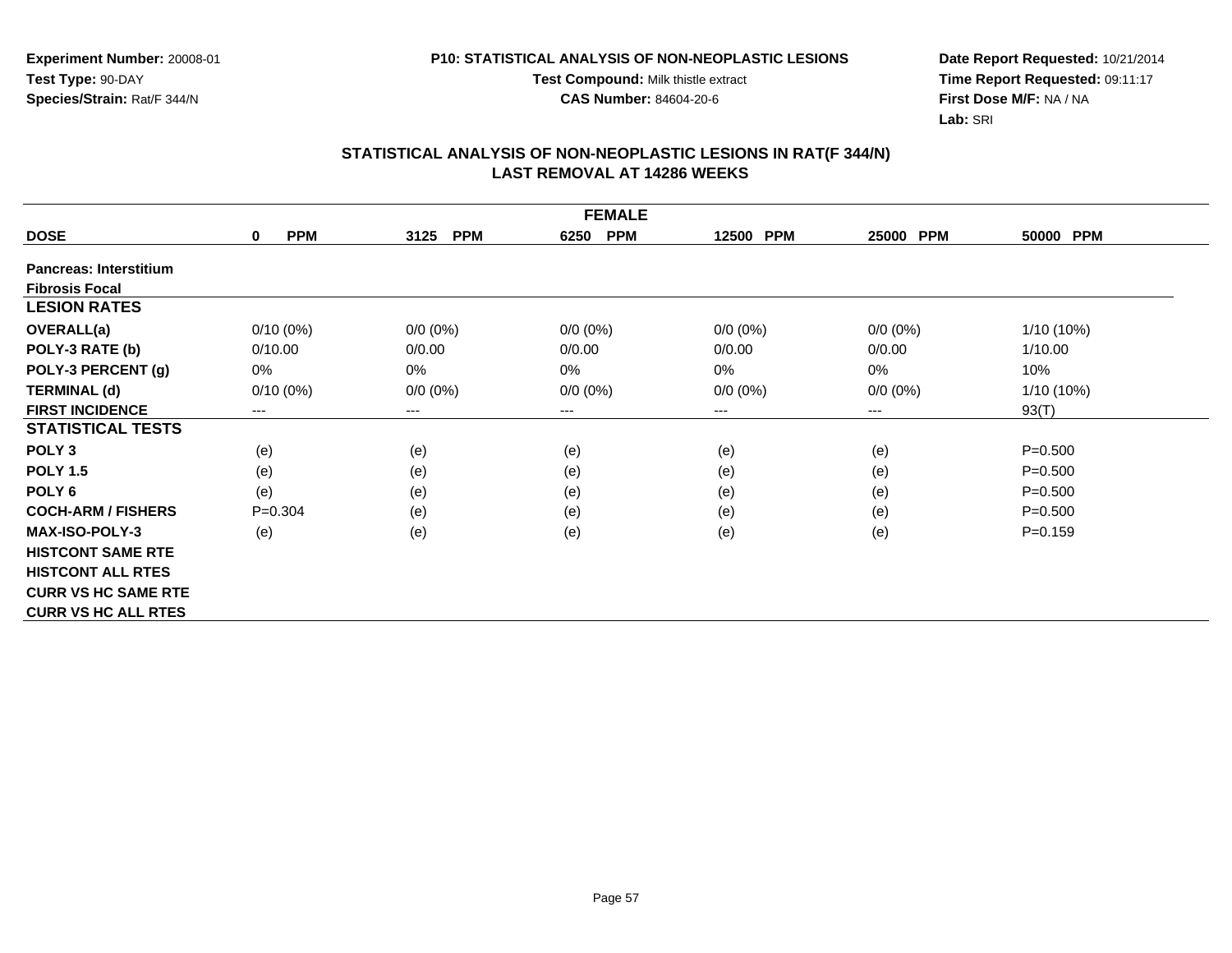**Test Compound:** Milk thistle extract

**CAS Number:** 84604-20-6

**Date Report Requested:** 10/21/2014 **Time Report Requested:** 09:11:17**First Dose M/F:** NA / NA**Lab:** SRI

| <b>FEMALE</b>                         |                           |                    |                    |                     |             |             |  |  |
|---------------------------------------|---------------------------|--------------------|--------------------|---------------------|-------------|-------------|--|--|
| <b>DOSE</b>                           | <b>PPM</b><br>$\mathbf 0$ | <b>PPM</b><br>3125 | <b>PPM</b><br>6250 | <b>PPM</b><br>12500 | 25000 PPM   | 50000 PPM   |  |  |
| <b>Pituitary Gland: Pars Distalis</b> |                           |                    |                    |                     |             |             |  |  |
| Cyst                                  |                           |                    |                    |                     |             |             |  |  |
| <b>LESION RATES</b>                   |                           |                    |                    |                     |             |             |  |  |
| OVERALL(a)                            | $0/10(0\%)$               | $0/0 (0\%)$        | $0/0 (0\%)$        | $0/0 (0\%)$         | $0/0 (0\%)$ | 2/9 (22%)   |  |  |
| POLY-3 RATE (b)                       | 0/10.00                   | 0/0.00             | 0/0.00             | 0/0.00              | 0/0.00      | 2/9.00      |  |  |
| POLY-3 PERCENT (g)                    | 0%                        | 0%                 | 0%                 | $0\%$               | 0%          | 22.2%       |  |  |
| <b>TERMINAL (d)</b>                   | $0/10(0\%)$               | $0/0 (0\%)$        | $0/0 (0\%)$        | $0/0 (0\%)$         | $0/0 (0\%)$ | 2/9(22%)    |  |  |
| <b>FIRST INCIDENCE</b>                | $---$                     | $---$              | ---                | $---$               | ---         | 93(T)       |  |  |
| <b>STATISTICAL TESTS</b>              |                           |                    |                    |                     |             |             |  |  |
| POLY <sub>3</sub>                     | (e)                       | (e)                | (e)                | (e)                 | (e)         | $P = 0.201$ |  |  |
| <b>POLY 1.5</b>                       | (e)                       | (e)                | (e)                | (e)                 | (e)         | $P = 0.201$ |  |  |
| POLY <sub>6</sub>                     | (e)                       | (e)                | (e)                | (e)                 | (e)         | $P = 0.201$ |  |  |
| <b>COCH-ARM / FISHERS</b>             | $P = 0.115$               | (e)                | (e)                | (e)                 | (e)         | $P = 0.211$ |  |  |
| <b>MAX-ISO-POLY-3</b>                 | (e)                       | (e)                | (e)                | (e)                 | (e)         | $P = 0.060$ |  |  |
| <b>HISTCONT SAME RTE</b>              |                           |                    |                    |                     |             |             |  |  |
| <b>HISTCONT ALL RTES</b>              |                           |                    |                    |                     |             |             |  |  |
| <b>CURR VS HC SAME RTE</b>            |                           |                    |                    |                     |             |             |  |  |
| <b>CURR VS HC ALL RTES</b>            |                           |                    |                    |                     |             |             |  |  |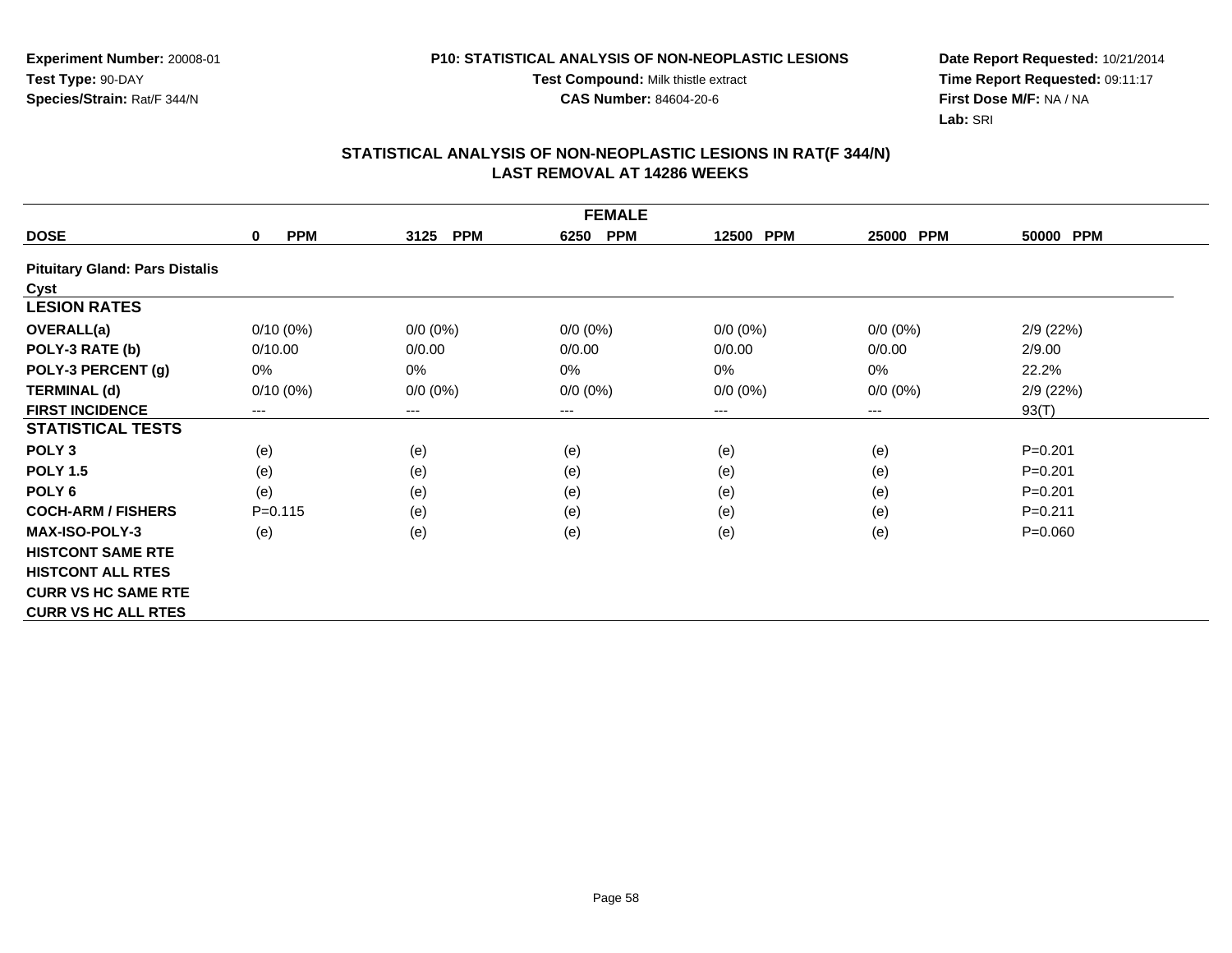**Test Compound:** Milk thistle extract

**CAS Number:** 84604-20-6

**Date Report Requested:** 10/21/2014 **Time Report Requested:** 09:11:17**First Dose M/F:** NA / NA**Lab:** SRI

|                                      | <b>FEMALE</b>          |                    |                    |                     |             |            |  |  |  |
|--------------------------------------|------------------------|--------------------|--------------------|---------------------|-------------|------------|--|--|--|
| <b>DOSE</b>                          | <b>PPM</b><br>0        | <b>PPM</b><br>3125 | <b>PPM</b><br>6250 | <b>PPM</b><br>12500 | 25000 PPM   | 50000 PPM  |  |  |  |
| <b>Pituitary Gland: Pars Nervosa</b> |                        |                    |                    |                     |             |            |  |  |  |
| Cyst                                 |                        |                    |                    |                     |             |            |  |  |  |
| <b>LESION RATES</b>                  |                        |                    |                    |                     |             |            |  |  |  |
| <b>OVERALL(a)</b>                    | $0/10(0\%)$            | $0/0 (0\%)$        | $0/0 (0\%)$        | $0/0 (0\%)$         | $0/0 (0\%)$ | $0/9(0\%)$ |  |  |  |
| POLY-3 RATE (b)                      | 0/10.00                | 0/0.00             | 0/0.00             | 0/0.00              | 0/0.00      | 0/9.00     |  |  |  |
| POLY-3 PERCENT (g)                   | 0%                     | 0%                 | 0%                 | 0%                  | 0%          | 0%         |  |  |  |
| <b>TERMINAL (d)</b>                  | $0/10(0\%)$            | $0/0 (0\%)$        | $0/0 (0\%)$        | $0/0 (0\%)$         | $0/0 (0\%)$ | $0/9(0\%)$ |  |  |  |
| <b>FIRST INCIDENCE</b>               | $\qquad \qquad \cdots$ | $---$              | ---                | $---$               | ---         | $--$       |  |  |  |
| <b>STATISTICAL TESTS</b>             |                        |                    |                    |                     |             |            |  |  |  |
| POLY <sub>3</sub>                    | (n)                    | (n)                | (n)                | (n)                 | (n)         | (n)        |  |  |  |
| <b>POLY 1.5</b>                      | (n)                    | (n)                | (n)                | (n)                 | (n)         | (n)        |  |  |  |
| POLY <sub>6</sub>                    | (n)                    | (n)                | (n)                | (n)                 | (n)         | (n)        |  |  |  |
| <b>COCH-ARM / FISHERS</b>            | (n)                    | (n)                | (n)                | (n)                 | (n)         | (n)        |  |  |  |
| <b>MAX-ISO-POLY-3</b>                | (n)                    | (n)                | (n)                | (n)                 | (n)         | (n)        |  |  |  |
| <b>HISTCONT SAME RTE</b>             |                        |                    |                    |                     |             |            |  |  |  |
| <b>HISTCONT ALL RTES</b>             |                        |                    |                    |                     |             |            |  |  |  |
| <b>CURR VS HC SAME RTE</b>           |                        |                    |                    |                     |             |            |  |  |  |
| <b>CURR VS HC ALL RTES</b>           |                        |                    |                    |                     |             |            |  |  |  |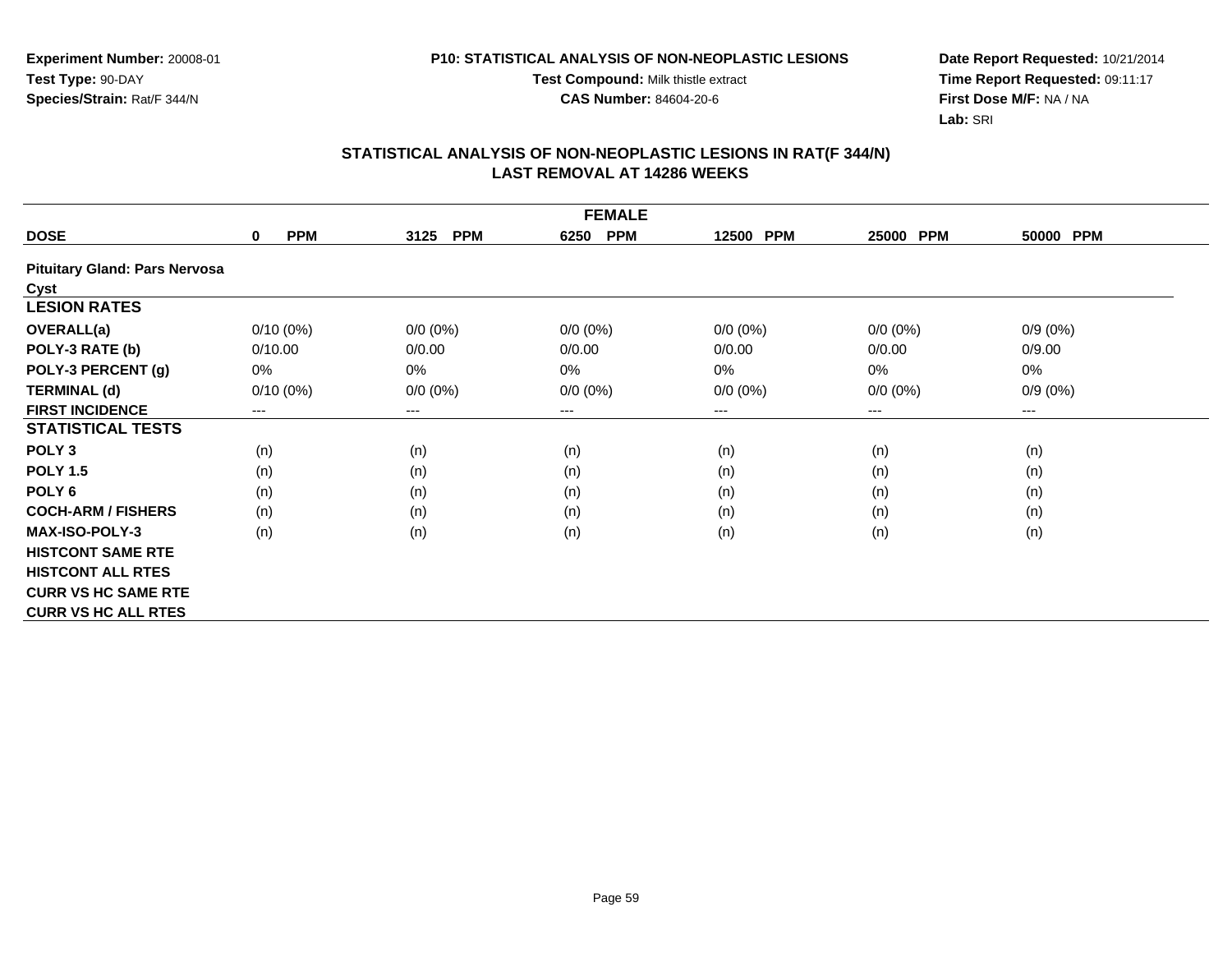**Test Compound:** Milk thistle extract

**CAS Number:** 84604-20-6

**Date Report Requested:** 10/21/2014 **Time Report Requested:** 09:11:17**First Dose M/F:** NA / NA**Lab:** SRI

| <b>FEMALE</b>                     |                        |                    |                    |                     |           |             |  |  |
|-----------------------------------|------------------------|--------------------|--------------------|---------------------|-----------|-------------|--|--|
| <b>DOSE</b>                       | <b>PPM</b><br>0        | <b>PPM</b><br>3125 | <b>PPM</b><br>6250 | <b>PPM</b><br>12500 | 25000 PPM | 50000 PPM   |  |  |
| Salivary Glands: Duct, Parotid Gl |                        |                    |                    |                     |           |             |  |  |
| <b>Inflammation Chronic Focal</b> |                        |                    |                    |                     |           |             |  |  |
| <b>LESION RATES</b>               |                        |                    |                    |                     |           |             |  |  |
| OVERALL(a)                        | $0/10(0\%)$            | $0/10(0\%)$        | $0/10(0\%)$        | 1/10 (10%)          | 0/7(0%)   | $0/10(0\%)$ |  |  |
| POLY-3 RATE (b)                   | 0/10.00                | 0/10.00            | 0/10.00            | 1/10.00             | 0/7.00    | 0/10.00     |  |  |
| POLY-3 PERCENT (g)                | 0%                     | 0%                 | $0\%$              | 10%                 | 0%        | 0%          |  |  |
| <b>TERMINAL (d)</b>               | $0/10(0\%)$            | $0/10(0\%)$        | $0/10(0\%)$        | 1/10 (10%)          | 0/7(0%)   | $0/10(0\%)$ |  |  |
| <b>FIRST INCIDENCE</b>            | $\qquad \qquad \cdots$ | $---$              | ---                | 93(T)               | ---       | $---$       |  |  |
| <b>STATISTICAL TESTS</b>          |                        |                    |                    |                     |           |             |  |  |
| POLY <sub>3</sub>                 | P=0.703N               | (e)                | (e)                | $P = 0.500$         | (e)       | (e)         |  |  |
| <b>POLY 1.5</b>                   | $P = 0.703N$           | (e)                | (e)                | $P = 0.500$         | (e)       | (e)         |  |  |
| POLY <sub>6</sub>                 | $P = 0.703N$           | (e)                | (e)                | $P = 0.500$         | (e)       | (e)         |  |  |
| <b>COCH-ARM / FISHERS</b>         | $P=0.705N$             | (e)                | (e)                | $P = 0.500$         | (e)       | (e)         |  |  |
| <b>MAX-ISO-POLY-3</b>             | $P=0.487$              | (e)                | (e)                | $P=0.159$           | (e)       | (e)         |  |  |
| <b>HISTCONT SAME RTE</b>          |                        |                    |                    |                     |           |             |  |  |
| <b>HISTCONT ALL RTES</b>          |                        |                    |                    |                     |           |             |  |  |
| <b>CURR VS HC SAME RTE</b>        |                        |                    |                    |                     |           |             |  |  |
| <b>CURR VS HC ALL RTES</b>        |                        |                    |                    |                     |           |             |  |  |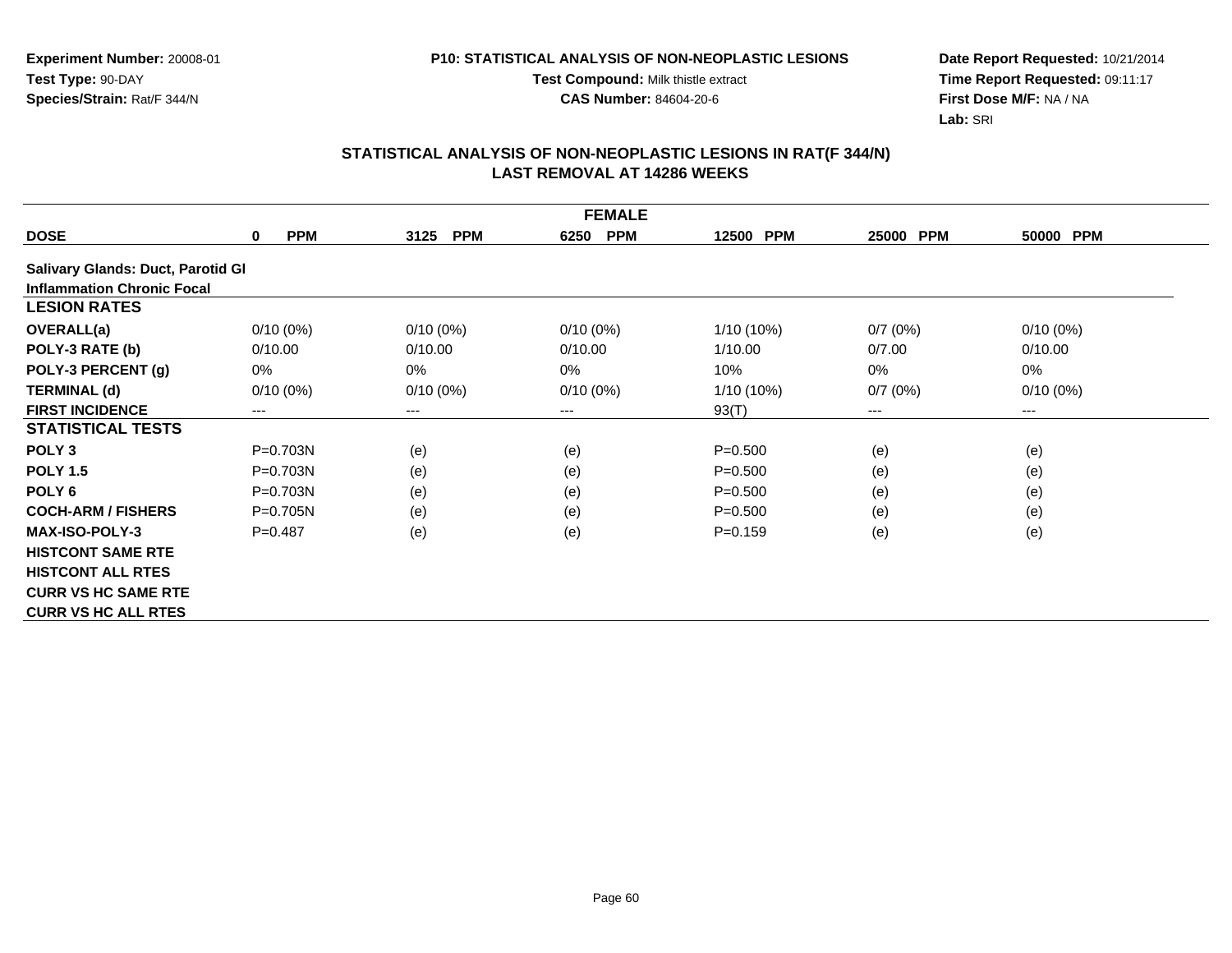**Test Compound:** Milk thistle extract

**CAS Number:** 84604-20-6

**Date Report Requested:** 10/21/2014 **Time Report Requested:** 09:11:17**First Dose M/F:** NA / NA**Lab:** SRI

|                                          |                 |                    | <b>FEMALE</b>      |                     |                     |             |
|------------------------------------------|-----------------|--------------------|--------------------|---------------------|---------------------|-------------|
| <b>DOSE</b>                              | <b>PPM</b><br>0 | <b>PPM</b><br>3125 | <b>PPM</b><br>6250 | 12500<br><b>PPM</b> | <b>PPM</b><br>25000 | 50000 PPM   |
| <b>Salivary Glands: Duct, Parotid Gl</b> |                 |                    |                    |                     |                     |             |
| <b>Proliferation Focal</b>               |                 |                    |                    |                     |                     |             |
| <b>LESION RATES</b>                      |                 |                    |                    |                     |                     |             |
| <b>OVERALL(a)</b>                        | $0/10(0\%)$     | $0/10(0\%)$        | $0/10(0\%)$        | $0/10(0\%)$         | 0/7(0%)             | 1/10 (10%)  |
| POLY-3 RATE (b)                          | 0/10.00         | 0/10.00            | 0/10.00            | 0/10.00             | 0/7.00              | 1/10.00     |
| POLY-3 PERCENT (g)                       | 0%              | 0%                 | 0%                 | 0%                  | 0%                  | 10%         |
| <b>TERMINAL (d)</b>                      | $0/10(0\%)$     | $0/10(0\%)$        | $0/10(0\%)$        | $0/10(0\%)$         | 0/7(0%)             | 1/10 (10%)  |
| <b>FIRST INCIDENCE</b>                   | $---$           | $---$              | $---$              | ---                 | $---$               | 93(T)       |
| <b>STATISTICAL TESTS</b>                 |                 |                    |                    |                     |                     |             |
| POLY <sub>3</sub>                        | $P=0.107$       | (e)                | (e)                | (e)                 | (e)                 | $P = 0.500$ |
| <b>POLY 1.5</b>                          | $P=0.107$       | (e)                | (e)                | (e)                 | (e)                 | $P = 0.500$ |
| POLY <sub>6</sub>                        | $P=0.107$       | (e)                | (e)                | (e)                 | (e)                 | $P = 0.500$ |
| <b>COCH-ARM / FISHERS</b>                | $P=0.104$       | (e)                | (e)                | (e)                 | (e)                 | $P = 0.500$ |
| <b>MAX-ISO-POLY-3</b>                    | $P=0.083$       | (e)                | (e)                | (e)                 | (e)                 | $P = 0.159$ |
| <b>HISTCONT SAME RTE</b>                 |                 |                    |                    |                     |                     |             |
| <b>HISTCONT ALL RTES</b>                 |                 |                    |                    |                     |                     |             |
| <b>CURR VS HC SAME RTE</b>               |                 |                    |                    |                     |                     |             |
| <b>CURR VS HC ALL RTES</b>               |                 |                    |                    |                     |                     |             |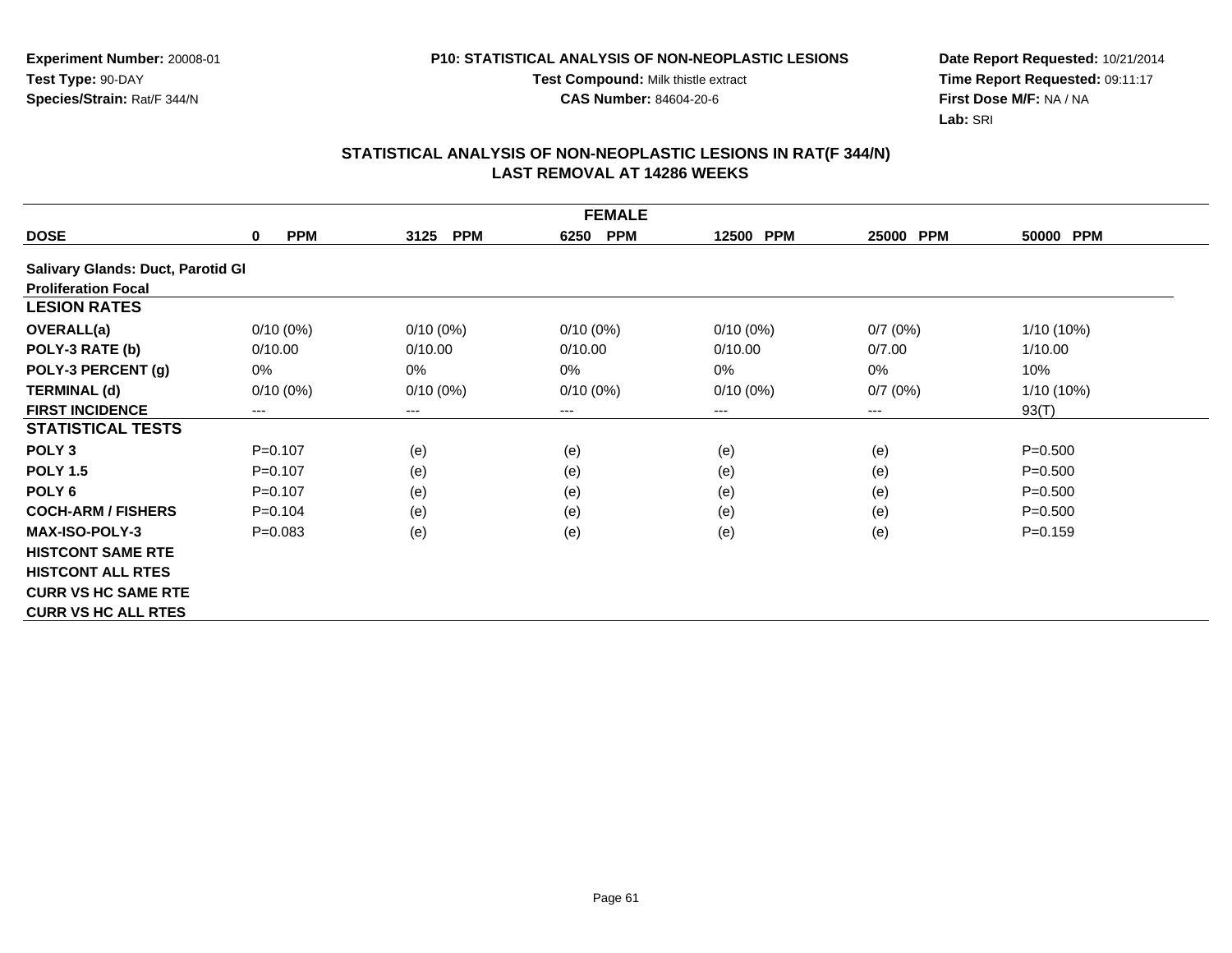**Test Compound:** Milk thistle extract

**CAS Number:** 84604-20-6

**Date Report Requested:** 10/21/2014 **Time Report Requested:** 09:11:17**First Dose M/F:** NA / NA**Lab:** SRI

|                                      | <b>FEMALE</b>          |                    |                    |                     |           |             |
|--------------------------------------|------------------------|--------------------|--------------------|---------------------|-----------|-------------|
| <b>DOSE</b>                          | <b>PPM</b><br>$\bf{0}$ | <b>PPM</b><br>3125 | <b>PPM</b><br>6250 | <b>PPM</b><br>12500 | 25000 PPM | 50000 PPM   |
| <b>Salivary Glands: Interstitium</b> |                        |                    |                    |                     |           |             |
| <b>Fibrosis Focal</b>                |                        |                    |                    |                     |           |             |
| <b>LESION RATES</b>                  |                        |                    |                    |                     |           |             |
| <b>OVERALL(a)</b>                    | $0/10(0\%)$            | $0/10(0\%)$        | $0/10(0\%)$        | $0/10(0\%)$         | 0/7(0%)   | 1/10 (10%)  |
| POLY-3 RATE (b)                      | 0/10.00                | 0/10.00            | 0/10.00            | 0/10.00             | 0/7.00    | 1/10.00     |
| POLY-3 PERCENT (g)                   | 0%                     | 0%                 | 0%                 | $0\%$               | 0%        | 10%         |
| <b>TERMINAL (d)</b>                  | $0/10(0\%)$            | $0/10(0\%)$        | $0/10(0\%)$        | $0/10(0\%)$         | 0/7(0%)   | 1/10 (10%)  |
| <b>FIRST INCIDENCE</b>               | $---$                  | $---$              | ---                | ---                 | ---       | 93(T)       |
| <b>STATISTICAL TESTS</b>             |                        |                    |                    |                     |           |             |
| POLY <sub>3</sub>                    | $P = 0.107$            | (e)                | (e)                | (e)                 | (e)       | $P = 0.500$ |
| <b>POLY 1.5</b>                      | $P=0.107$              | (e)                | (e)                | (e)                 | (e)       | $P = 0.500$ |
| POLY <sub>6</sub>                    | $P = 0.107$            | (e)                | (e)                | (e)                 | (e)       | $P = 0.500$ |
| <b>COCH-ARM / FISHERS</b>            | $P=0.104$              | (e)                | (e)                | (e)                 | (e)       | $P = 0.500$ |
| <b>MAX-ISO-POLY-3</b>                | $P = 0.083$            | (e)                | (e)                | (e)                 | (e)       | $P = 0.159$ |
| <b>HISTCONT SAME RTE</b>             |                        |                    |                    |                     |           |             |
| <b>HISTCONT ALL RTES</b>             |                        |                    |                    |                     |           |             |
| <b>CURR VS HC SAME RTE</b>           |                        |                    |                    |                     |           |             |
| <b>CURR VS HC ALL RTES</b>           |                        |                    |                    |                     |           |             |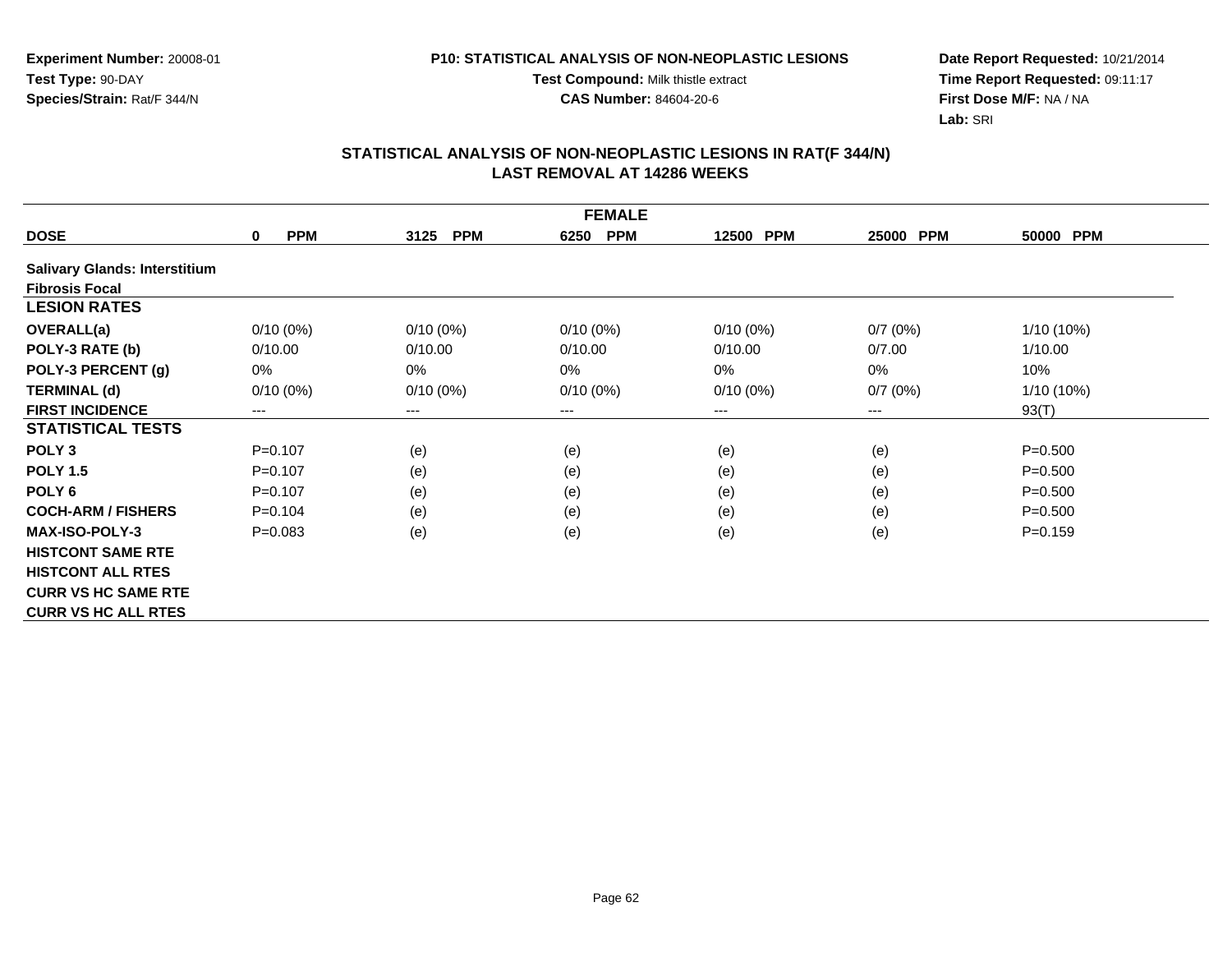**Test Compound:** Milk thistle extract

**CAS Number:** 84604-20-6

**Date Report Requested:** 10/21/2014 **Time Report Requested:** 09:11:17**First Dose M/F:** NA / NA**Lab:** SRI

|                                    | <b>FEMALE</b>             |                    |                    |                     |             |             |  |
|------------------------------------|---------------------------|--------------------|--------------------|---------------------|-------------|-------------|--|
| <b>DOSE</b>                        | <b>PPM</b><br>$\mathbf 0$ | <b>PPM</b><br>3125 | <b>PPM</b><br>6250 | <b>PPM</b><br>12500 | 25000 PPM   | 50000 PPM   |  |
| <b>Salivary Glands: Parotid Gl</b> |                           |                    |                    |                     |             |             |  |
| <b>Basophilic Focus</b>            |                           |                    |                    |                     |             |             |  |
| <b>LESION RATES</b>                |                           |                    |                    |                     |             |             |  |
| OVERALL(a)                         | 2/10(20%)                 | 7/10 (70%)         | 4/10 (40%)         | 4/10 (40%)          | 6/7(86%)    | 7/10 (70%)  |  |
| POLY-3 RATE (b)                    | 2/10.00                   | 7/10.00            | 4/10.00            | 4/10.00             | 6/7.00      | 7/10.00     |  |
| POLY-3 PERCENT (g)                 | 20%                       | 70%                | 40%                | 40%                 | 85.7%       | 70%         |  |
| <b>TERMINAL (d)</b>                | 2/10(20%)                 | 7/10 (70%)         | 4/10 (40%)         | 4/10 (40%)          | 6/7(86%)    | 7/10 (70%)  |  |
| <b>FIRST INCIDENCE</b>             | 93(T)                     | 93(T)              | 93(T)              | 93(T)               | 93(T)       | 93(T)       |  |
| <b>STATISTICAL TESTS</b>           |                           |                    |                    |                     |             |             |  |
| POLY <sub>3</sub>                  | $P=0.034*$                | $P=0.024*$         | $P = 0.318$        | $P = 0.318$         | $P=0.004**$ | $P=0.024*$  |  |
| <b>POLY 1.5</b>                    | $P=0.034*$                | $P=0.024*$         | $P = 0.318$        | $P = 0.318$         | P=0.004**   | $P=0.024*$  |  |
| POLY <sub>6</sub>                  | $P=0.034*$                | $P=0.024*$         | $P = 0.318$        | $P = 0.318$         | P=0.004**   | $P=0.024*$  |  |
| <b>COCH-ARM / FISHERS</b>          | $P=0.042*$                | $P=0.035*$         | $P = 0.314$        | $P = 0.314$         | $P=0.013*$  | $P=0.035*$  |  |
| <b>MAX-ISO-POLY-3</b>              | $P=0.007**$               | $P=0.007**$        | $P=0.172$          | $P=0.172$           | $P<0.001**$ | $P=0.007**$ |  |
| <b>HISTCONT SAME RTE</b>           |                           |                    |                    |                     |             |             |  |
| <b>HISTCONT ALL RTES</b>           |                           |                    |                    |                     |             |             |  |
| <b>CURR VS HC SAME RTE</b>         |                           |                    |                    |                     |             |             |  |
| <b>CURR VS HC ALL RTES</b>         |                           |                    |                    |                     |             |             |  |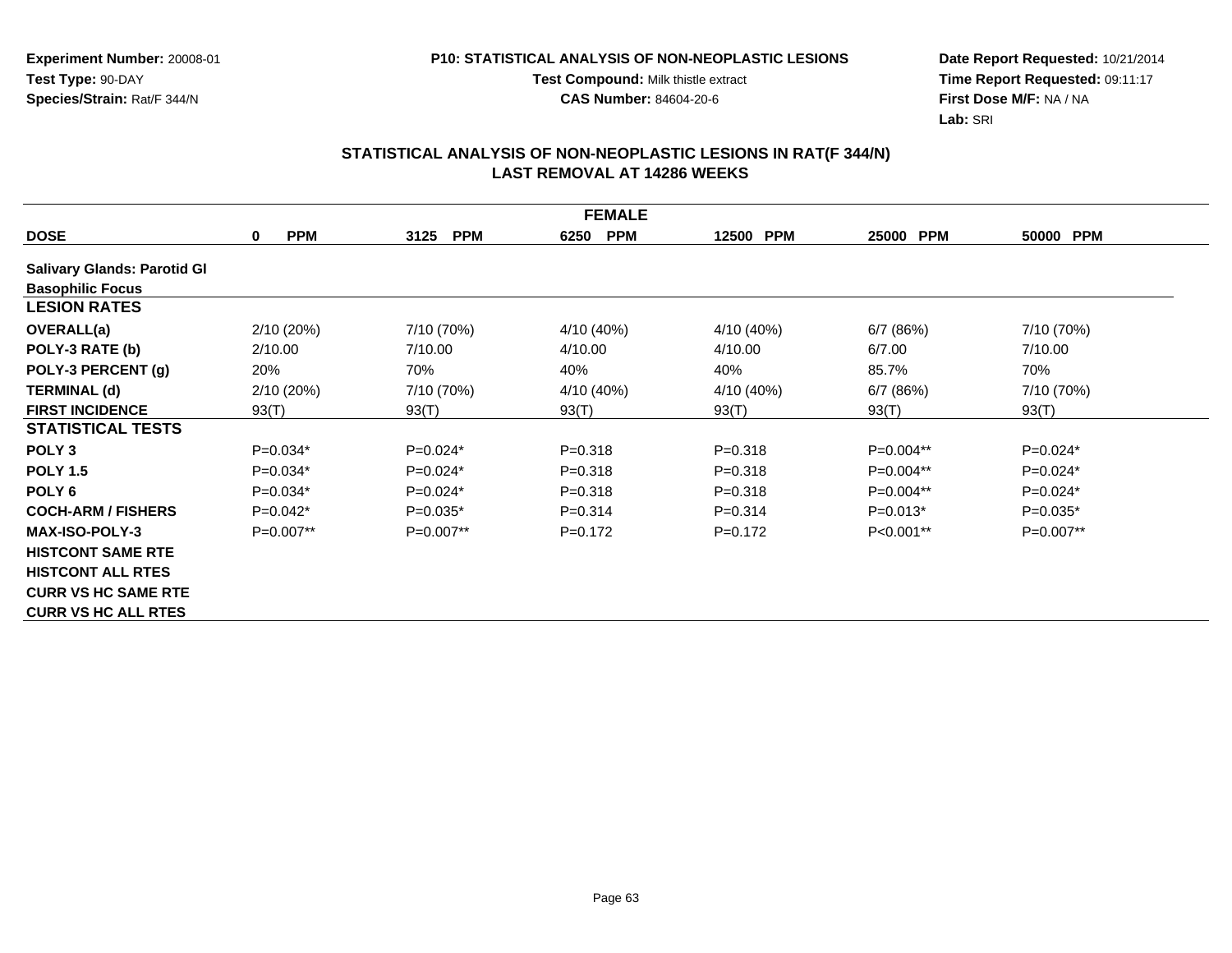#### **P10: STATISTICAL ANALYSIS OF NON-NEOPLASTIC LESIONS**

**Test Compound:** Milk thistle extract

**CAS Number:** 84604-20-6

**Date Report Requested:** 10/21/2014 **Time Report Requested:** 09:11:17**First Dose M/F:** NA / NA**Lab:** SRI

|                            | <b>FEMALE</b>             |                        |                    |             |             |                        |
|----------------------------|---------------------------|------------------------|--------------------|-------------|-------------|------------------------|
| <b>DOSE</b>                | <b>PPM</b><br>$\mathbf 0$ | <b>PPM</b><br>3125     | <b>PPM</b><br>6250 | 12500 PPM   | 25000 PPM   | 50000 PPM              |
| <b>Skin: Lip</b>           |                           |                        |                    |             |             |                        |
| <b>Hemorrhage Focal</b>    |                           |                        |                    |             |             |                        |
| <b>LESION RATES</b>        |                           |                        |                    |             |             |                        |
| <b>OVERALL(a)</b>          | $0/10(0\%)$               | $0/0 (0\%)$            | $0/0 (0\%)$        | $0/0 (0\%)$ | $0/0 (0\%)$ | $0/10(0\%)$            |
| POLY-3 RATE (b)            | 0/10.00                   | 0/0.00                 | 0/0.00             | 0/0.00      | 0/0.00      | 0/10.00                |
| POLY-3 PERCENT (g)         | 0%                        | 0%                     | 0%                 | 0%          | 0%          | 0%                     |
| <b>TERMINAL (d)</b>        | $0/10(0\%)$               | $0/0 (0\%)$            | $0/0 (0\%)$        | $0/0 (0\%)$ | $0/0 (0\%)$ | $0/10(0\%)$            |
| <b>FIRST INCIDENCE</b>     | ---                       | $\qquad \qquad \cdots$ | ---                | ---         | ---         | $\qquad \qquad \cdots$ |
| <b>STATISTICAL TESTS</b>   |                           |                        |                    |             |             |                        |
| POLY <sub>3</sub>          | (n)                       | (n)                    | (n)                | (n)         | (n)         | (n)                    |
| <b>POLY 1.5</b>            | (n)                       | (n)                    | (n)                | (n)         | (n)         | (n)                    |
| POLY <sub>6</sub>          | (n)                       | (n)                    | (n)                | (n)         | (n)         | (n)                    |
| <b>COCH-ARM / FISHERS</b>  | (n)                       | (n)                    | (n)                | (n)         | (n)         | (n)                    |
| <b>MAX-ISO-POLY-3</b>      | (n)                       | (n)                    | (n)                | (n)         | (n)         | (n)                    |
| <b>HISTCONT SAME RTE</b>   |                           |                        |                    |             |             |                        |
| <b>HISTCONT ALL RTES</b>   |                           |                        |                    |             |             |                        |
| <b>CURR VS HC SAME RTE</b> |                           |                        |                    |             |             |                        |
| <b>CURR VS HC ALL RTES</b> |                           |                        |                    |             |             |                        |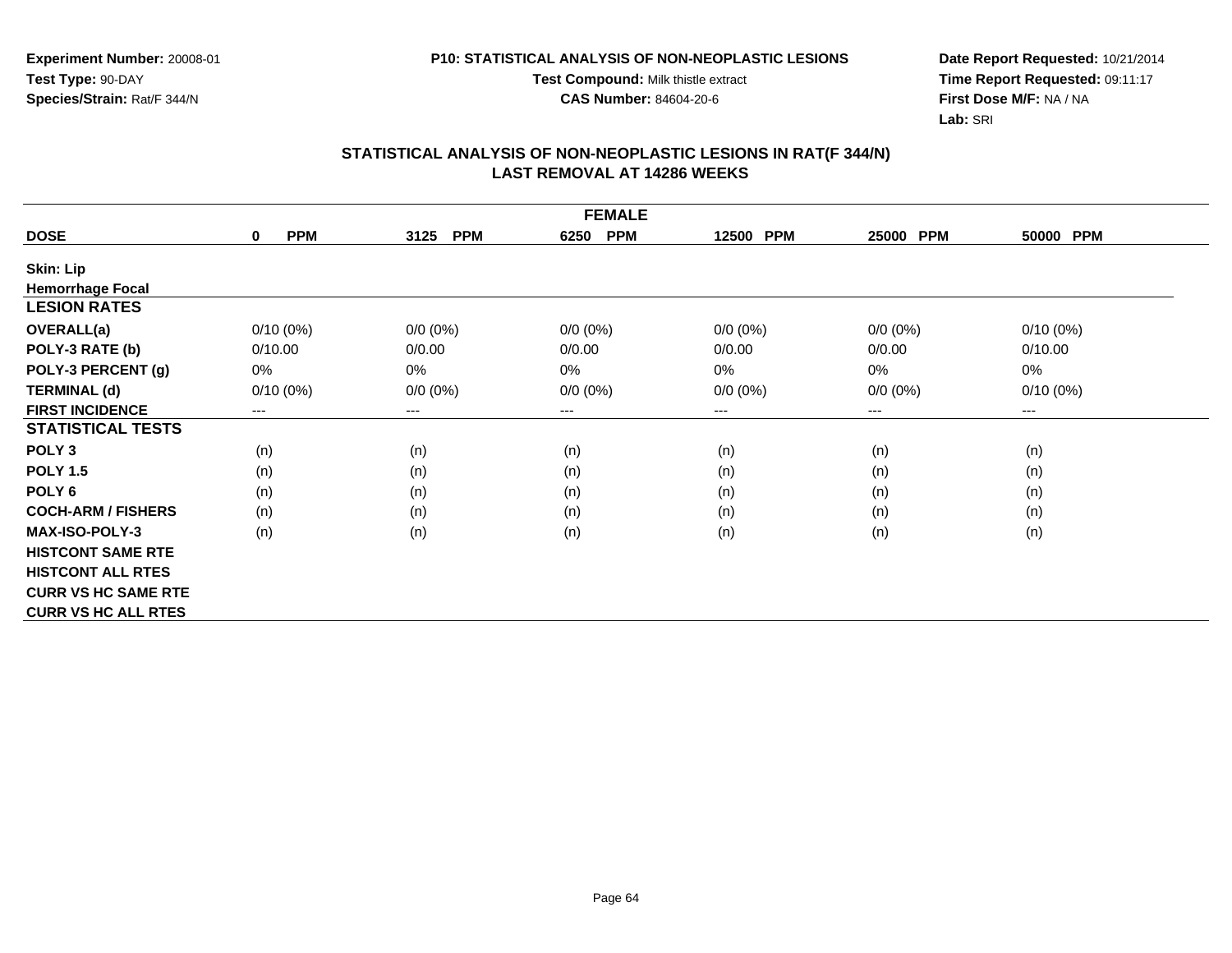**Experiment Number:** 20008-01**Test Type:** 90-DAY**Species/Strain:** Rat/F 344/N

**Test Compound:** Milk thistle extract

**CAS Number:** 84604-20-6

**Date Report Requested:** 10/21/2014 **Time Report Requested:** 09:11:17**First Dose M/F:** NA / NA**Lab:** SRI

|                            | <b>FEMALE</b>             |                    |                    |             |                     |             |
|----------------------------|---------------------------|--------------------|--------------------|-------------|---------------------|-------------|
| <b>DOSE</b>                | <b>PPM</b><br>$\mathbf 0$ | <b>PPM</b><br>3125 | <b>PPM</b><br>6250 | 12500 PPM   | <b>PPM</b><br>25000 | 50000 PPM   |
| Thymus                     |                           |                    |                    |             |                     |             |
| Hemorrhage                 |                           |                    |                    |             |                     |             |
| <b>LESION RATES</b>        |                           |                    |                    |             |                     |             |
| <b>OVERALL(a)</b>          | $0/10(0\%)$               | $0/0 (0\%)$        | $0/0 (0\%)$        | $0/0 (0\%)$ | $0/0 (0\%)$         | $0/10(0\%)$ |
| POLY-3 RATE (b)            | 0/10.00                   | 0/0.00             | 0/0.00             | 0/0.00      | 0/0.00              | 0/10.00     |
| POLY-3 PERCENT (g)         | 0%                        | 0%                 | 0%                 | 0%          | 0%                  | 0%          |
| <b>TERMINAL (d)</b>        | $0/10(0\%)$               | $0/0 (0\%)$        | $0/0 (0\%)$        | $0/0 (0\%)$ | $0/0 (0\%)$         | $0/10(0\%)$ |
| <b>FIRST INCIDENCE</b>     | ---                       | ---                | $--$               | ---         | ---                 | $--$        |
| <b>STATISTICAL TESTS</b>   |                           |                    |                    |             |                     |             |
| POLY <sub>3</sub>          | (n)                       | (n)                | (n)                | (n)         | (n)                 | (n)         |
| <b>POLY 1.5</b>            | (n)                       | (n)                | (n)                | (n)         | (n)                 | (n)         |
| POLY <sub>6</sub>          | (n)                       | (n)                | (n)                | (n)         | (n)                 | (n)         |
| <b>COCH-ARM / FISHERS</b>  | (n)                       | (n)                | (n)                | (n)         | (n)                 | (n)         |
| <b>MAX-ISO-POLY-3</b>      | (n)                       | (n)                | (n)                | (n)         | (n)                 | (n)         |
| <b>HISTCONT SAME RTE</b>   |                           |                    |                    |             |                     |             |
| <b>HISTCONT ALL RTES</b>   |                           |                    |                    |             |                     |             |
| <b>CURR VS HC SAME RTE</b> |                           |                    |                    |             |                     |             |
| <b>CURR VS HC ALL RTES</b> |                           |                    |                    |             |                     |             |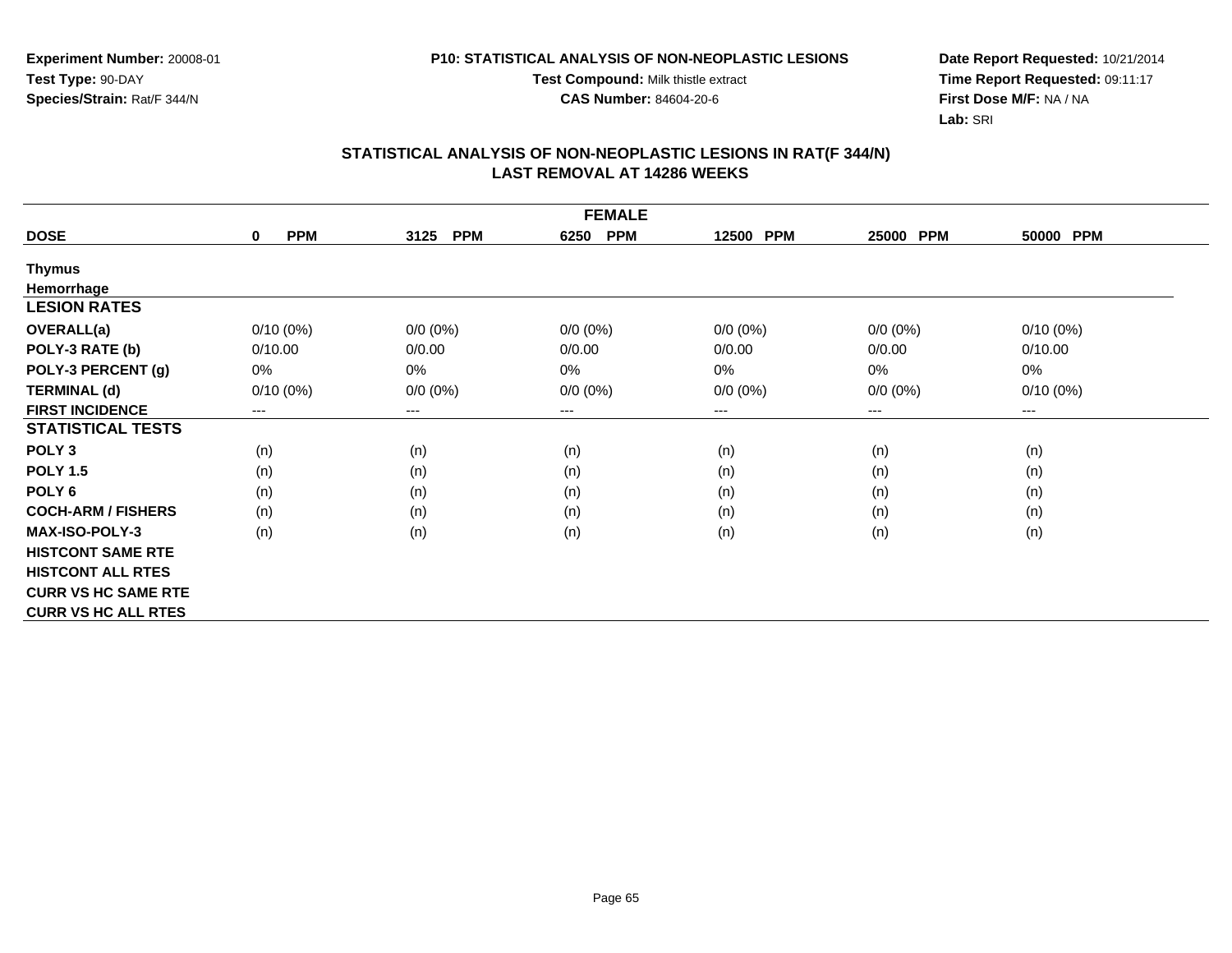#### **P10: STATISTICAL ANALYSIS OF NON-NEOPLASTIC LESIONS**

**Test Compound:** Milk thistle extract

**CAS Number:** 84604-20-6

**Date Report Requested:** 10/21/2014 **Time Report Requested:** 09:11:17**First Dose M/F:** NA / NA**Lab:** SRI

|                             | <b>FEMALE</b>             |                        |                    |             |                     |              |
|-----------------------------|---------------------------|------------------------|--------------------|-------------|---------------------|--------------|
| <b>DOSE</b>                 | <b>PPM</b><br>$\mathbf 0$ | <b>PPM</b><br>3125     | <b>PPM</b><br>6250 | 12500 PPM   | <b>PPM</b><br>25000 | 50000 PPM    |
| <b>Thyroid Gland</b>        |                           |                        |                    |             |                     |              |
| <b>Ultimobranchial Cyst</b> |                           |                        |                    |             |                     |              |
| <b>LESION RATES</b>         |                           |                        |                    |             |                     |              |
| <b>OVERALL(a)</b>           | 1/10 (10%)                | $0/0 (0\%)$            | $0/0 (0\%)$        | $0/0 (0\%)$ | $0/0 (0\%)$         | 1/10 (10%)   |
| POLY-3 RATE (b)             | 1/10.00                   | 0/0.00                 | 0/0.00             | 0/0.00      | 0/0.00              | 1/10.00      |
| POLY-3 PERCENT (g)          | 10%                       | 0%                     | 0%                 | 0%          | 0%                  | 10%          |
| <b>TERMINAL (d)</b>         | $1/10(10\%)$              | $0/0 (0\%)$            | $0/0 (0\%)$        | $0/0 (0\%)$ | $0/0 (0\%)$         | 1/10 (10%)   |
| <b>FIRST INCIDENCE</b>      | 93(T)                     | $\qquad \qquad \cdots$ | $---$              | ---         | ---                 | 93(T)        |
| <b>STATISTICAL TESTS</b>    |                           |                        |                    |             |                     |              |
| POLY <sub>3</sub>           | (e)                       | (e)                    | (e)                | (e)         | (e)                 | $P = 0.760$  |
| <b>POLY 1.5</b>             | (e)                       | (e)                    | (e)                | (e)         | (e)                 | $P=0.760$    |
| POLY <sub>6</sub>           | (e)                       | (e)                    | (e)                | (e)         | (e)                 | $P = 0.760$  |
| <b>COCH-ARM / FISHERS</b>   | $P = 0.645$               | (e)                    | (e)                | (e)         | (e)                 | $P = 0.763N$ |
| <b>MAX-ISO-POLY-3</b>       | (e)                       | (e)                    | (e)                | (e)         | (e)                 | $P = 1.000$  |
| <b>HISTCONT SAME RTE</b>    |                           |                        |                    |             |                     |              |
| <b>HISTCONT ALL RTES</b>    |                           |                        |                    |             |                     |              |
| <b>CURR VS HC SAME RTE</b>  |                           |                        |                    |             |                     |              |
| <b>CURR VS HC ALL RTES</b>  |                           |                        |                    |             |                     |              |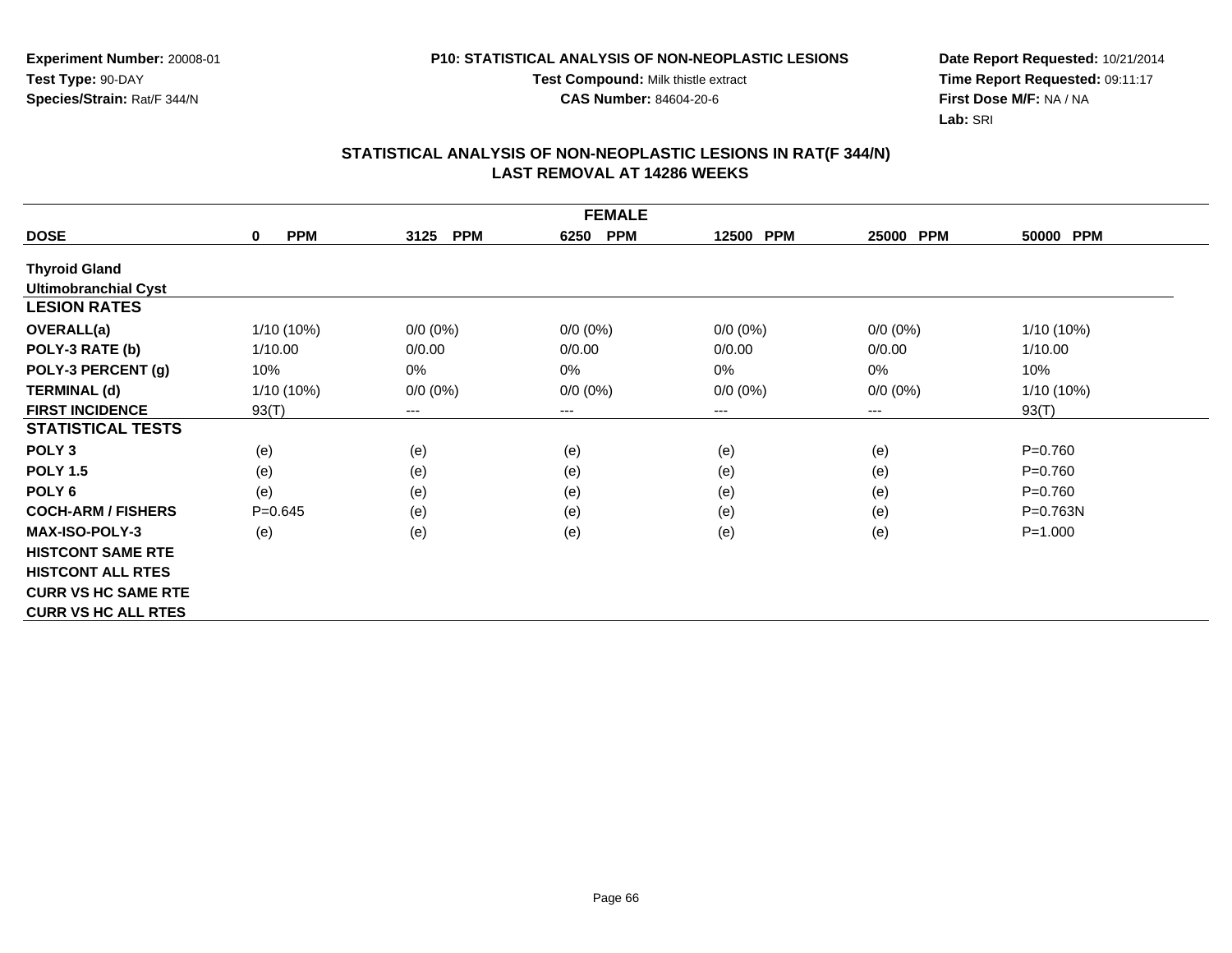**Experiment Number:** 20008-01**Test Type:** 90-DAY**Species/Strain:** Rat/F 344/N

**Test Compound:** Milk thistle extract

**CAS Number:** 84604-20-6

**Date Report Requested:** 10/21/2014 **Time Report Requested:** 09:11:17**First Dose M/F:** NA / NA**Lab:** SRI

|                            | <b>FEMALE</b>             |                    |                    |             |                     |                        |
|----------------------------|---------------------------|--------------------|--------------------|-------------|---------------------|------------------------|
| <b>DOSE</b>                | <b>PPM</b><br>$\mathbf 0$ | <b>PPM</b><br>3125 | <b>PPM</b><br>6250 | 12500 PPM   | <b>PPM</b><br>25000 | 50000 PPM              |
| <b>Tooth: Pulp</b>         |                           |                    |                    |             |                     |                        |
| <b>Dysplasia</b>           |                           |                    |                    |             |                     |                        |
| <b>LESION RATES</b>        |                           |                    |                    |             |                     |                        |
| <b>OVERALL(a)</b>          | 1/1 (100%)                | $0/0 (0\%)$        | $0/0 (0\%)$        | $0/0 (0\%)$ | $0/0 (0\%)$         | $0/0 (0\%)$            |
| POLY-3 RATE (b)            | 1/1.00                    | 0/0.00             | 0/0.00             | 0/0.00      | 0/0.00              | 0/0.00                 |
| POLY-3 PERCENT (g)         | 100%                      | 0%                 | 0%                 | 0%          | 0%                  | 0%                     |
| <b>TERMINAL (d)</b>        | 1/1 (100%)                | $0/0 (0\%)$        | $0/0 (0\%)$        | $0/0 (0\%)$ | $0/0 (0\%)$         | $0/0 (0\%)$            |
| <b>FIRST INCIDENCE</b>     | 93(T)                     | ---                | $--$               | ---         | $--$                | $\qquad \qquad \cdots$ |
| <b>STATISTICAL TESTS</b>   |                           |                    |                    |             |                     |                        |
| POLY <sub>3</sub>          | (e)                       | (e)                | (e)                | (e)         | (e)                 | (e)                    |
| <b>POLY 1.5</b>            | (e)                       | (e)                | (e)                | (e)         | (e)                 | (e)                    |
| POLY <sub>6</sub>          | (e)                       | (e)                | (e)                | (e)         | (e)                 | (e)                    |
| <b>COCH-ARM / FISHERS</b>  | (e)                       | (e)                | (e)                | (e)         | (e)                 | (e)                    |
| <b>MAX-ISO-POLY-3</b>      | (e)                       | (e)                | (e)                | (e)         | (e)                 | (e)                    |
| <b>HISTCONT SAME RTE</b>   |                           |                    |                    |             |                     |                        |
| <b>HISTCONT ALL RTES</b>   |                           |                    |                    |             |                     |                        |
| <b>CURR VS HC SAME RTE</b> |                           |                    |                    |             |                     |                        |
| <b>CURR VS HC ALL RTES</b> |                           |                    |                    |             |                     |                        |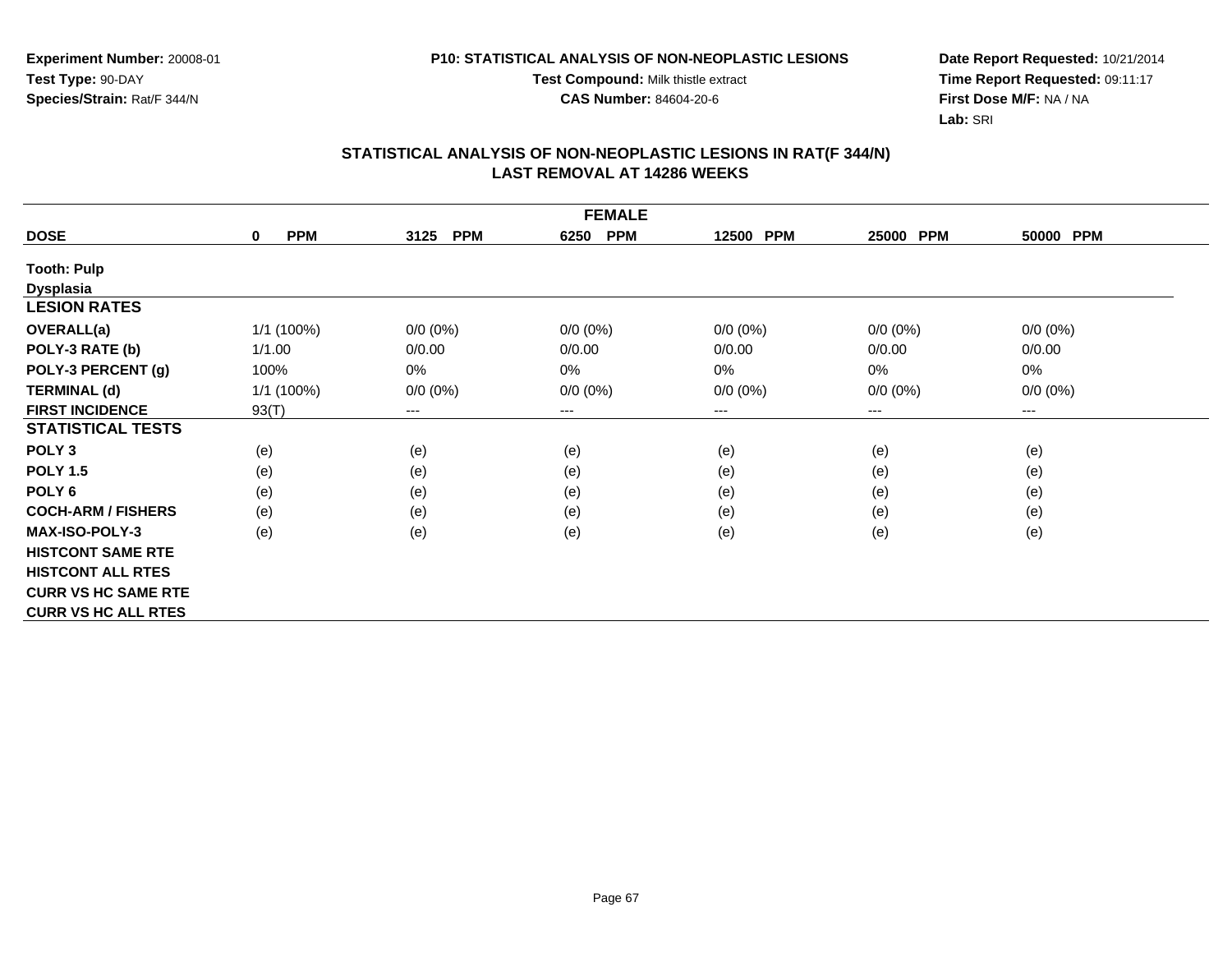#### **P10: STATISTICAL ANALYSIS OF NON-NEOPLASTIC LESIONS**

**Test Compound:** Milk thistle extract

**CAS Number:** 84604-20-6

**Date Report Requested:** 10/21/2014 **Time Report Requested:** 09:11:17**First Dose M/F:** NA / NA**Lab:** SRI

|                            | <b>FEMALE</b>              |                    |                    |             |             |              |
|----------------------------|----------------------------|--------------------|--------------------|-------------|-------------|--------------|
| <b>DOSE</b>                | <b>PPM</b><br>$\mathbf{0}$ | <b>PPM</b><br>3125 | <b>PPM</b><br>6250 | 12500 PPM   | 25000 PPM   | 50000 PPM    |
| <b>Uterus</b>              |                            |                    |                    |             |             |              |
| Hydrometra                 |                            |                    |                    |             |             |              |
| <b>LESION RATES</b>        |                            |                    |                    |             |             |              |
| OVERALL(a)                 | 1/10 (10%)                 | $1/1(100\%)$       | $0/0 (0\%)$        | 2/2 (100%)  | $0/0 (0\%)$ | 1/10 (10%)   |
| POLY-3 RATE (b)            | 1/10.00                    | 1/1.00             | 0/0.00             | 2/2.00      | 0/0.00      | 1/10.00      |
| POLY-3 PERCENT (g)         | 10%                        | 100%               | 0%                 | 100%        | $0\%$       | 10%          |
| <b>TERMINAL (d)</b>        | 1/10 (10%)                 | $1/1$ (100%)       | $0/0 (0\%)$        | 2/2 (100%)  | $0/0 (0\%)$ | 1/10 (10%)   |
| <b>FIRST INCIDENCE</b>     | 93(T)                      | 93(T)              | $--$               | 93(T)       | ---         | 93(T)        |
| <b>STATISTICAL TESTS</b>   |                            |                    |                    |             |             |              |
| POLY <sub>3</sub>          | (e)                        | $P = 0.146$        | (e)                | P=0.005**   | (e)         | $P = 0.760$  |
| <b>POLY 1.5</b>            | (e)                        | $P = 0.146$        | (e)                | $P=0.005**$ | (e)         | $P = 0.760$  |
| POLY <sub>6</sub>          | (e)                        | $P = 0.146$        | (e)                | P=0.005**   | (e)         | $P = 0.760$  |
| <b>COCH-ARM / FISHERS</b>  | $P = 0.305N$               | $P = 0.182$        | (e)                | $P=0.045*$  | (e)         | $P = 0.763N$ |
| <b>MAX-ISO-POLY-3</b>      | (e)                        | $P=0.022*$         | (e)                | P<0.001**   | (e)         | $P = 1.000$  |
| <b>HISTCONT SAME RTE</b>   |                            |                    |                    |             |             |              |
| <b>HISTCONT ALL RTES</b>   |                            |                    |                    |             |             |              |
| <b>CURR VS HC SAME RTE</b> |                            |                    |                    |             |             |              |
| <b>CURR VS HC ALL RTES</b> |                            |                    |                    |             |             |              |